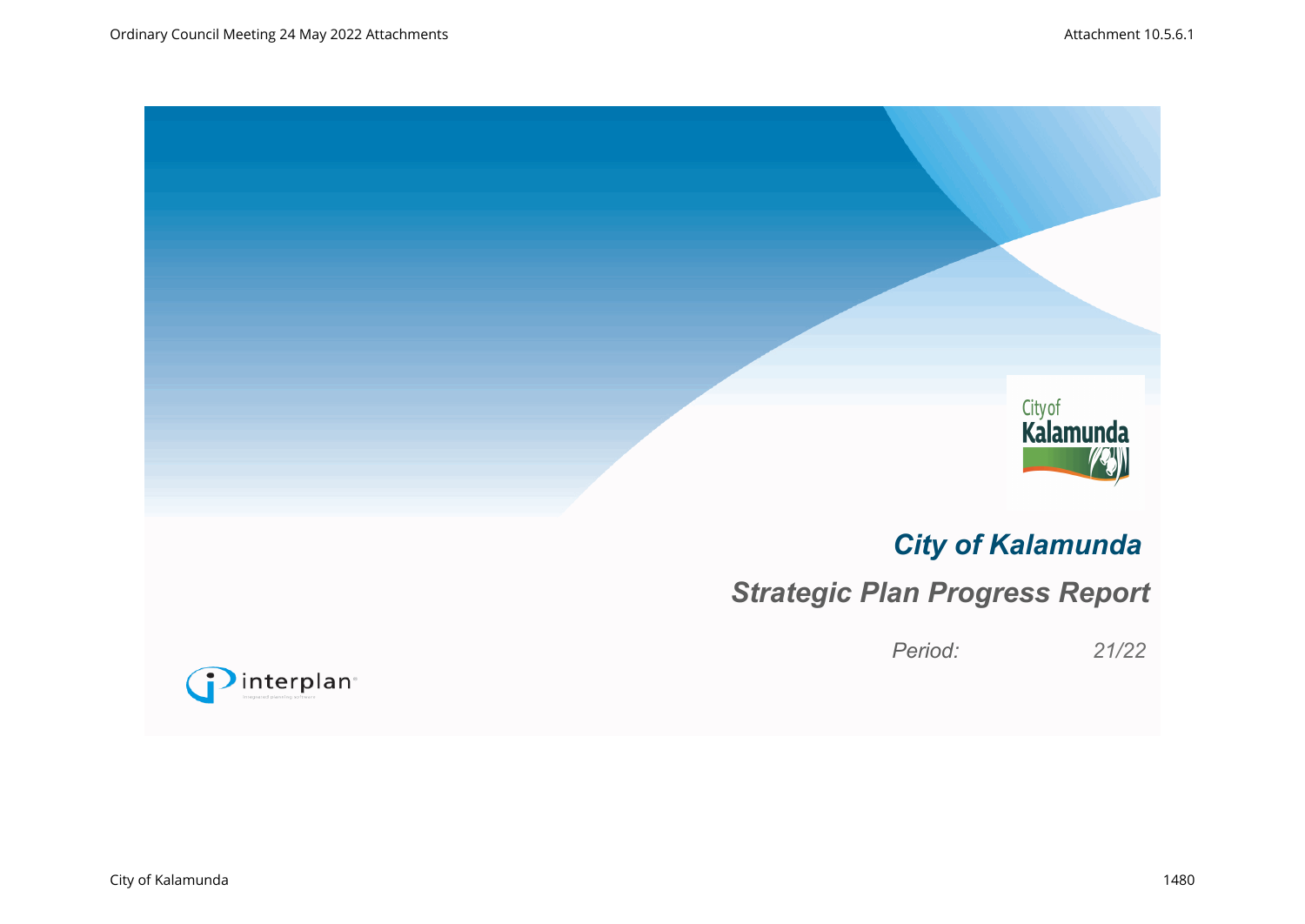## *Goal: 1 Kalamunda Cares & Interacts*

### *Outcome: 1.1 To be a community that advocates, facilitates and provides quality lifestyle choices*

| <b>Actions</b>                                                                                                        | <b>RISK</b> | <b>STATUS</b> | % COMP | <b>PROGRESS COMMENTS</b>                                                                                                                                                                                                                                                                                                                                                                                                                                                                                                                                                                                                                                                                                                                 | <b>RESP. OFFICER</b>                          | <b>COMP DATE</b> |
|-----------------------------------------------------------------------------------------------------------------------|-------------|---------------|--------|------------------------------------------------------------------------------------------------------------------------------------------------------------------------------------------------------------------------------------------------------------------------------------------------------------------------------------------------------------------------------------------------------------------------------------------------------------------------------------------------------------------------------------------------------------------------------------------------------------------------------------------------------------------------------------------------------------------------------------------|-----------------------------------------------|------------------|
| 1.1.1 Ensure the entire community has access to information, facilities, and services.<br>Strategy:                   |             |               |        |                                                                                                                                                                                                                                                                                                                                                                                                                                                                                                                                                                                                                                                                                                                                          |                                               |                  |
| 1.1.1.5 Facilitate the release of land and<br>development assessments for the<br>development of aged care facilities. | None        | In Progress   | 80%    | Heidelberg Park currently being marketed for<br>aged residential care land uses.<br>Details regarding the Cambridge Reserve<br>purchase agreed in-principle between the City<br>and Department of Planning Lands and<br>Heritage. The finalisation of this purchase is<br>subject to the Local Government Act 1995<br>requirements for Major Land Transactions.<br>Offer to purchase Cambridge Reserve<br>accepted by the Council December 2021.<br>Offer being considered by the Minister for<br>Lands Q1 2022.                                                                                                                                                                                                                         | Manager Strategic<br>Planning (TO00041)       | 30/06/2025       |
| 1.1.1.6 Work with seniors' groups to<br>provide age friendly support and<br>initiatives.                              | None        | In Progress   | 75%    | City staff have developed the Inclusive<br>Kalamunda - Social Inclusion Plan 2021-2025<br>and this plan incorporates deliverables from<br>the previous Age Friendly Plan. The following<br>activities have recently been undertaken in<br>support of our Seniors:<br>- Domestic Violence Workshop 22 February<br>Meerilinga Children & Family Centre. 19<br>participants. Outcome - participants learnt<br>how to identify the different signs and forms of<br>abuse and what they can do if they know<br>someone who is experiencing domestic and<br>family violence.<br>- Estate Planning Workshop 31 March<br>Woodlupine Community Centre. 33<br>participants. Outcome - participants learnt<br>how to put together an Estate Plan in | Manager Community<br>Development<br>(DE00007) | 30/06/2025       |



*May 04, 2022 Page 2 of 67*

# *City of Kalamunda Strategic Plan Progress Report (21/22)*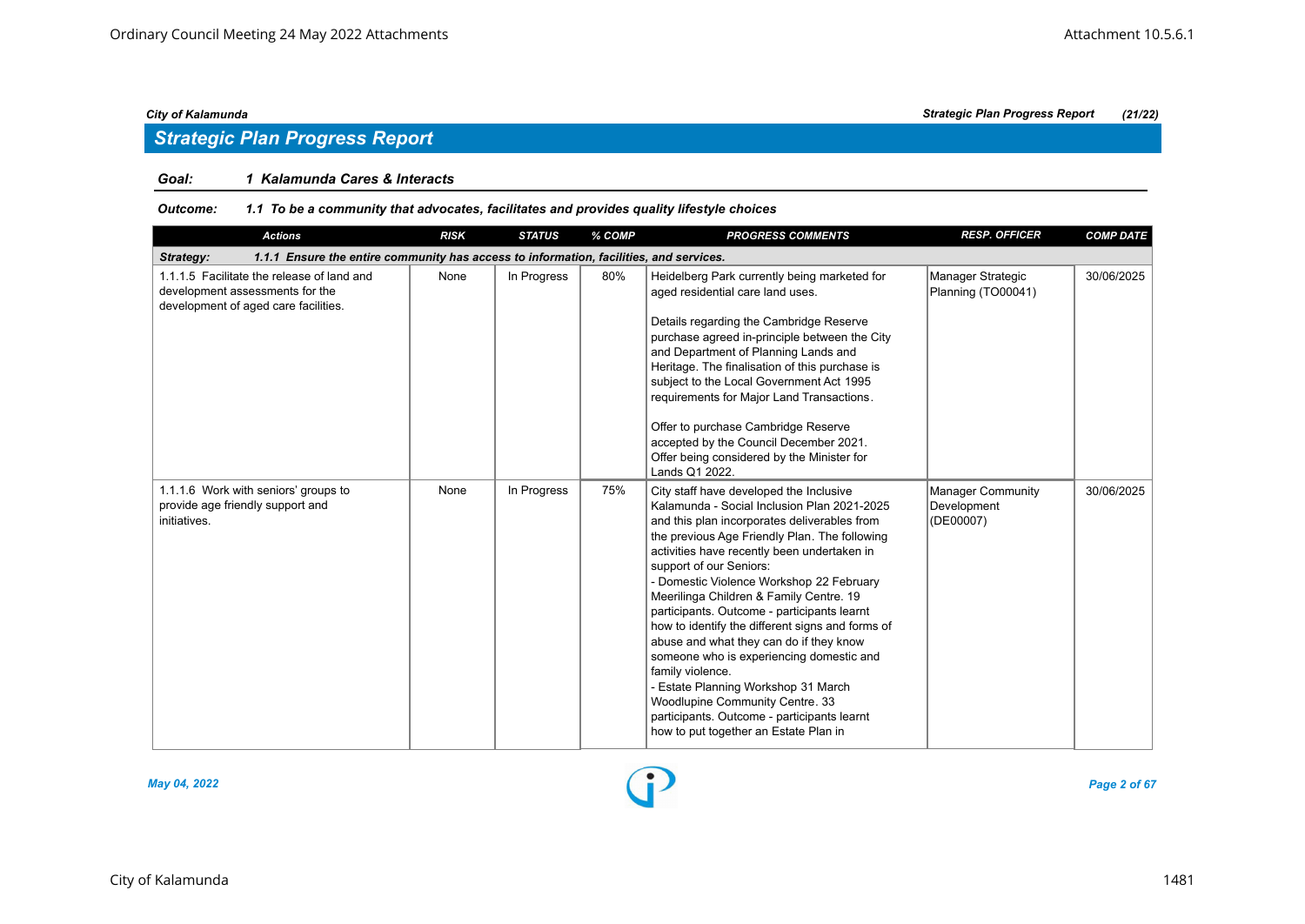# *Strategic Plan Progress Report*

# *Goal: 1 Kalamunda Cares & Interacts*

### *Outcome: 1.1 To be a community that advocates, facilitates and provides quality lifestyle choices*

| <b>Actions</b>                                                                                      | <b>RISK</b> | <b>STATUS</b> | % COMP | <b>PROGRESS COMMENTS</b>                                                                                                                                                                                                                                                                                                                                                                                                                                                                                                                                                                                                                                                                                                                                                                                                | <b>RESP. OFFICER</b>                                 | <b>COMP DATE</b> |
|-----------------------------------------------------------------------------------------------------|-------------|---------------|--------|-------------------------------------------------------------------------------------------------------------------------------------------------------------------------------------------------------------------------------------------------------------------------------------------------------------------------------------------------------------------------------------------------------------------------------------------------------------------------------------------------------------------------------------------------------------------------------------------------------------------------------------------------------------------------------------------------------------------------------------------------------------------------------------------------------------------------|------------------------------------------------------|------------------|
| 1.1.1 Ensure the entire community has access to information, facilities, and services.<br>Strategy: |             |               |        |                                                                                                                                                                                                                                                                                                                                                                                                                                                                                                                                                                                                                                                                                                                                                                                                                         |                                                      |                  |
|                                                                                                     |             |               |        | preparation for when they pass away.<br>- Compassionate Communities - successful in<br>receiving \$22,000 in funding from the<br>Department of Health to establish<br>Compassionate Communities in the City of<br>Kalamunda focusing on End-of-Life in<br>partnership with the Kalamunda Hospital<br>Palliative Care Unit and Darling Range Hub.<br>- Partnerships - Partnerships formed with<br>Fount of Life Sanctuary Inc, Hillview Lifestyle<br>Village. Partnerships strengthened with<br>Darling Range Hub, Probus Club, Building<br>Friendships, Forget-Me-Not-Cafe, National<br>Seniors and Seniors Coffee Lounge to support<br>their organisation and promote their events.<br>A significant amount of workshops have been<br>postponed due to COVID restrictions and the<br>increase of COVID cases reported. |                                                      |                  |
| 1.1.1.7 Finalise consolidation of social<br>plans and commence implementation.                      | None        | In Progress   | 75%    | City staff have begun implementing year one<br>of the Social Inclusion Plan (2021-2025)<br>- Specific Action Items with each business unit<br>have been created to deliver obligations under<br>the plan. Actions are now underway to achieve<br>Inclusive Kalamunda.                                                                                                                                                                                                                                                                                                                                                                                                                                                                                                                                                   | <b>Manager Community</b><br>Development<br>(DE00007) | 30/06/2025       |
| <b>Actions</b>                                                                                      | <b>RISK</b> | <b>STATUS</b> | % COMP | <b>PROGRESS COMMENTS</b>                                                                                                                                                                                                                                                                                                                                                                                                                                                                                                                                                                                                                                                                                                                                                                                                | <b>RESP. OFFICER</b>                                 | <b>COMP DATE</b> |
| Strategy:<br>1.1.2 Empower, support, and engage all of the community.                               |             |               |        |                                                                                                                                                                                                                                                                                                                                                                                                                                                                                                                                                                                                                                                                                                                                                                                                                         |                                                      |                  |
| 1.1.2.1 Review and deliver the Youth<br>Plan.                                                       | None        | In Progress   | 75%    | City staff have commenced year five of the<br>Youth Plan (2017-2022), delivering several<br>projects to the City of Kalamunda community<br>including:<br>- Youth Plan 2023-2028 Community                                                                                                                                                                                                                                                                                                                                                                                                                                                                                                                                                                                                                               | <b>Manager Community</b><br>Development<br>(DE00007) | 30/06/2025       |

*May 04, 2022 Page 3 of 67*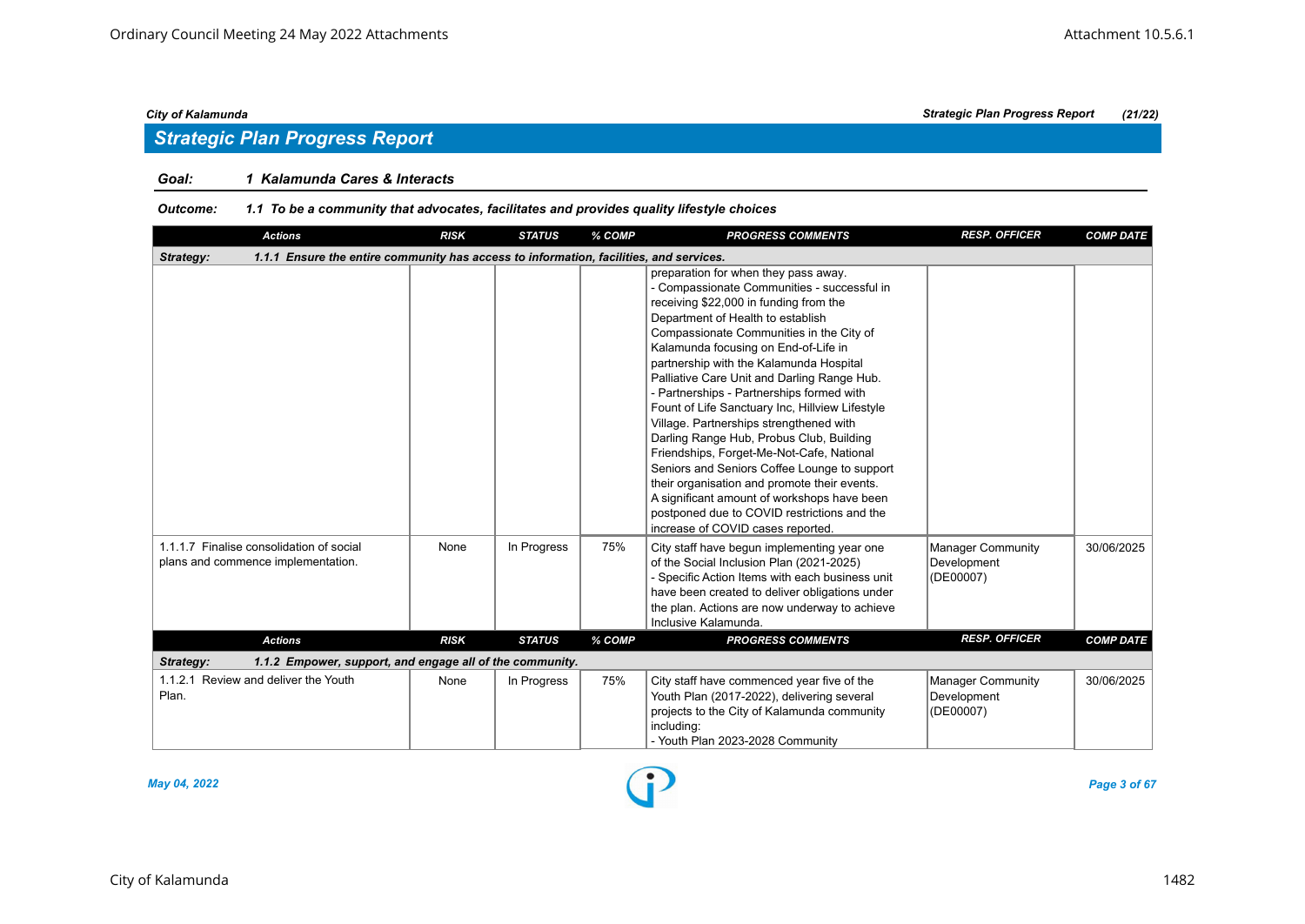# *Strategic Plan Progress Report*

# *Goal: 1 Kalamunda Cares & Interacts*

### *Outcome: 1.1 To be a community that advocates, facilitates and provides quality lifestyle choices*

| <b>Actions</b>                                                           | <b>RISK</b> | <b>STATUS</b> | % COMP | <b>PROGRESS COMMENTS</b>                                                                                                                                                                                                                                                                                                                                                                                                                                                                                                                                                                                                                                                                   | <b>RESP. OFFICER</b>                                       | <b>COMP DATE</b> |
|--------------------------------------------------------------------------|-------------|---------------|--------|--------------------------------------------------------------------------------------------------------------------------------------------------------------------------------------------------------------------------------------------------------------------------------------------------------------------------------------------------------------------------------------------------------------------------------------------------------------------------------------------------------------------------------------------------------------------------------------------------------------------------------------------------------------------------------------------|------------------------------------------------------------|------------------|
| 1.1.2 Empower, support, and engage all of the community.<br>Strategy:    |             |               |        |                                                                                                                                                                                                                                                                                                                                                                                                                                                                                                                                                                                                                                                                                            |                                                            |                  |
|                                                                          |             |               |        | Consultation: Youth Futurescape Forum 19<br>and 24 January 22.<br>- Series of Healthy Living Workshops in<br>partnership with the Community Wellbeing<br>Team 17-20 January - 40 attendees, 3 Youth<br>Action Kalamunda (YAK) volunteers.<br>- SEED Young Entrepreneurs Night Markets<br>25 February - 3 participants, 200 attendees.<br>- Railway Heritage Trail 2022 Program Launch<br>and support.<br>- Youth Action Kalamunda Meetings, 10<br>members held on 15 February and 9 March.<br>- Dome Barista Workshops 14 and 15 March -<br>youth workshop 4 participants, adult workshop<br>4 participants.<br>- Zig Zag Early Years Partnership Meeting 15<br>February - 5 participants. |                                                            |                  |
| 1.1.2.2 Review and deliver the<br>Reconciliation Action Plan.            | None        | In Progress   | 75%    | New RAP currently under development with<br>internal stakeholders. Cross referencing<br>against Social Inclusion Plan as there are<br>specific areas which correlate. Internal<br>meeting organised prior to external<br>engagement.                                                                                                                                                                                                                                                                                                                                                                                                                                                       | Manager Economic &<br><b>Cultural Services</b><br>(CSS001) | 30/06/2025       |
| 1.1.2.47 Review and implement the<br>Disability Access & Inclusion Plan. | None        | In Progress   | 75%    | City staff have developed a new Inclusive<br>Kalamunda Social Inclusion Plan 2021-2025<br>and this plan incorporates deliverables from<br>the previous Disability Access and Inclusion<br>Plan (DAIP). Progress has subsequently<br>been made on the following:<br>- DACAC meeting 14 February. Accessible<br>Events Checklist Guide for City staff                                                                                                                                                                                                                                                                                                                                        | <b>Manager Community</b><br>Development<br>(DE00007)       | 30/06/2025       |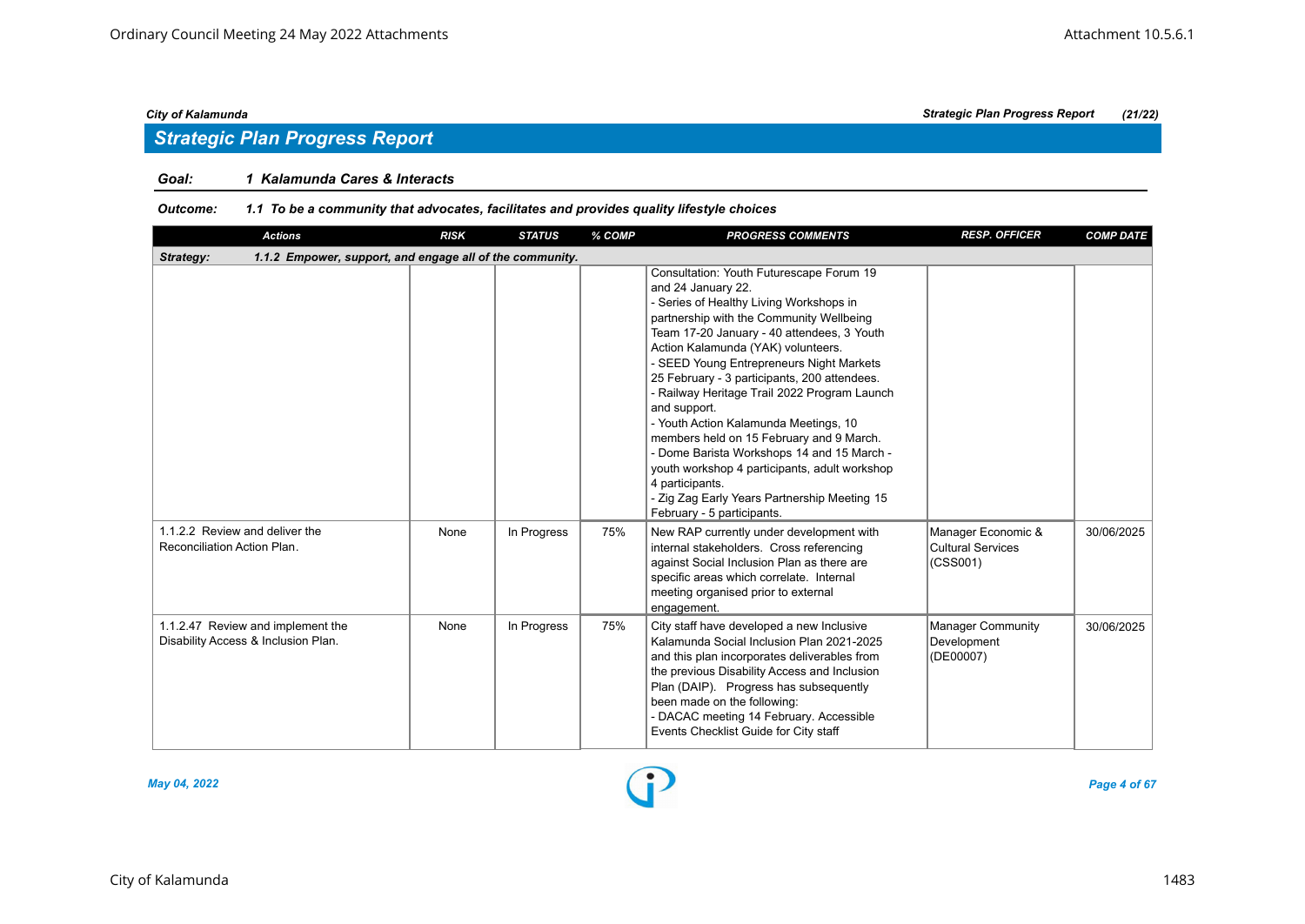# *Strategic Plan Progress Report*

# *Goal: 1 Kalamunda Cares & Interacts*

### *Outcome: 1.1 To be a community that advocates, facilitates and provides quality lifestyle choices*

| <b>Actions</b>                                                                                            | <b>RISK</b> | <b>STATUS</b> | % COMP | <b>PROGRESS COMMENTS</b>                                                                                                                                                                                                                                                                                                                                                                                                                                                                          | <b>RESP. OFFICER</b>                                       | <b>COMP DATE</b> |
|-----------------------------------------------------------------------------------------------------------|-------------|---------------|--------|---------------------------------------------------------------------------------------------------------------------------------------------------------------------------------------------------------------------------------------------------------------------------------------------------------------------------------------------------------------------------------------------------------------------------------------------------------------------------------------------------|------------------------------------------------------------|------------------|
| 1.1.2 Empower, support, and engage all of the community.<br>Strategy:                                     |             |               |        |                                                                                                                                                                                                                                                                                                                                                                                                                                                                                                   |                                                            |                  |
|                                                                                                           |             |               |        | presented for review by Committee. Action<br>items arising from the meeting have been<br>completed.<br>- Footpath Awareness video was launched on<br>YouTube and placed on the City website.<br>- Partnerships formed with Home Instead,<br>Wanslea, Relationships Australia (WA branch<br>- Disability Royal Commission) which will<br>result in future program collaborations and<br>support.<br>- Changes were made to the draft Accessible<br>Events Guide and draft Access Feedback<br>Form. |                                                            |                  |
| <b>Actions</b>                                                                                            | <b>RISK</b> | <b>STATUS</b> | % COMP | <b>PROGRESS COMMENTS</b>                                                                                                                                                                                                                                                                                                                                                                                                                                                                          | <b>RESP. OFFICER</b>                                       | <b>COMP DATE</b> |
| Strategy:<br>1.1.3 Facilitate opportunities to pursue learning.                                           |             |               |        |                                                                                                                                                                                                                                                                                                                                                                                                                                                                                                   |                                                            |                  |
| 1.1.3.3 Implement strategic review<br>recommendations for enhancement to<br>library services.             | None        | In Progress   | 75%    | The City has recently completed upgrades to<br>Library software which will improve efficiency<br>and provide a more streamlined experience<br>for checking in books. Libraries are striving<br>towards a more digital solution working on the<br>digital hub premise, increased events and<br>activation of spaces.                                                                                                                                                                               | Manager Economic &<br><b>Cultural Services</b><br>(CSS001) | 30/06/2025       |
| 1.1.3.5 Coordinate the relocation of the<br>Forrestfield Library to release the current<br>site for sale. | None        | In Progress   | 75%    | The Land Sale Agreement has been drafted to<br>inform settlement and the Draft Lease<br>Agreement and associated documents have<br>been prepared and are currently being<br>finalised. Architects procured via Asset team -<br>Kick off meeting complete. Next meeting with<br>Library staff to ensure functionality of space.                                                                                                                                                                    | Manager Economic &<br><b>Cultural Services</b><br>(CSS001) | 30/06/2022       |
|                                                                                                           |             |               |        |                                                                                                                                                                                                                                                                                                                                                                                                                                                                                                   |                                                            |                  |

*May 04, 2022 Page 5 of 67*

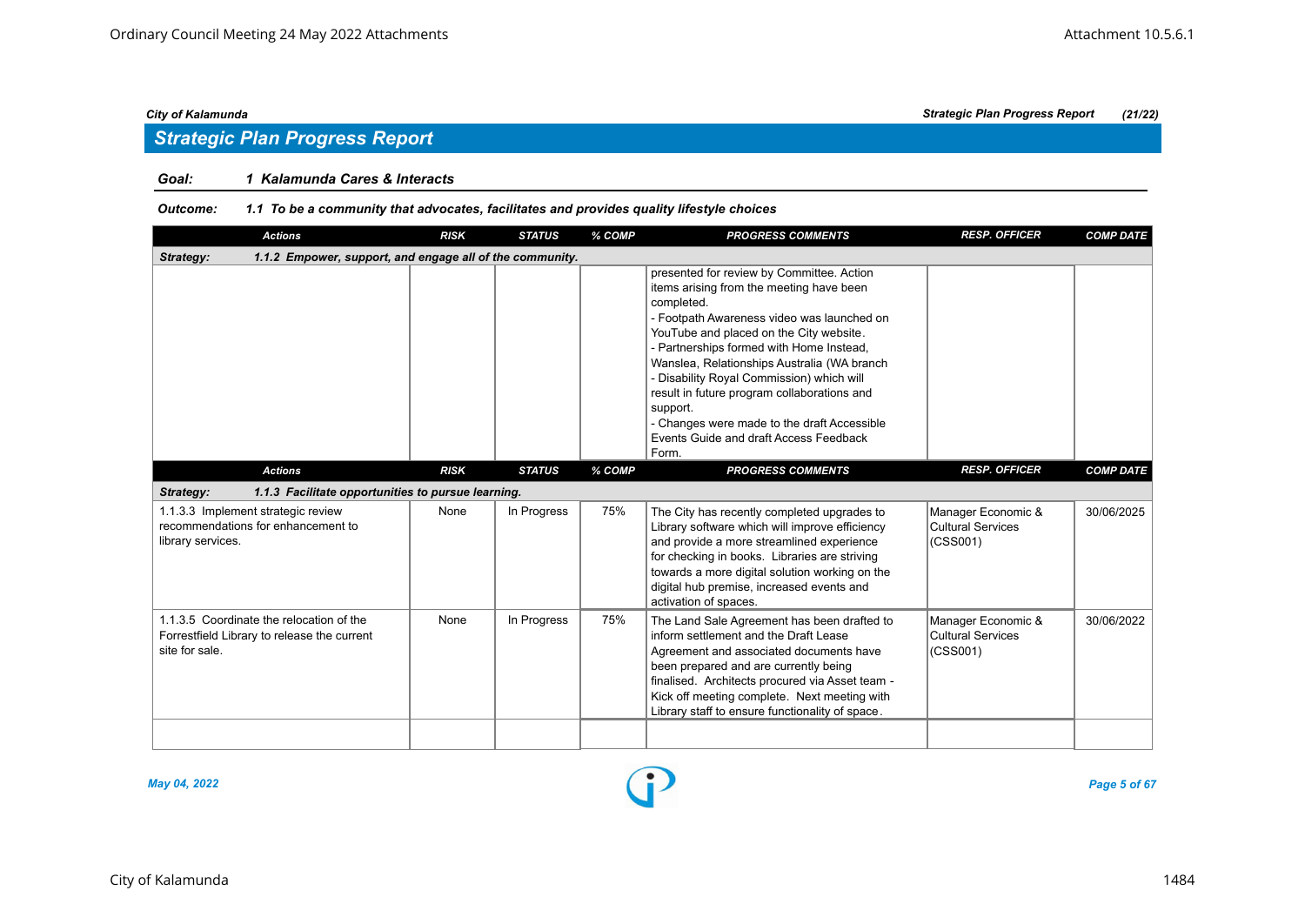# *Strategic Plan Progress Report*

## *Goal: 1 Kalamunda Cares & Interacts*

*Outcome: 1.1 To be a community that advocates, facilitates and provides quality lifestyle choices*

| Actions                                                         | <b>RISK</b> | <b>STATUS</b>      | % COMP | <b>PROGRESS COMMENTS</b> | <b>RESP. OFFICER</b>     | <b>COMP DATE</b> |  |  |  |  |
|-----------------------------------------------------------------|-------------|--------------------|--------|--------------------------|--------------------------|------------------|--|--|--|--|
| 1.1.3 Facilitate opportunities to pursue learning.<br>Strategy: |             |                    |        |                          |                          |                  |  |  |  |  |
| 1.1.3.6 Commence planning and                                   | None        | <b>Not Started</b> | 0%     | Hold                     | Manager Economic &       | 30/06/2025       |  |  |  |  |
| advocacy for relocation of a new library in                     |             |                    |        |                          | <b>Cultural Services</b> |                  |  |  |  |  |
| the High Wycombe South hub                                      |             |                    |        |                          | (CSS001)                 |                  |  |  |  |  |
| development.                                                    |             |                    |        |                          |                          |                  |  |  |  |  |

### *Outcome: 1.2 To provide safe and healthy environments for the community to enjoy*

| <b>Actions</b>                                                             | <b>RISK</b>                                    | <b>STATUS</b> | % COMP | <b>PROGRESS COMMENTS</b>                                                                                                                                                                                                                                                                                                                                                                                                                                                                                                                                                                                                                                                                                                                                                                                                            | <b>RESP. OFFICER</b>                                                      | <b>COMP DATE</b> |  |  |  |  |  |  |
|----------------------------------------------------------------------------|------------------------------------------------|---------------|--------|-------------------------------------------------------------------------------------------------------------------------------------------------------------------------------------------------------------------------------------------------------------------------------------------------------------------------------------------------------------------------------------------------------------------------------------------------------------------------------------------------------------------------------------------------------------------------------------------------------------------------------------------------------------------------------------------------------------------------------------------------------------------------------------------------------------------------------------|---------------------------------------------------------------------------|------------------|--|--|--|--|--|--|
| Strategy:                                                                  | 1.2.1 Facilitate a safe community environment. |               |        |                                                                                                                                                                                                                                                                                                                                                                                                                                                                                                                                                                                                                                                                                                                                                                                                                                     |                                                                           |                  |  |  |  |  |  |  |
| 1.2.1.1 Implement the Community Safety<br>& Crime Prevention Plan 2020-25. | None                                           | In Progress   | 75%    | The Community Safety and Crime Prevention<br>Plan is progressively getting recognised and<br>embedded within projects being developed<br>across various business units.<br>Some notable actions that have come up are<br>the following:<br>Series of Healthy Living Workshops (This is<br>valid for the health plan update too)<br>The series of Healthy Living Workshops were<br>developed by the Community Wellbeing<br>Officer, with collaboration between the<br>Kalamunda Shopping Centre to<br>use their facilities and Youth Development<br>Officer to help support facilitation when<br>external stakeholders came to present. Below<br>is a summary of the<br>workshops that were undertaken specific to<br>community safety<br>1. Constable Care: Delivered a puppet show<br>at the Kalamunda Shopping Centre that taught | Manager<br>Environmental Health &<br><b>Community Safety</b><br>(AC00064) | 30/06/2025       |  |  |  |  |  |  |

*May 04, 2022 Page 6 of 67*

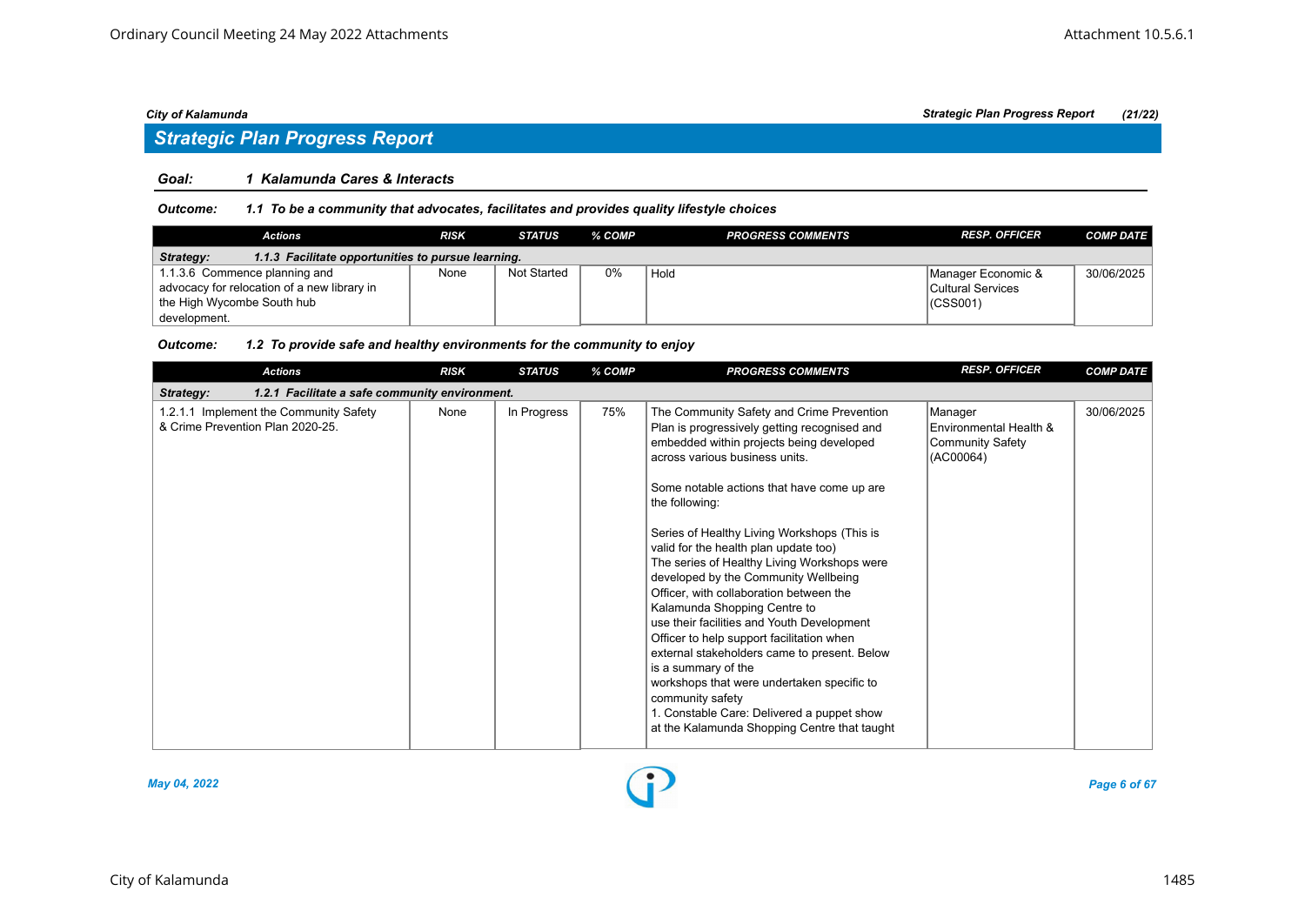# *Goal: 1 Kalamunda Cares & Interacts*

# *Outcome: 1.2 To provide safe and healthy environments for the community to enjoy*

|           | <b>Actions</b>                                 | <b>RISK</b> | <b>STATUS</b> | % COMP | <b>PROGRESS COMMENTS</b>                                                                                                                                                                                                                                                                                                                                                                                                                                                                                                                                                                                                                                                                                                                                                                                                                                                                                                                                                                                                                                                                                                                                                                         | <b>RESP. OFFICER</b> | <b>COMP DATE</b> |
|-----------|------------------------------------------------|-------------|---------------|--------|--------------------------------------------------------------------------------------------------------------------------------------------------------------------------------------------------------------------------------------------------------------------------------------------------------------------------------------------------------------------------------------------------------------------------------------------------------------------------------------------------------------------------------------------------------------------------------------------------------------------------------------------------------------------------------------------------------------------------------------------------------------------------------------------------------------------------------------------------------------------------------------------------------------------------------------------------------------------------------------------------------------------------------------------------------------------------------------------------------------------------------------------------------------------------------------------------|----------------------|------------------|
| Strategy: | 1.2.1 Facilitate a safe community environment. |             |               |        |                                                                                                                                                                                                                                                                                                                                                                                                                                                                                                                                                                                                                                                                                                                                                                                                                                                                                                                                                                                                                                                                                                                                                                                                  |                      |                  |
|           |                                                |             |               |        | the early years what to do in a first aid<br>emergency situation. They used<br>examples such as bee stings and snake bites.<br>2. Helping Minds: Delivered a Mental Health<br>Workshop for Youth to build resilience and<br>connect people to local services and<br>programs<br>3. Future-scape: Was developed by the Youth<br>and Community Development team for the<br>Youth Consultation Surveys. They engaged<br>passing by youth in the<br>shopping centre<br>4. Fuel for School: Was developed and<br>facilitated by a local nutritionist and Curtin<br>University tutor who taught families how to<br>create healthy lunch box snacks for school<br>and work.<br>Domestic Violence workshop for front-line<br>employees:<br>Lifeline delivered a free workshop for local<br>residents within City of Kalamunda for people<br>who work directly with the community. The<br>workshop was supposed to educate and help<br>people identify when someone in the<br>community is in abusive type situation or<br>relationship and what they can do to support<br>the person. We had 18 people attend.<br>Forrestfield Police bi-monthly meetings:<br>Continue to meet with WA Police Staff from |                      |                  |
|           |                                                |             |               |        |                                                                                                                                                                                                                                                                                                                                                                                                                                                                                                                                                                                                                                                                                                                                                                                                                                                                                                                                                                                                                                                                                                                                                                                                  |                      |                  |



# *City of Kalamunda Strategic Plan Progress Report (21/22)*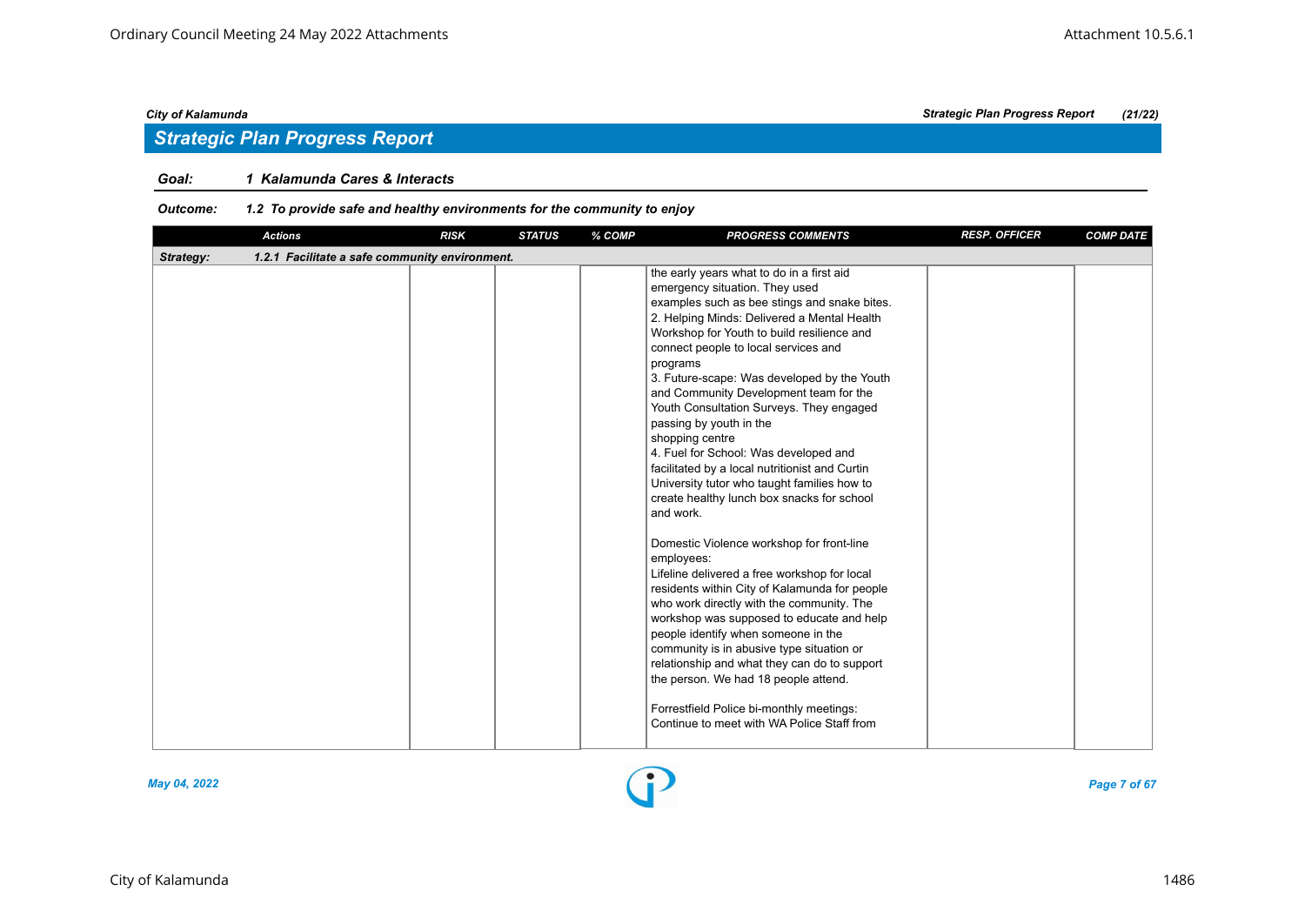# *Strategic Plan Progress Report*

# *Goal: 1 Kalamunda Cares & Interacts*

# *Outcome: 1.2 To provide safe and healthy environments for the community to enjoy*

| <b>Actions</b>                                                          | <b>RISK</b> | <b>STATUS</b> | % COMP | <b>PROGRESS COMMENTS</b>                                                                                                                                                                                                                                                                                                                                                                                                                                                                                                                                                                                                                                                                                                                                        | <b>RESP. OFFICER</b>                      | <b>COMP DATE</b> |  |  |  |  |  |
|-------------------------------------------------------------------------|-------------|---------------|--------|-----------------------------------------------------------------------------------------------------------------------------------------------------------------------------------------------------------------------------------------------------------------------------------------------------------------------------------------------------------------------------------------------------------------------------------------------------------------------------------------------------------------------------------------------------------------------------------------------------------------------------------------------------------------------------------------------------------------------------------------------------------------|-------------------------------------------|------------------|--|--|--|--|--|
| 1.2.1 Facilitate a safe community environment.<br>Strategy:             |             |               |        |                                                                                                                                                                                                                                                                                                                                                                                                                                                                                                                                                                                                                                                                                                                                                                 |                                           |                  |  |  |  |  |  |
|                                                                         |             |               |        | Forrestfield Police Station and the Midland<br>District about programs and projects that are<br>currently happening and various other<br>community safety matters.<br>Discussions are continuing with Forrestfield<br>Police regarding the future of the Community<br>Safety and Crime Prevention Advisory<br>Committee with a report to be presented to<br>Council in coming months.                                                                                                                                                                                                                                                                                                                                                                           |                                           |                  |  |  |  |  |  |
| 1.2.1.2 Undertake Annual Bushfire<br>Readiness and Assessments Program. | None        | In Progress   | 75%    | Update - 1 January 2022 to 31 March 2022<br>Fire Hazard Reduction Notice 2021 to 2022<br>expired 31 March 2022.<br>The draft Fire Hazard Reduction Notice for<br>period 1 November 2022 to 31 March 2023<br>has been completed and is currently in review.<br>Draft post season report for the 21/22 season<br>is in progress and will to be completed in May<br>2022.<br>An operational review of the program 2022/23<br>is in draft and will be completed in late April<br>2022.<br>Fire compliance inspection outcomes 1<br>January - 31 March 2022<br>Total Inspections - 895<br>Work Order - 134<br>Follow Up Assessments - 354<br>Infringements issued - 41<br>No Action required - 693<br>Variations - 0<br>Fire permits issued from 1 April 2022 to May | Coordinator Community<br>Safety (AC00018) | 30/06/2025       |  |  |  |  |  |

*May 04, 2022 Page 8 of 67*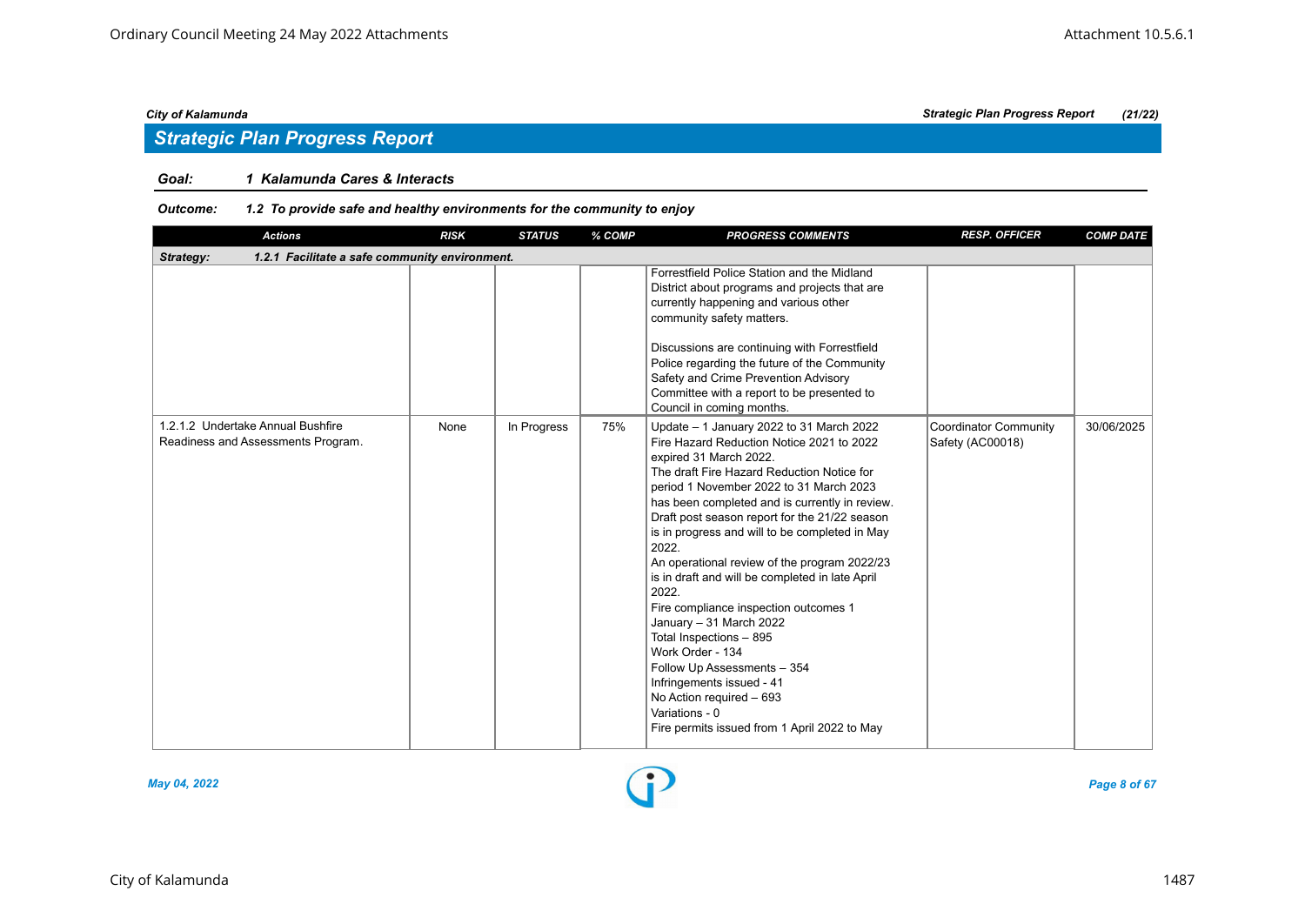# *Strategic Plan Progress Report*

# *Goal: 1 Kalamunda Cares & Interacts*

| <b>Actions</b>                                                                     | <b>RISK</b> | <b>STATUS</b> | % COMP | <b>PROGRESS COMMENTS</b>                                                                                                                                                                                                                                                                                                                                                                                                                                                                                                                                                                                                                                                                                                                                                                                                                                                                                                                                                                                                                                                                                                                                                                                                                       | <b>RESP. OFFICER</b>                             | <b>COMP DATE</b> |
|------------------------------------------------------------------------------------|-------------|---------------|--------|------------------------------------------------------------------------------------------------------------------------------------------------------------------------------------------------------------------------------------------------------------------------------------------------------------------------------------------------------------------------------------------------------------------------------------------------------------------------------------------------------------------------------------------------------------------------------------------------------------------------------------------------------------------------------------------------------------------------------------------------------------------------------------------------------------------------------------------------------------------------------------------------------------------------------------------------------------------------------------------------------------------------------------------------------------------------------------------------------------------------------------------------------------------------------------------------------------------------------------------------|--------------------------------------------------|------------------|
| 1.2.1 Facilitate a safe community environment.<br>Strategy:                        |             |               |        |                                                                                                                                                                                                                                                                                                                                                                                                                                                                                                                                                                                                                                                                                                                                                                                                                                                                                                                                                                                                                                                                                                                                                                                                                                                |                                                  |                  |
|                                                                                    |             |               |        | 2022 - (Nil) - Permits are on hold pending<br>weather conditions and advice from the Chief<br>Bush Fire Control Officer.                                                                                                                                                                                                                                                                                                                                                                                                                                                                                                                                                                                                                                                                                                                                                                                                                                                                                                                                                                                                                                                                                                                       |                                                  |                  |
| 1.2.1.3 Local Emergency Management<br>Arrangements are reviewed and<br>maintained. | None        | In Progress   | 75%    | Update 1 January 2022 to 31 March 2022<br>The City has conducted its Local Emergency<br>Management Committee on 24 February 2022<br>as required. The meeting was conducted<br>through Microsoft Teams due to COVID-19<br>protocols. The next meeting is scheduled to<br>be run 26 May 2022.<br>The City continues to review and update its<br>Local Emergency Management Arrangements<br>as required. The last amendment to the<br>arrangements was to update the Emergency<br>Contacts list, this has been reviewed and will<br>be an agenda item for the May Local<br>Emergency Management Committee meeting.<br>Preparing Australian Communities Grant<br>Application which was submitted in January<br>2022 is still pending. Community Safety team<br>expect to have some advice within the next<br>few months.<br>The City has also provided a letter of support<br>to a joint application for a Preparing Australian<br>Communities Grant Application with Swan,<br>Mundaring and Eastern Metropolitan Regional<br>Council. This application is also pending<br>advise from the Grant administrator.<br>The team also secured further funding for<br>Round 2 of the Department of Primary<br>Industries and Regional Development Grant, | <b>Coordinator Community</b><br>Safety (AC00018) | 30/06/2025       |

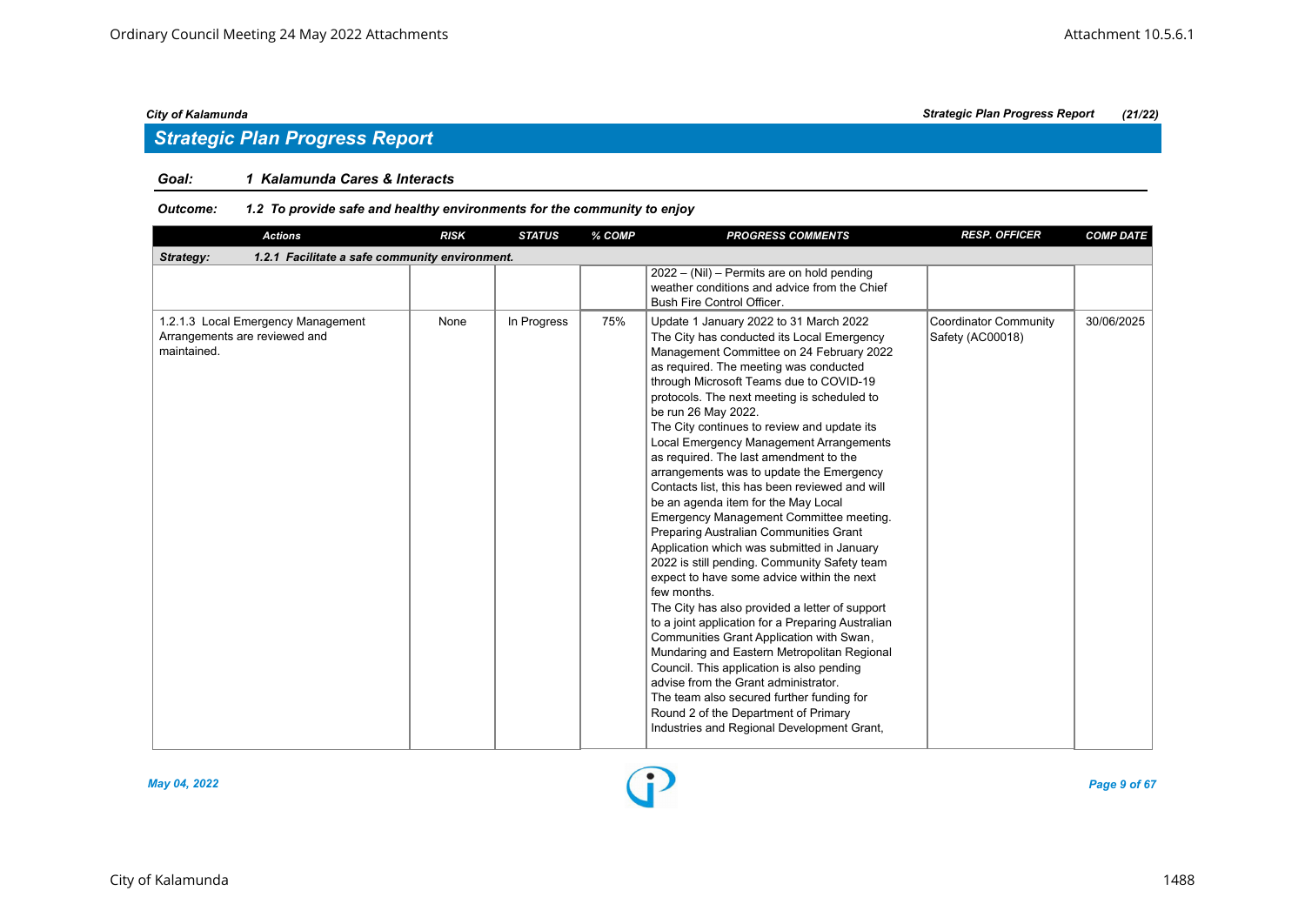# *Strategic Plan Progress Report*

## *Goal: 1 Kalamunda Cares & Interacts*

# *Outcome: 1.2 To provide safe and healthy environments for the community to enjoy*

| <b>Actions</b>                                                                                                                                                                                            | <b>RISK</b> | <b>STATUS</b> | % COMP | <b>PROGRESS COMMENTS</b>                                                                                                                                                                                                                                                                                                                                                                                                                                                                                                                                                                                                    | <b>RESP. OFFICER</b>                                          | <b>COMP DATE</b> |  |  |  |  |  |
|-----------------------------------------------------------------------------------------------------------------------------------------------------------------------------------------------------------|-------------|---------------|--------|-----------------------------------------------------------------------------------------------------------------------------------------------------------------------------------------------------------------------------------------------------------------------------------------------------------------------------------------------------------------------------------------------------------------------------------------------------------------------------------------------------------------------------------------------------------------------------------------------------------------------------|---------------------------------------------------------------|------------------|--|--|--|--|--|
| 1.2.1 Facilitate a safe community environment.<br>Strategy:                                                                                                                                               |             |               |        |                                                                                                                                                                                                                                                                                                                                                                                                                                                                                                                                                                                                                             |                                                               |                  |  |  |  |  |  |
|                                                                                                                                                                                                           |             |               |        | Animals in an Emergency training which is<br>100% of the cost associated with the training<br>program. 3 Community Safety team members<br>will be attending between March - May 2022.                                                                                                                                                                                                                                                                                                                                                                                                                                       |                                                               |                  |  |  |  |  |  |
| 1.2.1.5 Deliver upon the City's approved<br>Bushfire Risk Mitigation Plan.<br>Develop a 10 year works program on<br>premise of ongoing external supporting<br>grants from the Emergency Services<br>Levy. | None        | In Progress   | 75%    | Fire Break improvements and ancillary works<br>funded by DFES for 2020/21 have been<br>completed.<br>Senior Fire Mitigation Officer scheduled to<br>commence program development early in<br>2022, after the current fire season.<br>Grant funds have been received to complete<br>additional fire mitigation works on reserves.                                                                                                                                                                                                                                                                                            | Manager Parks &<br><b>Environmental Services</b><br>(TO00019) | 30/06/2025       |  |  |  |  |  |
| 1.2.1.402 Provide a Ranger service to<br>uphold community and public safety<br>through education and implementation of<br>state and local laws.                                                           | None        | In Progress   | 75%    | Update from 1 January 2022 to 31 March<br>2022<br>Cat Local Law update - In December 2021<br>Council approved to give local public<br>notification to make a new local Law.<br>Kalamunda Keeping and Control of Cats<br>Local Law 2022. A copy of the local law was<br>posted to the Minister in January 2022, Public<br>submissions finished February 2022, Review<br>and recommended amendments by the<br>Minister were reviewed, completed in March<br>2022. The Cat Local Law 2022 Committee<br>have a meeting scheduled for April 2022 to<br>finalise the review process.<br>Dog Local Law update - As a result of the | <b>Coordinator Community</b><br>Safety (AC00018)              | 30/06/2025       |  |  |  |  |  |



*May 04, 2022 Page 10 of 67*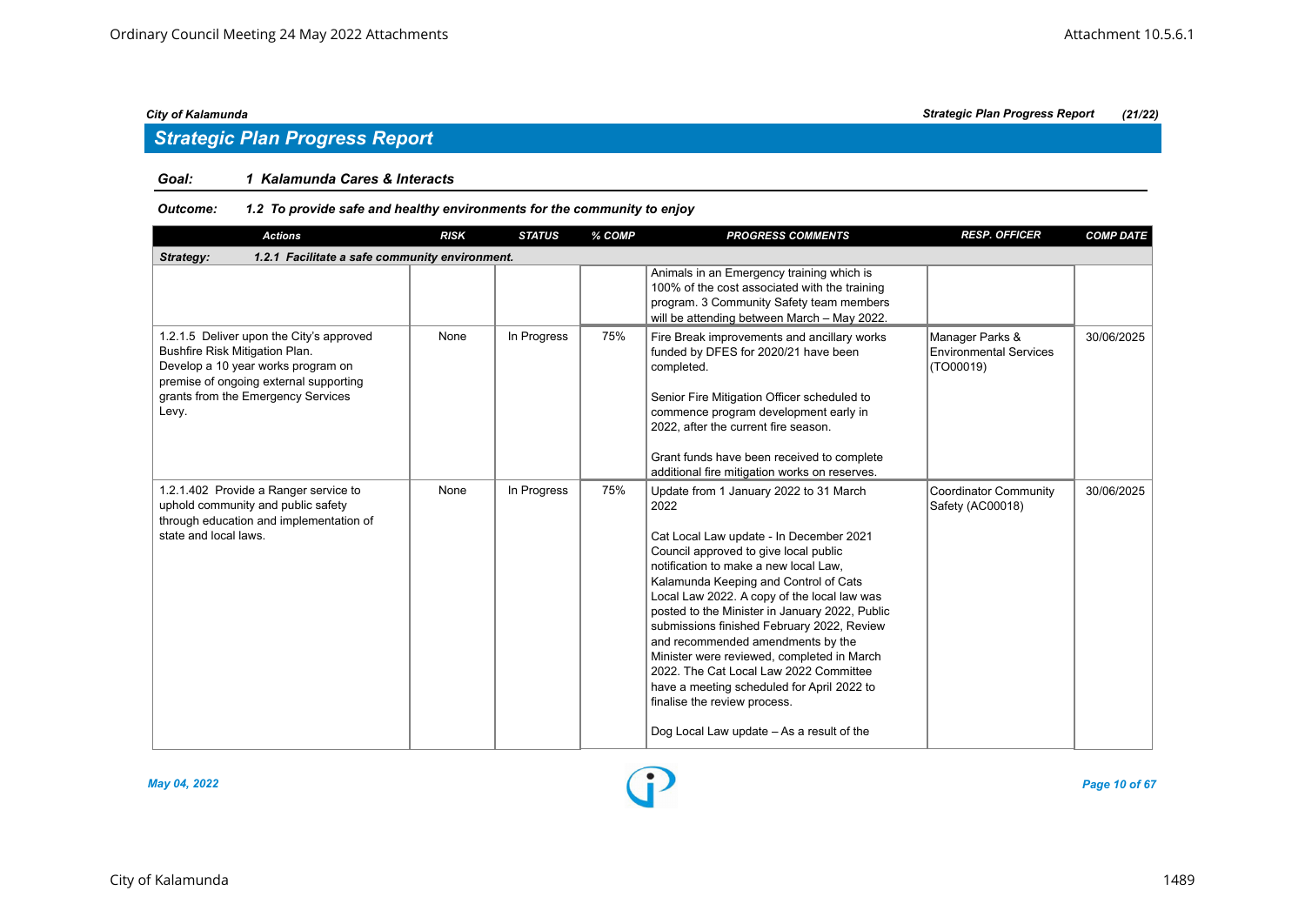# *Strategic Plan Progress Report*

# *Goal: 1 Kalamunda Cares & Interacts*

# *Outcome: 1.2 To provide safe and healthy environments for the community to enjoy*

|           | <b>Actions</b>                                 | <b>RISK</b> | <b>STATUS</b> | % COMP | <b>PROGRESS COMMENTS</b>                                                                                                                                                                                                                                                                                                                                                                                                                                                                                                                                                                                                                                                                                                                                                                                                                                                                                                                                                                                                                                                                                                                               | <b>RESP. OFFICER</b> | <b>COMP DATE</b> |
|-----------|------------------------------------------------|-------------|---------------|--------|--------------------------------------------------------------------------------------------------------------------------------------------------------------------------------------------------------------------------------------------------------------------------------------------------------------------------------------------------------------------------------------------------------------------------------------------------------------------------------------------------------------------------------------------------------------------------------------------------------------------------------------------------------------------------------------------------------------------------------------------------------------------------------------------------------------------------------------------------------------------------------------------------------------------------------------------------------------------------------------------------------------------------------------------------------------------------------------------------------------------------------------------------------|----------------------|------------------|
| Strategy: | 1.2.1 Facilitate a safe community environment. |             |               |        |                                                                                                                                                                                                                                                                                                                                                                                                                                                                                                                                                                                                                                                                                                                                                                                                                                                                                                                                                                                                                                                                                                                                                        |                      |                  |
|           |                                                |             |               |        | Joint Standing Committee on Delegated<br>Legislation review and decision to reject the<br>City of Kalamunda Dog Local Law 2019. At<br>the February 2022 Ordinary Council Meeting,<br>Council approved for the local law to be<br>re-advertised and open for public comment,<br>which closes 22 April 2022.<br>Dog Permitted and Prohibited Exercise Areas<br>- New Dog Exercise Plan 2022 in progress.<br>Ranger COVID-19 Business Continuity Plan -<br>Rangers / Community Safety team have<br>finalised the separation of the team into 2<br>groups Early and Late, Early team are<br>currently operating from the Woodlupine and<br>the other from main administration Railway<br>Road Kalamunda. The intent of the separation<br>is to reduce the risk of total service loss.<br>Electronic Parking module – progressing to<br>trial testing in May 2022.<br>Prosecution update 1 Jan to 31 March 2022<br>1x Case - 2 February 2022 - matter adjourned<br>until 8 August 2022<br>1x Case Fire Compliance - Matter to trial -<br><b>July 2022</b><br>1 court appearance - Fire non-compliance<br>matter – outcome was in the favour of the<br>City. |                      |                  |
|           |                                                |             |               |        |                                                                                                                                                                                                                                                                                                                                                                                                                                                                                                                                                                                                                                                                                                                                                                                                                                                                                                                                                                                                                                                                                                                                                        |                      |                  |



*May 04, 2022 Page 11 of 67*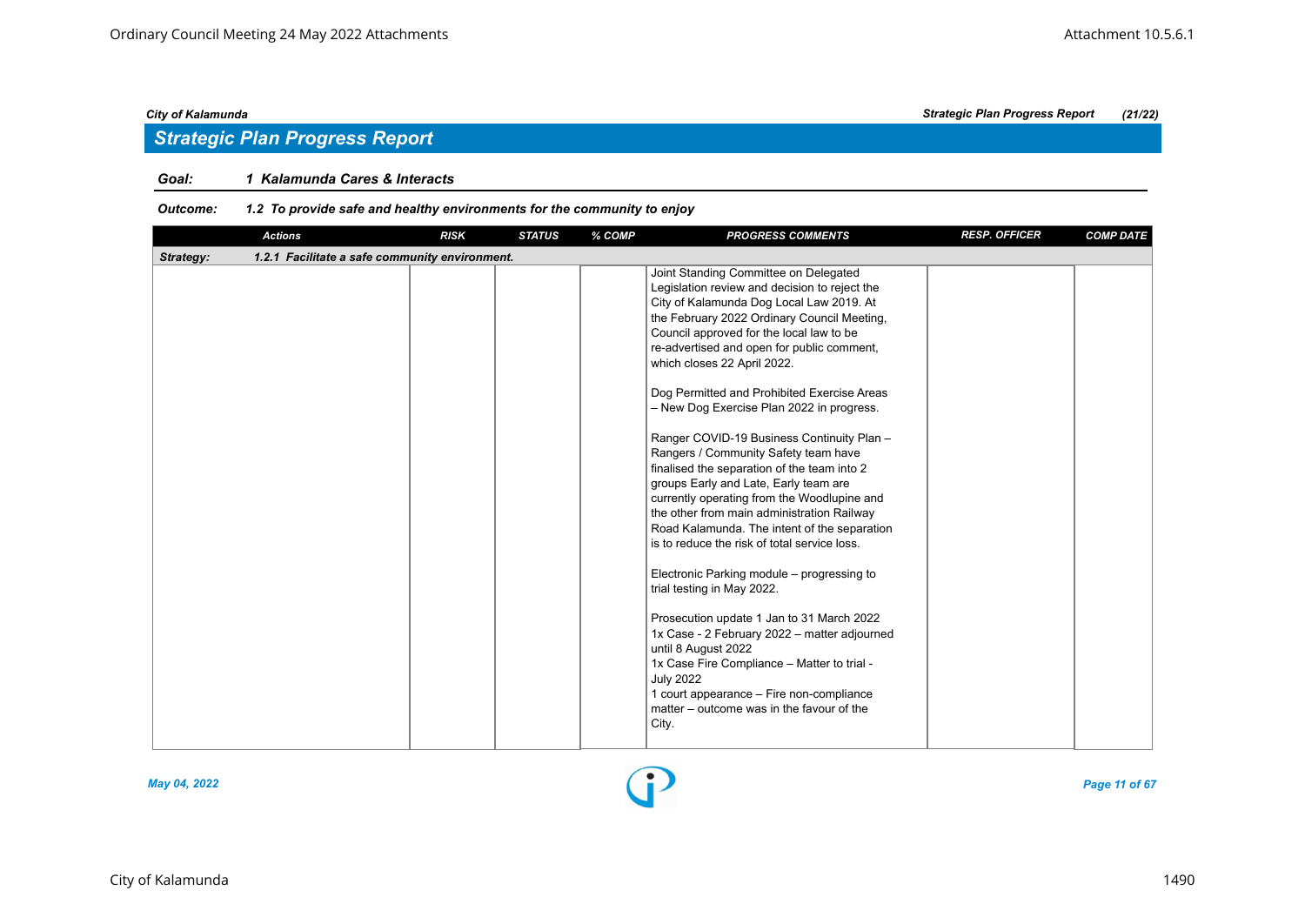# *Strategic Plan Progress Report*

# *Goal: 1 Kalamunda Cares & Interacts*

# *Outcome: 1.2 To provide safe and healthy environments for the community to enjoy*

| <b>Actions</b>                                                                                                       | <b>RISK</b> | <b>STATUS</b> | % COMP | <b>PROGRESS COMMENTS</b>                                                                                                                                                                                                                                                                                                                                                                                                | <b>RESP. OFFICER</b>                                                      | <b>COMP DATE</b> |
|----------------------------------------------------------------------------------------------------------------------|-------------|---------------|--------|-------------------------------------------------------------------------------------------------------------------------------------------------------------------------------------------------------------------------------------------------------------------------------------------------------------------------------------------------------------------------------------------------------------------------|---------------------------------------------------------------------------|------------------|
| 1.2.1 Facilitate a safe community environment.<br>Strategy:                                                          |             |               |        |                                                                                                                                                                                                                                                                                                                                                                                                                         |                                                                           |                  |
|                                                                                                                      |             |               |        | 1 x dog attack 1st hearing - 2 May 2022<br>1 x dog attack appeal against infringement -<br>1st hearing May 2022<br>Ranger Operational statistics 1 January 2022                                                                                                                                                                                                                                                         |                                                                           |                  |
|                                                                                                                      |             |               |        | - 31 March 2022<br>Dog attacks -<br>On animals - 24<br>On people - 5<br>Parking related issues - 140<br>Cat related issues - 116<br>Dog registrations - 360<br>Cat registration - 82<br>Other vehicle related - 27<br>Routine patrols - vehicles - 83<br>Total customer service requests received -<br>1112<br>Total infringements issued - 93<br>Total cautions issued - 246<br>Dangerous Dogs registered current - 18 |                                                                           |                  |
| 1.2.1.403 Review and implement the<br>City's CCTV Strategy to ensure it aligns<br>with current Australian Standards. | None        | In Progress   | 75%    | Other Ranger related matters - 368<br>The Closed Circuit Television (CCTV) strategy<br>continues to be implemented.<br>Actions this quarter include:<br>- 6 requests from Western Australia Police<br>Force for CCTV footage                                                                                                                                                                                            | Manager<br>Environmental Health &<br><b>Community Safety</b><br>(AC00064) | 30/06/2025       |
|                                                                                                                      |             |               |        | Sites include:<br>- 1 x Hale Rd / Hartfield Roundabout,                                                                                                                                                                                                                                                                                                                                                                 |                                                                           |                  |

*May 04, 2022 Page 12 of 67*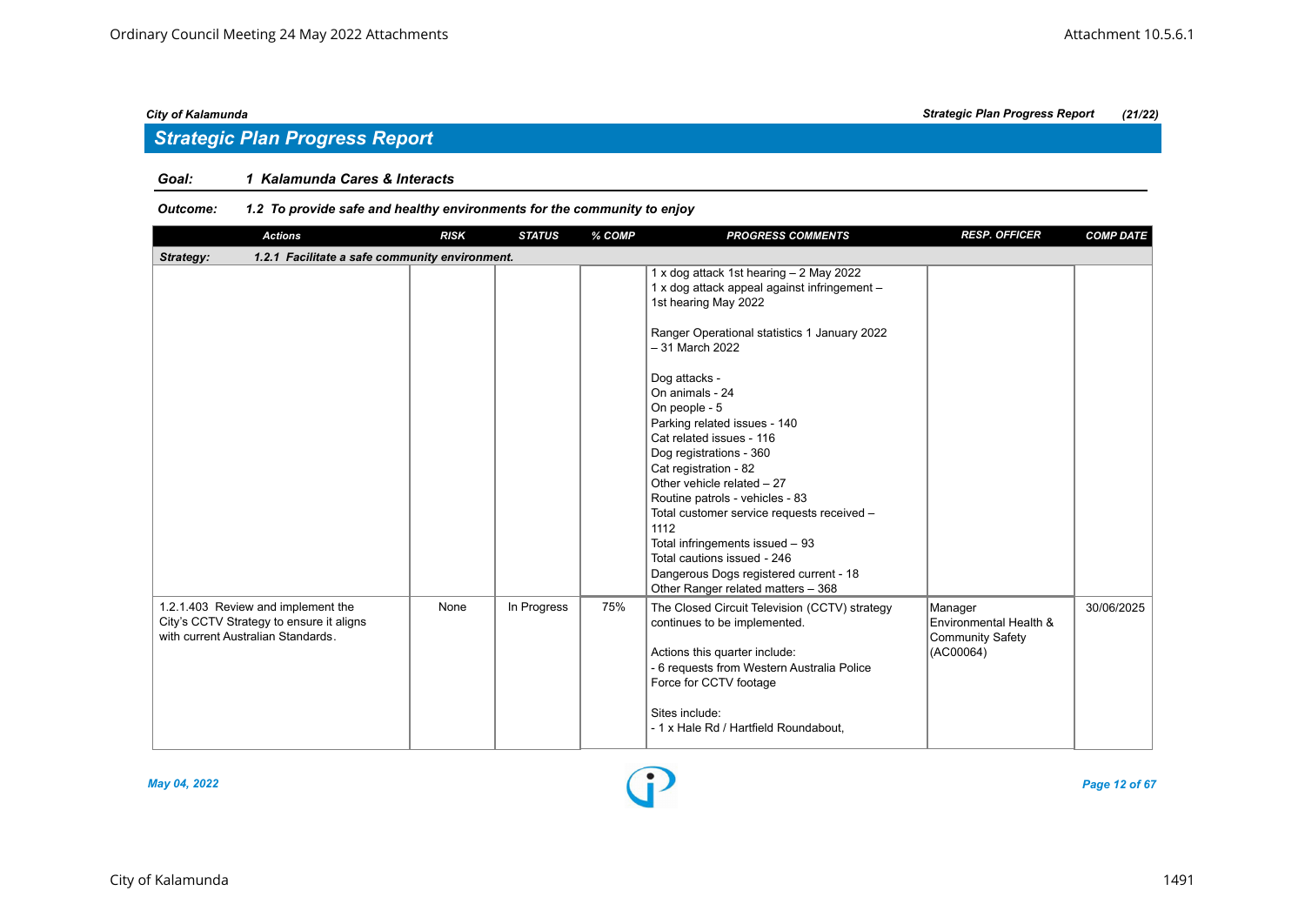# *Strategic Plan Progress Report*

# *Goal: 1 Kalamunda Cares & Interacts*

# *Outcome: 1.2 To provide safe and healthy environments for the community to enjoy*

| <b>Actions</b>                                                                                                                 | <b>RISK</b> | <b>STATUS</b> | % COMP | <b>PROGRESS COMMENTS</b>                                                                                                                                                                                                                                                                                                                                                                                                                                                                                                                                                                                                                                                                                                                                                                                                                        | <b>RESP. OFFICER</b>                                      | <b>COMP DATE</b> |
|--------------------------------------------------------------------------------------------------------------------------------|-------------|---------------|--------|-------------------------------------------------------------------------------------------------------------------------------------------------------------------------------------------------------------------------------------------------------------------------------------------------------------------------------------------------------------------------------------------------------------------------------------------------------------------------------------------------------------------------------------------------------------------------------------------------------------------------------------------------------------------------------------------------------------------------------------------------------------------------------------------------------------------------------------------------|-----------------------------------------------------------|------------------|
| Strategy:<br>1.2.1 Facilitate a safe community environment.                                                                    |             |               |        |                                                                                                                                                                                                                                                                                                                                                                                                                                                                                                                                                                                                                                                                                                                                                                                                                                                 |                                                           |                  |
|                                                                                                                                |             |               |        | Forrestfield<br>- 1 x Kalamunda Road, High Wycombe<br>- 2 x Lesmurdie Falls car park, Lesmurdie<br>- 1 x Lions Lookout. Lesmurdie<br>- 1 x Jack Healey Centre, Kalamunda<br>- The City's CCTV Variable message board<br>has also been deployed to the High Wycombe<br>and Forrestfield areas due to vandalism to<br>public toilets and hooning issues.<br>- The City is undertaking crime prevention<br>through environmental design (CPTED)<br>assessment for new CCTV locations.<br>- The City has hired 2 CCTV smart towers to<br>be deployed to the old Brand Road tip site due<br>to ongoing vandalism and unauthorised entry<br>to the old tip.<br>- CCTV Managers working group continue to<br>meet on a quarterly basis.<br>- Updated CCTV strategy being drafted and<br>internal forum hosted to identify actions for the<br>strategy. |                                                           |                  |
| 1.2.1.405 Provide an Environmental<br>Health Service that protects and<br>enhances the safety and amenity of the<br>community. | None        | In Progress   | 75%    | Environmental Health continue to monitor and<br>investigate public health risks within the<br>community.<br>Key result for this quarter include:<br>- 1114 records completed<br>- 16 on-site wastewater applications received<br>- 23 public buildings assessed<br>- 4 other health premises assessed (including<br>caravan parks, skin penetration etc)<br>- 33 Health related applications approved such                                                                                                                                                                                                                                                                                                                                                                                                                                      | Coordinator<br>Environmental Health<br>Services (CS00006) | 30/06/2025       |



*May 04, 2022 Page 13 of 67*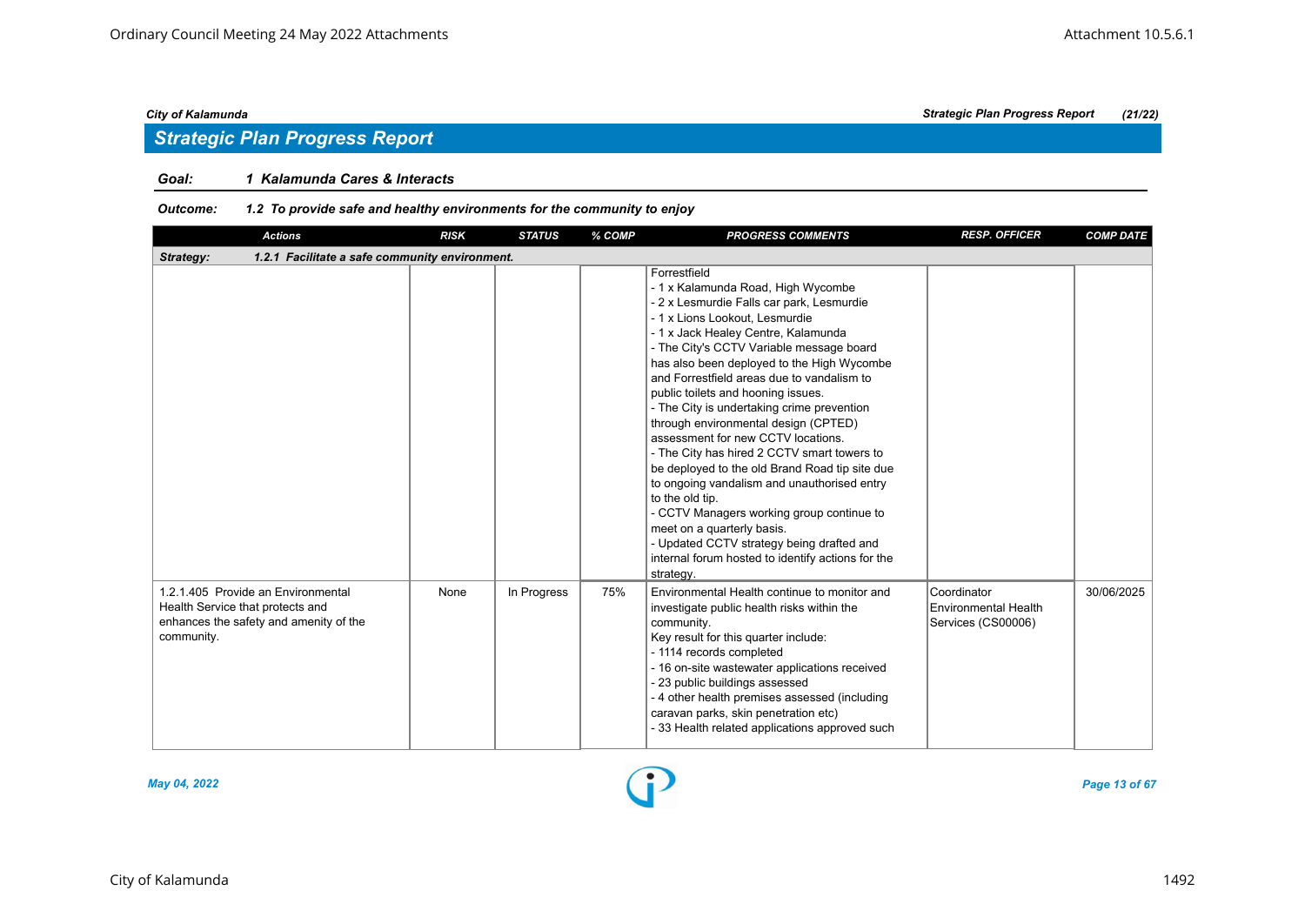# *Strategic Plan Progress Report*

# *Goal: 1 Kalamunda Cares & Interacts*

# *Outcome: 1.2 To provide safe and healthy environments for the community to enjoy*

| <b>Actions</b>                                                                                       | <b>RISK</b> | <b>STATUS</b> | % COMP | <b>PROGRESS COMMENTS</b>                                                                                                                                                                                                                                                                                                                                                                                                                                                               | <b>RESP. OFFICER</b>                                                      | <b>COMP DATE</b> |
|------------------------------------------------------------------------------------------------------|-------------|---------------|--------|----------------------------------------------------------------------------------------------------------------------------------------------------------------------------------------------------------------------------------------------------------------------------------------------------------------------------------------------------------------------------------------------------------------------------------------------------------------------------------------|---------------------------------------------------------------------------|------------------|
| 1.2.1 Facilitate a safe community environment.<br>Strategy:                                          |             |               |        |                                                                                                                                                                                                                                                                                                                                                                                                                                                                                        |                                                                           |                  |
|                                                                                                      |             |               |        | as management plans, licences, registrations<br>and permits.<br>- 220 Aerobic treatment unit service reports<br>received<br>- 24 event application reviewed<br>- 45 water samples undertaken                                                                                                                                                                                                                                                                                           |                                                                           |                  |
| 1.2.1.470 Prepare and implement a Food<br>Safety Assessment Plan.                                    | None        | In Progress   | 75%    | The Environmental Health team continue to<br>provide a food safety service to the<br>community.<br>- Food Safety Assessment Plan is now being<br>implemented.<br>- 16 food business registration applications<br>approved.<br>- 122 Food Safety assessments have been<br>completed this quarter.<br>- 49 food stalls permits issued.<br>- 13 Food complaints received.<br>- Continue to promote online foodsafe training.<br>- Increased presence at events monitoring food<br>safety. | Coordinator<br>Environmental Health<br>Services (CS00006)                 | 30/06/2025       |
| <b>Actions</b>                                                                                       | <b>RISK</b> | <b>STATUS</b> | % COMP | <b>PROGRESS COMMENTS</b>                                                                                                                                                                                                                                                                                                                                                                                                                                                               | <b>RESP. OFFICER</b>                                                      | <b>COMP DATE</b> |
| Strategy:                                                                                            |             |               |        | 1.2.2 Advocate and promote healthy lifestyle choices by encouraging the community to become more active citizens.                                                                                                                                                                                                                                                                                                                                                                      |                                                                           |                  |
| 1.2.2.1 Implement the Community Health<br>& Wellbeing Plan 2018-2022 and review<br>the Plan in 2022. | None        | In Progress   | 75%    | Actions and strategies addressed in the<br>Community Health and Wellbeing Plan are<br>being actioned as per the plan and some of<br>the highlights for last quarter include:<br>Microbat School Workshops:<br>Two Environmental Health Officers and the<br>Community Wellbeing Officer went to various                                                                                                                                                                                 | Manager<br>Environmental Health &<br><b>Community Safety</b><br>(AC00064) | 30/06/2025       |



*May 04, 2022 Page 14 of 67*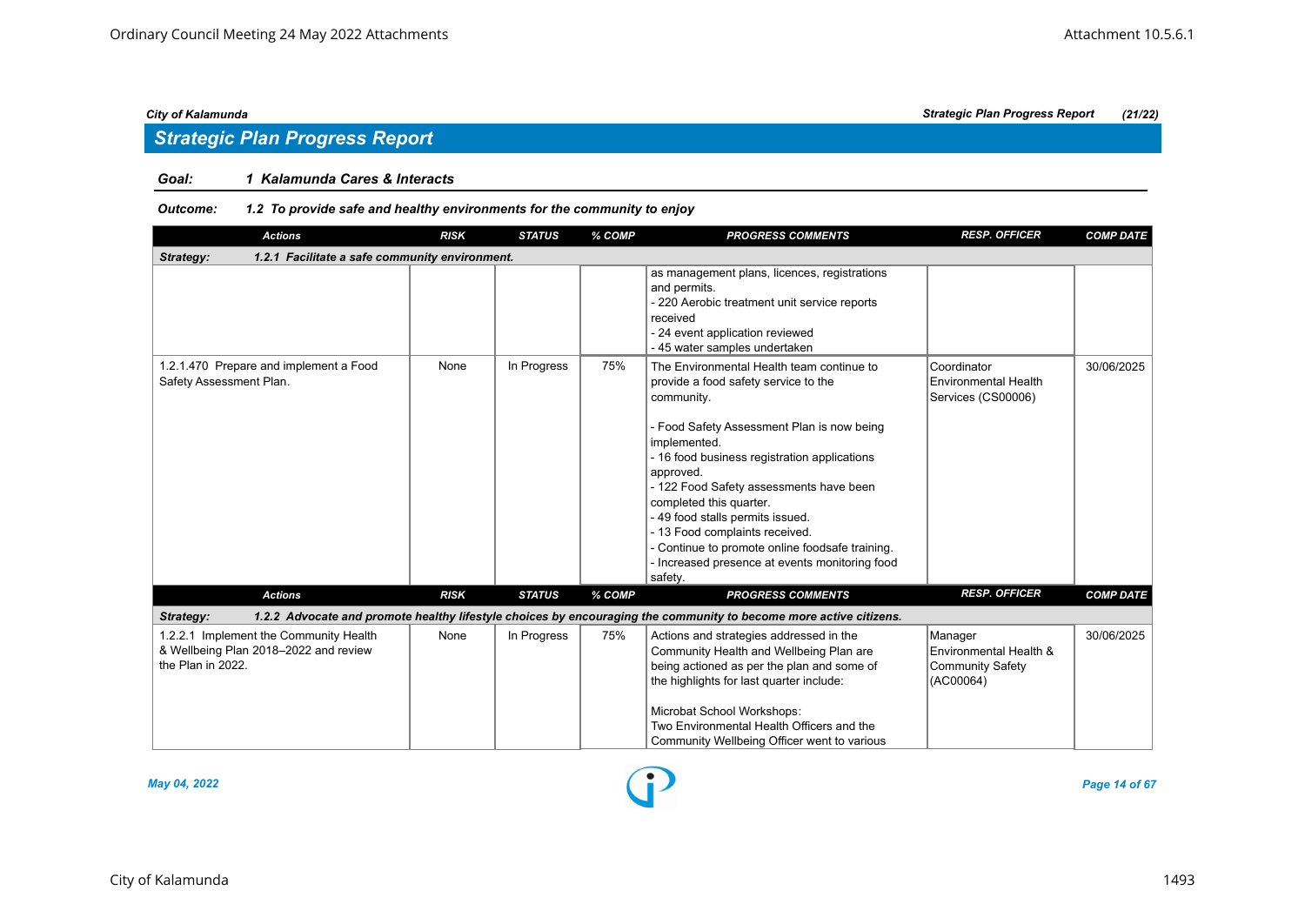# *Strategic Plan Progress Report*

# *Goal: 1 Kalamunda Cares & Interacts*

# *Outcome: 1.2 To provide safe and healthy environments for the community to enjoy*

|           | <b>Actions</b> | <b>RISK</b> | <b>STATUS</b> | % COMP | <b>PROGRESS COMMENTS</b>                                                                                                                                                                                                                                                                                                                                                                                                                                                                                                                                                                                                                                                                                                                                                                                                                                                                                                                                                                                                                                                                                              | <b>RESP. OFFICER</b> | <b>COMP DATE</b> |
|-----------|----------------|-------------|---------------|--------|-----------------------------------------------------------------------------------------------------------------------------------------------------------------------------------------------------------------------------------------------------------------------------------------------------------------------------------------------------------------------------------------------------------------------------------------------------------------------------------------------------------------------------------------------------------------------------------------------------------------------------------------------------------------------------------------------------------------------------------------------------------------------------------------------------------------------------------------------------------------------------------------------------------------------------------------------------------------------------------------------------------------------------------------------------------------------------------------------------------------------|----------------------|------------------|
| Strategy: |                |             |               |        | 1.2.2 Advocate and promote healthy lifestyle choices by encouraging the community to become more active citizens.                                                                                                                                                                                                                                                                                                                                                                                                                                                                                                                                                                                                                                                                                                                                                                                                                                                                                                                                                                                                     |                      |                  |
|           |                |             |               |        | primary schools within the City of Kalamunda<br>to educate kids on the Local Microbat Species<br>and what role mosquitoes play in the<br>environment. We did 11 workshops in front of<br>an estimated total of 140 students. The<br>workshops comprised of a 20 minute<br>PowerPoint presentation and 3 activities<br>involving dry ice, microscopes and<br>mosquitoes.<br>Developing the new Community Health and<br>Wellbeing Plan:<br>The first steps to developing the new<br>Community Health and Wellbeing Plan have<br>started<br>1. Identify internal stakeholders to provide<br>advice on the health plan directions<br>2. Analyse current department of health data<br>and population demographic information from<br>the census.<br>Create a project development and<br>3.<br>implementation plan with executive<br>management<br>4. Work with public relations to develop a<br>community engagement and consultation<br>strategy<br>Perth Hills Wellbeing Alliance:<br>Work with volunteers at the Perth Hills<br>Wellbeing Alliance to become incorporated<br>and be eligible to receive funding through |                      |                  |
|           |                |             |               |        |                                                                                                                                                                                                                                                                                                                                                                                                                                                                                                                                                                                                                                                                                                                                                                                                                                                                                                                                                                                                                                                                                                                       |                      |                  |



*May 04, 2022 Page 15 of 67*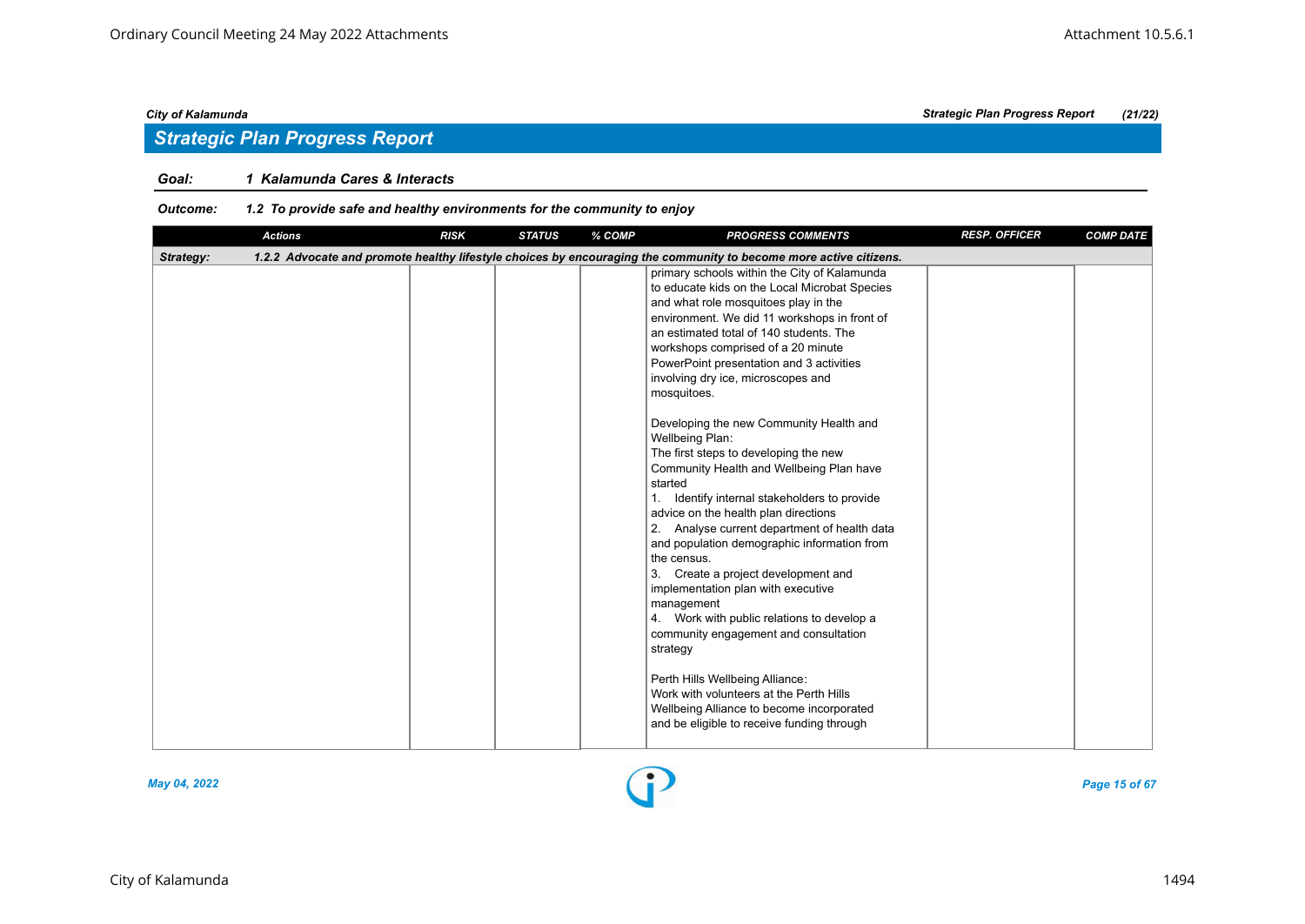# *Strategic Plan Progress Report*

# *Goal: 1 Kalamunda Cares & Interacts*

| <b>Actions</b>                                                                                                                                                            | <b>RISK</b> | <b>STATUS</b> | % COMP | <b>PROGRESS COMMENTS</b>                                                                                                                                                                                                                                                                                                                                                                                                                                                                                                                                                                                                                                                                                                                                                                                                   | <b>RESP. OFFICER</b>                                 | <b>COMP DATE</b> |
|---------------------------------------------------------------------------------------------------------------------------------------------------------------------------|-------------|---------------|--------|----------------------------------------------------------------------------------------------------------------------------------------------------------------------------------------------------------------------------------------------------------------------------------------------------------------------------------------------------------------------------------------------------------------------------------------------------------------------------------------------------------------------------------------------------------------------------------------------------------------------------------------------------------------------------------------------------------------------------------------------------------------------------------------------------------------------------|------------------------------------------------------|------------------|
| Strategy:                                                                                                                                                                 |             |               |        | 1.2.2 Advocate and promote healthy lifestyle choices by encouraging the community to become more active citizens.                                                                                                                                                                                                                                                                                                                                                                                                                                                                                                                                                                                                                                                                                                          |                                                      |                  |
|                                                                                                                                                                           |             |               |        | grant applications<br><b>Healthy Venues Grant:</b><br>Last year the City of Kalamunda, Ray Owen<br>Sports Centre and the Kalamunda Water Park<br>applied for funding from Healthway to support<br>healthy eating within the canteens. We have<br>progressively developed sticker decals to be<br>displayed on various assets around the<br>canteen such as fridges, the floor and walks<br>and other areas where people can view the<br>imagery. The grant funding period will come to<br>an end in March 2023.<br>Edith Cowan University Work Experience<br>Nutrition Student:<br>Since the funding for the food sensations<br>programs as now finished we have brought on<br>3rd year Nutrition Students to develop and<br>deliver some community nutrition workshops<br>for two locations within the City of Kalamunda. |                                                      |                  |
| 1.2.2.3 Ensure maximum community<br>utilisation of the City's Recreation<br>Facilities by providing high quality,<br>affordable and sustainable programs and<br>services. | None        | In Progress   | 75%    | The City's Recreation Centres offered a<br>diverse range of activities across their 4 main<br>facilities, including fitness classes, holiday<br>programs, sports competitions, junior<br>programs, gym, and active seniors classes.<br>Friday Netball Competition has increased from<br>4 to 6 teams, and there has been an increase<br>in Social Volleyball and Yoga participation and<br>Personal Training Sessions. There has been a<br>drop in Active Seniors and Table Tennis                                                                                                                                                                                                                                                                                                                                         | <b>Manager Community</b><br>Development<br>(DE00007) | 30/06/2025       |

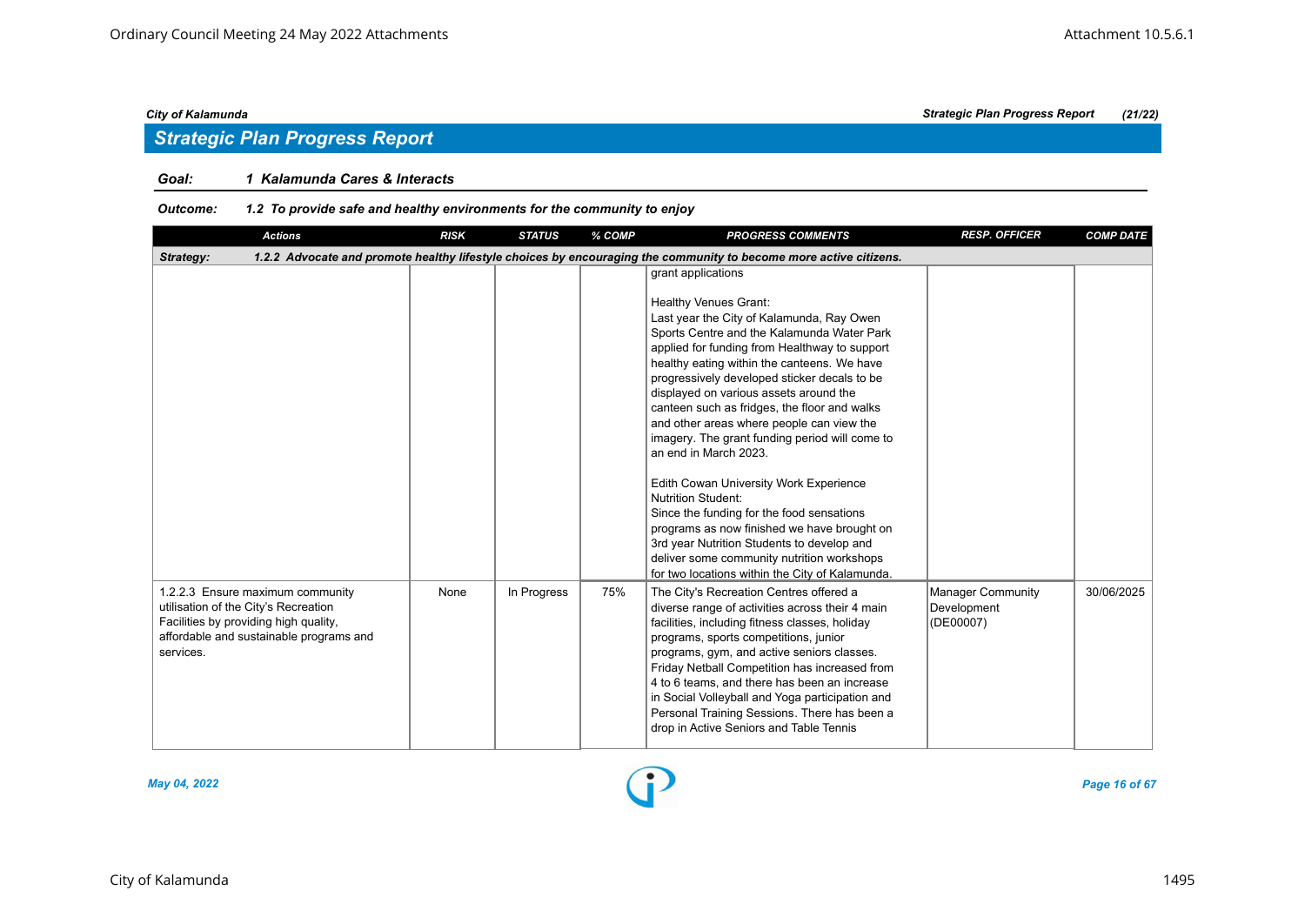# *Strategic Plan Progress Report*

# *Goal: 1 Kalamunda Cares & Interacts*

# *Outcome: 1.2 To provide safe and healthy environments for the community to enjoy*

| <b>Actions</b>                                                                                               | <b>RISK</b> | <b>STATUS</b> | % COMP | <b>PROGRESS COMMENTS</b>                                                                                                                                                                                                                                                                                                                                                                                                                                                                                                                                                                                                                                                                                                                                                                             | <b>RESP. OFFICER</b>                                 | <b>COMP DATE</b> |
|--------------------------------------------------------------------------------------------------------------|-------------|---------------|--------|------------------------------------------------------------------------------------------------------------------------------------------------------------------------------------------------------------------------------------------------------------------------------------------------------------------------------------------------------------------------------------------------------------------------------------------------------------------------------------------------------------------------------------------------------------------------------------------------------------------------------------------------------------------------------------------------------------------------------------------------------------------------------------------------------|------------------------------------------------------|------------------|
| Strategy:                                                                                                    |             |               |        | 1.2.2 Advocate and promote healthy lifestyle choices by encouraging the community to become more active citizens.                                                                                                                                                                                                                                                                                                                                                                                                                                                                                                                                                                                                                                                                                    |                                                      |                  |
|                                                                                                              |             |               |        | participation which is largely associated with<br>the elderly's concern over COVID-19.<br>Attendances overall were down around 15%.<br>Attendances at the Recreation Centres for the<br>third quarter (to 31 March 2022) were:<br>Hartfield Park Recreation Centre - 25860<br>High Wycombe Recreation Centre - 8979<br>Maida Vale Netball Centre (360 Fitness<br>Program) - 61<br>Ray Owen Sports Centre (Live Active Seniors<br>Fitness) - 50 (no classes in January).                                                                                                                                                                                                                                                                                                                              |                                                      |                  |
| 1.2.2.4 Produce information promoting<br>City of Kalamunda Sporting Clubs and<br>recreational opportunities. | None        | In Progress   | 75%    | The City produces a variety of information to<br>our community to promote local sporting clubs<br>and recreational opportunities as follows:<br>- Clubs 4 Life Quarterly E-news sent out at the<br>end of March with 257 sporting and community<br>groups reached;<br>- The City regularly promotes various Club<br>initiatives from across the City through social<br>network forums.<br><b>Recreation Facilities</b><br>- Recreation Facilities E-news is sent out<br>monthly;<br>- Regular Social Media posts telling stories<br>about what is happening at the Recreation<br>Facilities:<br>- Connection developed with local community<br>child health nurse and flyers supplied to be<br>included in all health packs issued to new<br>parents;<br>- Updated recreation brochure developed for | <b>Manager Community</b><br>Development<br>(DE00007) | 30/06/2025       |



*May 04, 2022 Page 17 of 67*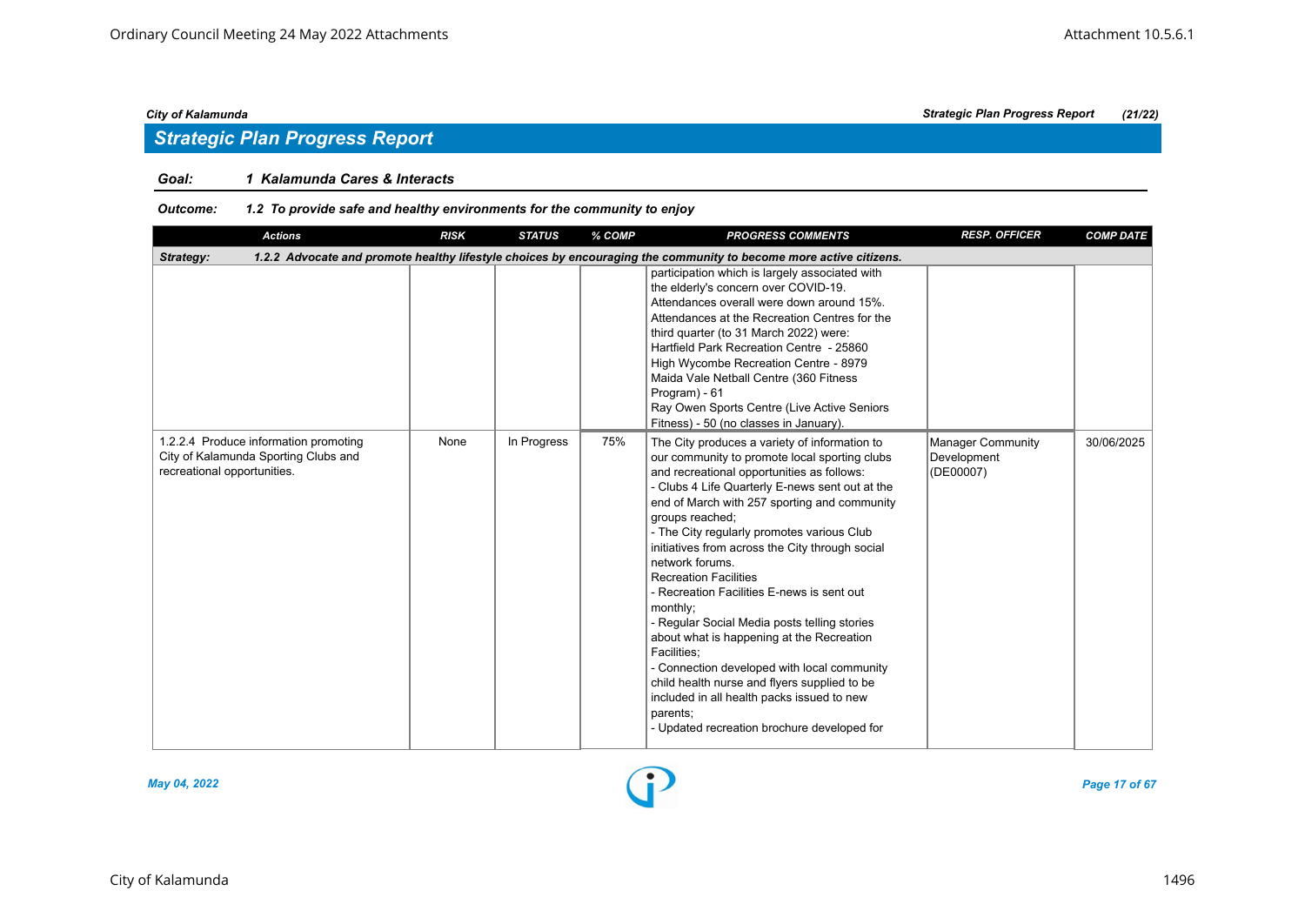# *Goal: 1 Kalamunda Cares & Interacts*

*Outcome: 1.2 To provide safe and healthy environments for the community to enjoy*

| <b>Actions</b>                                                                                        | <b>RISK</b> | <b>STATUS</b> | % COMP | <b>PROGRESS COMMENTS</b>                                                                                                                                                                                                                                                                                                                                                                                                                                                                                                                                                                                                                                                                                              | <b>RESP. OFFICER</b>                                 | <b>COMP DATE</b> |  |  |  |  |
|-------------------------------------------------------------------------------------------------------|-------------|---------------|--------|-----------------------------------------------------------------------------------------------------------------------------------------------------------------------------------------------------------------------------------------------------------------------------------------------------------------------------------------------------------------------------------------------------------------------------------------------------------------------------------------------------------------------------------------------------------------------------------------------------------------------------------------------------------------------------------------------------------------------|------------------------------------------------------|------------------|--|--|--|--|
| Strategy:                                                                                             |             |               |        | 1.2.2 Advocate and promote healthy lifestyle choices by encouraging the community to become more active citizens.                                                                                                                                                                                                                                                                                                                                                                                                                                                                                                                                                                                                     |                                                      |                  |  |  |  |  |
|                                                                                                       |             |               |        | distribution.                                                                                                                                                                                                                                                                                                                                                                                                                                                                                                                                                                                                                                                                                                         |                                                      |                  |  |  |  |  |
| <b>Actions</b>                                                                                        | <b>RISK</b> | <b>STATUS</b> | % COMP | <b>PROGRESS COMMENTS</b>                                                                                                                                                                                                                                                                                                                                                                                                                                                                                                                                                                                                                                                                                              | <b>RESP. OFFICER</b>                                 | <b>COMP DATE</b> |  |  |  |  |
| 1.2.3 Provide high quality and accessible recreational and social spaces and facilities.<br>Strategy: |             |               |        |                                                                                                                                                                                                                                                                                                                                                                                                                                                                                                                                                                                                                                                                                                                       |                                                      |                  |  |  |  |  |
| 1.2.3.1 Implement and deliver the Scott<br>Reserve Master Plan.                                       | None        | In Progress   | 75%    | The Scott Reserve Master Plan was adopted<br>by Council in June 2020. The identified<br>projects within the Master Plan are now part of<br>the City's ongoing advocacy strategy to attract<br>external funding.<br>- An advocacy poster has been developed and<br>distributed to the relevant sporting clubs.<br>- During the 2021 State Election, a funding<br>commitment of \$2m was made to the City<br>towards the replacement of Scott Reserve<br>Pavilion, as per the Scott Reserve Master<br>Plan.<br>- A funding agreement has been executed<br>between the City and State Government.<br>- The tender process to engage an Architect to<br>undertake detailed designs and costings is<br>currently underway. | <b>Manager Community</b><br>Development<br>(DE00007) | 30/06/2025       |  |  |  |  |
| 1.2.3.2 Continue to progress the Trails<br>Loop Plan.                                                 | None        | In Progress   | 75%    | During the 2020/2021 financial year, Stage<br>One of the Trails Loop Project, linking the<br>centre of Kalamunda to Pickering Brook was<br>completed. This has proved to be highly<br>popular and well utilised in the community.<br>Stage Two of the project linking Pickering<br>Brook to the Camel Farm, and then back to<br>Kalamunda is yet to be implemented. In order<br>to progress stage two, further investigation<br>studies, designs and approvals are required.<br>The investigation studies and design have                                                                                                                                                                                             | <b>Manager Community</b><br>Development<br>(DE00007) | 30/06/2025       |  |  |  |  |



*May 04, 2022 Page 18 of 67*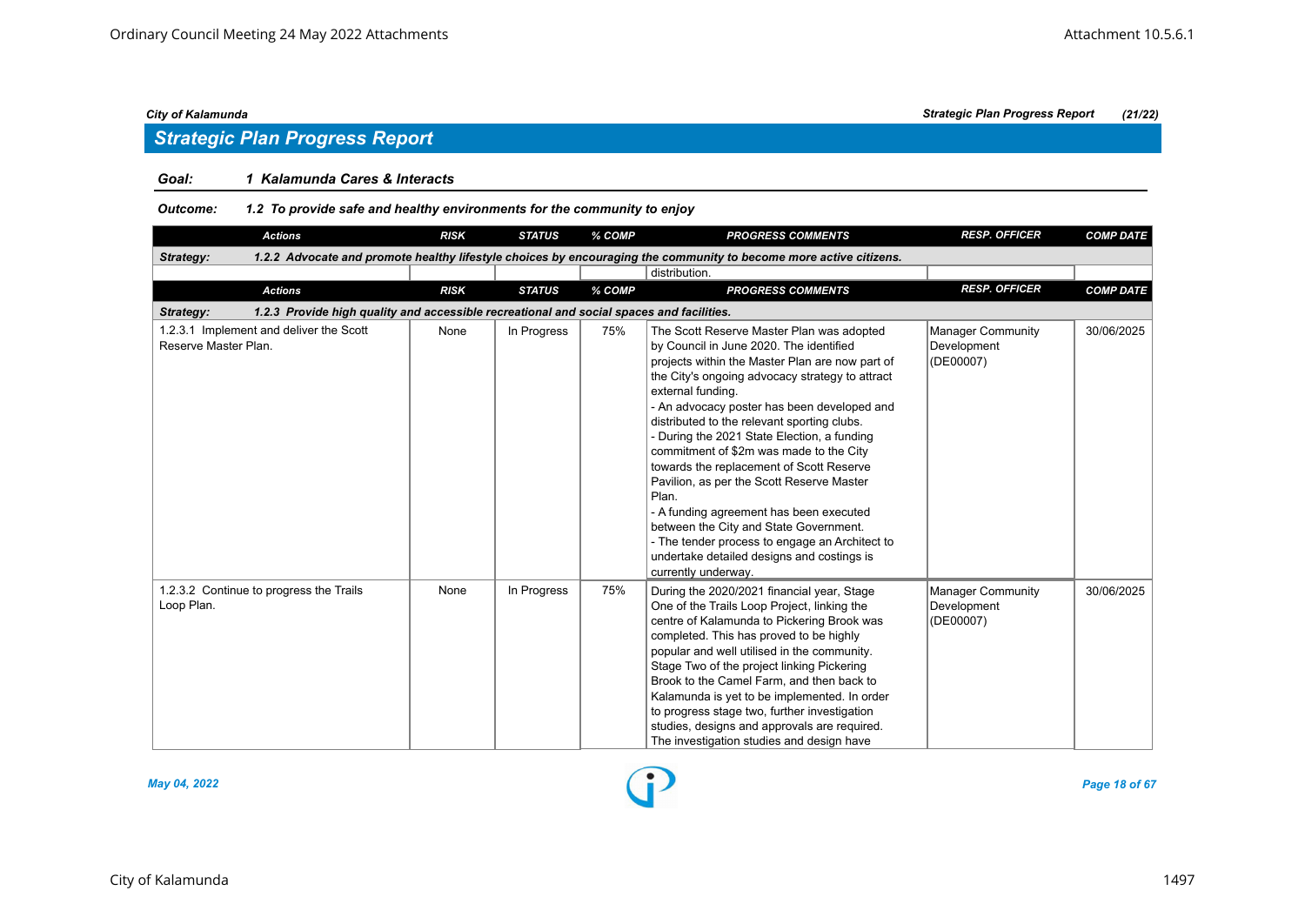# *Strategic Plan Progress Report*

# *Goal: 1 Kalamunda Cares & Interacts*

| <b>Actions</b>                                                                                        | <b>RISK</b> | <b>STATUS</b> | % COMP | <b>PROGRESS COMMENTS</b>                                                                                                                                                                                                                                                                                                                                                                                                                                                                                                                                                                                                                                                                                                                                                                                                                                                                                                                                                                                                                                                                                                                                                                                                                                                                                        | <b>RESP. OFFICER</b>                          | <b>COMP DATE</b> |
|-------------------------------------------------------------------------------------------------------|-------------|---------------|--------|-----------------------------------------------------------------------------------------------------------------------------------------------------------------------------------------------------------------------------------------------------------------------------------------------------------------------------------------------------------------------------------------------------------------------------------------------------------------------------------------------------------------------------------------------------------------------------------------------------------------------------------------------------------------------------------------------------------------------------------------------------------------------------------------------------------------------------------------------------------------------------------------------------------------------------------------------------------------------------------------------------------------------------------------------------------------------------------------------------------------------------------------------------------------------------------------------------------------------------------------------------------------------------------------------------------------|-----------------------------------------------|------------------|
| 1.2.3 Provide high quality and accessible recreational and social spaces and facilities.<br>Strategy: |             |               |        |                                                                                                                                                                                                                                                                                                                                                                                                                                                                                                                                                                                                                                                                                                                                                                                                                                                                                                                                                                                                                                                                                                                                                                                                                                                                                                                 |                                               |                  |
|                                                                                                       |             |               |        | been identified to be undertaken in the                                                                                                                                                                                                                                                                                                                                                                                                                                                                                                                                                                                                                                                                                                                                                                                                                                                                                                                                                                                                                                                                                                                                                                                                                                                                         |                                               |                  |
|                                                                                                       |             |               |        | 2022/2023 financial year.                                                                                                                                                                                                                                                                                                                                                                                                                                                                                                                                                                                                                                                                                                                                                                                                                                                                                                                                                                                                                                                                                                                                                                                                                                                                                       |                                               |                  |
| 1.2.3.3 Implement and deliver the Maida<br>Vale Master Plan.                                          | None        | In Progress   | 75%    | The Maida Vale Reserve Master Plan was<br>adopted by Council in December 2018. The<br>identified projects within the Master Plan are<br>now part of the City's ongoing advocacy<br>strategy to attract external funding and Long<br>Term Financial Plan.<br>The following projects are currently being<br>progressed:<br>- The upgrade of the sports floodlighting on<br>the eastern oval is funded in the 2021/22<br>financial year, with a grant funding contribution<br>of \$148,333 from the State Government<br>through the Community Sporting and<br>Recreation Facilities Fund (CSRFF). The<br>project is currently progressing well with all<br>footings now in place and the poles and<br>luminaires to be installed by the end of April<br>with the lights then to be commissioned.<br>- During the 2021 State Election, a funding<br>commitment of \$2.4m was made to the City<br>towards the upgrade of the Norm Sadler<br>Pavilion as per the Master Plan. The City's<br>previous planning for additional female<br>(unisex) changerooms at Norm Sadler<br>Pavilion, will now be coordinated with the<br>grant funding. A Funding Agreement with the<br>State has now been executed and the tender<br>process to engage an architect to undertake<br>detailed designs and costings currently being | Manager Community<br>Development<br>(DE00007) | 30/06/2025       |
|                                                                                                       |             |               |        |                                                                                                                                                                                                                                                                                                                                                                                                                                                                                                                                                                                                                                                                                                                                                                                                                                                                                                                                                                                                                                                                                                                                                                                                                                                                                                                 |                                               |                  |

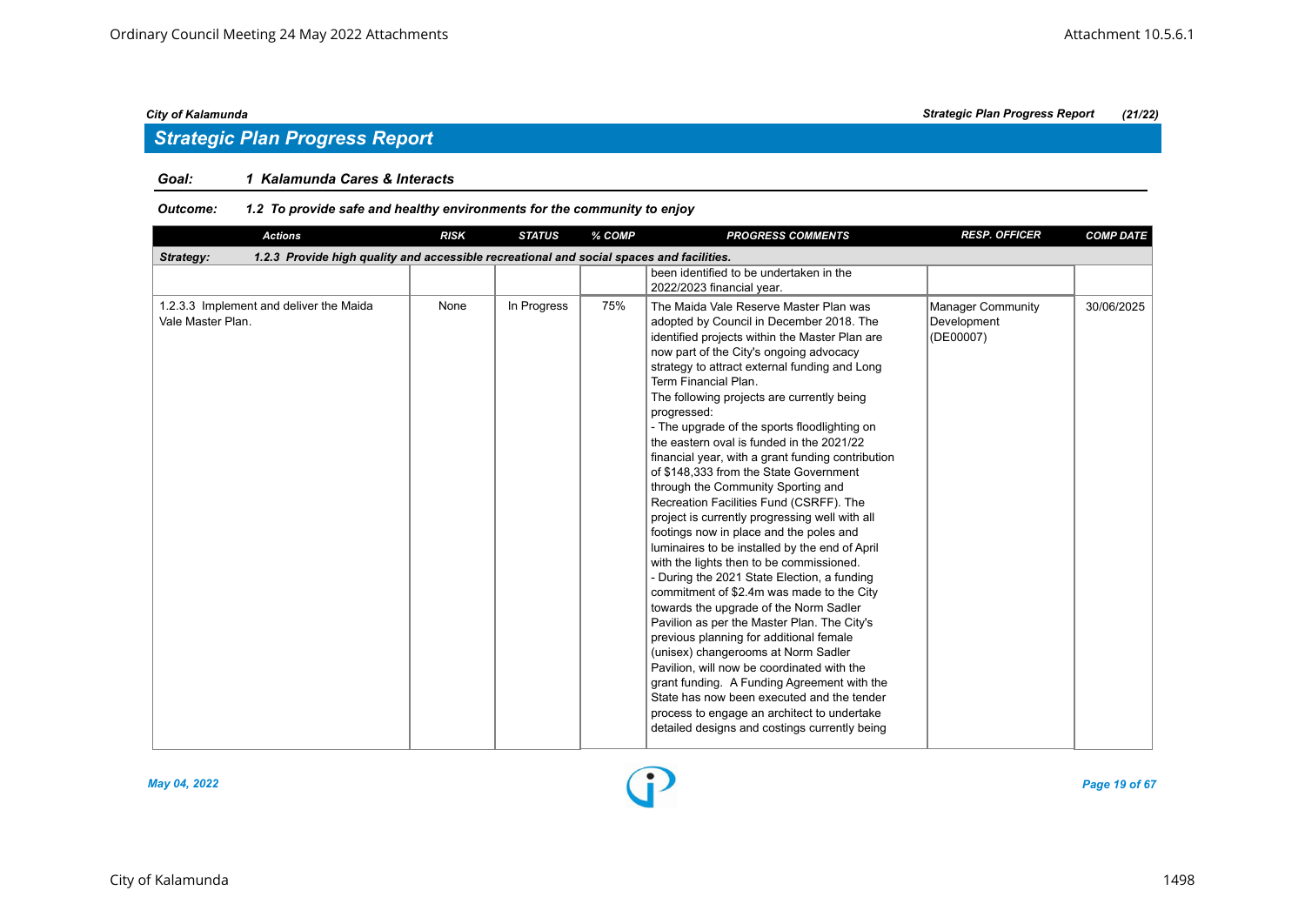# *Strategic Plan Progress Report*

# *Goal: 1 Kalamunda Cares & Interacts*

| <b>Actions</b>                                                                                        | <b>RISK</b> | <b>STATUS</b> | % COMP | <b>PROGRESS COMMENTS</b>                                                                                                                                                                                                                                                                                                                                                                                                                                                                                                                                                                                                                                                                                                                                                                                                                                                                                                                                                      | <b>RESP. OFFICER</b>                                 | <b>COMP DATE</b> |
|-------------------------------------------------------------------------------------------------------|-------------|---------------|--------|-------------------------------------------------------------------------------------------------------------------------------------------------------------------------------------------------------------------------------------------------------------------------------------------------------------------------------------------------------------------------------------------------------------------------------------------------------------------------------------------------------------------------------------------------------------------------------------------------------------------------------------------------------------------------------------------------------------------------------------------------------------------------------------------------------------------------------------------------------------------------------------------------------------------------------------------------------------------------------|------------------------------------------------------|------------------|
| 1.2.3 Provide high quality and accessible recreational and social spaces and facilities.<br>Strategy: |             |               |        |                                                                                                                                                                                                                                                                                                                                                                                                                                                                                                                                                                                                                                                                                                                                                                                                                                                                                                                                                                               |                                                      |                  |
|                                                                                                       |             |               |        | underway.<br>- The City's advocacy approach remains<br>ongoing to secure further funding with the<br>Master Plan now being included as part of the<br>Growth Areas Perth and Peel (GAPP)<br>business case to Infrastructure Australia and<br>engagement with local State Members of<br>Parliament in the lead up to the 2022 Federal<br>Election.                                                                                                                                                                                                                                                                                                                                                                                                                                                                                                                                                                                                                             |                                                      |                  |
| 1.2.3.4 Implement and deliver the Ray<br>Owen Reserve Master Plan.                                    | None        | In Progress   | 75%    | The Ray Owen Master Plan was adopted by<br>Council in February 2015. As part of the State<br>Government's COVID-19 Recovery Plan, the<br>City received a grant of \$5 million towards the<br>extension of a new playing field, sports<br>floodlighting, and a water source through the<br>Hartfield Park Aquifer Recharge Project. The<br>City's advocacy approach remains ongoing to<br>secure further funding including through the<br>Growth Areas Perth and Peel (GAPP) business<br>case to Infrastructure Australia and<br>engagement with local candidates in the lead<br>up to the 2022 Federal Election.<br>The following projects are currently being<br>progressed:<br>- Stage 1a of the car parking works are<br>progressing well and are anticipated to be<br>completed in May 22.<br>- A funding agreement for the \$5m has been<br>executed between the City and State<br>Government. Detailed designs for the oval<br>expansion and water source are currently | <b>Manager Community</b><br>Development<br>(DE00007) | 30/06/2025       |

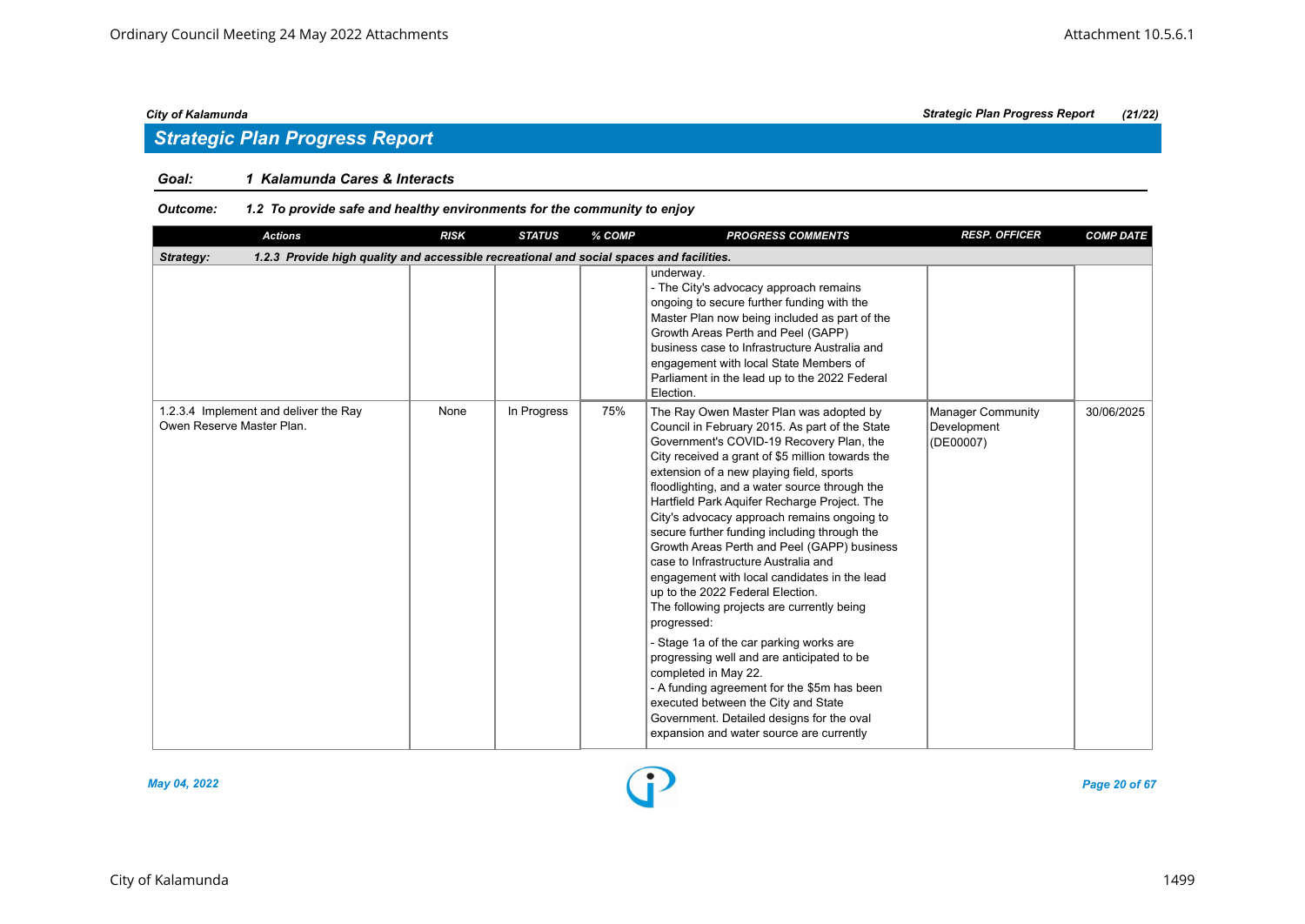# *Strategic Plan Progress Report*

# *Goal: 1 Kalamunda Cares & Interacts*

| <b>Actions</b>                                                                                        | <b>RISK</b> | <b>STATUS</b> | % COMP | <b>PROGRESS COMMENTS</b>                                                                                                                                                                                                                                                                                                                                                                                                                                                                                                                                                                                                                                                                                                                                                                                  | <b>RESP. OFFICER</b>                                 | <b>COMP DATE</b> |
|-------------------------------------------------------------------------------------------------------|-------------|---------------|--------|-----------------------------------------------------------------------------------------------------------------------------------------------------------------------------------------------------------------------------------------------------------------------------------------------------------------------------------------------------------------------------------------------------------------------------------------------------------------------------------------------------------------------------------------------------------------------------------------------------------------------------------------------------------------------------------------------------------------------------------------------------------------------------------------------------------|------------------------------------------------------|------------------|
| 1.2.3 Provide high quality and accessible recreational and social spaces and facilities.<br>Strategy: |             |               |        |                                                                                                                                                                                                                                                                                                                                                                                                                                                                                                                                                                                                                                                                                                                                                                                                           |                                                      |                  |
|                                                                                                       |             |               |        | being progressed by the relevant consultants.<br>- Within the City's 2020/21 budget, \$2 million<br>has been included for additional female<br>(unisex) changerooms at four sites, one of<br>which is located at Ray Owen Pavilion, Ray<br>Owen Reserve. Detailed designs for the<br>project have been completed with the<br>construction tender currently advertised to the<br>market.<br>- Detailed concept designs have now been<br>completed for the four court extension at Ray<br>Owen Sports Stadium.                                                                                                                                                                                                                                                                                              |                                                      |                  |
| 1.2.3.5 Progress the Aquatic Facility<br>Study.                                                       | None        | In Progress   | 75%    | In September 2019, CCS Strategic were<br>appointed to develop a business case for a<br>future aquatic facility within the City. Progress<br>to date includes:<br>- A detailed community consultation process<br>including an initial community survey and<br>workshops in late 2019 with over 700<br>responses and attendees.<br>- A needs assessment has been undertaken<br>based on community consultation and current<br>industry trends and research.<br>- The above information in conjunction with<br>potential development opportunities and draft<br>Business Case have been workshopped with<br>Councillors.<br>- The Needs Assessment and draft Business<br>Case were endorsed at the June 2021<br>Ordinary Council Meeting for the purposes of<br>public advertising for a minimum of 90 days. | <b>Manager Community</b><br>Development<br>(DE00007) | 30/06/2022       |

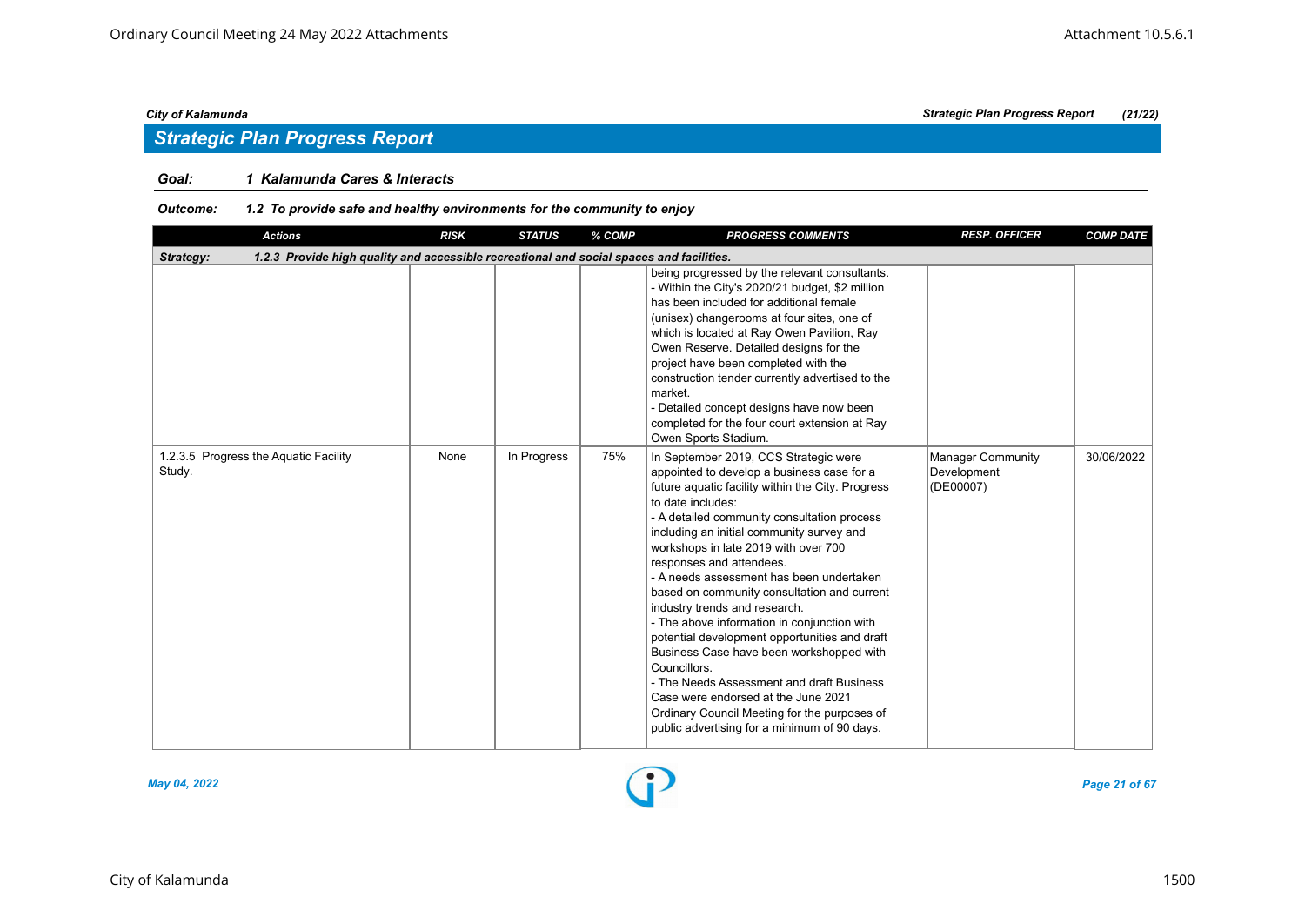# *Goal: 1 Kalamunda Cares & Interacts*

| <b>Actions</b>                                                                                        | <b>RISK</b> | <b>STATUS</b> | % COMP | <b>PROGRESS COMMENTS</b>                                                                                                                                                                                                                                                                                                                                                                                                                                                                                                                                                                                                                                                                                                                                                                                                                                                                                                                                                                                                                                                                           | <b>RESP. OFFICER</b>                                 | <b>COMP DATE</b> |
|-------------------------------------------------------------------------------------------------------|-------------|---------------|--------|----------------------------------------------------------------------------------------------------------------------------------------------------------------------------------------------------------------------------------------------------------------------------------------------------------------------------------------------------------------------------------------------------------------------------------------------------------------------------------------------------------------------------------------------------------------------------------------------------------------------------------------------------------------------------------------------------------------------------------------------------------------------------------------------------------------------------------------------------------------------------------------------------------------------------------------------------------------------------------------------------------------------------------------------------------------------------------------------------|------------------------------------------------------|------------------|
| 1.2.3 Provide high quality and accessible recreational and social spaces and facilities.<br>Strategy: |             |               |        |                                                                                                                                                                                                                                                                                                                                                                                                                                                                                                                                                                                                                                                                                                                                                                                                                                                                                                                                                                                                                                                                                                    |                                                      |                  |
|                                                                                                       |             |               |        | - The public advertising period closed on 8<br>October 2021 with 964 responses received<br>and one community petition. The community's<br>feedback will be presented to Council at the<br>April 2022 Ordinary Council Meeting, where<br>consideration will be given to determining a<br>preferred aquatics facility model for the City.                                                                                                                                                                                                                                                                                                                                                                                                                                                                                                                                                                                                                                                                                                                                                            |                                                      |                  |
| 1.2.3.6 Implement and deliver the<br>Hartfield Park Stage 2 Master Plan.                              | None        | In Progress   | 75%    | In August 2021, Council adopted the final<br>Hartfield Park Master Plan Stage 2 report<br>following feedback received through the public<br>advertising period. Progress to date includes:<br>- In January 2022, the City were advised that it<br>was successful in receiving a Community<br>Sporting and Recreation Facilities Fund<br>(CSRFF) grant of \$620,000 towards the<br>implementation of Stage 2A, particularly for<br>unisex changerooms for AFL/Little Athletics,<br>unisex changerooms for Rugby League /<br>Summer users and long jump pits. A future<br>CSRFF application in September 2022, may<br>be progressed for the Bowls/Tennis facilities,<br>thus completing Stage 2A pending ongoing<br>Advocacy efforts. This will also utilise the \$2<br>million Federal Government commitment as<br>previously endorsed in November 2020 by<br>Council.<br>- Hartfield Park is a registered Aboriginal<br>Heritage site, meaning projects require<br>approvals in order to comply with the<br>Aboriginal Heritage Act. To progress the<br>approval process, the City has engaged the | <b>Manager Community</b><br>Development<br>(DE00007) | 30/06/2025       |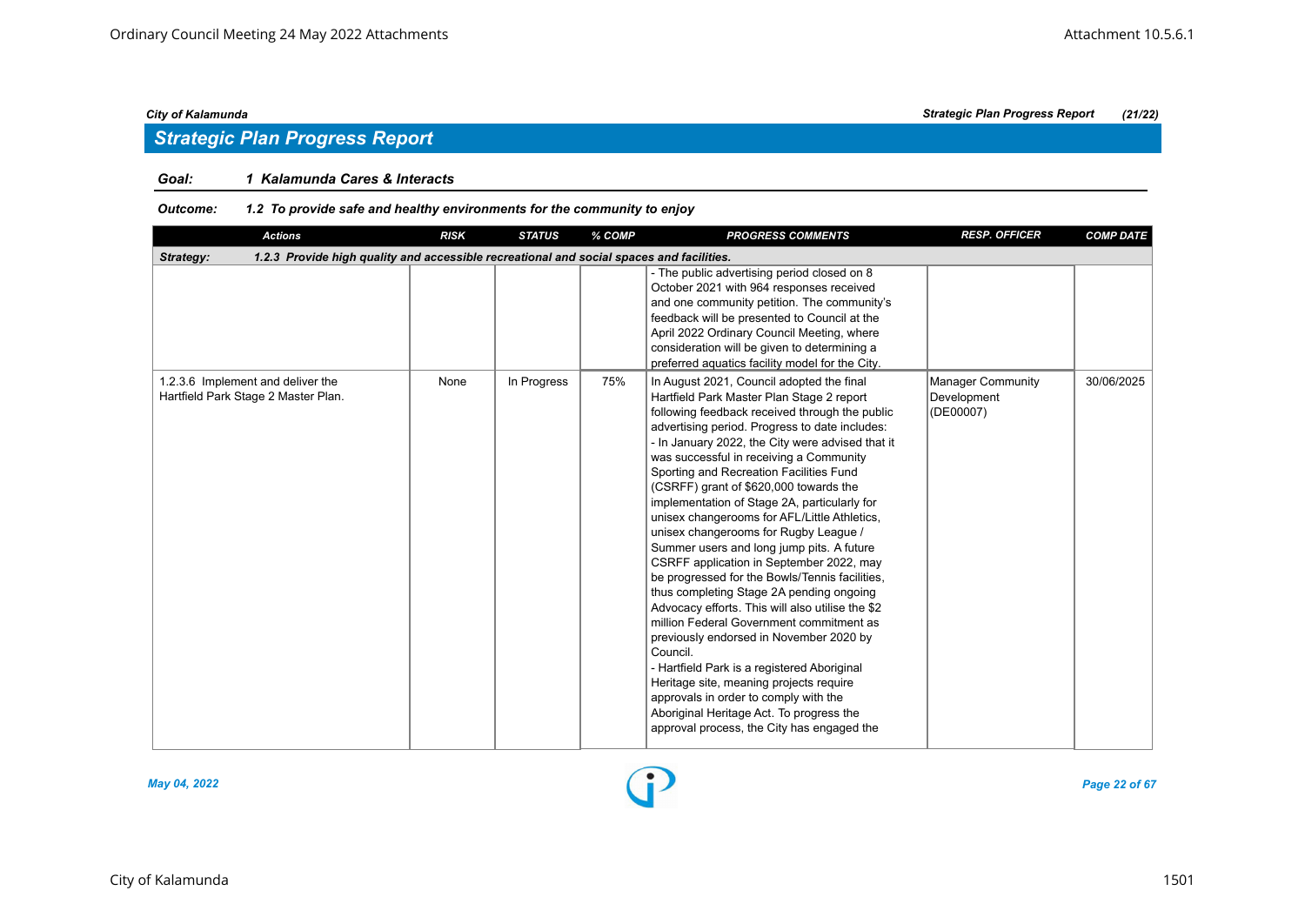# *Goal: 1 Kalamunda Cares & Interacts*

| <b>Actions</b>                                                                                                                       | <b>RISK</b> | <b>STATUS</b> | % COMP | <b>PROGRESS COMMENTS</b>                                                                                                                                                                                                                                                                                                                                                                                                                                                                                                                                                                                                                                                                                                                                                                                                                                                                  | <b>RESP. OFFICER</b>                                 | <b>COMP DATE</b> |
|--------------------------------------------------------------------------------------------------------------------------------------|-------------|---------------|--------|-------------------------------------------------------------------------------------------------------------------------------------------------------------------------------------------------------------------------------------------------------------------------------------------------------------------------------------------------------------------------------------------------------------------------------------------------------------------------------------------------------------------------------------------------------------------------------------------------------------------------------------------------------------------------------------------------------------------------------------------------------------------------------------------------------------------------------------------------------------------------------------------|------------------------------------------------------|------------------|
| 1.2.3 Provide high quality and accessible recreational and social spaces and facilities.<br>Strategy:                                |             |               |        |                                                                                                                                                                                                                                                                                                                                                                                                                                                                                                                                                                                                                                                                                                                                                                                                                                                                                           |                                                      |                  |
|                                                                                                                                      |             |               |        | services of an Aboriginal Heritage consultant<br>to undertake consultation with Traditional<br>Owners, which is currently underway.<br>- The City will develop and distribute an<br>Advocacy poster to the user groups to assist<br>with the advocacy efforts in the lead up to the<br>2022 Federal Election.                                                                                                                                                                                                                                                                                                                                                                                                                                                                                                                                                                             |                                                      |                  |
| 1.2.3.7 Implement the Stirk Park Master<br>Plan - Stage 1.                                                                           | None        | In Progress   | 75%    | In July 2020, Council endorsed the detailed<br>concept designs for the Stage One priorities<br>for the Stirk Park Master Plan including a<br>new Playground, Youth precinct, Path<br>network upgrade, and a Skate Park (known<br>as Stage 1). Progress to date includes:<br>- In January 2022, Lotterywest advised the<br>City that the funding application for Stage 1<br>had been successful and an amount of \$1.715<br>million was committed to the project.<br>- The detailed designs for Stage 1 are<br>currently underway by the appointed<br>Consultants and will be presented to<br>Councillors as part of the Ordinary Council<br>Meeting for April 2022.<br>- The Minister of Planning has approved<br>\$262,000 from Public Open Space Cash in<br>Lieu funding and Rotary Kalamunda has<br>confirmed a contribution of \$75,000 towards<br>the implementation of the project. | <b>Manager Community</b><br>Development<br>(DE00007) | 30/06/2025       |
| 1.2.3.8 Manage the release of funds<br>reserved from 'cash in lieu' of public open<br>space on improvements to local open<br>spaces. | None        | In Progress   | 75%    | Progressing requests to the Minister for<br>Planning for the use of Cash in Lieu to support<br>improvements to open space proposals.<br>Various proposals under community                                                                                                                                                                                                                                                                                                                                                                                                                                                                                                                                                                                                                                                                                                                 | Manager Strategic<br>Planning (TO00041)              | 30/06/2025       |

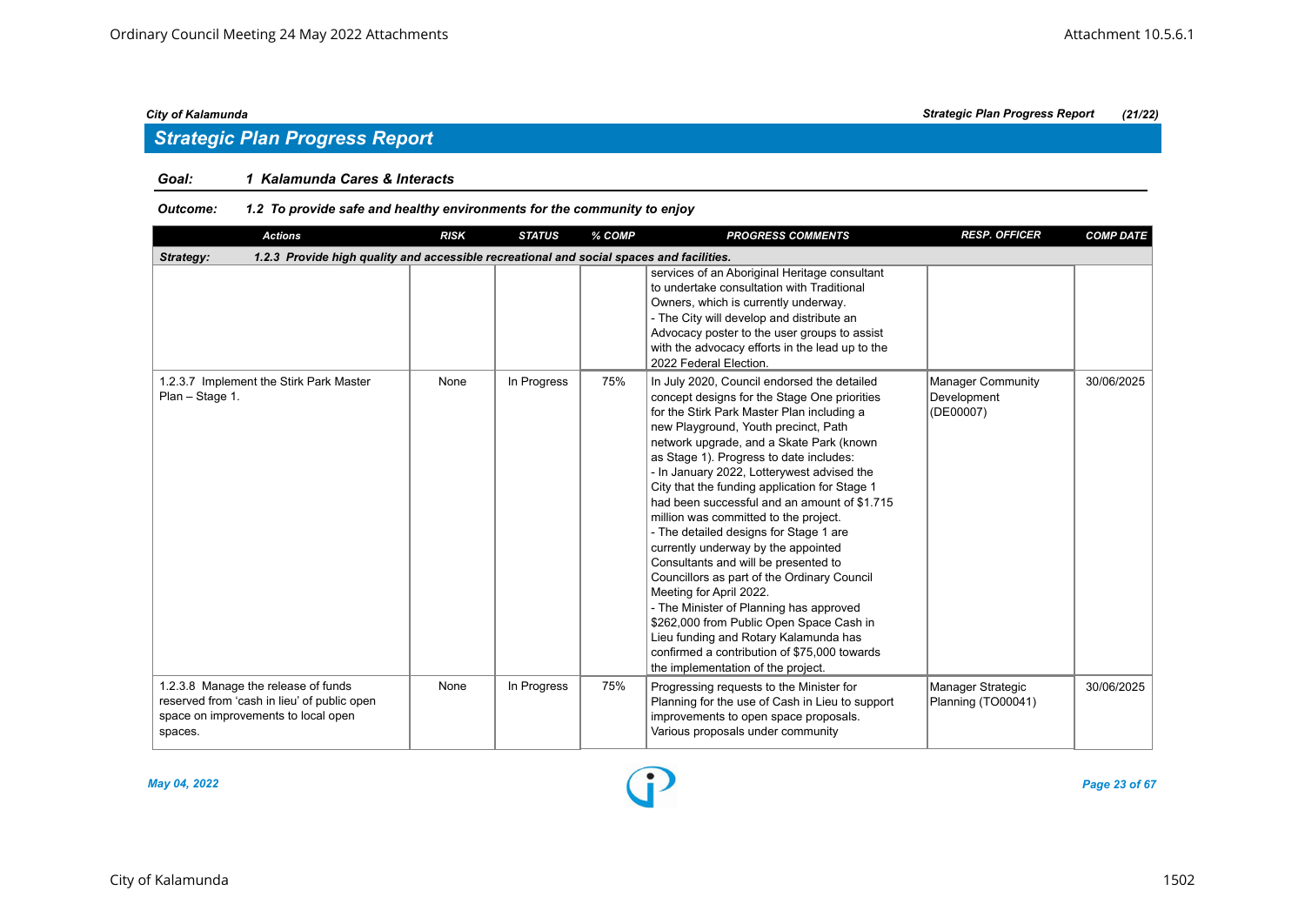# *Strategic Plan Progress Report*

# *Goal: 1 Kalamunda Cares & Interacts*

*Outcome: 1.2 To provide safe and healthy environments for the community to enjoy*

|           | Actions                                                                                  | RISK | <b>STATUS</b> | % COMP | <b>PROGRESS COMMENTS</b>               | <b>RESP. OFFICER</b> | <b>COMP DATE</b> |  |  |
|-----------|------------------------------------------------------------------------------------------|------|---------------|--------|----------------------------------------|----------------------|------------------|--|--|
| Strategy: | 1.2.3 Provide high quality and accessible recreational and social spaces and facilities. |      |               |        |                                        |                      |                  |  |  |
|           |                                                                                          |      |               |        | I engagement or physical construction. |                      |                  |  |  |

### *Outcome: 1.3 To support the active participation of local communities*

| <b>Actions</b>                                                                                                | <b>RISK</b> | <b>STATUS</b> | % COMP | <b>PROGRESS COMMENTS</b>                                                                                                                                                                                                                                                                                                                                                                                                                                                                                                                                                                                                                                                    | <b>RESP. OFFICER</b>                                       | <b>COMP DATE</b> |  |  |  |  |
|---------------------------------------------------------------------------------------------------------------|-------------|---------------|--------|-----------------------------------------------------------------------------------------------------------------------------------------------------------------------------------------------------------------------------------------------------------------------------------------------------------------------------------------------------------------------------------------------------------------------------------------------------------------------------------------------------------------------------------------------------------------------------------------------------------------------------------------------------------------------------|------------------------------------------------------------|------------------|--|--|--|--|
| 1.3.1 Support local communities to connect, grow and shape the future of Kalamunda.<br><b>Strategy:</b>       |             |               |        |                                                                                                                                                                                                                                                                                                                                                                                                                                                                                                                                                                                                                                                                             |                                                            |                  |  |  |  |  |
| 1.3.1.1 Coordinate the City's capital<br>grants program (Strategic Sport and<br>Recreation Committee).        | None        | In Progress   | 75%    | The Strategic Sport and Recreation<br>Committee (SSRC) considers Capital Grant<br>requests from sport and recreation groups on<br>an annual basis. Progress to date includes:<br>- Six new members were appointed to the<br>SSRC for the next two years, which was<br>endorsed by Council at the Ordinary Council<br>Meeting in December 2021.<br>- The SSRC met in February 2022 to induct<br>new members onto the Committee and to<br>consider the two Capital Grant applications<br>received by the City.<br>- SSRC has since considered and assessed<br>the applications with recommendations made<br>to Council as part of the 2022/23 budget<br>deliberation process. | <b>Manager Community</b><br>Development<br>(DE00007)       | 30/06/2025       |  |  |  |  |
| 1.3.1.3 Promote opportunities for local<br>communities to connect, grow and shape<br>the future of Kalamunda. | None        | In Progress   | 84%    | Community engagement campaigns for the<br>financial year to date are published and<br>available at:<br>https://engage.kalamunda.wa.gov.au/<br>Continued promotion of all available local<br>services and opportunities.                                                                                                                                                                                                                                                                                                                                                                                                                                                     | Manager Customer &<br><b>Public Relations</b><br>(DE00008) | 30/06/2025       |  |  |  |  |



*May 04, 2022 Page 24 of 67*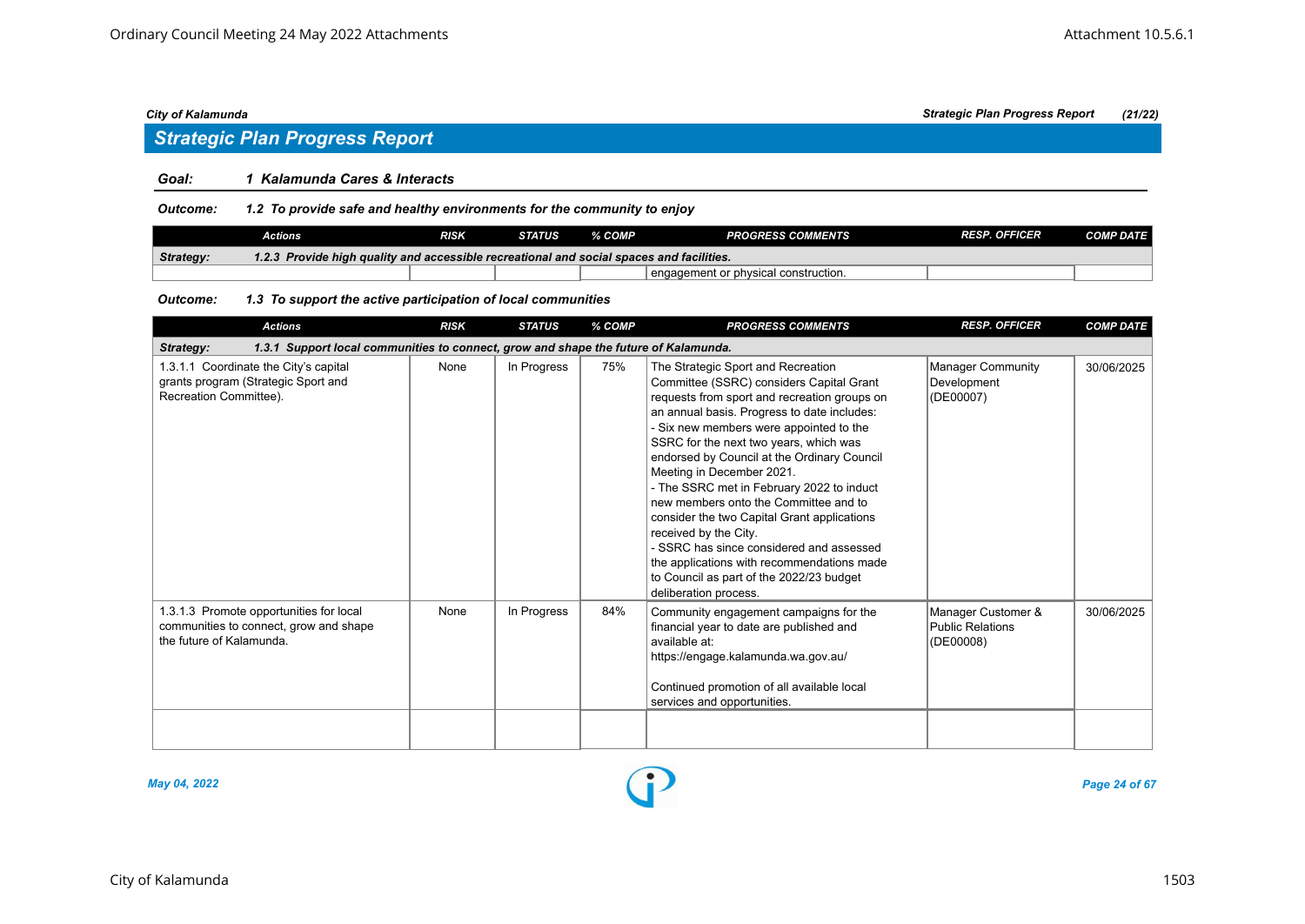# *Strategic Plan Progress Report*

# *Goal: 1 Kalamunda Cares & Interacts*

# *Outcome: 1.3 To support the active participation of local communities*

| <b>Actions</b>                                                                                                                         | <b>RISK</b> | <b>STATUS</b> | % COMP | <b>PROGRESS COMMENTS</b>                                                                                                                                                                                                                                                                   | <b>RESP. OFFICER</b>                                       | <b>COMP DATE</b> |  |  |  |  |
|----------------------------------------------------------------------------------------------------------------------------------------|-------------|---------------|--------|--------------------------------------------------------------------------------------------------------------------------------------------------------------------------------------------------------------------------------------------------------------------------------------------|------------------------------------------------------------|------------------|--|--|--|--|
| 1.3.1 Support local communities to connect, grow and shape the future of Kalamunda.<br>Strategy:                                       |             |               |        |                                                                                                                                                                                                                                                                                            |                                                            |                  |  |  |  |  |
| 1.3.1.4 Encourage and support<br>establishment of Town Teams in the City<br>of Kalamunda, and an increase in<br>placemaking.           | None        | In Progress   | 82%    | Two town teams are registered. Ongoing<br>promotion in place.                                                                                                                                                                                                                              | Manager Customer &<br><b>Public Relations</b><br>(DE00008) | 30/06/2025       |  |  |  |  |
| <b>Actions</b>                                                                                                                         | <b>RISK</b> | <b>STATUS</b> | % COMP | <b>PROGRESS COMMENTS</b>                                                                                                                                                                                                                                                                   | <b>RESP. OFFICER</b>                                       | <b>COMP DATE</b> |  |  |  |  |
| Strategy:                                                                                                                              |             |               |        | 1.3.2 Encourage and promote active participation in social and cultural events in the City of Kalamunda.                                                                                                                                                                                   |                                                            |                  |  |  |  |  |
| 1.3.2.1 Implement the City's approved<br>community events programs.                                                                    | None        | In Progress   | 76%    | Sunset Series March April 2022.<br>Australia Day Event held January 2022.<br>Previous completed key events:<br>- Perth Hills Spring Festival Completed<br>October - November 2021<br>- Thank a Volunteer Day Completed<br>December 2021<br>- Christmas Festival completed December<br>2021 | Manager Customer &<br><b>Public Relations</b><br>(DE00008) | 30/06/2025       |  |  |  |  |
| 1.3.2.3 Review and implement the Arts<br>Strategy.                                                                                     | None        | In Progress   | 75%    | The Consultant has undertaken additional<br>internal engagement to better inform the<br>Strategy in readiness for submission to<br>Council for the purpose of Public Advertising.                                                                                                          | Manager Economic &<br><b>Cultural Services</b><br>(CSS001) | 30/06/2025       |  |  |  |  |
| 1.3.2.4 Support and promote the<br>Kalamunda History Village to increase<br>patronage.                                                 | None        | In Progress   | 75%    | The Educational opportunities have been<br>expanded to provide a self guided experience<br>with feedback from schools that the<br>programme works exceptionally well.                                                                                                                      | Manager Economic &<br><b>Cultural Services</b><br>(CSS001) | 30/06/2025       |  |  |  |  |
| 1.3.2.5 Implement actions from the<br>Kalamunda Performing Arts Centre review<br>to ensure a more functional asset fit for<br>purpose. | None        | In Progress   | 76%    | New Arts & Culture Coordinator commenced<br>31 January 2022. Diversification of<br>programme, including Children's theatre and<br>First Nations programmed. Marketing<br>developed to engage with parents of school                                                                        | Manager Economic &<br><b>Cultural Services</b><br>(CSS001) | 30/06/2025       |  |  |  |  |



*May 04, 2022 Page 25 of 67*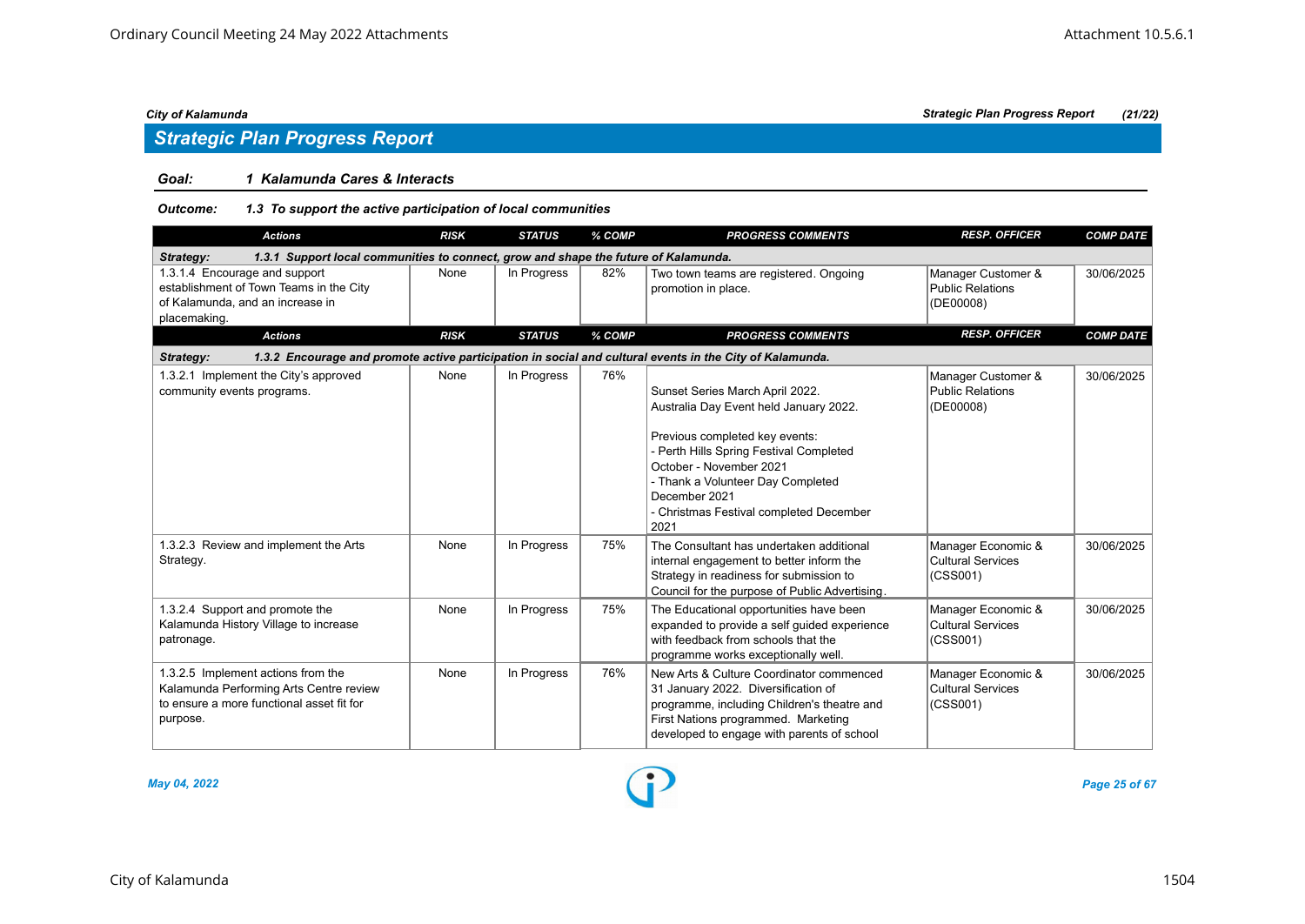# *Strategic Plan Progress Report*

# *Goal: 1 Kalamunda Cares & Interacts*

# *Outcome: 1.3 To support the active participation of local communities*

| <b>Actions</b>                                                                                                        | <b>RISK</b> | <b>STATUS</b> | % COMP | <b>PROGRESS COMMENTS</b>                                                                                                                                                                                                                                                                                                                                                                                                                                                                                        | <b>RESP. OFFICER</b>                                       | <b>COMP DATE</b> |  |  |  |
|-----------------------------------------------------------------------------------------------------------------------|-------------|---------------|--------|-----------------------------------------------------------------------------------------------------------------------------------------------------------------------------------------------------------------------------------------------------------------------------------------------------------------------------------------------------------------------------------------------------------------------------------------------------------------------------------------------------------------|------------------------------------------------------------|------------------|--|--|--|
| 1.3.2 Encourage and promote active participation in social and cultural events in the City of Kalamunda.<br>Strategy: |             |               |        |                                                                                                                                                                                                                                                                                                                                                                                                                                                                                                                 |                                                            |                  |  |  |  |
|                                                                                                                       |             |               |        | age children showing the benefits of attending<br>theatre.                                                                                                                                                                                                                                                                                                                                                                                                                                                      |                                                            |                  |  |  |  |
| 1.3.2.6 Implement actions from the Zig<br>Zag Gallery Review.                                                         | None        | Deferred      | 10%    | The Zig Zag Gallery Review has been<br>analysed and a new Program of Works is<br>being developed to progress the Review.                                                                                                                                                                                                                                                                                                                                                                                        | Manager Economic &<br><b>Cultural Services</b><br>(CSS001) | 30/06/2025       |  |  |  |
| 1.3.2.7 Ensure maximum utilisation of<br>KPAC by curating and hosting appealing<br>social and cultural events.        | None        | In Progress   | 75%    | Robust programming, with a different feel,<br>extending to different sectors of the<br>community. Collaborations with Libraries to<br>allow for pop up libraries at children's shows<br>engaging with community and offering "add<br>on".                                                                                                                                                                                                                                                                       | Manager Economic &<br>Cultural Services<br>(CSS001)        | 30/06/2025       |  |  |  |
| 1.3.2.8 Ensure maximum utilisation of the<br>Zig Zag Gallery via exhibitions and<br>art-based events.                 | None        | In Progress   | 75%    | Zig Zag Gallery curation has transferred to<br>Economic & Cultural Services, with a strong<br>programme of exhibitions and a new fee<br>structure proposed to be introduced through<br>the budget. Opportunities for artists to have<br>bespoke photography for their exhibitions are<br>in train. Feedback on acting Gallery Curator<br>has been very positive from artists. Arts &<br>Culture Coordinator has introduced new<br>systems to ensure appropriate tracking of<br>exhibitions with timeline goals. | Manager Economic &<br><b>Cultural Services</b><br>(CSS001) | 30/06/2025       |  |  |  |
| 1.3.2.9 Facilitate, support, and approve<br>community generated events.                                               | None        | In Progress   | 81%    | Applications for events that have been<br>approved and have occurred, along with those<br>received and being processed to date for the<br>period of Jan - March 2022.                                                                                                                                                                                                                                                                                                                                           | Manager Customer &<br>Public Relations<br>(DE00008)        | 30/06/2025       |  |  |  |
| <b>Actions</b>                                                                                                        | <b>RISK</b> | <b>STATUS</b> | % COMP | <b>PROGRESS COMMENTS</b>                                                                                                                                                                                                                                                                                                                                                                                                                                                                                        | <b>RESP. OFFICER</b>                                       | <b>COMP DATE</b> |  |  |  |
| 1.3.3 Empower community groups and sporting organisations to provide for communities.<br>Strategy:                    |             |               |        |                                                                                                                                                                                                                                                                                                                                                                                                                                                                                                                 |                                                            |                  |  |  |  |
|                                                                                                                       |             |               |        |                                                                                                                                                                                                                                                                                                                                                                                                                                                                                                                 |                                                            |                  |  |  |  |



*May 04, 2022 Page 26 of 67*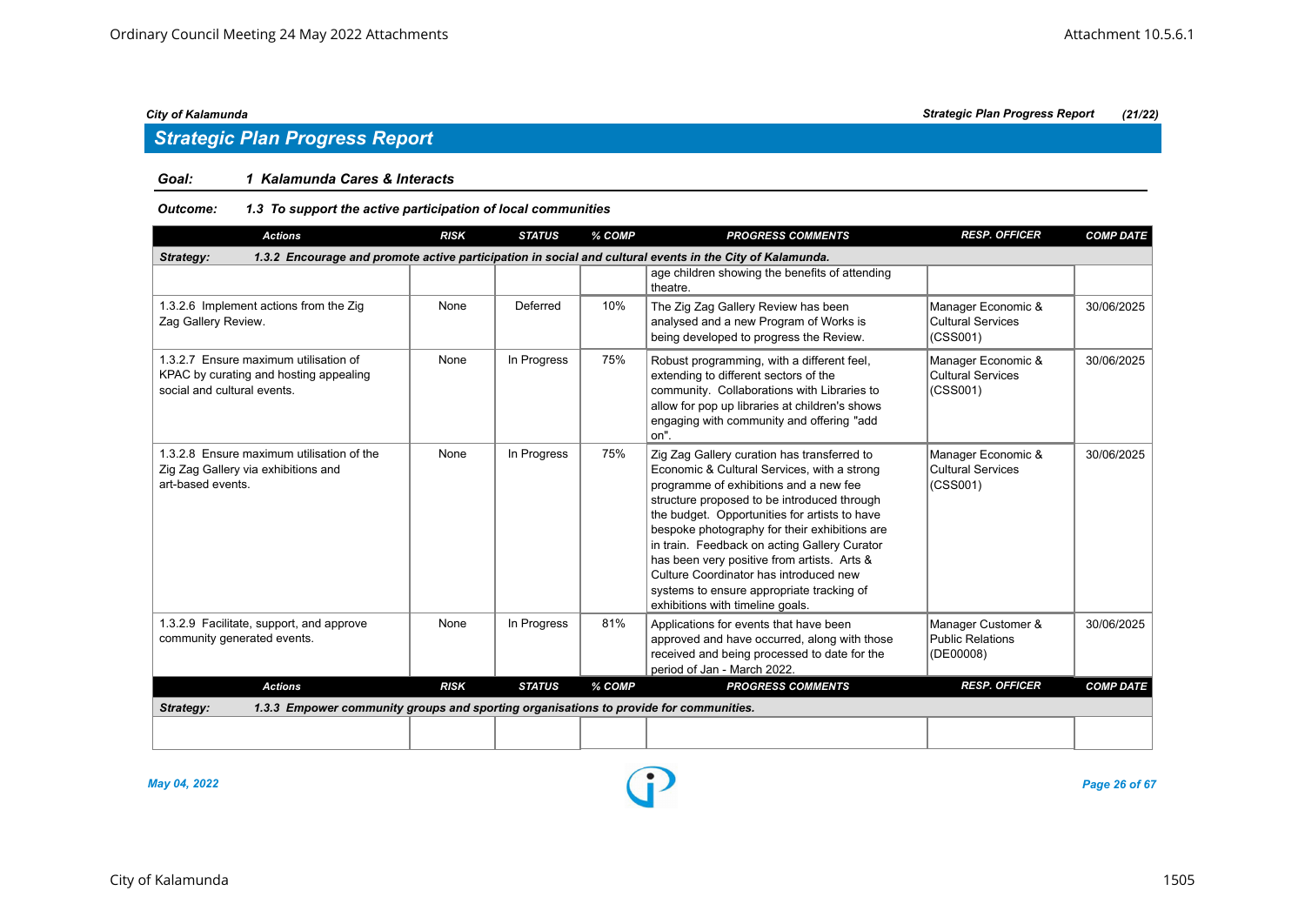# *Goal: 1 Kalamunda Cares & Interacts*

| Outcome: | 1.3 To support the active participation of local communities |
|----------|--------------------------------------------------------------|
|----------|--------------------------------------------------------------|

| <b>Actions</b>                                                                                                                                                                                 | <b>RISK</b> | <b>STATUS</b> | % COMP | <b>PROGRESS COMMENTS</b>                                                                                                                                                                                                                                                                                                                                                                                                                                                                                                                                                                                                                                                                                                                                                                                                                                                                                                                                                                                                                                                                                           | <b>RESP. OFFICER</b>                                 | <b>COMP DATE</b> |  |  |  |  |
|------------------------------------------------------------------------------------------------------------------------------------------------------------------------------------------------|-------------|---------------|--------|--------------------------------------------------------------------------------------------------------------------------------------------------------------------------------------------------------------------------------------------------------------------------------------------------------------------------------------------------------------------------------------------------------------------------------------------------------------------------------------------------------------------------------------------------------------------------------------------------------------------------------------------------------------------------------------------------------------------------------------------------------------------------------------------------------------------------------------------------------------------------------------------------------------------------------------------------------------------------------------------------------------------------------------------------------------------------------------------------------------------|------------------------------------------------------|------------------|--|--|--|--|
| 1.3.3 Empower community groups and sporting organisations to provide for communities.<br>Strategy:                                                                                             |             |               |        |                                                                                                                                                                                                                                                                                                                                                                                                                                                                                                                                                                                                                                                                                                                                                                                                                                                                                                                                                                                                                                                                                                                    |                                                      |                  |  |  |  |  |
| 1.3.3.1 In consultation with the Strategic<br>Sport and Recreation Committee,<br>facilitate the provision of the City's<br>Community Funding Program in<br>accordance with set funding rounds. | None        | In Progress   | 75%    | The Community Funding Program provides<br>support through small \$1,000 grants to local<br>sport and community groups to implement<br>initiatives that extend the level of participation<br>in the community. The first round of grants<br>supported 14 local groups with the second<br>round of funding due to close on 8 April 2022.<br>Applicants will then be advised on the<br>outcome of their application in April/May 2022.<br>The Strategic Sport and Recreation<br>Committee (SSRC) considers Capital Grant<br>requests from sport and recreation groups on<br>an annual basis. Progress to date includes:<br>- Six new members were appointed to the<br>SSRC for the next two years, which was<br>endorsed by Council at the Ordinary Council<br>Meeting in December 2021.<br>- The SSRC met in February 2022 to induct<br>new members onto the Committee and to<br>consider the two Capital Grant applications<br>received by the City.<br>- SSRC has since considered and assessed<br>the applications with recommendations made<br>to Council as part of the 2022/23 budget<br>deliberation process. | <b>Manager Community</b><br>Development<br>(DE00007) | 30/06/2025       |  |  |  |  |
| 1.3.3.2 Continue to deliver the Clubs for<br>Life program to build leadership skills and<br>sustainability within sporting groups.                                                             | None        | In Progress   | 75%    | The following initiatives have been<br>implemented as part of the City's Clubs for<br>Life program in the third quarter:<br>- Delivery of the Community Funding program,<br>where Clubs and Community Groups can                                                                                                                                                                                                                                                                                                                                                                                                                                                                                                                                                                                                                                                                                                                                                                                                                                                                                                   | <b>Manager Community</b><br>Development<br>(DE00007) | 30/06/2025       |  |  |  |  |

*May 04, 2022 Page 27 of 67*

*City of Kalamunda Strategic Plan Progress Report (21/22)*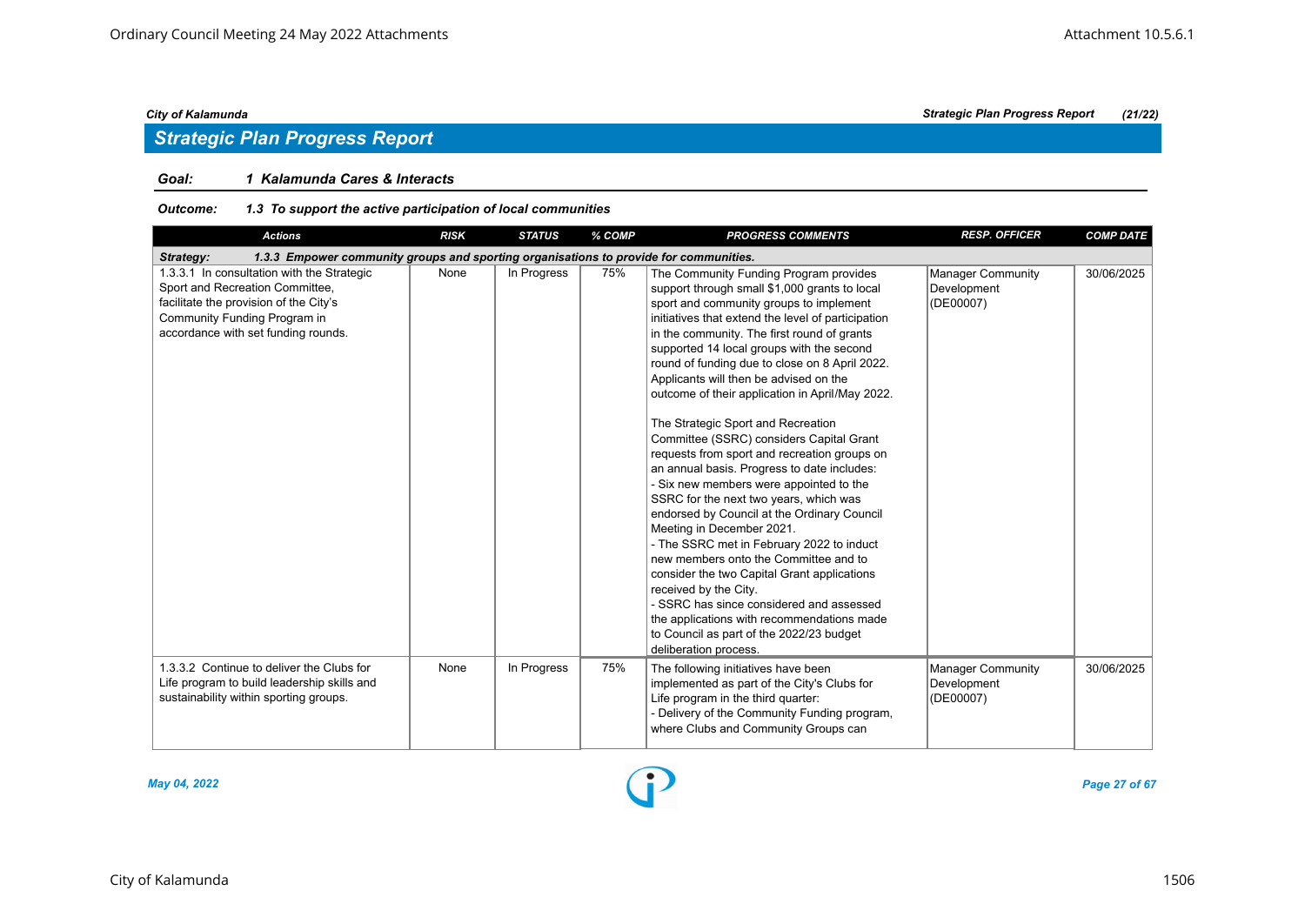# *Strategic Plan Progress Report*

# *Goal: 1 Kalamunda Cares & Interacts*

# *Outcome: 1.3 To support the active participation of local communities*

| <b>Actions</b>                                                                                     | <b>RISK</b> | <b>STATUS</b> | % COMP | <b>PROGRESS COMMENTS</b>                                                                                                                                                                                                                                                                                                                                                                                                                                                                                                                                                                                                                                                                                                                   | <b>RESP. OFFICER</b>                          | <b>COMP DATE</b> |
|----------------------------------------------------------------------------------------------------|-------------|---------------|--------|--------------------------------------------------------------------------------------------------------------------------------------------------------------------------------------------------------------------------------------------------------------------------------------------------------------------------------------------------------------------------------------------------------------------------------------------------------------------------------------------------------------------------------------------------------------------------------------------------------------------------------------------------------------------------------------------------------------------------------------------|-----------------------------------------------|------------------|
| 1.3.3 Empower community groups and sporting organisations to provide for communities.<br>Strategy: |             |               |        |                                                                                                                                                                                                                                                                                                                                                                                                                                                                                                                                                                                                                                                                                                                                            |                                               |                  |
|                                                                                                    |             |               |        | receive up to \$1,000 for new initiatives to<br>support participation.<br>- A Sporting Club survey was undertaken in<br>early 2022 with 36 clubs responding.<br>Information collected has been analysed and<br>the outcomes will now feed into the<br>Recreation Services Business Plan to provide<br>ongoing targeted support to the local clubs.<br>- A series of sporting seasonal handover<br>meetings were held at each of the major<br>sporting reserves, to facilitate the transition<br>from summer to winter sporting codes.<br>- The Ray Owen Management Committee met<br>in February 2022.<br>- Officers continue to provide one on one<br>support to sporting clubs to foster their<br>sustainability and ongoing development. |                                               |                  |
| 1.3.3.3 Provide support and guidance to<br>community groups as and when required.                  | None        | In Progress   | 75%    | City Officers are regularly required to provide<br>support to community groups with the<br>following examples occurring in the third<br>quarter:<br>- Community Funding Program: \$1,000<br>one-off contributions to assist local community<br>groups and individuals to deliver community<br>projects. Round two applications are to be<br>assessed in April.<br>- Continuing to develop and update a new<br>community services contact database.<br>- Assisting community groups as they contact<br>the City requesting support, including<br>Meerilinga High Wycombe, Woodlupine                                                                                                                                                        | Manager Community<br>Development<br>(DE00007) | 30/06/2025       |



*May 04, 2022 Page 28 of 67*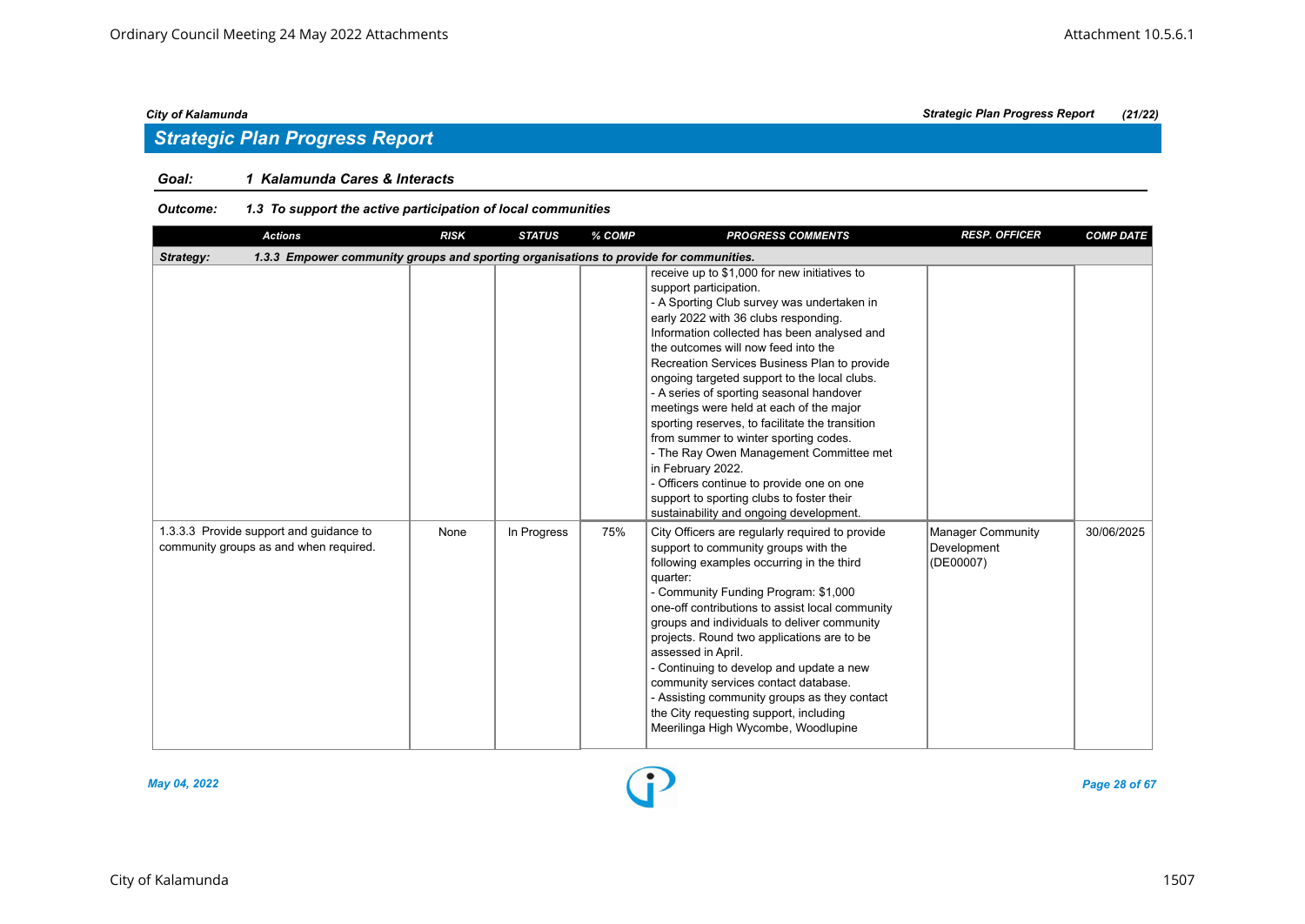# *Goal: 1 Kalamunda Cares & Interacts*

# *Outcome: 1.3 To support the active participation of local communities*

|           | Actions                                                                               | <b>RISK</b> | <b>STATUS</b> | % COMP | <b>PROGRESS COMMENTS</b>                | <b>RESP. OFFICER</b> | <b>COMP DATE</b> |
|-----------|---------------------------------------------------------------------------------------|-------------|---------------|--------|-----------------------------------------|----------------------|------------------|
| Strategy: | 1.3.3 Empower community groups and sporting organisations to provide for communities. |             |               |        |                                         |                      |                  |
|           |                                                                                       |             |               |        | Family Centre, the Darling Range Wind   |                      |                  |
|           |                                                                                       |             |               |        | Ensemble, Kalamunda Out of School Care, |                      |                  |
|           |                                                                                       |             |               |        | and Rotary Kalamunda.                   |                      |                  |

*May 04, 2022 Page 29 of 67*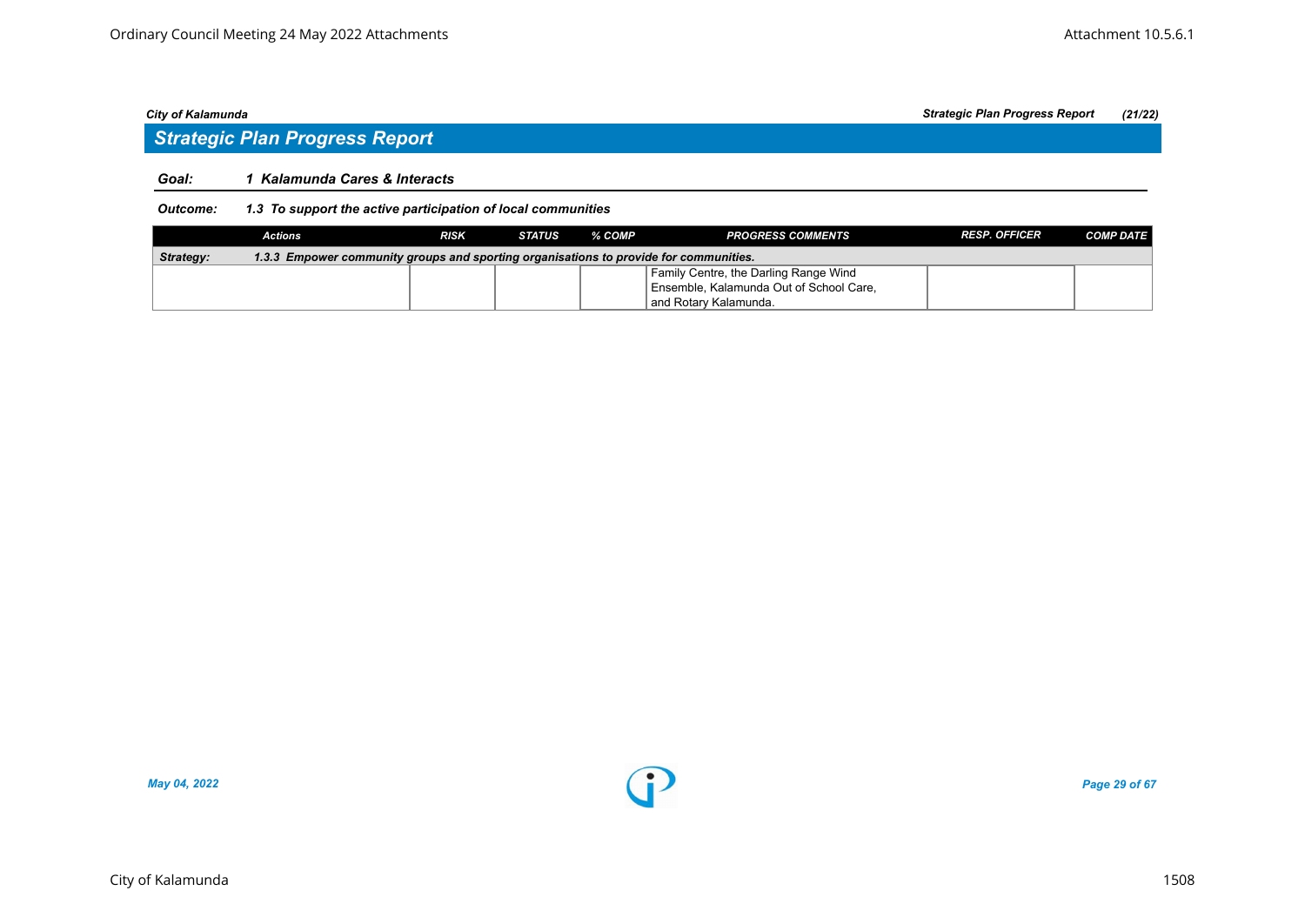## *Goal: 2 Kalamunda Clean & Green*

# *Outcome: 2.1 To protect and enhance the environmental values of the City*

| <b>Actions</b>                                                                                                                                                                | <b>RISK</b> | <b>STATUS</b>      | % COMP | <b>PROGRESS COMMENTS</b>                                                                                                                                                                                                                                                                                                                                                                                                                                                                             | <b>RESP. OFFICER</b>                                          | <b>COMP DATE</b> |
|-------------------------------------------------------------------------------------------------------------------------------------------------------------------------------|-------------|--------------------|--------|------------------------------------------------------------------------------------------------------------------------------------------------------------------------------------------------------------------------------------------------------------------------------------------------------------------------------------------------------------------------------------------------------------------------------------------------------------------------------------------------------|---------------------------------------------------------------|------------------|
| 2.1.1 Implementation of the Local Environment Strategy.<br>Strategy:                                                                                                          |             |                    |        |                                                                                                                                                                                                                                                                                                                                                                                                                                                                                                      |                                                               |                  |
| 2.1.1.4 Develop and implement progress<br>reporting of Local Environmental Strategy<br>(LES) actions on the City Website.                                                     | None        | In Progress        | 75%    | Project working group have this action in<br>hand. Progress is satisfactory.<br>Progress reporting of LES actions is already in<br>place within the Kalamunda Environmental<br>Advisory Committee, which will simply<br>translate for public facing website.<br>Significant actions this quarter -<br>Adoption of LPP33 - Trees and LPP34<br>Waterways for public comment.<br>Dieback training for selected Friends Groups.<br>Progression of Waste Strategy.<br>Progression of Climate Change Plan. | Manager Parks &<br><b>Environmental Services</b><br>(TO00019) | 30/06/2025       |
| 2.1.1.7 Develop Perth Airport North and<br>Perth Airport South catchment<br>management plans to inform surface<br>water management.                                           | None        | <b>Not Started</b> | 0%     | Project is scheduled to commence at end of<br>March 2022 and take 15 months to complete.                                                                                                                                                                                                                                                                                                                                                                                                             | <b>Manager Asset</b><br>Planning (TO00018)                    | 30/06/2023       |
| <b>Actions</b>                                                                                                                                                                | <b>RISK</b> | <b>STATUS</b>      | % COMP | <b>PROGRESS COMMENTS</b>                                                                                                                                                                                                                                                                                                                                                                                                                                                                             | <b>RESP. OFFICER</b>                                          | <b>COMP DATE</b> |
| Strategy:<br>2.1.2 Development and implementation of the Urban Forest Strategy.                                                                                               |             |                    |        |                                                                                                                                                                                                                                                                                                                                                                                                                                                                                                      |                                                               |                  |
| 2.1.2.5 Develop a Street Tree Master<br>Plan to target prioritisation of increases in<br>urban canopy, tree replacement program<br>and tree conditioning monitoring protocol. | None        | In Progress        | 50%    | Commenced preliminary scoping and<br>planning. Pick up survey of existing street<br>trees is well underway.<br>Master Plan for Council review will be<br>completed by end June 2022.<br>Project timeline to be reviewed in line with<br>review and adoption of Urban Forest Strategy.                                                                                                                                                                                                                | Manager Parks &<br><b>Environmental Services</b><br>(TO00019) | 30/06/2022       |
| 2.1.2.6 Implement street tree planting<br>programs.                                                                                                                           | None        | In Progress        | 75%    | 50% of funding allocated for FY2021/22 has<br>been spent or committed in procurement and<br>planting of street trees.                                                                                                                                                                                                                                                                                                                                                                                | Manager Parks &<br><b>Environmental Services</b><br>(TO00019) | 30/06/2025       |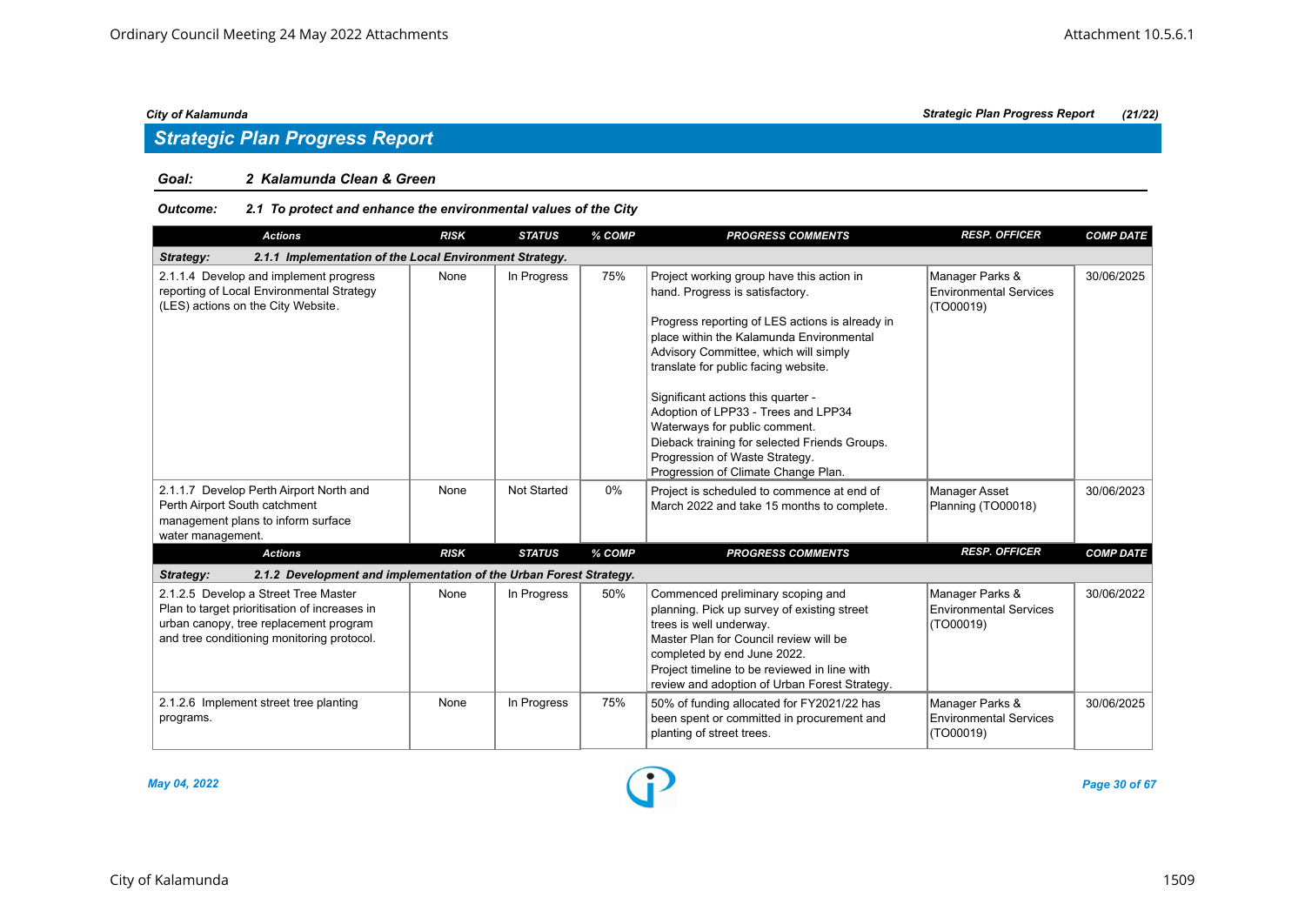## *Goal: 2 Kalamunda Clean & Green*

# *Outcome: 2.1 To protect and enhance the environmental values of the City*

| <b>Actions</b>                                                                                        | <b>RISK</b> | <b>STATUS</b> | % COMP | <b>PROGRESS COMMENTS</b>                                                                                                                                                                                                                                                                                                                                                                                                                                                                                                                                                                                          | <b>RESP. OFFICER</b>                                          | <b>COMP DATE</b> |  |  |  |  |
|-------------------------------------------------------------------------------------------------------|-------------|---------------|--------|-------------------------------------------------------------------------------------------------------------------------------------------------------------------------------------------------------------------------------------------------------------------------------------------------------------------------------------------------------------------------------------------------------------------------------------------------------------------------------------------------------------------------------------------------------------------------------------------------------------------|---------------------------------------------------------------|------------------|--|--|--|--|
| 2.1.2 Development and implementation of the Urban Forest Strategy.<br>Strategy:                       |             |               |        |                                                                                                                                                                                                                                                                                                                                                                                                                                                                                                                                                                                                                   |                                                               |                  |  |  |  |  |
|                                                                                                       |             |               |        | WALGA / Water Corporation grant scheme of<br>additional street trees is now in delivery<br>phase. 21/22 planting program nearing<br>completion                                                                                                                                                                                                                                                                                                                                                                                                                                                                    |                                                               |                  |  |  |  |  |
| 2.1.2.7 Develop new verge planting<br>(including under powerlines) and<br>streetscape guidelines.     | None        | In Progress   | 75%    | City has completed and rolled out web based<br>advice to residents of water wise plant<br>suggestions for their residences which are<br>aligned to the different suburbs and<br>topography. This will form the basis of a<br>proposed streetscape design quideline.<br>Regulatory directions exist regarding what<br>residents can, and cannot do on verges from<br>a safety perspective.<br>Actions underway now are to prepare a draft<br>Streetscape Policy with accompanying<br>guidelines for Council to consider for adoption.<br>Policy is now being reviewed and amended.<br>Street tree Policy completed | Manager Parks &<br><b>Environmental Services</b><br>(TO00019) | 30/06/2022       |  |  |  |  |
| <b>Actions</b>                                                                                        | <b>RISK</b> | <b>STATUS</b> | % COMP | <b>PROGRESS COMMENTS</b>                                                                                                                                                                                                                                                                                                                                                                                                                                                                                                                                                                                          | <b>RESP. OFFICER</b>                                          | <b>COMP DATE</b> |  |  |  |  |
| Strategy:<br>2.1.3 Development and Implementation of the Local Biodiversity Strategy.                 |             |               |        |                                                                                                                                                                                                                                                                                                                                                                                                                                                                                                                                                                                                                   |                                                               |                  |  |  |  |  |
| 2.1.3.7 Complete the finalisation for<br>Council adoption of the Local Biodiversity<br>Strategy 2021. | None        | In Progress   | 75%    | The City is undertaking a review of the draft<br>Strategy after conclusion of the Public<br>Consultation feedback, and is planning to<br>submit a final Strategy for Council adoption in<br>the first quarter of calendar year 2022.<br>Document under peer review. Review<br>ongoing.                                                                                                                                                                                                                                                                                                                            | Manager Parks &<br>Environmental Services<br>(TO00019)        | 30/06/2022       |  |  |  |  |
| 2.1.3.9 Integrate within Streetscape and<br>Street Tree master planning biodiversity<br>needs.        | None        | In Progress   | 75%    | Development of this action is in conjunction<br>with the Green Links Master Plan, Scheduled<br>for delivery in the 2022 calendar year.                                                                                                                                                                                                                                                                                                                                                                                                                                                                            | Manager Parks &<br>Environmental Services<br>(TO00019)        | 30/06/2022       |  |  |  |  |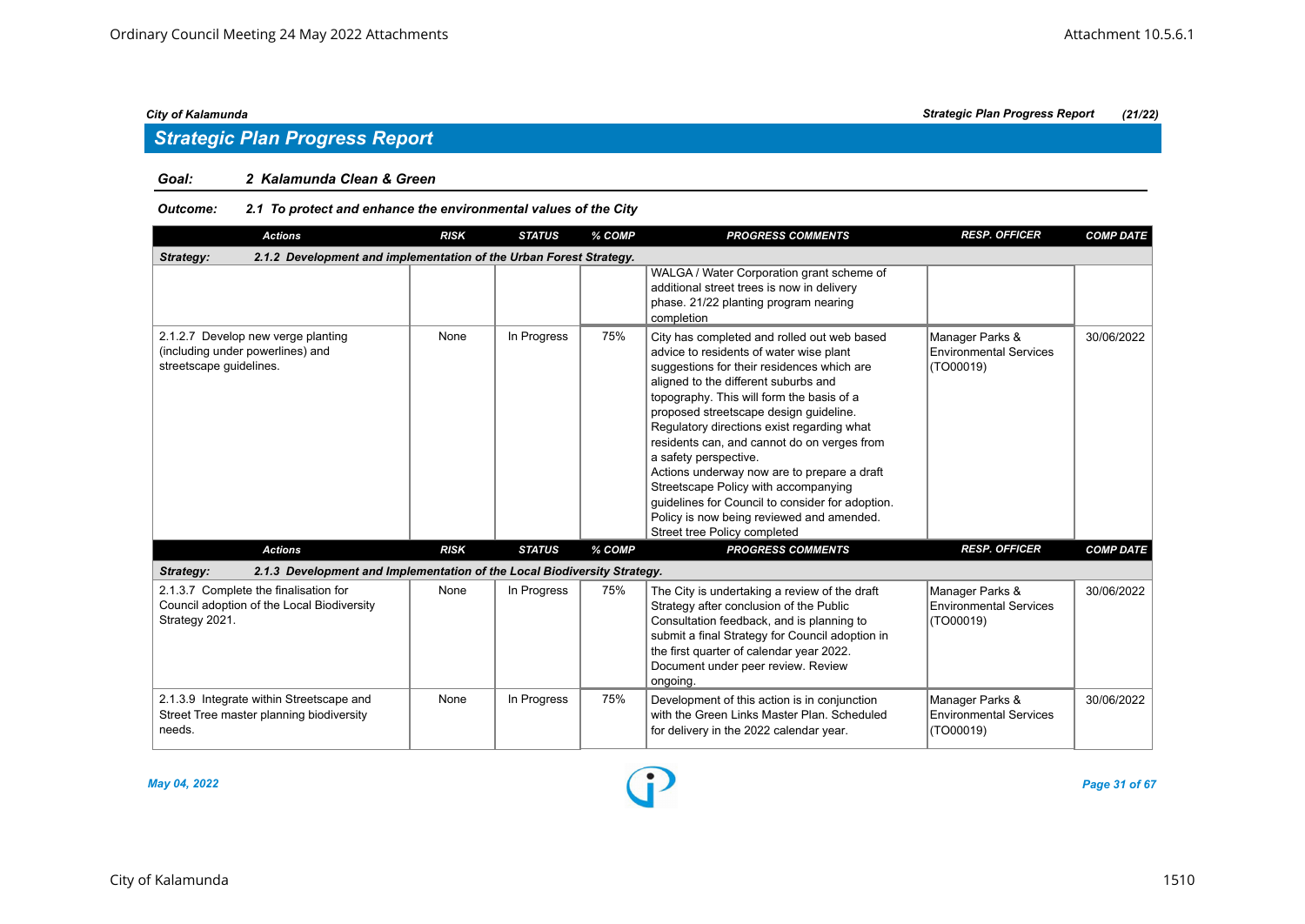# *Strategic Plan Progress Report*

## *Goal: 2 Kalamunda Clean & Green*

*Outcome: 2.1 To protect and enhance the environmental values of the City*

| <b>Actions</b>                                                                                                         | <b>RISK</b>                                                                                                                                                                                                               | <b>STATUS</b> | % COMP | <b>PROGRESS COMMENTS</b>                                                                                                                                                                                                                                                                                                                                                                                                                                                     | <b>RESP. OFFICER</b>                    | <b>COMP DATE</b> |  |  |  |  |
|------------------------------------------------------------------------------------------------------------------------|---------------------------------------------------------------------------------------------------------------------------------------------------------------------------------------------------------------------------|---------------|--------|------------------------------------------------------------------------------------------------------------------------------------------------------------------------------------------------------------------------------------------------------------------------------------------------------------------------------------------------------------------------------------------------------------------------------------------------------------------------------|-----------------------------------------|------------------|--|--|--|--|
| 2.1.3 Development and Implementation of the Local Biodiversity Strategy.<br>Strategy:                                  |                                                                                                                                                                                                                           |               |        |                                                                                                                                                                                                                                                                                                                                                                                                                                                                              |                                         |                  |  |  |  |  |
|                                                                                                                        |                                                                                                                                                                                                                           |               |        | Currently defining scope and resource<br>requirements.                                                                                                                                                                                                                                                                                                                                                                                                                       |                                         |                  |  |  |  |  |
| <b>Actions</b>                                                                                                         | <b>RISK</b>                                                                                                                                                                                                               | <b>STATUS</b> | % COMP | <b>PROGRESS COMMENTS</b>                                                                                                                                                                                                                                                                                                                                                                                                                                                     | <b>RESP. OFFICER</b>                    | <b>COMP DATE</b> |  |  |  |  |
| Strategy:                                                                                                              | 2.1.4 Increasing and protecting local biodiversity and conservation, wherever possible, through integrating ecosystem and biodiversity<br>protection into planning processes including schemes, policies, and strategies. |               |        |                                                                                                                                                                                                                                                                                                                                                                                                                                                                              |                                         |                  |  |  |  |  |
| 2.1.4.1 Prepare a local planning policy for<br>the retention of significant trees on<br>development sites.             | None                                                                                                                                                                                                                      | In Progress   | 75%    | Draft Local Planning Policy 33 - Tree<br>Retention adopted for advertising in<br>September 2021.<br>Currently seeking endorsement of Residential<br>Design Codes Amendment from WA Planning<br>Commission.<br>Finalisation of policy expected by Q3 2022.                                                                                                                                                                                                                    | Manager Strategic<br>Planning (TO00041) | 30/06/2023       |  |  |  |  |
| 2.1.4.3 Ensure development applications<br>are assessed for biodiversity conservation<br>before approvals are granted. | None                                                                                                                                                                                                                      | In Progress   | 75%    | The City now has a dedicated Environmental<br>Planning resource, who reviews development<br>applications to improve biodiversity outcomes<br>and compliance with relevant legislation and<br>regulations.                                                                                                                                                                                                                                                                    | Manager Strategic<br>Planning (TO00041) | 30/06/2025       |  |  |  |  |
| 2.1.4.4 Monitor and implement the<br>various actions of the Environmental Land<br>Use Planning Strategy.               | None                                                                                                                                                                                                                      | In Progress   | 60%    | Monitoring occurring on a bi-annual basis.<br>Forming a steering group for environmental<br>strategies.<br>Some key outcomes include:<br>- the City has commenced work to implement<br>a paperless online planning and building<br>approvals process.<br>- Street tree audit for the new tree masterplan<br>is underway.<br>- commenced the preparation of a new Local<br><b>Biodiversity Strategy.</b><br>- Firebreak notice updated to reflect maximum<br>firebreak width. | Manager Strategic<br>Planning (TO00041) | 30/06/2025       |  |  |  |  |



*May 04, 2022 Page 32 of 67*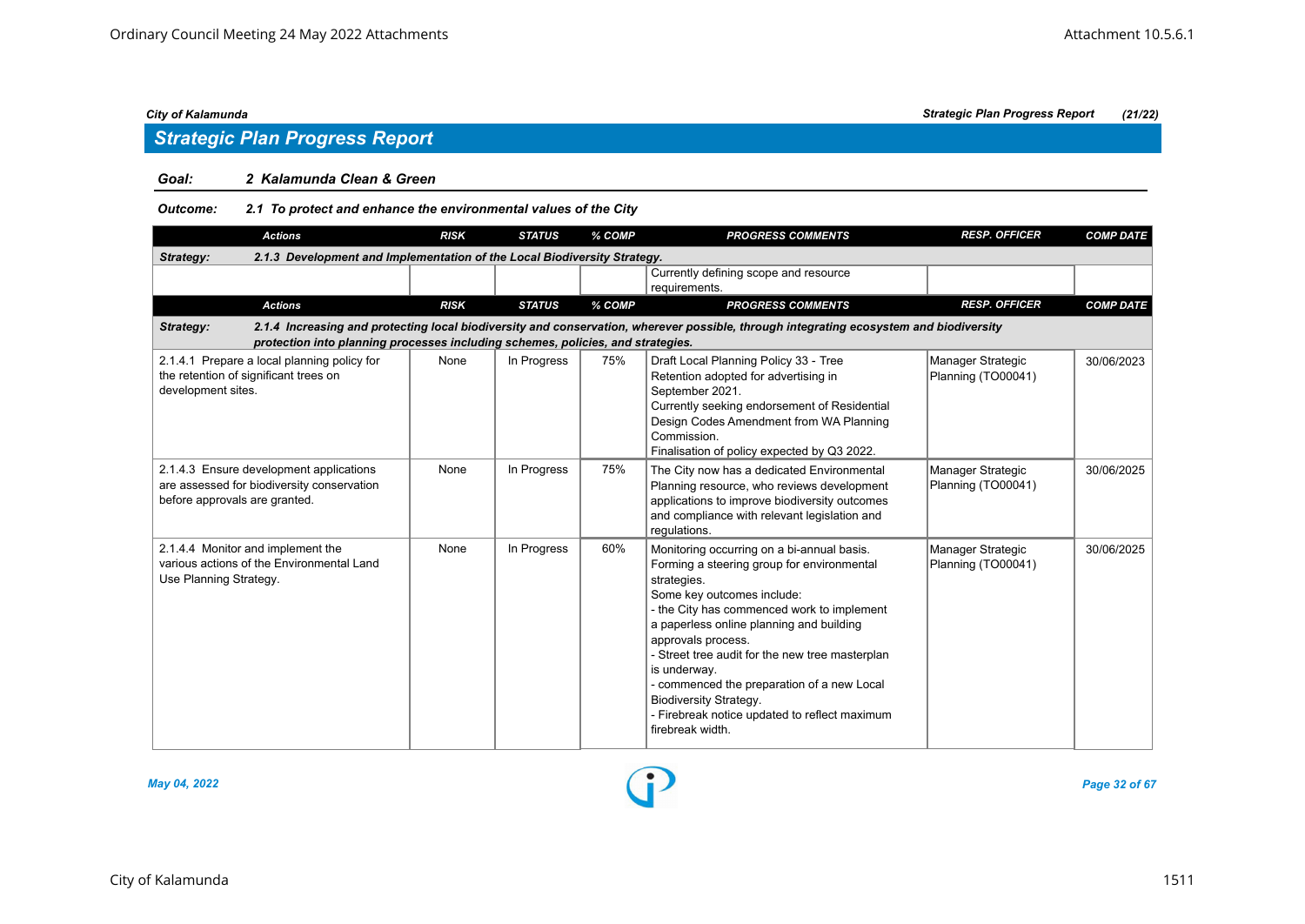# *Strategic Plan Progress Report*

# *Goal: 2 Kalamunda Clean & Green*

# *Outcome: 2.1 To protect and enhance the environmental values of the City*

| <b>Actions</b>                                                                                                                                                                                                                                 | <b>RISK</b> | <b>STATUS</b> | % COMP | <b>PROGRESS COMMENTS</b>                                                                                                                                                                                                                                                                                                                                                                                                                           | <b>RESP. OFFICER</b>                                          | <b>COMP DATE</b> |
|------------------------------------------------------------------------------------------------------------------------------------------------------------------------------------------------------------------------------------------------|-------------|---------------|--------|----------------------------------------------------------------------------------------------------------------------------------------------------------------------------------------------------------------------------------------------------------------------------------------------------------------------------------------------------------------------------------------------------------------------------------------------------|---------------------------------------------------------------|------------------|
| Strategy:<br>protection into planning processes including schemes, policies, and strategies.                                                                                                                                                   |             |               |        | 2.1.4 Increasing and protecting local biodiversity and conservation, wherever possible, through integrating ecosystem and biodiversity                                                                                                                                                                                                                                                                                                             |                                                               |                  |
|                                                                                                                                                                                                                                                |             |               |        | - New policy for tree retention on private land<br>adopted for advertising.<br>- new policy for waterways and wetlands<br>adopted by Council December 2021 for<br>advertising.                                                                                                                                                                                                                                                                     |                                                               |                  |
| 2.1.4.6 Investigate the potential for<br>renewable energy project opportunities in<br>the City. Provide comments and input on<br>planning, compliance, and development<br>processes in relation to environmental<br>planning-oriented matters. | None        | In Progress   | 53%    | Progress is satisfactory in developing<br>renewable energy considerations for<br>upcoming capital works projects. Input to<br>planning processes has been provided upon<br>request.                                                                                                                                                                                                                                                                | Manager Asset &<br><b>Waste Operations</b><br>(TO00017)       | 30/06/2025       |
| <b>Actions</b>                                                                                                                                                                                                                                 | <b>RISK</b> | <b>STATUS</b> | % COMP | <b>PROGRESS COMMENTS</b>                                                                                                                                                                                                                                                                                                                                                                                                                           | <b>RESP. OFFICER</b>                                          | <b>COMP DATE</b> |
| 2.1.5 Community engagement and education in environmental management.<br>Strategy:                                                                                                                                                             |             |               |        |                                                                                                                                                                                                                                                                                                                                                                                                                                                    |                                                               |                  |
| 2.1.5.2 Support for community led<br>environmental initiatives (Adopt a Patch,<br>Friends Groups, Clean Up Australia Day).                                                                                                                     | None        | In Progress   | 75%    | Program is being rolled out progressively<br>during this Financial Year. Satisfactory<br>progress is being made.                                                                                                                                                                                                                                                                                                                                   | Manager Parks &<br><b>Environmental Services</b><br>(TO00019) | 30/06/2025       |
| 2.1.5.3 Targeted community engagement<br>programs regarding waste minimisation<br>and resource recovery.                                                                                                                                       | None        | In Progress   | 68%    | During the quarter, programs were focused<br>on:<br>- Second Chance Reuse Shop - refuse saved<br>from landfill.<br>- Recycling Contamination.<br>- 3rd Bin/FOGO.<br>- Worm Farms.<br>- Undertaking, in conjunction with the<br>Customer and Public Relations team, targeted<br>internal and external campaigns on waste<br>management as set out in the Recycling and<br>Waste Management Communications &<br>Engagement Plan 2020/21. Plus recent | Manager Asset &<br><b>Waste Operations</b><br>(TO00017)       | 30/06/2025       |



*May 04, 2022 Page 33 of 67*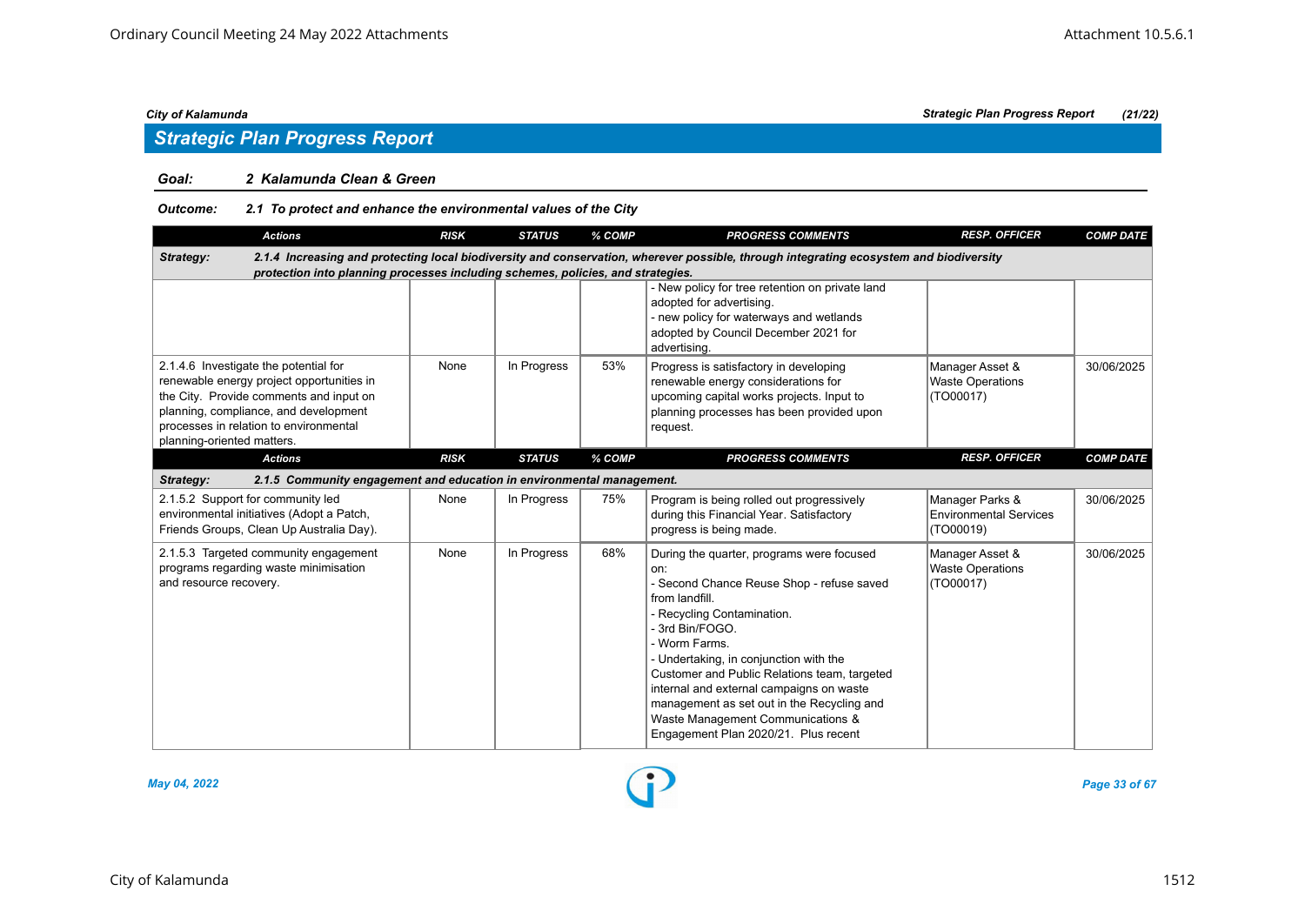# *Strategic Plan Progress Report*

# *Goal: 2 Kalamunda Clean & Green*

# *Outcome: 2.1 To protect and enhance the environmental values of the City*

| <b>Actions</b>                                                                                                                                       | <b>RISK</b> | <b>STATUS</b> | % COMP | <b>PROGRESS COMMENTS</b>                                                                                               | <b>RESP. OFFICER</b>                                          | <b>COMP DATE</b> |  |  |  |
|------------------------------------------------------------------------------------------------------------------------------------------------------|-------------|---------------|--------|------------------------------------------------------------------------------------------------------------------------|---------------------------------------------------------------|------------------|--|--|--|
| 2.1.5 Community engagement and education in environmental management.<br>Strategy:                                                                   |             |               |        |                                                                                                                        |                                                               |                  |  |  |  |
|                                                                                                                                                      |             |               |        | surveys relating to Pensioner Rebate on<br>Waste Charges & naming of Community<br>Reuse Shop.                          |                                                               |                  |  |  |  |
| 2.1.5.4 Targeted community awareness<br>campaigns regarding urban forest,<br>biodiversity, energy management,<br>renewable energy, water management. | None        | In Progress   | 75%    | These actions are progressing well.<br>Community engagement on Climate Change<br>is underway speaking to these issues. | Manager Parks &<br><b>Environmental Services</b><br>(TO00019) | 30/06/2025       |  |  |  |

## *Outcome: 2.2 To achieve environmental sustainability through effective natural resource management*

| <b>Actions</b>                                                                                                                                    | <b>RISK</b> | <b>STATUS</b> | % COMP | <b>PROGRESS COMMENTS</b>                                                                                                                                                                                                                                                                                                      | <b>RESP. OFFICER</b>                 | <b>COMP DATE</b> |  |  |  |  |
|---------------------------------------------------------------------------------------------------------------------------------------------------|-------------|---------------|--------|-------------------------------------------------------------------------------------------------------------------------------------------------------------------------------------------------------------------------------------------------------------------------------------------------------------------------------|--------------------------------------|------------------|--|--|--|--|
| 2.2.1 Manage the forecast impacts of a changed climate upon the environment.<br>Strategy:                                                         |             |               |        |                                                                                                                                                                                                                                                                                                                               |                                      |                  |  |  |  |  |
| 2.2.1.5 Develop a Climate Change Action<br>and Emissions Reduction Plan in<br>accordance with the WALGA template<br>and toolkit.<br>(CEO KPI 4.2) | None        | In Progress   | 75%    | KESAC and an internal working party (Green<br>Team) are now putting the skeleton together<br>of how the Climate Change Action Plan shall<br>be structured.                                                                                                                                                                    | Director Asset Services<br>(DE00002) | 30/06/2022       |  |  |  |  |
| 2.2.1.6 Adopt a Renewable Energy<br>Target for the City in line with<br>contemporary targets being used in other<br>local governments.            | None        | In Progress   | 5%     | Action will be a resultant action from any<br>adopted Climate Change Action Plan (CCAP).<br>Works will commence as the CCAP is drafted.<br>Listening watch is also being undertaken in<br>regards to targets as part of Federal Election<br>Campaigns.<br>Literature research is underway.                                    | Director Asset Services<br>(DE00002) | 30/06/2022       |  |  |  |  |
| 2.2.1.7 Prepare and implement the<br>Kalamunda Flowing Drainage<br>and Waterways Strategy, which includes<br>catchment management plans.          | None        | In Progress   | 75%    | The data collection has been completed for<br>the first of the six catchments in the City,<br>being the Lower Helena Catchment. The City<br>is currently seeking a consultant to<br>undertake hydrological modelling, and will<br>then collate the information into a catchment<br>management plan. Data collection will soon | Manager Asset<br>Planning (TO00018)  | 30/06/2025       |  |  |  |  |



*May 04, 2022 Page 34 of 67*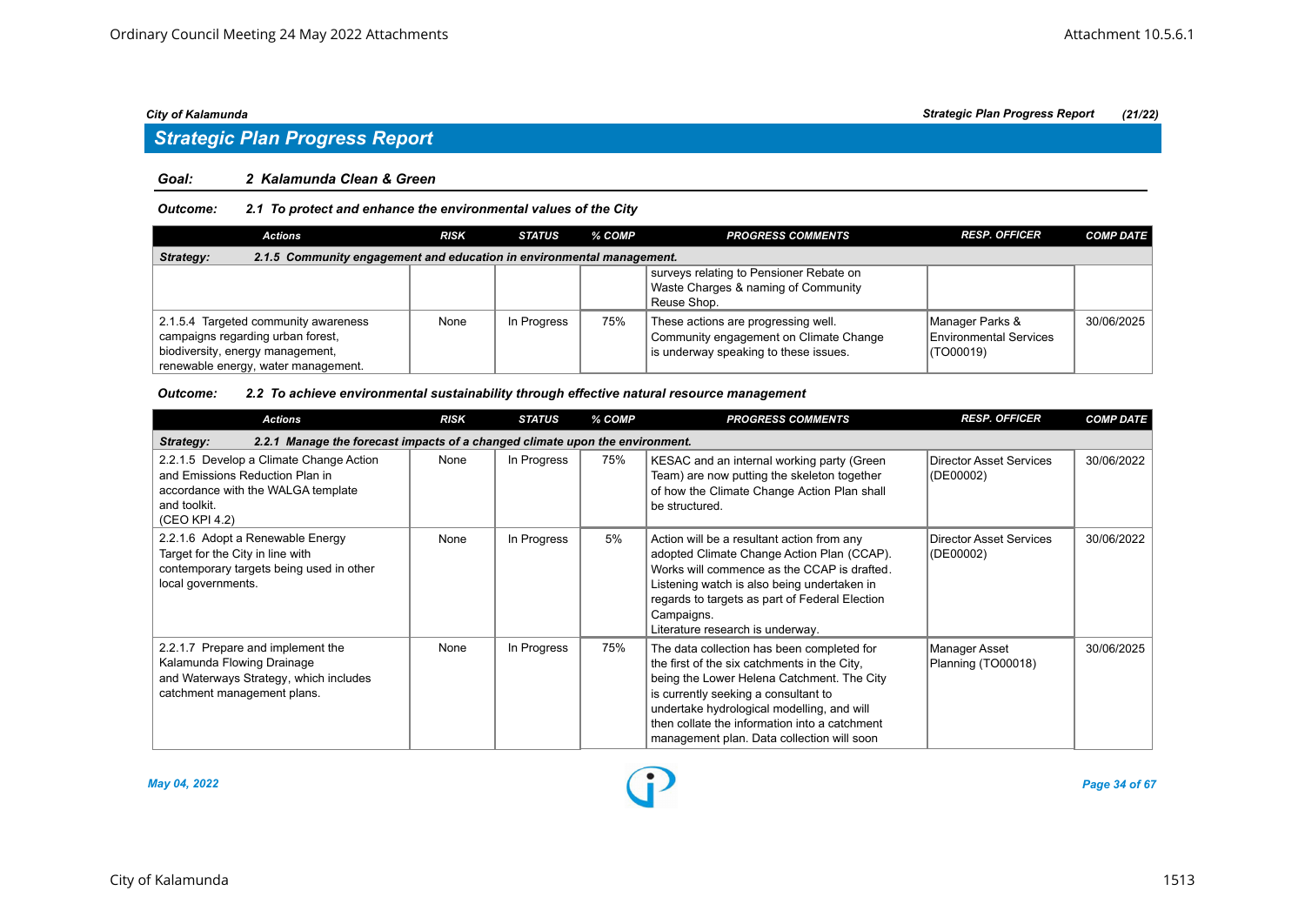# *Strategic Plan Progress Report*

## *Goal: 2 Kalamunda Clean & Green*

# *Outcome: 2.2 To achieve environmental sustainability through effective natural resource management*

| <b>Actions</b>                                                                                                                                    | <b>RISK</b> | <b>STATUS</b> | % COMP | <b>PROGRESS COMMENTS</b>                                                                                                                                                                                                                                                                                                                                                        | <b>RESP. OFFICER</b>                        | <b>COMP DATE</b> |
|---------------------------------------------------------------------------------------------------------------------------------------------------|-------------|---------------|--------|---------------------------------------------------------------------------------------------------------------------------------------------------------------------------------------------------------------------------------------------------------------------------------------------------------------------------------------------------------------------------------|---------------------------------------------|------------------|
| 2.2.1 Manage the forecast impacts of a changed climate upon the environment.<br>Strategy:                                                         |             |               |        |                                                                                                                                                                                                                                                                                                                                                                                 |                                             |                  |
|                                                                                                                                                   |             |               |        | begin for the Airport North Catchment, which<br>includes Poison Gully. Work on further<br>catchment management plans will be<br>undertaken later in 2022 and 2023, subject to<br>funding. The combined works will become the<br>Kalamunda Flowing strategy.                                                                                                                     |                                             |                  |
| <b>Actions</b>                                                                                                                                    | <b>RISK</b> | <b>STATUS</b> | % COMP | <b>PROGRESS COMMENTS</b>                                                                                                                                                                                                                                                                                                                                                        | <b>RESP. OFFICER</b>                        | <b>COMP DATE</b> |
| 2.2.2 Work towards a Carbon Neutral Footprint of City-operated areas.<br>Strategy:                                                                |             |               |        |                                                                                                                                                                                                                                                                                                                                                                                 |                                             |                  |
| 2.2.2.2 Undertake Expressions of<br>Interest from Private Industry to partner<br>with the City in development of a solar<br>farm at Pioneer Park. | None        | In Progress   | 75%    | Expressions of Interest have been received<br>and reviewed and evidence exists that there is<br>appetite for a Public Private Partnership (PPP)<br>arrangement for the Solar Farm. City staff are<br>now working with the Department of Planning,<br>Lands and Heritage to identify and mitigate<br>approval risks.                                                             | <b>Director Asset Services</b><br>(DE00002) | 30/06/2023       |
| 2.2.2.3 Continue to replace city owned<br>community leased buildings with solar<br>panels in line with Council Policy.                            | None        | In Progress   | 20%    | The Pickering Brook Sports Club have<br>approached the City to access the Funding<br>Scheme provided in the 2021/22 Budget. An<br>agreement document is being prepared.<br>This project will add one further building to the<br>list of solar-panel-enabled City owned<br>community facilities.                                                                                 | <b>Director Asset Services</b><br>(DE00002) | 30/06/2025       |
| 2.2.2.40 Continue conversion of gas<br>discharge streetlights to LED streetlights.                                                                | None        | In Progress   | 75%    | Western Power are upgrading street lights to<br>LED lighting on all Distributor A roads in the<br>City (covering approximately 648 lights).<br>Although the street lights are Western Power<br>owned, the City pays for the electricity tariff<br>and any upgrades are at our cost. The<br>upgrades commenced on 5 October 2021 and<br>are continuing. Only two complaints have | <b>Manager Asset</b><br>Planning (TO00018)  | 30/06/2025       |



*May 04, 2022 Page 35 of 67*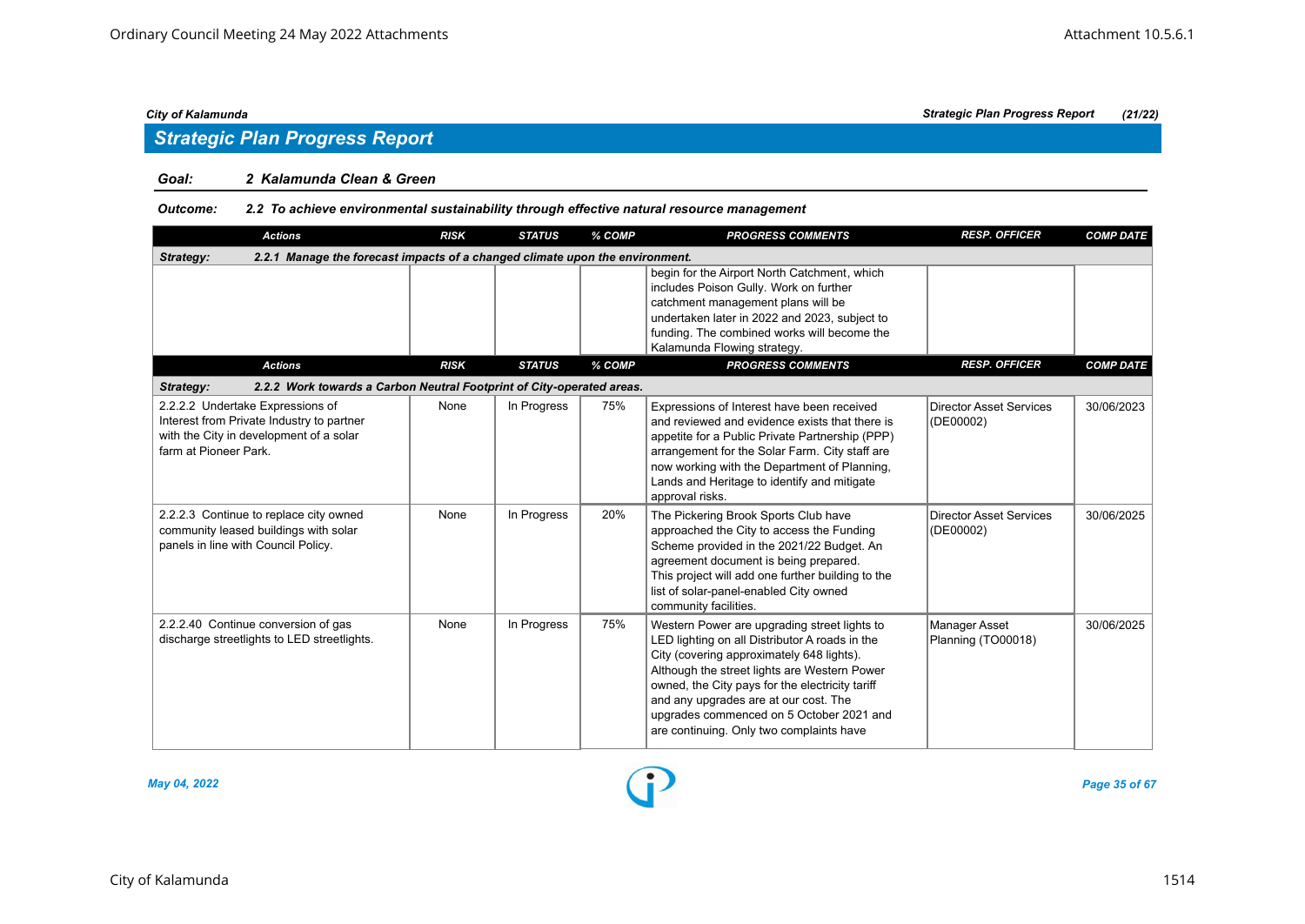# *Strategic Plan Progress Report*

## *Goal: 2 Kalamunda Clean & Green*

# *Outcome: 2.2 To achieve environmental sustainability through effective natural resource management*

| <b>Actions</b>                                                                                                            | <b>RISK</b> | <b>STATUS</b> | % COMP | <b>PROGRESS COMMENTS</b>                                                                                                                                                                                                                                                                                                                                                                                                                                                                                                                 | <b>RESP. OFFICER</b>                                          | <b>COMP DATE</b> |
|---------------------------------------------------------------------------------------------------------------------------|-------------|---------------|--------|------------------------------------------------------------------------------------------------------------------------------------------------------------------------------------------------------------------------------------------------------------------------------------------------------------------------------------------------------------------------------------------------------------------------------------------------------------------------------------------------------------------------------------------|---------------------------------------------------------------|------------------|
| 2.2.2 Work towards a Carbon Neutral Footprint of City-operated areas.<br>Strategy:                                        |             |               |        |                                                                                                                                                                                                                                                                                                                                                                                                                                                                                                                                          |                                                               |                  |
|                                                                                                                           |             |               |        | been received regarding light glare, and these<br>are being resolved.                                                                                                                                                                                                                                                                                                                                                                                                                                                                    |                                                               |                  |
| 2.2.2.41 Develop and review business<br>cases annually for roll out of electric<br>vehicles as part of the City fleet.    | None        | In Progress   | 53%    | Electric Vehicles in Local Government were<br>considered and compared. Success in relation<br>to heavy vehicles is difficult in hilly<br>environments.<br>Installation of Electric Charging Stations<br>required to support Fleet changes and part of<br>Business Case consideration. Part of WALGA<br>series Electric cars in Local Government. The<br>2022/23 Plant replacement program is being<br>developed cognisant of improvements and<br>price reductions in Electric Vehicles but mindful<br>of the need for charging stations. | Manager Asset &<br><b>Waste Operations</b><br>(TO00017)       | 30/06/2025       |
| <b>Actions</b>                                                                                                            | <b>RISK</b> | <b>STATUS</b> | % COMP | <b>PROGRESS COMMENTS</b>                                                                                                                                                                                                                                                                                                                                                                                                                                                                                                                 | <b>RESP. OFFICER</b>                                          | <b>COMP DATE</b> |
| Strategy:                                                                                                                 |             |               |        | 2.2.3 Produce cost effective solutions to reduce the reliance and volume of potable and ground water used by the City.                                                                                                                                                                                                                                                                                                                                                                                                                   |                                                               |                  |
| 2.2.3.1 Undertake water audits on all City<br>managed buildings identifying and<br>implementing 'quick win' improvements. | None        | In Progress   | 35%    | Program due to commence end of April 2022.                                                                                                                                                                                                                                                                                                                                                                                                                                                                                               | Manager Asset &<br><b>Waste Operations</b><br>(TO00017)       | 30/06/2025       |
| 2.2.3.2 Undertake audits on the City's<br>irrigation systems to mitigate water loss or<br>inefficient watering schemes.   | None        | In Progress   | 75%    | This is an ongoing process. Recently<br>completed a comprehensive review of high<br>water use reserves, resulting in the inefficient<br>reticulation system at Scott Reserve being<br>listed for renewal.<br>Other reserves are currently being assessed<br>on an ongoing basis.                                                                                                                                                                                                                                                         | Manager Parks &<br><b>Environmental Services</b><br>(TO00019) | 30/06/2024       |
| 2.2.3.3 Implement an irrigation water<br>supply for Ray Owen Reserve from the<br>Hartfield Park MAR system.               | None        | In Progress   | 77%    | FY2021/22 will result in detail design,<br>documentation and tender for works to be<br>constructed in FY2022/23.<br>Progress on design phase is satisfactory with                                                                                                                                                                                                                                                                                                                                                                        | <b>Manager Asset Delivery</b><br>(PD00004)                    | 30/06/2023       |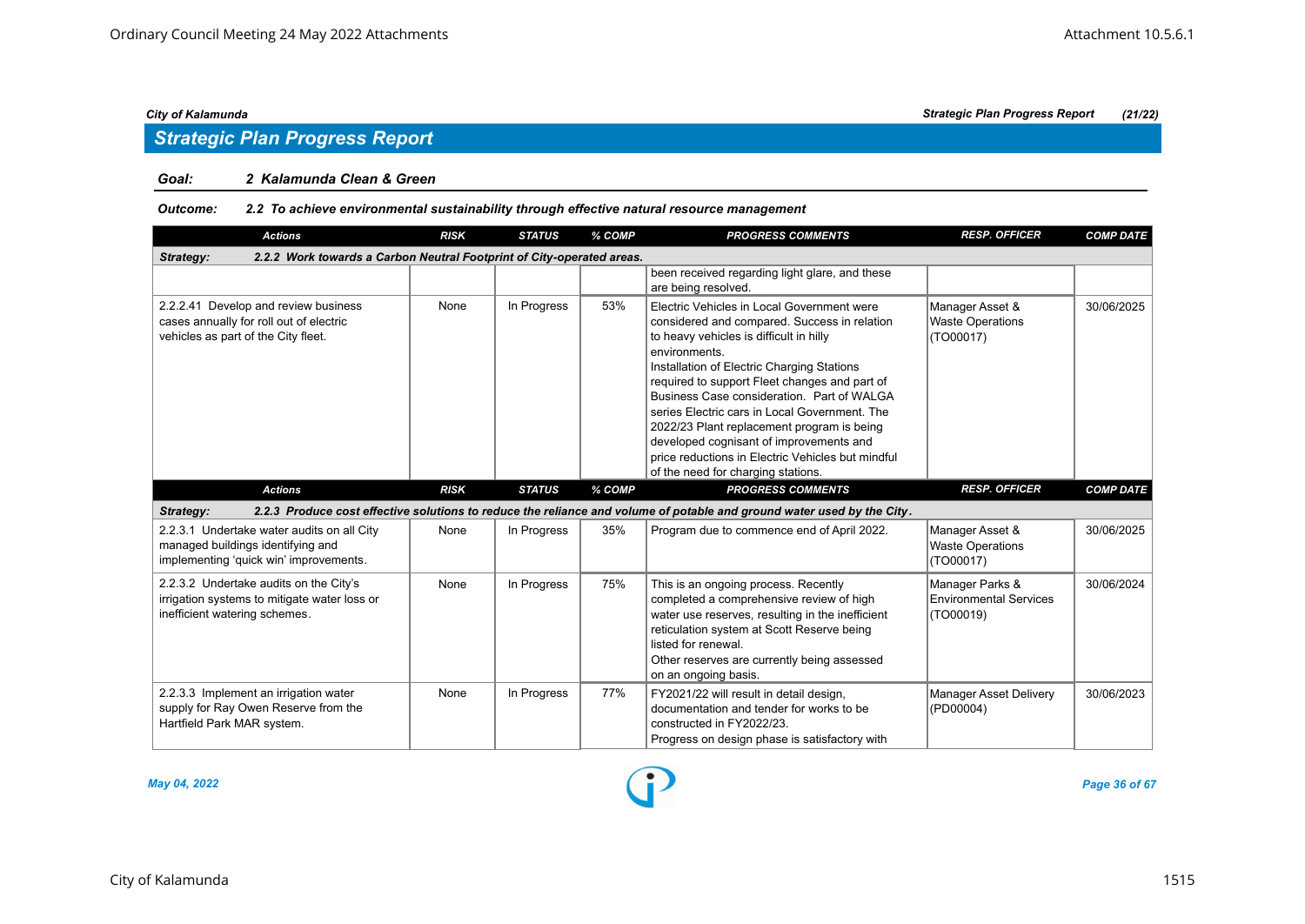# *Strategic Plan Progress Report*

## *Goal: 2 Kalamunda Clean & Green*

# *Outcome: 2.2 To achieve environmental sustainability through effective natural resource management*

| <b>Actions</b>                                                                                 | <b>RISK</b> | <b>STATUS</b> | % COMP | <b>PROGRESS COMMENTS</b>                                                                                                                                                                                                                                                                                                         | <b>RESP. OFFICER</b>                                    | <b>COMP DATE</b> |
|------------------------------------------------------------------------------------------------|-------------|---------------|--------|----------------------------------------------------------------------------------------------------------------------------------------------------------------------------------------------------------------------------------------------------------------------------------------------------------------------------------|---------------------------------------------------------|------------------|
| Strategy:                                                                                      |             |               |        | 2.2.3 Produce cost effective solutions to reduce the reliance and volume of potable and ground water used by the City.                                                                                                                                                                                                           |                                                         |                  |
|                                                                                                |             |               |        | regulatory approval in principle achieved and<br>consultant selected to undertake design.<br>Feasibility report generated 4 options,<br>preferred option is being progressed to detail<br>design and tender documentation. External<br>stakeholder approval will be needed to<br>progress to construction (DWER, DBCA,<br>DFES). |                                                         |                  |
| 2.2.3.5 Integrate water sensitive design<br>principles with the new Streetscape<br>Guidelines. | None        | Completed     | 100%   | Residents now have access via City website<br>to substantial information regarding water<br>sensitive plants tailored to their suburb.<br>Guidelines have been updated and refreshed.                                                                                                                                            | Manager Parks &<br>Environmental Services<br> (TO00019) | 30/06/2022       |

### *Outcome: 2.3 To reduce the amount of waste produced and increase the amount of reuse and recycling of waste*

| <b>Actions</b>                                                                                                                                                                        | <b>RISK</b> | <b>STATUS</b> | % COMP | <b>PROGRESS COMMENTS</b>                                                                                                                                                                                                                                                                      | <b>RESP. OFFICER</b>                                    | <b>COMP DATE</b> |  |  |  |  |
|---------------------------------------------------------------------------------------------------------------------------------------------------------------------------------------|-------------|---------------|--------|-----------------------------------------------------------------------------------------------------------------------------------------------------------------------------------------------------------------------------------------------------------------------------------------------|---------------------------------------------------------|------------------|--|--|--|--|
| 2.3.1 Implement the City's Waste Plan aligned to the State Waste Avoidance and Resource Recovery Strategy.<br>Strategy:                                                               |             |               |        |                                                                                                                                                                                                                                                                                               |                                                         |                  |  |  |  |  |
| 2.3.1.1 Plan and implement the provision<br>of third kerbside waste bin for FOGO.                                                                                                     | None        | In Progress   | 57%    | This project relies heavily on the effort of<br>EMRC in finalising their FOGO Tender. EMRC<br>have not progressed their works to original<br>timetable. In response, City has explored<br>alternate FOGO supply options.<br>On that basis, it is considered that progress is<br>satisfactory. | Manager Asset &<br><b>Waste Operations</b><br>(TO00017) | 30/06/2025       |  |  |  |  |
| 2.3.1.2 Improve access and facilities at<br>the Walliston Transfer Station for the<br>community to increase diversion of waste<br>from landfill into recycled or reused<br>materials. | None        | In Progress   | 71%    | 4 Year Project. DWER Licence granted,<br>upgrades ongoing.<br>Access Road completed and operational.<br>Gate House relocated and operational. Works<br>to enable Community Reuse Shop opened<br>March 2022.<br>Hardstand area Completed, drainage works                                       | Manager Asset &<br><b>Waste Operations</b><br>(TO00017) | 30/06/2025       |  |  |  |  |



*May 04, 2022 Page 37 of 67*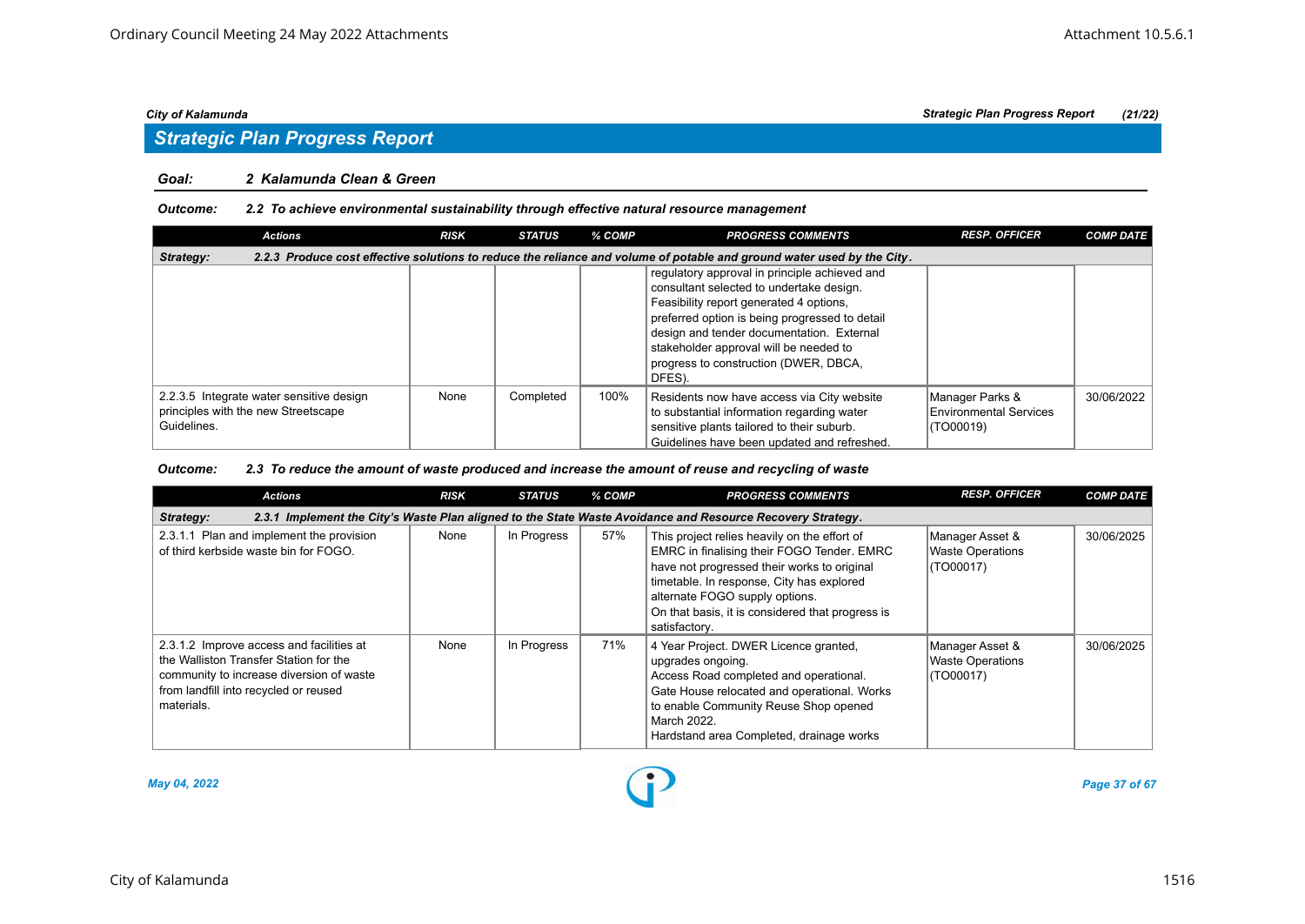## *Goal: 2 Kalamunda Clean & Green*

### *Outcome: 2.3 To reduce the amount of waste produced and increase the amount of reuse and recycling of waste*

| <b>Actions</b>                                                                                                                                  | <b>RISK</b> | <b>STATUS</b> | % COMP | <b>PROGRESS COMMENTS</b>                                                                                                                                                                                                                                                                                                                      | <b>RESP. OFFICER</b>                                    | <b>COMP DATE</b> |  |  |  |  |
|-------------------------------------------------------------------------------------------------------------------------------------------------|-------------|---------------|--------|-----------------------------------------------------------------------------------------------------------------------------------------------------------------------------------------------------------------------------------------------------------------------------------------------------------------------------------------------|---------------------------------------------------------|------------------|--|--|--|--|
| 2.3.1 Implement the City's Waste Plan aligned to the State Waste Avoidance and Resource Recovery Strategy.<br>Strategy:                         |             |               |        |                                                                                                                                                                                                                                                                                                                                               |                                                         |                  |  |  |  |  |
|                                                                                                                                                 |             |               |        | heavy infrastructure in place. New Site<br>Fence mapped area.                                                                                                                                                                                                                                                                                 |                                                         |                  |  |  |  |  |
| 2.3.1.3 Plan and implement the change<br>of kerbside landfill waste bin refuse from<br>Red Hill landfill to East Rockingham<br>Waste to Energy. | None        | Completed     | 100%   | Construction of the East Rockingham Waste<br>to Energy plant commenced on 18 May<br>2020 with an expected<br>commissioning/opening mid 2023.<br>EMRC have determined member costs to<br>utilise a new transfer station at Hazelmere to<br>transport kerbside waste to the East<br>Rockingham facility.<br>Actions are complete for FY2021/22. | Manager Asset &<br><b>Waste Operations</b><br>(T000017) | 30/06/2023       |  |  |  |  |
| 2.3.1.14 Develop within the new kerbside<br>waste management contract initiatives<br>that promote good waste management<br>behaviours.          | None        | In Progress   | 75%    | Following meetings with 3 large waste<br>contractors in respect to understanding<br>innovation initiatives and current issues.<br>specifications for new kerbside contract have<br>been finalised, including matters pertaining to<br>waste management behaviours. Tenders to be<br>called during May 2022.                                   | Manager Asset &<br><b>Waste Operations</b><br>(TO00017) | 30/06/2022       |  |  |  |  |
| 2.3.1.17 Develop an awareness<br>campaign to gain community support for<br>monitoring illegal dumping.                                          | None        | In Progress   | 50%    | 4 Year Program in conjunction with Keep<br>Australia Beautiful and the Department of<br>Water & Environmental Regulation (DWER).<br>During Quarter focused upon issues relating<br>to illegal dumping of commercial quantities of<br>mattresses and tyres. Also liaison with<br>WALGA.                                                        | Manager Asset &<br><b>Waste Operations</b><br>(TO00017) | 30/06/2025       |  |  |  |  |

### *Outcome: 2.4 To ensure contaminated sites are safe*

|           | Actions                                                                         | RISK | STATUS | % COMP | <b>PROGRESS COMMENTS</b> | <b>RESP. OFFICER</b> | <b>COMP DATE</b> |  |  |  |
|-----------|---------------------------------------------------------------------------------|------|--------|--------|--------------------------|----------------------|------------------|--|--|--|
| Strategy: | Identify, examine, and manage risk associated with contaminated sites.<br>2.4.1 |      |        |        |                          |                      |                  |  |  |  |
|           |                                                                                 |      |        |        |                          |                      |                  |  |  |  |
|           |                                                                                 |      |        |        |                          |                      |                  |  |  |  |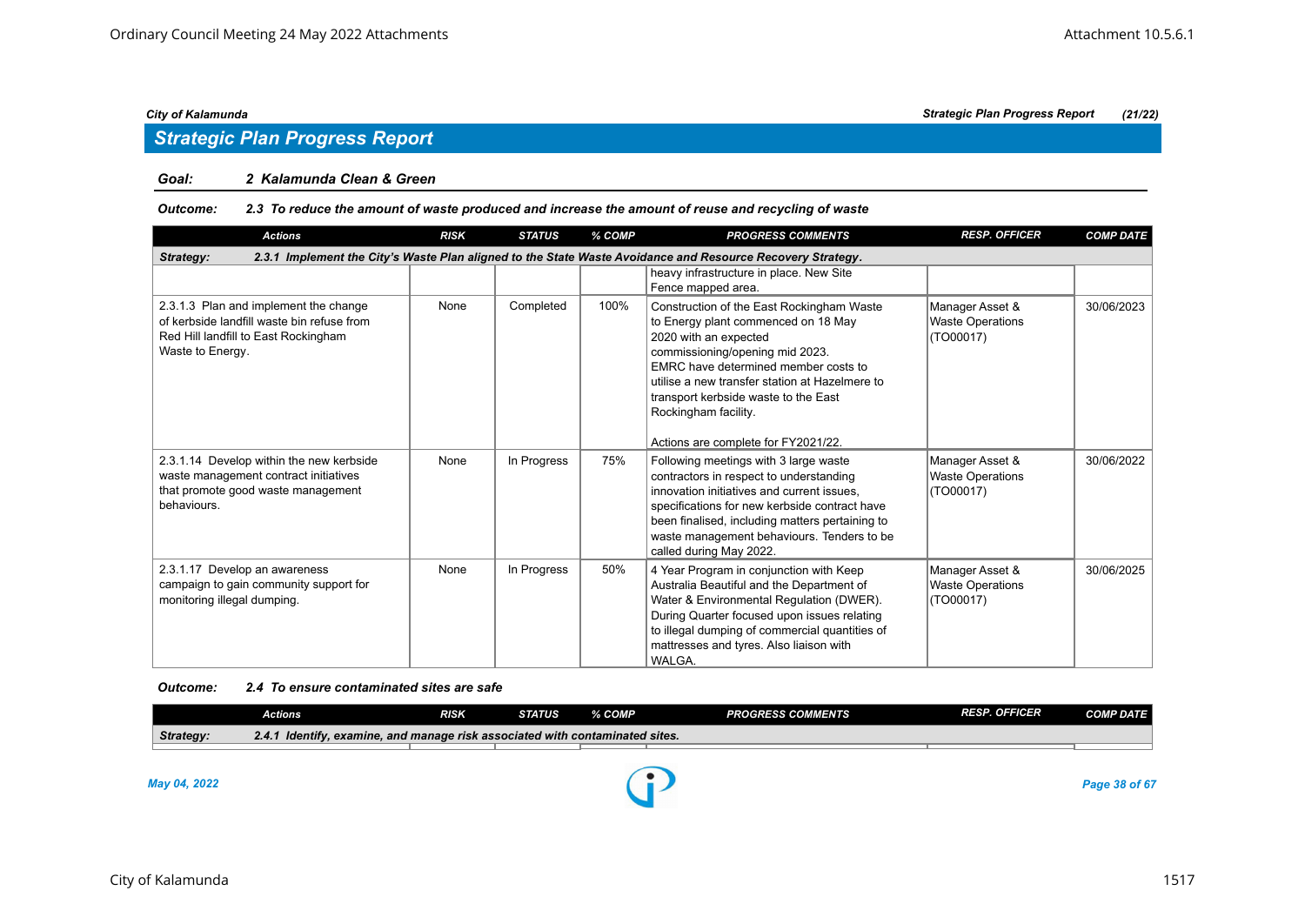# *Strategic Plan Progress Report*

# *Goal: 2 Kalamunda Clean & Green*

### *Outcome: 2.4 To ensure contaminated sites are safe*

| <b>Actions</b>                                                                                                | <b>RISK</b> | <b>STATUS</b> | % COMP | <b>PROGRESS COMMENTS</b>                                                                                                                                                                                                                                                                                                                                                                                                                                                                                                                                                                                                                                                                                                                                                                                                                              | <b>RESP. OFFICER</b>                                                      | <b>COMP DATE</b> |  |  |  |  |
|---------------------------------------------------------------------------------------------------------------|-------------|---------------|--------|-------------------------------------------------------------------------------------------------------------------------------------------------------------------------------------------------------------------------------------------------------------------------------------------------------------------------------------------------------------------------------------------------------------------------------------------------------------------------------------------------------------------------------------------------------------------------------------------------------------------------------------------------------------------------------------------------------------------------------------------------------------------------------------------------------------------------------------------------------|---------------------------------------------------------------------------|------------------|--|--|--|--|
| Strategy:<br>2.4.1 Identify, examine, and manage risk associated with contaminated sites.                     |             |               |        |                                                                                                                                                                                                                                                                                                                                                                                                                                                                                                                                                                                                                                                                                                                                                                                                                                                       |                                                                           |                  |  |  |  |  |
| 2.4.1.1 Investigate all City managed<br>contaminated sites to understand the full<br>extent of contamination. | None        | In Progress   | 75%    | Dawson Ave Sites -<br>Contaminated Sites Detailed Site Investigation<br>Tender Being Finalised. Target date to<br>commence work Q4 2022.<br><b>Brand Road</b><br>Detailed Site Investigation (Phase 2)<br>continuing. Target Date for next sampling Q4<br>2022 subject to Procurement Authorisation.<br>Detailed Sites Investigation (Phase 3)<br>additional sites Tender being prepared. Target<br>date for advertising Q4 2022 subject to<br>Procurement Authorisation.<br>Ledger Road Reserve<br>Quotes being prepared to conduct staged<br>clearing of historic asbestos fly tipping<br>contamination based on location and state of<br>the contamination.<br>Warning signage being reviewed and<br>replaced where required.<br>Other Sites -<br>Contaminated sites Risk assessment and<br>management process - reviews ongoing for all<br>sites. | Manager<br>Environmental Health &<br><b>Community Safety</b><br>(AC00064) | 30/06/2025       |  |  |  |  |
|                                                                                                               |             |               |        |                                                                                                                                                                                                                                                                                                                                                                                                                                                                                                                                                                                                                                                                                                                                                                                                                                                       |                                                                           |                  |  |  |  |  |



*May 04, 2022 Page 39 of 67*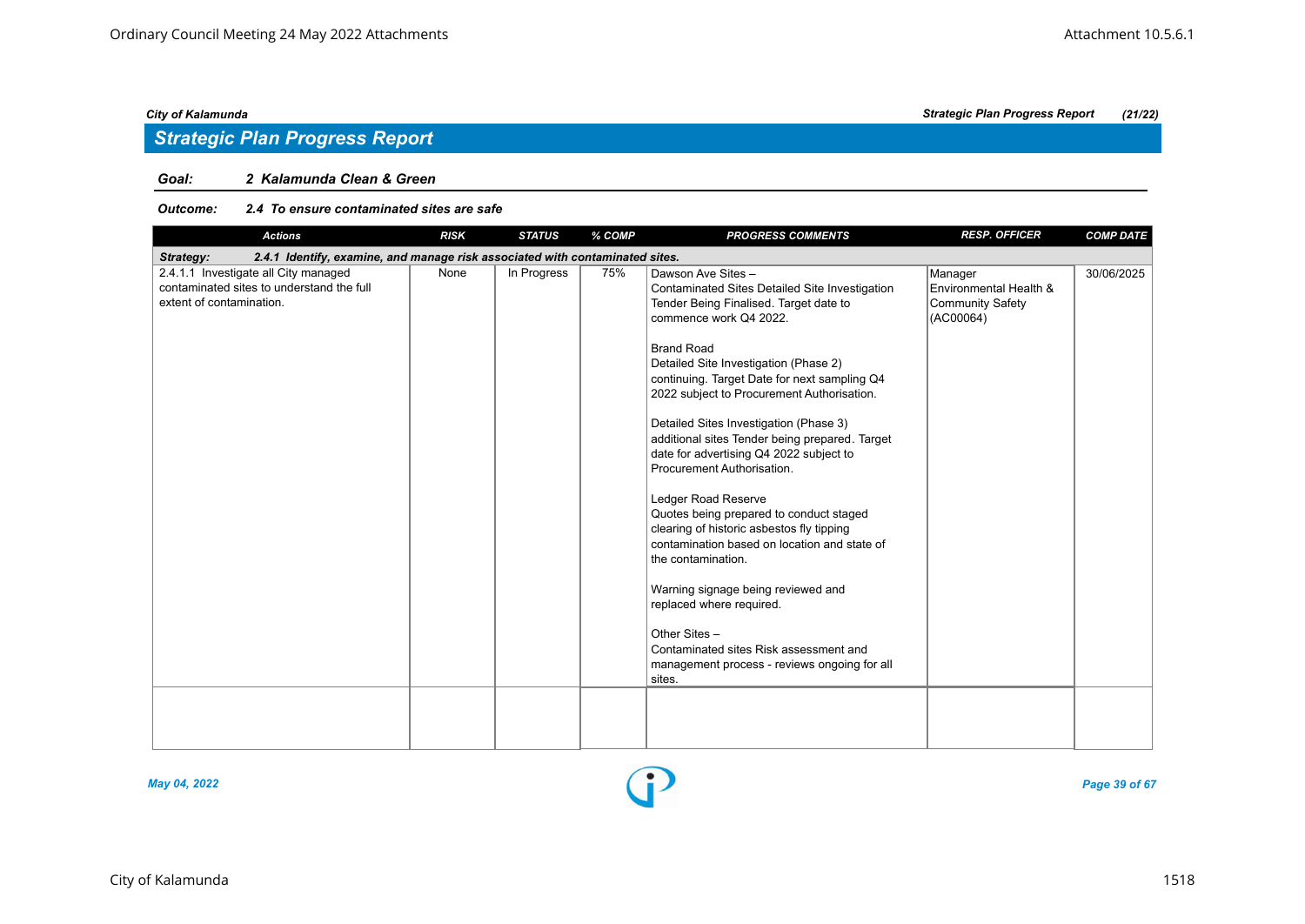# *Goal: 2 Kalamunda Clean & Green*

### *Outcome: 2.4 To ensure contaminated sites are safe*

| <b>Actions</b>                                                                            | <b>RISK</b> | <b>STATUS</b> | % COMP | <b>PROGRESS COMMENTS</b>                       | <b>RESP. OFFICER</b>   | <b>COMP DATE</b> |
|-------------------------------------------------------------------------------------------|-------------|---------------|--------|------------------------------------------------|------------------------|------------------|
| 2.4.1 Identify, examine, and manage risk associated with contaminated sites.<br>Strategy: |             |               |        |                                                |                        |                  |
| 2.4.1.2 Manage all contaminated sites to                                                  | None        | In Progress   | 75%    | Contaminated Sites Land Management             | Manager                | 30/06/2025       |
| support existing and future land uses.                                                    |             |               |        | Working Group (Leadership Team                 | Environmental Health & |                  |
|                                                                                           |             |               |        | Representatives) -                             | Community Safety       |                  |
|                                                                                           |             |               |        | Providing strategic and operation oversight to | (AC00064)              |                  |
|                                                                                           |             |               |        | further manage program Risks.                  |                        |                  |
|                                                                                           |             |               |        | An accredited Contaminated Sites Auditor -     |                        |                  |
|                                                                                           |             |               |        | Contracted to provide quality and compliance   |                        |                  |
|                                                                                           |             |               |        | advice on all City Contaminated Sites. The     |                        |                  |
|                                                                                           |             |               |        | expected outcomes of the contract included:    |                        |                  |
|                                                                                           |             |               |        | Improved procurement; Contaminated Sites       |                        |                  |
|                                                                                           |             |               |        | Risk Management; Identification of project     |                        |                  |
|                                                                                           |             |               |        | efficiencies; and land use opportunities.      |                        |                  |
|                                                                                           |             |               |        | Contaminated Sites Budget -                    |                        |                  |
|                                                                                           |             |               |        | More detailed budget breakdown proposed for    |                        |                  |
|                                                                                           |             |               |        | 2022/23 Financial Year to reflect increased    |                        |                  |
|                                                                                           |             |               |        | project work and facilitate improved           |                        |                  |
|                                                                                           |             |               |        | procurement oversight.                         |                        |                  |

*May 04, 2022 Page 40 of 67*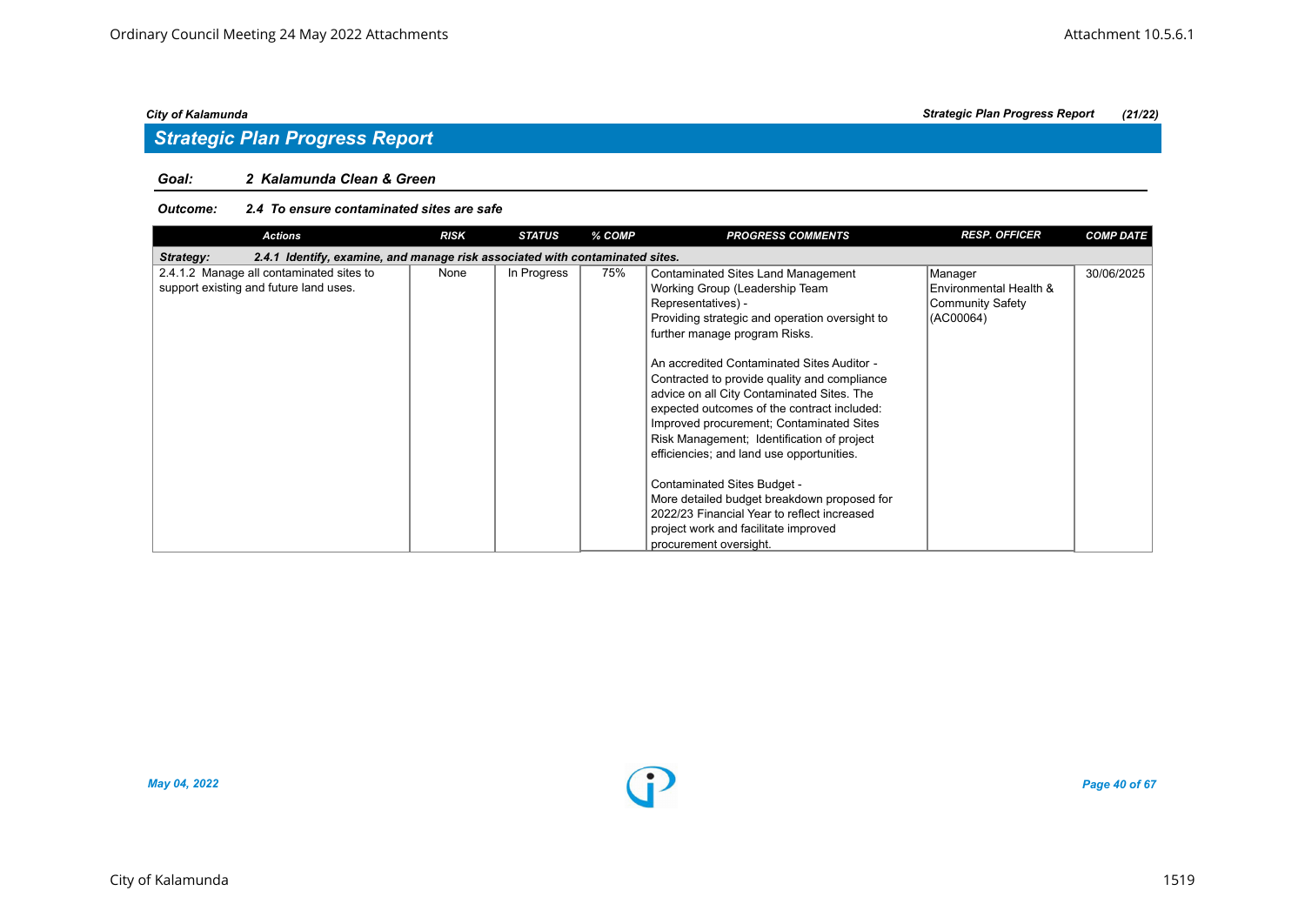# *Strategic Plan Progress Report*

# *Goal: 3 Kalamunda Develops*

# *Outcome: 3.1 To plan for sustainable population growth*

| <b>Actions</b>                                                                                                                                                                                                  | <b>RISK</b> | <b>STATUS</b> | % COMP | <b>PROGRESS COMMENTS</b>                                                                                                                                                                                                                                                                                                                                                                                                                                                                                                                                                                                                                                                                                                                                                                                                                                                                                                                               | <b>RESP. OFFICER</b>                    | <b>COMP DATE</b> |  |  |  |  |
|-----------------------------------------------------------------------------------------------------------------------------------------------------------------------------------------------------------------|-------------|---------------|--------|--------------------------------------------------------------------------------------------------------------------------------------------------------------------------------------------------------------------------------------------------------------------------------------------------------------------------------------------------------------------------------------------------------------------------------------------------------------------------------------------------------------------------------------------------------------------------------------------------------------------------------------------------------------------------------------------------------------------------------------------------------------------------------------------------------------------------------------------------------------------------------------------------------------------------------------------------------|-----------------------------------------|------------------|--|--|--|--|
| 3.1.1 Plan for diverse and sustainable activity centres, housing, community facilities and industrial development to meet future growth, and<br>Strategy:<br>changing social, economic and environmental needs. |             |               |        |                                                                                                                                                                                                                                                                                                                                                                                                                                                                                                                                                                                                                                                                                                                                                                                                                                                                                                                                                        |                                         |                  |  |  |  |  |
| 3.1.1.1 Commence preparation of a new<br>Local Planning Strategy to inform Local<br>Planning Scheme No. 4.                                                                                                      | None        | In Progress   | 75%    | Public Open Space Strategy:<br>- Public Open Space Strategy adopted by<br>Council in July 2018 and is currently in<br>implementation phase.<br>Industrial Development Strategy:<br>- Industrial Development Strategy adopted by<br>Council in December 2018 and is currently in<br>implementation phase.<br>Environmental Land Use Planning Strategy:<br>- Environmental Land Use Planning Strategy<br>adopted by Council in July 2019 and is<br>currently in implementation phase.<br><b>Activity Centres Strategy:</b><br>- Council adopted March 2021 and is currently<br>in implementation phase.<br>Housing Strategy:<br>- The draft Housing Strategy was adopted by<br>Council in August 2021 and is currently in<br>implementation phase.<br><b>Rural Strategy:</b><br>- To be assimilated as part of new Local<br>Planning Strategy.<br>- Rural zone rationalisation analysis well<br>underway.<br>- Pending outcomes from Pickering Brook and | Manager Strategic<br>Planning (TO00041) | 30/06/2024       |  |  |  |  |



*May 04, 2022 Page 41 of 67*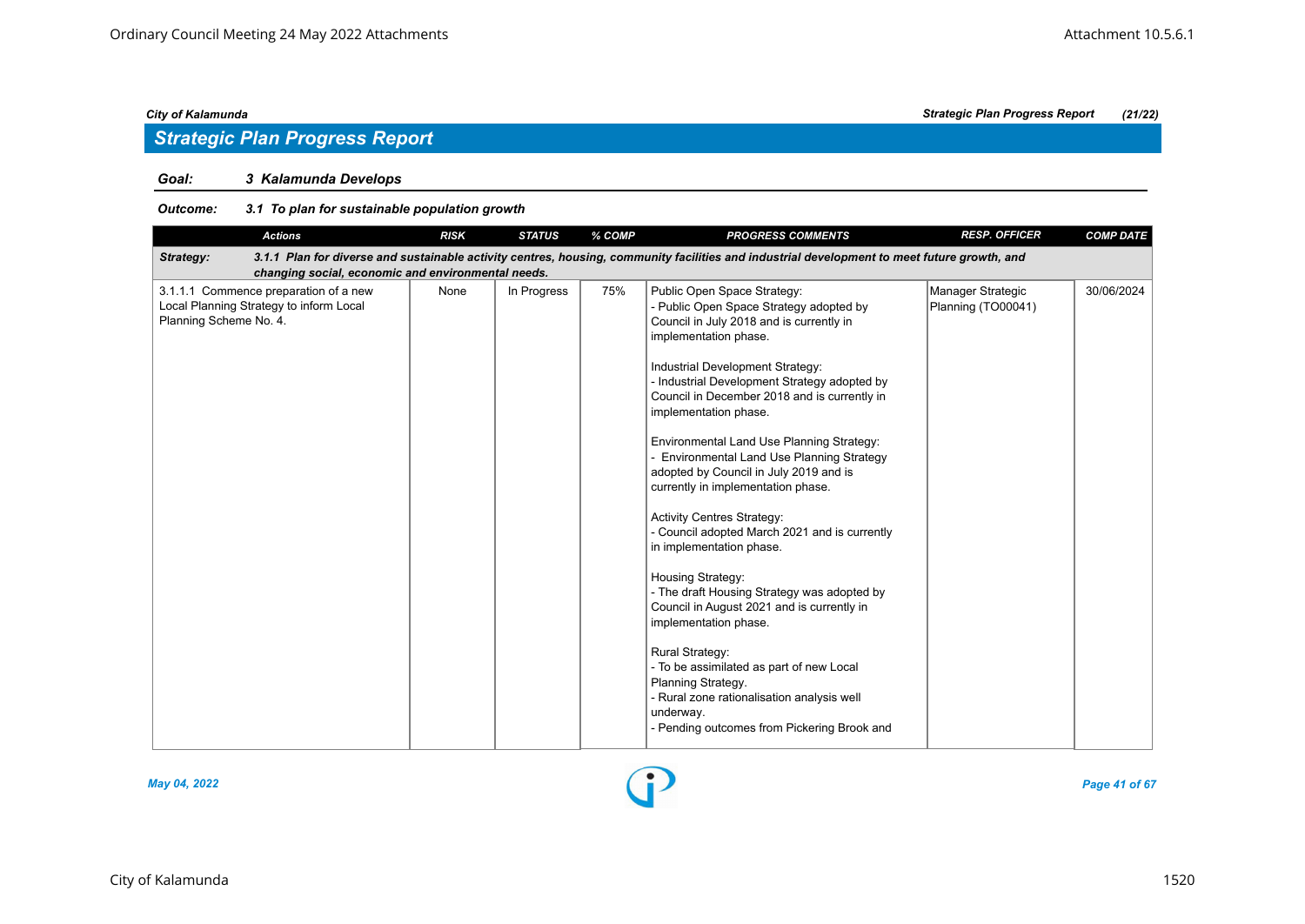# *Goal: 3 Kalamunda Develops*

# *Outcome: 3.1 To plan for sustainable population growth*

| <b>Actions</b>                                                                                                                                                            | <b>RISK</b> | <b>STATUS</b> | % COMP | <b>PROGRESS COMMENTS</b>                                                                                                                                                                                                                                                                                                                                                                                                                                                                                                                                       | <b>RESP. OFFICER</b>                    | <b>COMP DATE</b> |  |  |  |  |
|---------------------------------------------------------------------------------------------------------------------------------------------------------------------------|-------------|---------------|--------|----------------------------------------------------------------------------------------------------------------------------------------------------------------------------------------------------------------------------------------------------------------------------------------------------------------------------------------------------------------------------------------------------------------------------------------------------------------------------------------------------------------------------------------------------------------|-----------------------------------------|------------------|--|--|--|--|
| 3.1.1 Plan for diverse and sustainable activity centres, housing, community facilities and industrial development to meet future growth, and<br>Strategy:                 |             |               |        |                                                                                                                                                                                                                                                                                                                                                                                                                                                                                                                                                                |                                         |                  |  |  |  |  |
| changing social, economic and environmental needs.                                                                                                                        |             |               |        |                                                                                                                                                                                                                                                                                                                                                                                                                                                                                                                                                                |                                         |                  |  |  |  |  |
|                                                                                                                                                                           |             |               |        | Surrounds taskforce phase 2.<br>Infrastructure and Servicing Strategy:<br>- the final sub-strategy to the above, to be<br>assimilated into the future Local Planning<br>Strategy.<br>Local Planning Strategy:<br>- Project Plan Prepared<br>- Progressing Local Planning Strategy<br>preparation in accordance with Western<br>Australian Planning Commission Guidelines,<br>utilising research, background analysis,<br>community engagement outcomes from sub<br>strategies. Anticipated draft Strategy report<br>will be finalised by Q4 2022.              |                                         |                  |  |  |  |  |
| 3.1.1.3 Finalise the Transit Oriented<br>Development Precinct Local Structure<br>Plan and supporting Development<br>Contribution Plan(s) for the broader<br>project area. | None        | In Progress   | 80%    | <b>Residential Precinct Local Structure Plan:</b><br>- Approved by WAPC June 2020.<br>- Draft amendments to the Local Structure<br>Plan adopted for advertising by Council in<br>October 2021 and advertising concluded<br>January 2022. Expected report to the Council<br>with final amendments and responses to<br>submission by mid 2022.<br><b>Transit Oriented Development Precinct Local</b><br>Structure Plan:<br>- TOD Activity Centre Structure Plan was<br>adopted for the purposes of forwarding to the<br>responsible authority, DevelopmentWA, in | Manager Strategic<br>Planning (TO00041) | 30/06/2023       |  |  |  |  |



*May 04, 2022 Page 42 of 67*

*City of Kalamunda Strategic Plan Progress Report (21/22)*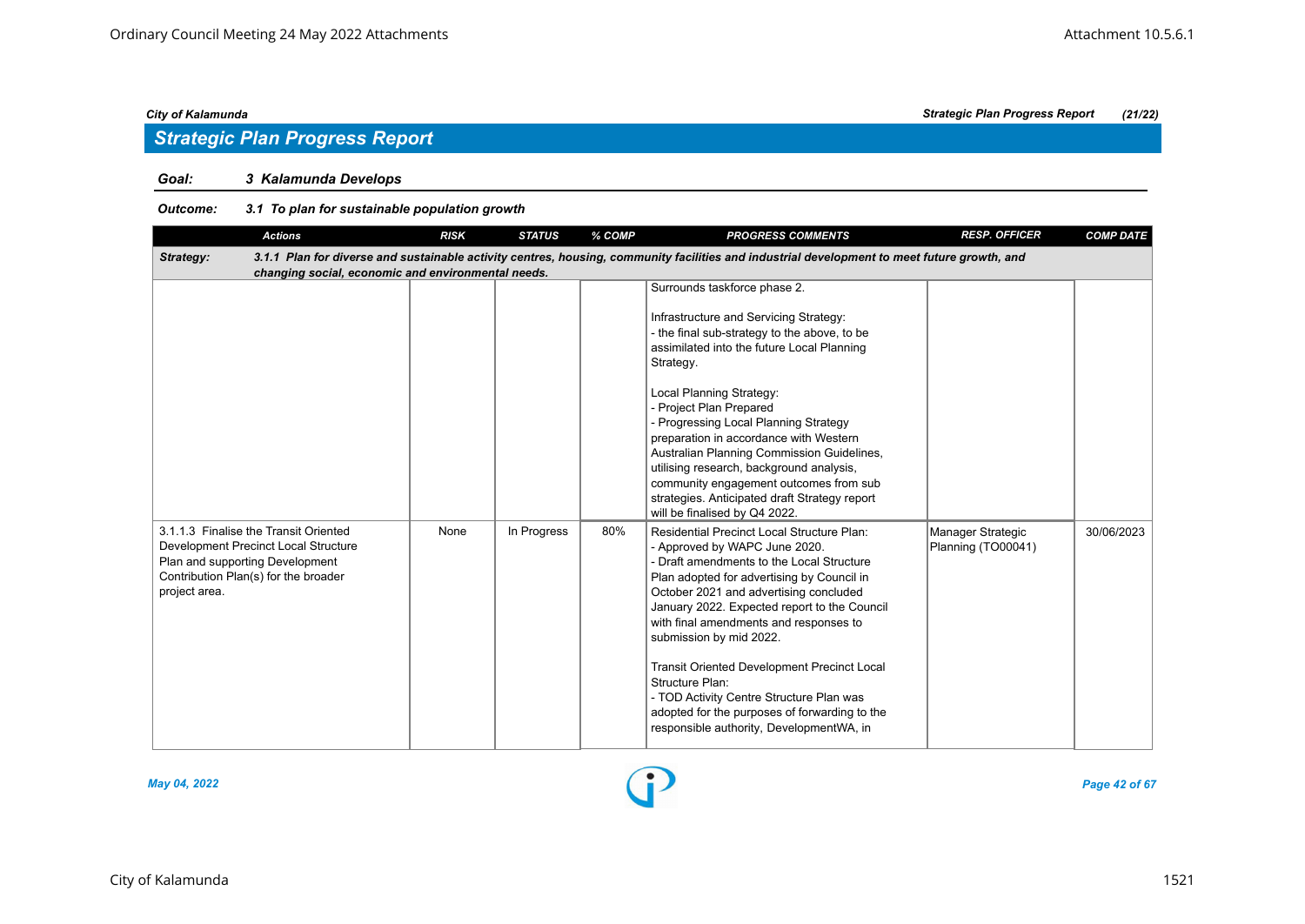# *Goal: 3 Kalamunda Develops*

# *Outcome: 3.1 To plan for sustainable population growth*

| <b>Actions</b>                                                                                                                                                                                                  | <b>RISK</b> | <b>STATUS</b> | % COMP | <b>PROGRESS COMMENTS</b>                                                                                                                                                                                                                                                                                                                                                                                                                                                                                         | <b>RESP. OFFICER</b>                   | <b>COMP DATE</b> |  |  |  |  |
|-----------------------------------------------------------------------------------------------------------------------------------------------------------------------------------------------------------------|-------------|---------------|--------|------------------------------------------------------------------------------------------------------------------------------------------------------------------------------------------------------------------------------------------------------------------------------------------------------------------------------------------------------------------------------------------------------------------------------------------------------------------------------------------------------------------|----------------------------------------|------------------|--|--|--|--|
| 3.1.1 Plan for diverse and sustainable activity centres, housing, community facilities and industrial development to meet future growth, and<br>Strategy:<br>changing social, economic and environmental needs. |             |               |        |                                                                                                                                                                                                                                                                                                                                                                                                                                                                                                                  |                                        |                  |  |  |  |  |
|                                                                                                                                                                                                                 |             |               |        | October 2021.<br>- Currently pending DevelopmentWA's<br>assessment, consultation and any requests<br>for modifications.                                                                                                                                                                                                                                                                                                                                                                                          |                                        |                  |  |  |  |  |
| 3.1.1.7 Biennial review of existing Local<br>Planning Policies and implementation of<br>new Local Planning Policies as required.                                                                                | None        | In Progress   | 75%    | Existing Local Planning Policies identified for<br>review and new Policies to be prepared.<br>LPP 14 - Car Parking revoked by Council at<br>the November OCM.<br>LPP 26 - Public Art Policy review adopted by<br>Council at the December OCM.<br>LPP 34 - Wetlands and Waterways adopted<br>by Council for the public advertising at the<br>December OCM.<br>On going review of 11 existing local planning<br>policies.                                                                                          | Manager Approval<br>Services (TO00016) | 30/06/2025       |  |  |  |  |
| 3.1.1.8 Customer survey form is provided<br>with all planning and building approvals,<br>with survey results reported to Council<br>half yearly.                                                                | None        | In Progress   | 75%    | Customer Survey responses for the period<br>January - March 2022 -<br><b>Statutory Planning:</b><br>14 responses to the question of level of<br>service<br>86% (12) of the responses were either<br>satisfied, very satisfied and neutral and 14%<br>(2) either unsatisfied or very unsatisfied with<br>the level of service provided.<br>10 responses to the question of whether staff<br>assessed the planning application within a<br>reasonable period of time.<br>90% (9) indicated that the time taken was | Manager Approval<br>Services (TO00016) | 30/06/2025       |  |  |  |  |



*May 04, 2022 Page 43 of 67*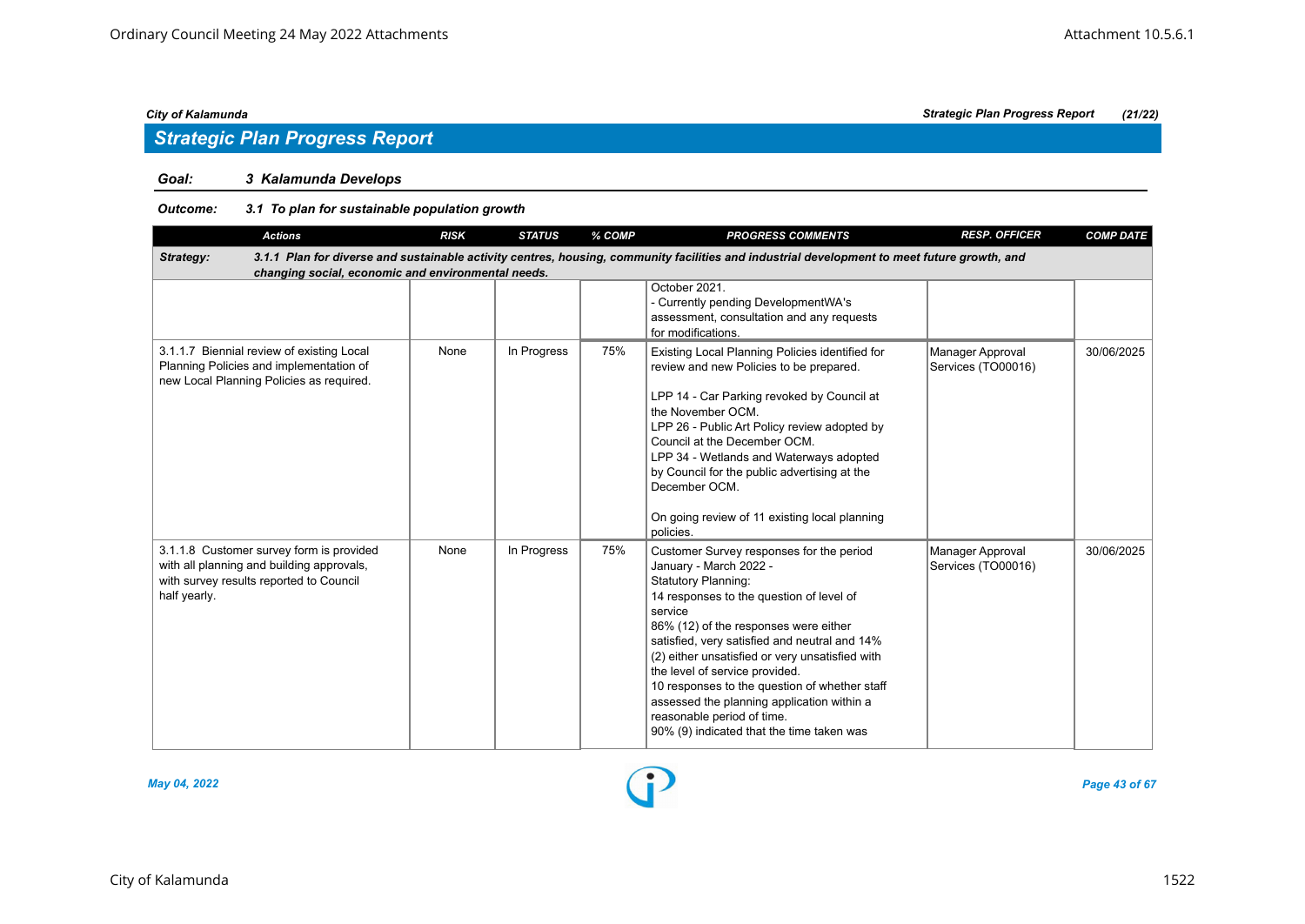# *Goal: 3 Kalamunda Develops*

# *Outcome: 3.1 To plan for sustainable population growth*

| <b>Actions</b>                                                                                               | <b>RISK</b> | <b>STATUS</b> | % COMP | <b>PROGRESS COMMENTS</b>                                                                                                                                                                                                                                                                                                                                                                                                                                                                                                                                                 | <b>RESP. OFFICER</b>                   | <b>COMP DATE</b> |
|--------------------------------------------------------------------------------------------------------------|-------------|---------------|--------|--------------------------------------------------------------------------------------------------------------------------------------------------------------------------------------------------------------------------------------------------------------------------------------------------------------------------------------------------------------------------------------------------------------------------------------------------------------------------------------------------------------------------------------------------------------------------|----------------------------------------|------------------|
| Strategy:<br>changing social, economic and environmental needs.                                              |             |               |        | 3.1.1 Plan for diverse and sustainable activity centres, housing, community facilities and industrial development to meet future growth, and                                                                                                                                                                                                                                                                                                                                                                                                                             |                                        |                  |
|                                                                                                              |             |               |        | either good, or very good whilst 10% (1)<br>indicated the time taken was either poor or<br>very poor.<br>Building:<br>10 responses to the question of level of<br>service<br>90% (9) were either satisfied, very satisfied or<br>neutral and 10% (1) either unsatisfied or very<br>unsatisfied with the level of service provided.<br>5 responses to the question of whether staff<br>assessed the building permit within a<br>reasonable period of time, 80% (4) were<br>satisfied with the period of time taken, with<br>20% (1) unsatisfied.                          |                                        |                  |
| 3.1.1.10 Ensure planning and building<br>applications are processed within required<br>statutory timeframes. | None        | In Progress   | 75%    | Planning statistics are reported for Basic (20<br>days), Standard (60 days) and Complex (90<br>days) development applications on a monthly<br>basis. The statistics are reviewed and<br>monitored to ensure compliance with the<br>statutory time frames.<br>Planning Applications processed January -<br>March 22 period:<br>100 development applications processed -<br>95% completed within statutory time frames<br>as follows:<br>Basic development applications (20 days) 10<br>applications, 80% completed on time<br>Standard development applications (60 days) | Manager Approval<br>Services (TO00016) | 30/06/2025       |



*May 04, 2022 Page 44 of 67*

# *City of Kalamunda Strategic Plan Progress Report (21/22)*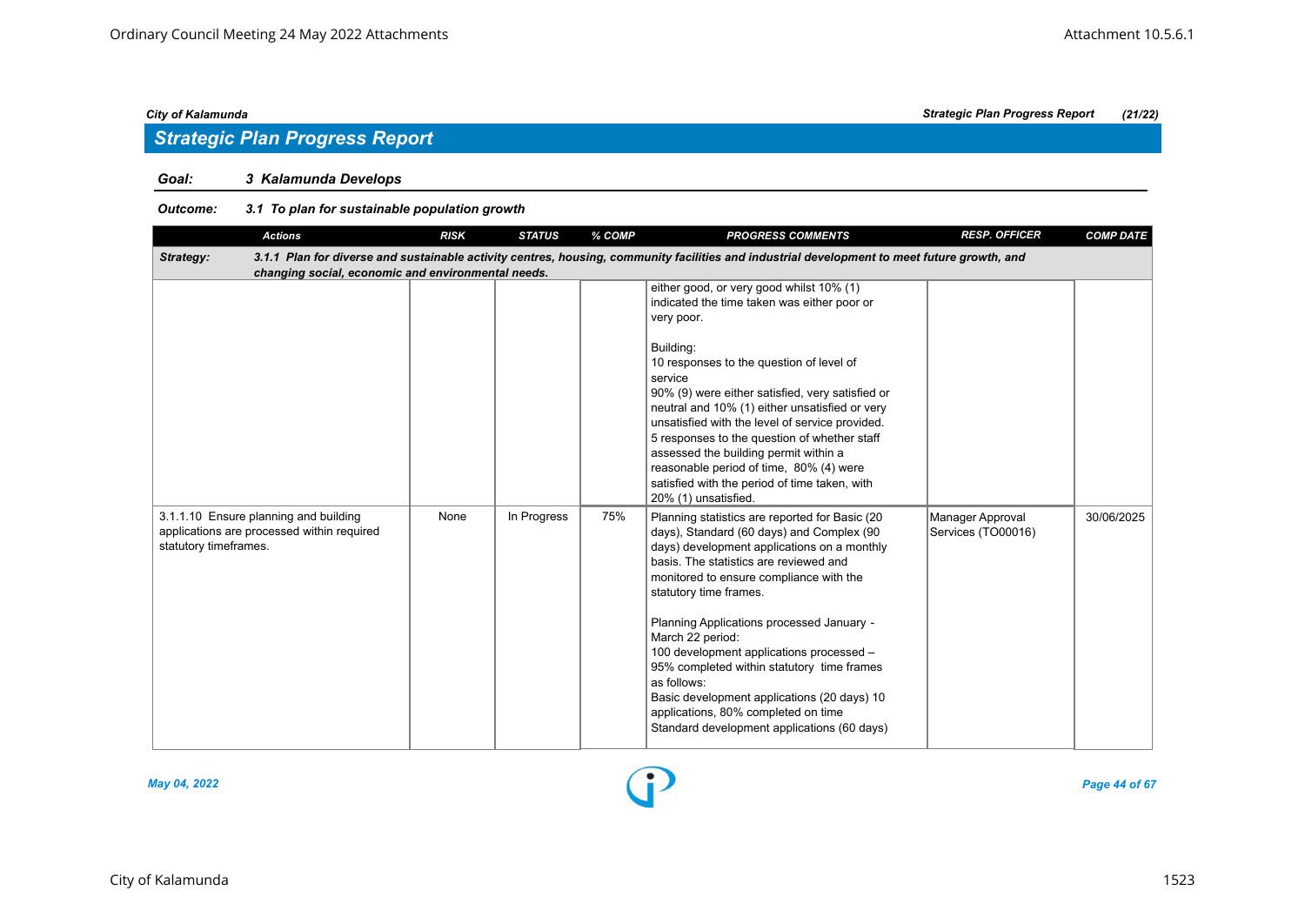# *Strategic Plan Progress Report*

# *Goal: 3 Kalamunda Develops*

# *Outcome: 3.1 To plan for sustainable population growth*

| <b>Actions</b>                                                                                                                                                                                                                                                                    | <b>RISK</b> | <b>STATUS</b> | % COMP | <b>PROGRESS COMMENTS</b>                                                                                                                                                                                                                                                                                                                                                                                                                                                                                                                                                                                                | <b>RESP. OFFICER</b>                    | <b>COMP DATE</b> |
|-----------------------------------------------------------------------------------------------------------------------------------------------------------------------------------------------------------------------------------------------------------------------------------|-------------|---------------|--------|-------------------------------------------------------------------------------------------------------------------------------------------------------------------------------------------------------------------------------------------------------------------------------------------------------------------------------------------------------------------------------------------------------------------------------------------------------------------------------------------------------------------------------------------------------------------------------------------------------------------------|-----------------------------------------|------------------|
| Strategy:                                                                                                                                                                                                                                                                         |             |               |        | 3.1.1 Plan for diverse and sustainable activity centres, housing, community facilities and industrial development to meet future growth, and                                                                                                                                                                                                                                                                                                                                                                                                                                                                            |                                         |                  |
| changing social, economic and environmental needs.                                                                                                                                                                                                                                |             |               |        | 63 applications, 95% completed on time<br>Complex development applications (90 days)<br>27 applications, 96% completed on time<br>Building Permits January - March 22 period:<br>Certified Building Permits 120 permits<br>processed with 100% completed within the<br>statutory 10 day timeframe.<br>Uncertified Building Permits - 86 processed<br>with 99% completed within the statutory 25                                                                                                                                                                                                                         |                                         |                  |
| 3.1.1.11 Finalise and manage the<br>implementation of Local Planning<br>Strategy sub-strategies:<br>- Local Housing Strategy<br>- Activity Centres Strategy<br>- Industrial Development Strategy<br>- Environmental Land Use Planning<br>Strategy<br>- Public Open Space Strategy | None        | In Progress   | 75%    | day timeframe.<br>Public Open Space Strategy:<br>- Public Open Space Strategy adopted by<br>Council in July 2018 and is currently in<br>implementation phase.<br>Industrial Development Strategy:<br>- Industrial Development Strategy adopted by<br>Council in December 2018 and is currently in<br>implementation phase.<br>Environmental Land Use Planning Strategy:<br>- Environmental Land Use Planning Strategy<br>adopted by Council in July 2019 and is<br>currently in implementation phase.<br><b>Activity Centres Strategy:</b><br>- Council adopted March 2021 and is currently<br>in implementation phase. | Manager Strategic<br>Planning (TO00041) | 30/06/2025       |



*May 04, 2022 Page 45 of 67*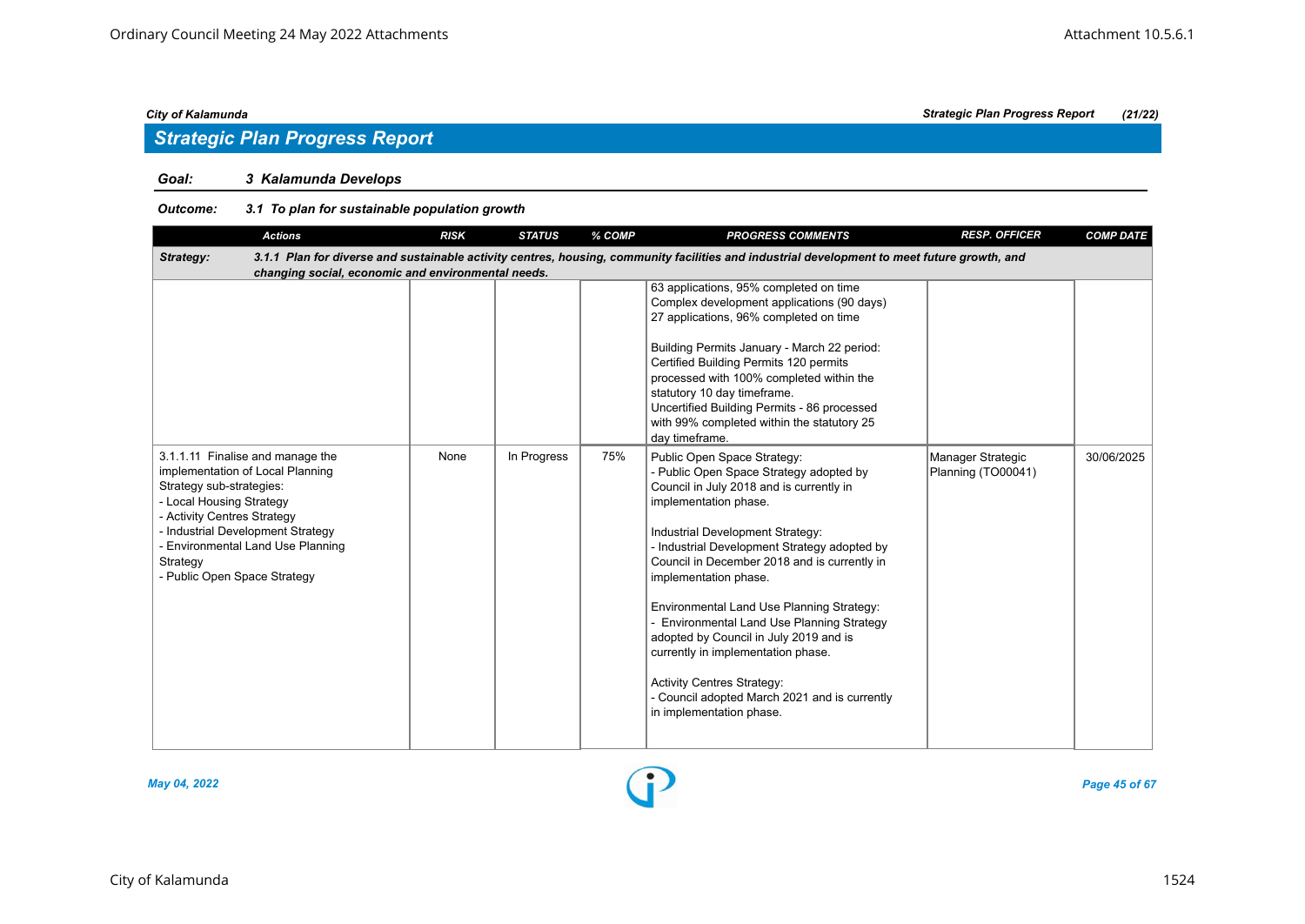# *Strategic Plan Progress Report*

# *Goal: 3 Kalamunda Develops*

# *Outcome: 3.1 To plan for sustainable population growth*

| <b>Actions</b>                                                                                                  | <b>RISK</b> | <b>STATUS</b> | % COMP | <b>PROGRESS COMMENTS</b>                                                                                                                                                                                                                                                                                                                                     | <b>RESP. OFFICER</b>                   | <b>COMP DATE</b> |
|-----------------------------------------------------------------------------------------------------------------|-------------|---------------|--------|--------------------------------------------------------------------------------------------------------------------------------------------------------------------------------------------------------------------------------------------------------------------------------------------------------------------------------------------------------------|----------------------------------------|------------------|
| Strategy:                                                                                                       |             |               |        | 3.1.1 Plan for diverse and sustainable activity centres, housing, community facilities and industrial development to meet future growth, and                                                                                                                                                                                                                 |                                        |                  |
| changing social, economic and environmental needs.                                                              |             |               |        |                                                                                                                                                                                                                                                                                                                                                              |                                        |                  |
|                                                                                                                 |             |               |        | <b>Housing Strategy:</b><br>- The draft Housing Strategy was adopted by<br>Council in August 2021 and is currently in<br>implementation phase.                                                                                                                                                                                                               |                                        |                  |
|                                                                                                                 |             |               |        | Rural Strategy:<br>- To be assimilated as part of new Local<br>Planning Strategy.<br>- Rural zone rationalisation analysis well<br>underway.<br>- Pending outcomes from Pickering Brook and<br>Surrounds taskforce phase 2.<br>Infrastructure and Servicing Strategy:                                                                                        |                                        |                  |
|                                                                                                                 |             |               |        | - the final sub-strategy to the above, to be<br>assimilated into the future Local Planning<br>Strategy.                                                                                                                                                                                                                                                      |                                        |                  |
|                                                                                                                 |             |               |        | Local Planning Strategy:<br>- Project Plan Prepared<br>- Progressing Local Planning Strategy<br>preparation in accordance with Western<br>Australian Planning Commission Guidelines,<br>utilising research, background analysis,<br>community engagement outcomes from sub<br>strategies. Anticipated draft Strategy report<br>will be finalised by Q4 2022. |                                        |                  |
| 3.1.1.12 Undertake a review of Local<br>Planning Scheme No. 3 in preparation for<br>Local Planning Scheme No.4. | None        | In Progress   | 75%    | Project Plan completed.<br>Local Planning Scheme review underway,                                                                                                                                                                                                                                                                                            | Manager Approval<br>Services (TO00016) | 30/06/2025       |

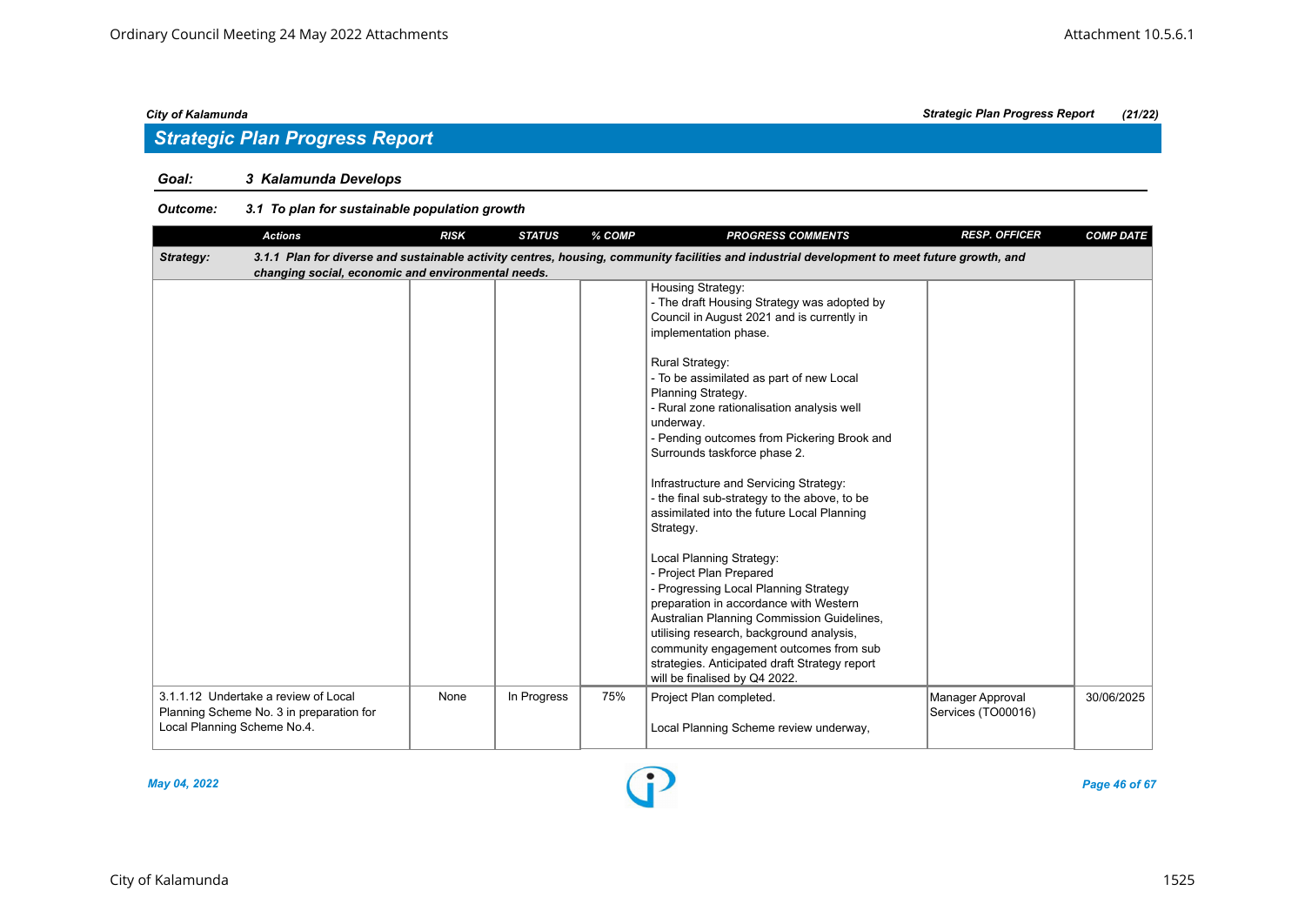# *Strategic Plan Progress Report*

# *Goal: 3 Kalamunda Develops*

# *Outcome: 3.1 To plan for sustainable population growth*

| <b>Actions</b>                                                                                                                                                                                                  | <b>RISK</b> | <b>STATUS</b> | % COMP | <b>PROGRESS COMMENTS</b>                                                                                                                                                                                                                                                                  | <b>RESP. OFFICER</b>                    | <b>COMP DATE</b> |  |  |  |  |  |
|-----------------------------------------------------------------------------------------------------------------------------------------------------------------------------------------------------------------|-------------|---------------|--------|-------------------------------------------------------------------------------------------------------------------------------------------------------------------------------------------------------------------------------------------------------------------------------------------|-----------------------------------------|------------------|--|--|--|--|--|
| 3.1.1 Plan for diverse and sustainable activity centres, housing, community facilities and industrial development to meet future growth, and<br>Strategy:<br>changing social, economic and environmental needs. |             |               |        |                                                                                                                                                                                                                                                                                           |                                         |                  |  |  |  |  |  |
|                                                                                                                                                                                                                 |             |               |        | regarding the following elements:<br>Rural analysis;<br>Residential analysis - Dual Density codes;<br>Industrial and commercial;<br>Environmental.<br>Use class table review completed.<br>Work on Scheme text and mapping ongoing.                                                       |                                         |                  |  |  |  |  |  |
| 3.1.1.13 Provide a half yearly report to<br>Council on regulatory planning and<br>building performance of Approval<br>Services.                                                                                 | None        | In Progress   | 75%    | Regulatory Review for the period January -<br>June 2021 presented to Council at the<br>September PAB/OCM.<br>Reporting to be delivered as part of the<br>annual reporting process, and through<br>quarterly progress report.                                                              | Manager Approval<br>Services (TO00016)  | 30/06/2025       |  |  |  |  |  |
| 3.1.1.14 Compliance audit of contentious<br>and high-risk planning approvals, as<br>resources permit.                                                                                                           | None        | In Progress   | 75%    | Ongoing.<br>High risk development applications and<br>associated conditions of approval identified<br>through DCU and planning process for<br>compliance monitoring established.<br>Forrestfield/High Wycombe Stage 1 and<br>associated public art conditions identified as<br>high risk. | Manager Approval<br>Services (TO00016)  | 30/06/2025       |  |  |  |  |  |
| 3.1.1.28 Progress the planning for the<br>Pickering Brook townsite expansion.                                                                                                                                   | None        | In Progress   | 75%    | Townsite expansion report (Part 1) finalised<br>and issued to the Taskforce for<br>recommendation. Part 1 report and<br>recommendations have now been considered<br>by Council.<br>A Metropolitan Region Scheme (MRS)                                                                     | Manager Strategic<br>Planning (TO00041) | 30/06/2024       |  |  |  |  |  |

*May 04, 2022 Page 47 of 67*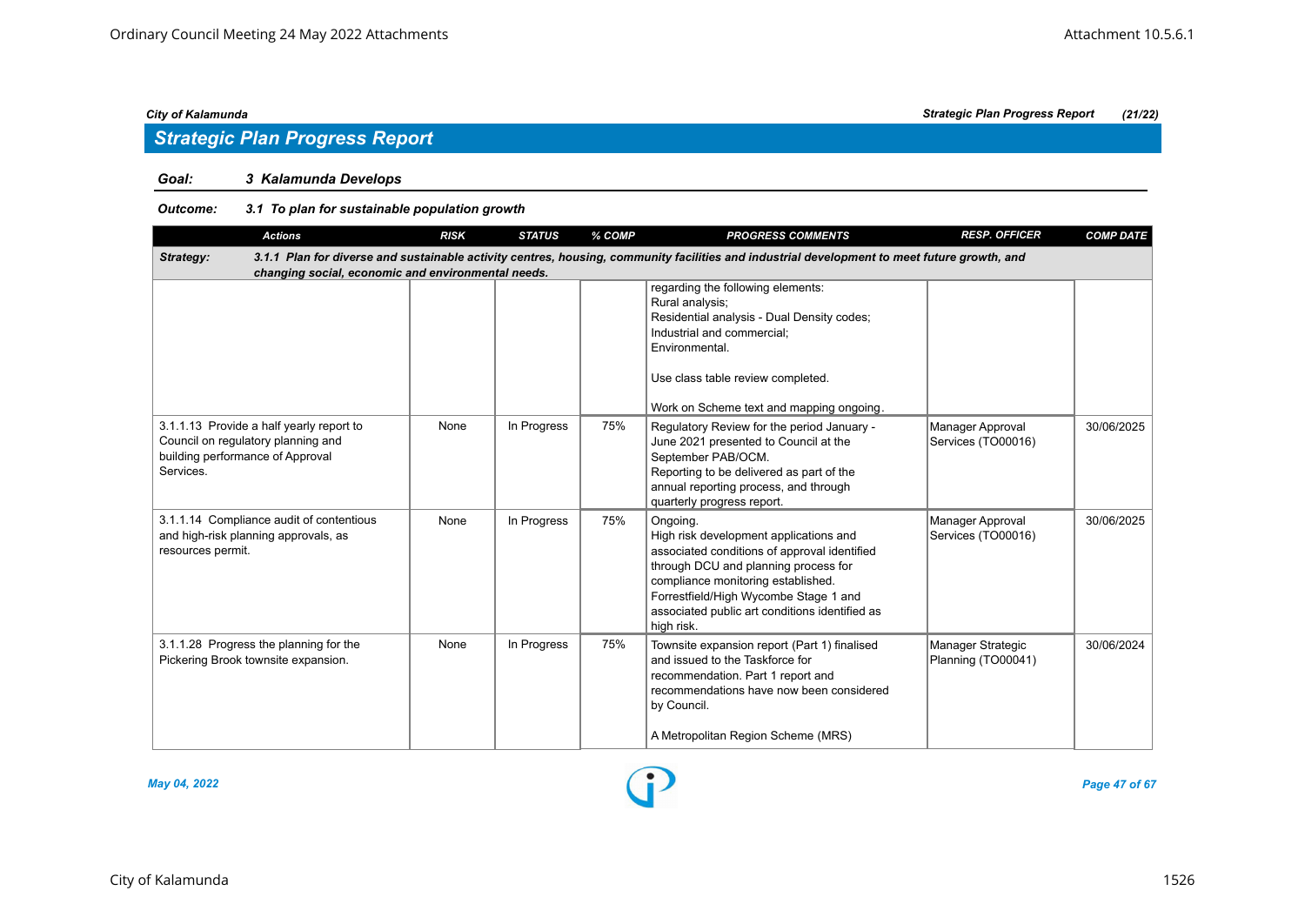# *Strategic Plan Progress Report*

# *Goal: 3 Kalamunda Develops*

# *Outcome: 3.1 To plan for sustainable population growth*

| <b>Actions</b>                                                                                                                                                                                                                                                                                                                             | <b>RISK</b> | <b>STATUS</b> | % COMP | <b>PROGRESS COMMENTS</b>                                                                                                                                                                                                                                                                                                                                                                                                                                                                                                                                                                                                                                      | <b>RESP. OFFICER</b>                    | <b>COMP DATE</b> |  |  |  |  |
|--------------------------------------------------------------------------------------------------------------------------------------------------------------------------------------------------------------------------------------------------------------------------------------------------------------------------------------------|-------------|---------------|--------|---------------------------------------------------------------------------------------------------------------------------------------------------------------------------------------------------------------------------------------------------------------------------------------------------------------------------------------------------------------------------------------------------------------------------------------------------------------------------------------------------------------------------------------------------------------------------------------------------------------------------------------------------------------|-----------------------------------------|------------------|--|--|--|--|
| 3.1.1 Plan for diverse and sustainable activity centres, housing, community facilities and industrial development to meet future growth, and<br>Strategy:<br>changing social, economic and environmental needs.                                                                                                                            |             |               |        |                                                                                                                                                                                                                                                                                                                                                                                                                                                                                                                                                                                                                                                               |                                         |                  |  |  |  |  |
|                                                                                                                                                                                                                                                                                                                                            |             |               |        | amendment request was progressed by the<br>Council in March 2021. The Western<br>Australian Planning Commission requires the<br>District Water Management Strategy to be<br>updated prior to initiating the amendment.<br>This work is anticipated to be completed in<br>Q2/Q3 2022 and the MRS Amendment<br>formally presented to the WAPC for initiation<br>in the second half of 2022.                                                                                                                                                                                                                                                                     |                                         |                  |  |  |  |  |
| 3.1.1.29 Progress investigations to<br>ensure the highest and best use of the<br>City's freehold land assets for reporting to<br>Council.                                                                                                                                                                                                  | None        | In Progress   | 75%    | Investigations underway for various sites in<br>Kalamunda and Forrestfield.                                                                                                                                                                                                                                                                                                                                                                                                                                                                                                                                                                                   | Manager Strategic<br>Planning (TO00041) | 30/06/2025       |  |  |  |  |
| 3.1.1.30 Prepare and review<br>Development Contribution Plans for the<br>City's development areas including:<br>a) Forrestfield / High Wycombe Industrial<br>Area (existing).<br>b) Cell 9 Guided Development Scheme<br>(existing).<br>c) Maddington Kenwick Strategic<br>Employment Area (proposed).<br>d) Forrestfield North (proposed). | None        | In Progress   | 75%    | Regarding the Maddington, Kenwick Strategic<br>Employment Area (MKSEA), ongoing liaison<br>with the City of Gosnells and WAPC regarding<br>the future construction and administration of<br>the DCP. Engineering Consultants have<br>prepared detailed design and approvals for<br>the upgrade of the Welshpool Road East and<br>Coldwell Road intersection.<br>For the Forrestfield Industrial Area Stage 1<br>Development Contribution Area, designs were<br>commenced for the upgrade of Milner Road<br>and Sultana Road West, however these are<br>now on hold as they are not funded at this<br>time.<br>Extensive traffic modelling reports, stormwater | Manager Strategic<br>Planning (TO00041) | 30/06/2025       |  |  |  |  |

*May 04, 2022 Page 48 of 67*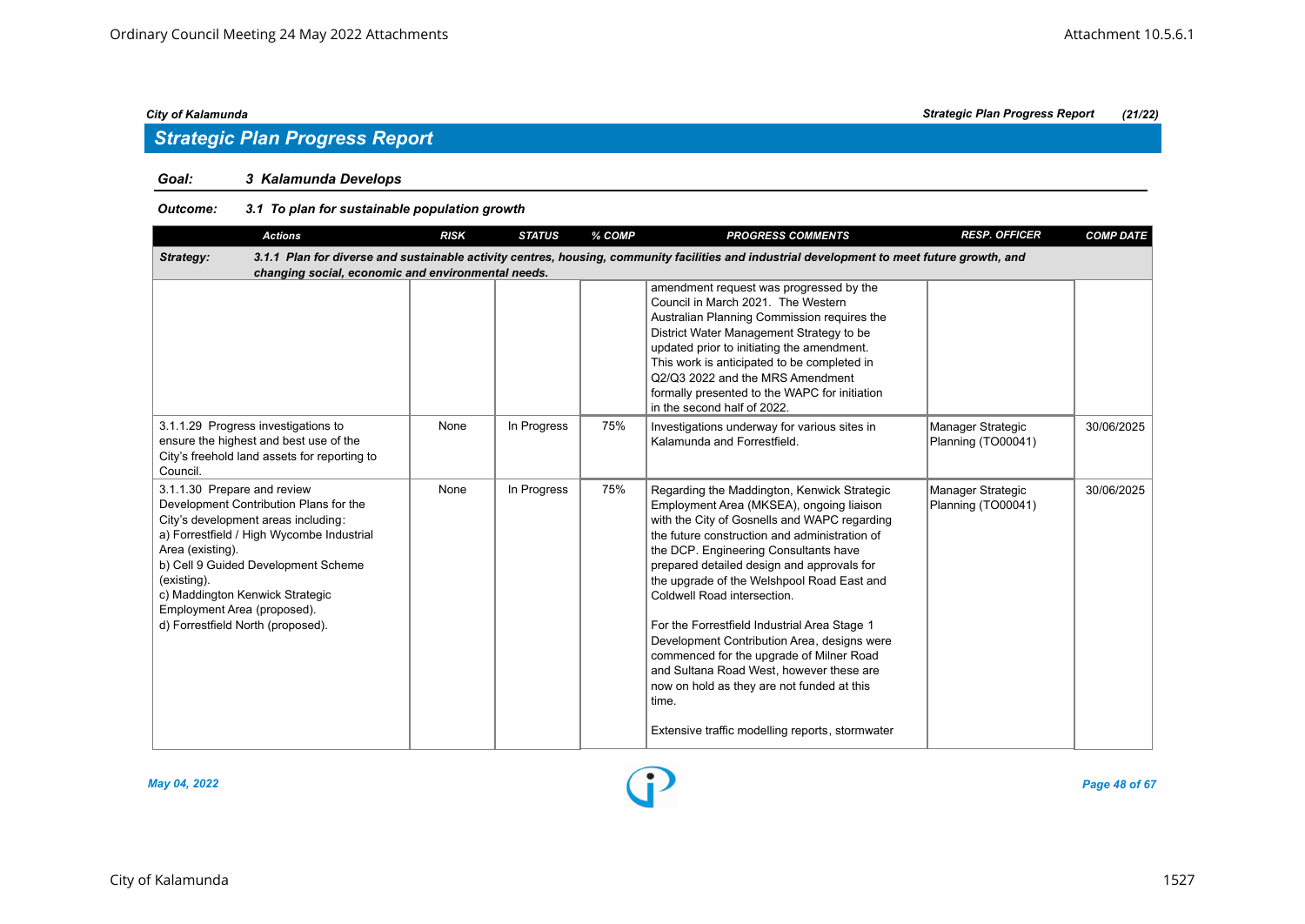### *Goal: 3 Kalamunda Develops*

### *Outcome: 3.1 To plan for sustainable population growth*

|           | <b>Actions</b>                                     | <b>RISK</b> | <b>STATUS</b> | % COMP | <b>PROGRESS COMMENTS</b>                                                                                                                                                                                                                                                                | <b>RESP. OFFICER</b> | <b>COMP DATE</b> |
|-----------|----------------------------------------------------|-------------|---------------|--------|-----------------------------------------------------------------------------------------------------------------------------------------------------------------------------------------------------------------------------------------------------------------------------------------|----------------------|------------------|
| Strategy: |                                                    |             |               |        | 3.1.1 Plan for diverse and sustainable activity centres, housing, community facilities and industrial development to meet future growth, and                                                                                                                                            |                      |                  |
|           | changing social, economic and environmental needs. |             |               |        |                                                                                                                                                                                                                                                                                         |                      |                  |
|           |                                                    |             |               |        | strategies and community needs assessments<br>have been reviewed for the High Wycombe<br>South Development Area Transit Oriented<br>Development precinct and the Residential<br>Precinct. A report has been prepared for the<br>Council's consideration of DCP inputs in April<br>2022. |                      |                  |
|           |                                                    |             |               |        | Under the Wattle Grove Cell 9 scheme, Hale<br>Road has been upgraded as reported through<br>the capital works program.                                                                                                                                                                  |                      |                  |

### *Outcome: 3.2 To connect the community to key centres of activity, employment, and quality amenities*

| <b>Actions</b>                                                                               | <b>RISK</b> | <b>STATUS</b> | % COMP | <b>PROGRESS COMMENTS</b>                                                                                                                                                                                                                                                                                            | <b>RESP. OFFICER</b>                                    | <b>COMP DATE</b> |  |  |  |  |  |
|----------------------------------------------------------------------------------------------|-------------|---------------|--------|---------------------------------------------------------------------------------------------------------------------------------------------------------------------------------------------------------------------------------------------------------------------------------------------------------------------|---------------------------------------------------------|------------------|--|--|--|--|--|
| 3.2.1 Ensure existing assets are maintained to meet community expectations.<br>Strategy:     |             |               |        |                                                                                                                                                                                                                                                                                                                     |                                                         |                  |  |  |  |  |  |
| 3.2.1.8 Prepare and implement the<br>Strategic Asset Management Plan.                        | None        | In Progress   | 50%    | Internal workshops to determine the City's<br>level of Asset Management Maturity have<br>been completed. Results will be incorporated<br>into a new Strategic Asset Management Plan<br>in early 2022. The work on the plan was<br>delayed due to a key staff vacancy that has<br>now been filled.                   | Manager Asset<br>Planning (TO00018)                     | 30/06/2025       |  |  |  |  |  |
| 3.2.1.13 Develop maintenance programs<br>aligned to greater focus on planned<br>maintenance. | None        | In Progress   | 15%    | This project will be undertaken over three<br>years, with the following annual milestones -<br>FY2021/22 - Review of current reactive versus<br>planned maintenance activities.<br>FY2022/23 - Development of Business Case<br>to implement new systems and processes.<br>FY2023/24 - Implementation of new systems | Manager Asset &<br><b>Waste Operations</b><br>(TO00017) | 30/06/2024       |  |  |  |  |  |



*May 04, 2022 Page 49 of 67*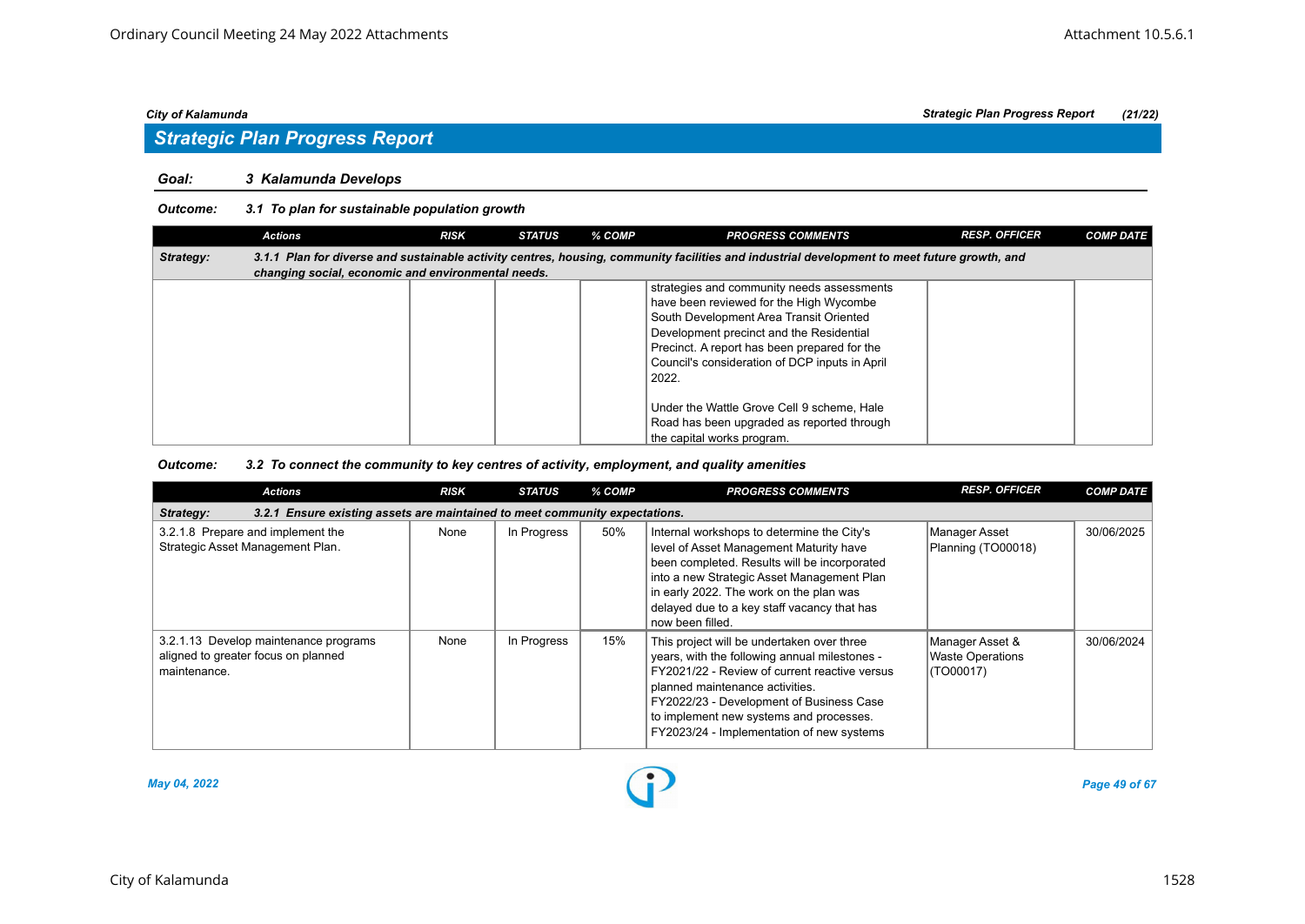# *Strategic Plan Progress Report*

# *Goal: 3 Kalamunda Develops*

### *Outcome: 3.2 To connect the community to key centres of activity, employment, and quality amenities*

| <b>Actions</b>                                                                           | <b>RISK</b> | <b>STATUS</b> | % COMP | <b>PROGRESS COMMENTS</b>                                                                                                                                                                                                                                                                                                                                                                                                                                                                                                                                                                                                                                                                                                                                                                                                                                                                                                                                                                                            | <b>RESP. OFFICER</b>                                 | <b>COMP DATE</b> |
|------------------------------------------------------------------------------------------|-------------|---------------|--------|---------------------------------------------------------------------------------------------------------------------------------------------------------------------------------------------------------------------------------------------------------------------------------------------------------------------------------------------------------------------------------------------------------------------------------------------------------------------------------------------------------------------------------------------------------------------------------------------------------------------------------------------------------------------------------------------------------------------------------------------------------------------------------------------------------------------------------------------------------------------------------------------------------------------------------------------------------------------------------------------------------------------|------------------------------------------------------|------------------|
| 3.2.1 Ensure existing assets are maintained to meet community expectations.<br>Strategy: |             |               |        |                                                                                                                                                                                                                                                                                                                                                                                                                                                                                                                                                                                                                                                                                                                                                                                                                                                                                                                                                                                                                     |                                                      |                  |
|                                                                                          |             |               |        | and processes.<br>FY2021/22 works are due to commence end<br>April 2022.                                                                                                                                                                                                                                                                                                                                                                                                                                                                                                                                                                                                                                                                                                                                                                                                                                                                                                                                            |                                                      |                  |
| <b>Actions</b>                                                                           | <b>RISK</b> | <b>STATUS</b> | % COMP | <b>PROGRESS COMMENTS</b>                                                                                                                                                                                                                                                                                                                                                                                                                                                                                                                                                                                                                                                                                                                                                                                                                                                                                                                                                                                            | <b>RESP. OFFICER</b>                                 | <b>COMP DATE</b> |
| Strategy:<br>community.                                                                  |             |               |        | 3.2.2 Develop improvement plans for City assets such as parks, community facilities and playgrounds to meet the changing needs of the                                                                                                                                                                                                                                                                                                                                                                                                                                                                                                                                                                                                                                                                                                                                                                                                                                                                               |                                                      |                  |
| 3.2.2.2 Review and implement the<br>Community Facilities Plan.                           | None        | In Progress   | 75%    | Dave Lanfear Consulting (DLC) has been<br>appointed to update the Community Facilities<br>Plan 2019-2039. Progress to date includes:<br>- Completed a literature review and<br>demographic analysis.<br>- Review of usage data, analysing adjoining<br>local government provision, industry trends<br>and benchmarking.<br>- Four consultation sessions have been held,<br>plus a community survey.<br>- Community consultation findings and<br>recommendations were workshopped with City<br>Officers, with a draft report being provided to<br>the City.<br>- During 2020/21 a draft report was developed,<br>however, has been delayed given the need to<br>await the finalisation of key facility planning<br>studies (Aquatics Study, Hartfield Park, Scott<br>Reserve & Libraries Review) within the City<br>that will influence the project.<br>- In 2022 the draft report will be reviewed and<br>updated based on the outcome of the various<br>key facility planning studies and Councillor<br>workshops. | <b>Manager Community</b><br>Development<br>(DE00007) | 30/06/2023       |



*May 04, 2022 Page 50 of 67*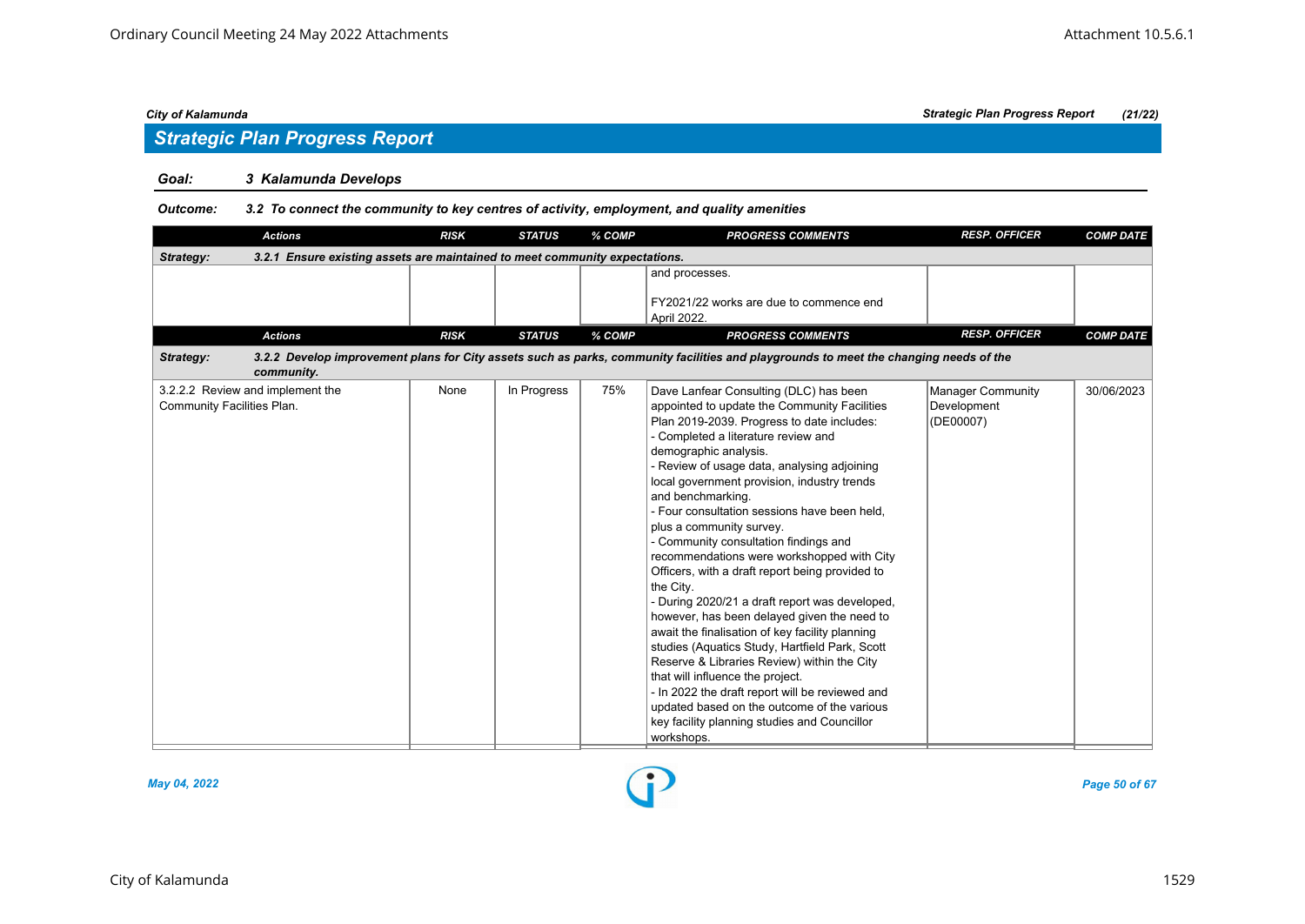# *Goal: 3 Kalamunda Develops*

### *Outcome: 3.2 To connect the community to key centres of activity, employment, and quality amenities*

| <b>Actions</b>                                                                                                                                                | <b>RISK</b> | <b>STATUS</b> | % COMP | <b>PROGRESS COMMENTS</b>                                                                                                                                                                                                                                                                                                                                                                                                                                                                                                                                                                                                                                                                                                                                      | <b>RESP. OFFICER</b>                          | <b>COMP DATE</b> |
|---------------------------------------------------------------------------------------------------------------------------------------------------------------|-------------|---------------|--------|---------------------------------------------------------------------------------------------------------------------------------------------------------------------------------------------------------------------------------------------------------------------------------------------------------------------------------------------------------------------------------------------------------------------------------------------------------------------------------------------------------------------------------------------------------------------------------------------------------------------------------------------------------------------------------------------------------------------------------------------------------------|-----------------------------------------------|------------------|
| Strategy:                                                                                                                                                     |             |               |        | 3.2.2 Develop improvement plans for City assets such as parks, community facilities and playgrounds to meet the changing needs of the                                                                                                                                                                                                                                                                                                                                                                                                                                                                                                                                                                                                                         |                                               |                  |
| community.                                                                                                                                                    |             |               |        |                                                                                                                                                                                                                                                                                                                                                                                                                                                                                                                                                                                                                                                                                                                                                               |                                               |                  |
| 3.2.2.3 Undertake community<br>consultation and develop high level<br>concept ideas for redevelopment of<br>district and regional level parks as<br>required. | None        | In Progress   | 75%    | During the 2021 State Election, the City of<br>Kalamunda received \$1m towards an All<br>Inclusive Playground in the Forrestfield area.<br>Progress to date includes:<br>- Officers have undertaken a site options<br>analysis to determine location options, with a<br>recommendation to be presented to<br>Councillors for consideration. Following the<br>determination by Council of a preferred site,<br>the City will progress community consultation<br>with the local community and commence the<br>detailed design process.<br>- Officers are currently working with the State<br>Government to develop a funding agreement<br>for this project.<br>- Refer to Action Item: 1.2.3.7 on page 23 for<br>an update on Stirk Park (District Level Park). | Manager Community<br>Development<br>(DE00007) | 30/06/2025       |
| 3.2.2.4 Undertake concept and detailed<br>design and delivery of approved concept<br>plans for park and playground upgrades<br>as required.                   | None        | In Progress   | 75%    | Stirk Park Playground and Skate Park detail<br>design is on program to have final designs<br>and costs by end June 2022.<br>Gladys Newton Park design is complete and<br>out for community feedback.<br>Fleming Reserve design to commence this<br>quarter.<br>Mackenzie Park upgrade underway.                                                                                                                                                                                                                                                                                                                                                                                                                                                               | Manager Asset Delivery<br>(PD00004)           | 30/06/2025       |
| <b>Actions</b>                                                                                                                                                | <b>RISK</b> | <b>STATUS</b> | % COMP | <b>PROGRESS COMMENTS</b>                                                                                                                                                                                                                                                                                                                                                                                                                                                                                                                                                                                                                                                                                                                                      | <b>RESP. OFFICER</b>                          | <b>COMP DATE</b> |
| Strategy:                                                                                                                                                     |             |               |        | 3.2.3 Provide and advocate for improved transport solutions and better connectivity through integrated transport planning.                                                                                                                                                                                                                                                                                                                                                                                                                                                                                                                                                                                                                                    |                                               |                  |
| 3.2.3.1 Prepare the transport strategy<br>'Kalamunda Moving, A Transport and<br>Road Safety Strategy' as per the project                                      | None        | In Progress   | 75%    | The first major action to prepare the strategy<br>is to prepare a traffic model for the City.<br>KCTT, an engineering consultancy company,                                                                                                                                                                                                                                                                                                                                                                                                                                                                                                                                                                                                                    | Manager Asset<br>Planning (TO00018)           | 30/06/2024       |

*May 04, 2022 Page 51 of 67*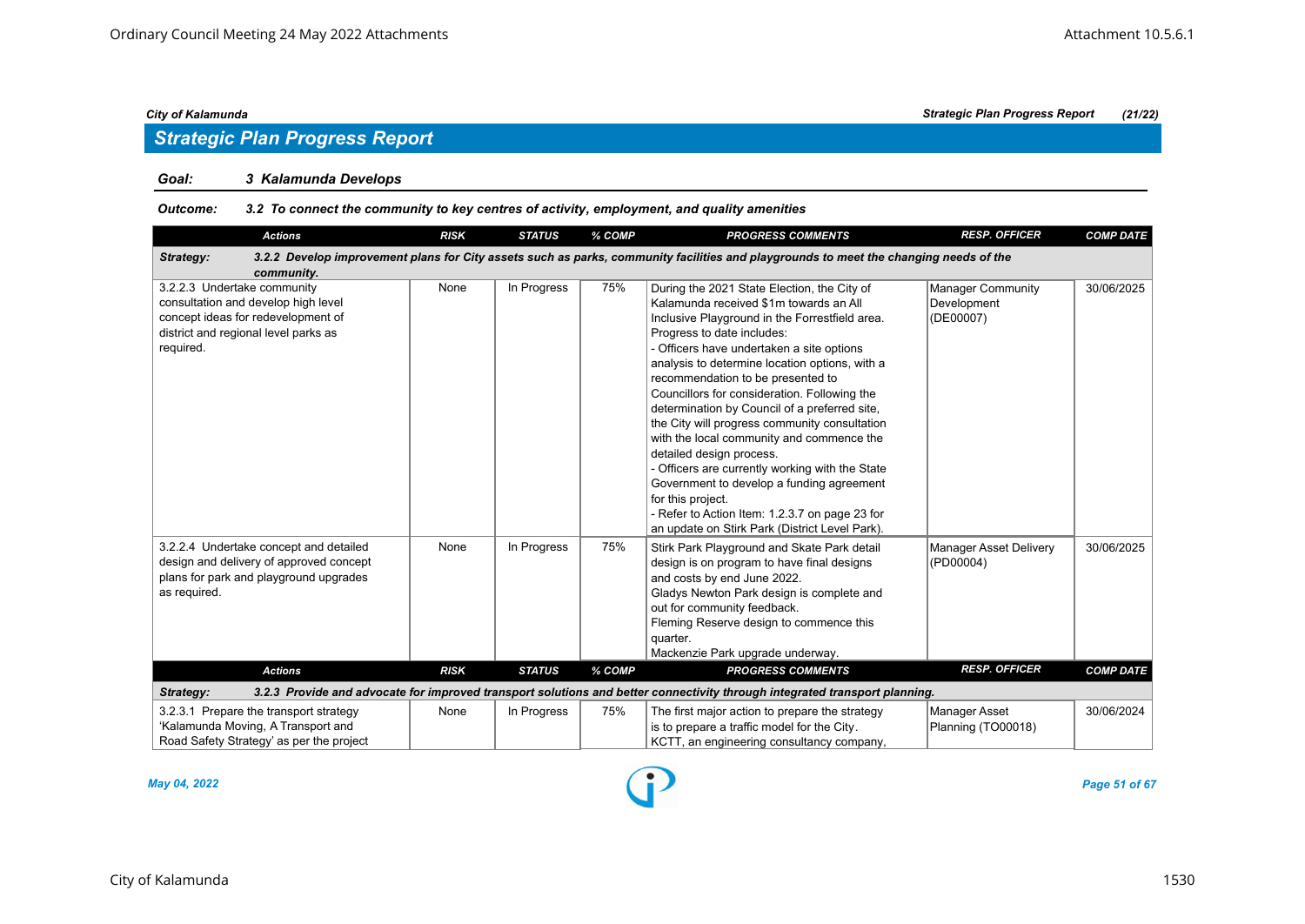### *Goal: 3 Kalamunda Develops*

### *Outcome: 3.2 To connect the community to key centres of activity, employment, and quality amenities*

| <b>Actions</b>                                                                                                                                                                                                | <b>RISK</b> | <b>STATUS</b> | % COMP | <b>PROGRESS COMMENTS</b>                                                                                                                                                                                                                                                                                                                                                                                                                                                                                                                                                                                                                                                                                                                                                                 | <b>RESP. OFFICER</b>                | <b>COMP DATE</b> |  |  |  |  |  |
|---------------------------------------------------------------------------------------------------------------------------------------------------------------------------------------------------------------|-------------|---------------|--------|------------------------------------------------------------------------------------------------------------------------------------------------------------------------------------------------------------------------------------------------------------------------------------------------------------------------------------------------------------------------------------------------------------------------------------------------------------------------------------------------------------------------------------------------------------------------------------------------------------------------------------------------------------------------------------------------------------------------------------------------------------------------------------------|-------------------------------------|------------------|--|--|--|--|--|
| 3.2.3 Provide and advocate for improved transport solutions and better connectivity through integrated transport planning.<br>Strategy:                                                                       |             |               |        |                                                                                                                                                                                                                                                                                                                                                                                                                                                                                                                                                                                                                                                                                                                                                                                          |                                     |                  |  |  |  |  |  |
| plan.                                                                                                                                                                                                         |             |               |        | have been appointed and will be preparing the<br>model with completion due July 2022. This will<br>cover all distributor roads in the City, with<br>forecast traffic volumes to 2041, and an<br>assessment of key impacts arising from that<br>modelling. The model will also be endorsed by<br>Main Roads WA, enabling developers to<br>reference the information in any applications.                                                                                                                                                                                                                                                                                                                                                                                                  |                                     |                  |  |  |  |  |  |
| 3.2.3.2 Implement, subject to funding, the<br>Bicycle Plan 2017 and its recommended<br>actions and projects, to promote and<br>improve cycling in the City. Undertake a<br>formal five-yearly review in 2022. | None        | In Progress   | 75%    | Projects continue to be identified, scoped,<br>budgeted and delivered as per the original<br>program, subject to capital funding allocation.<br>The City is pleased to have won a Planning<br>Institute of Australia (WA) award for the High<br>Wycombe Local Route, which connects the<br>Kiandra Way area to the train station.<br>Construction of a new shared path along<br>Berkshire Road and Dundas Road connecting<br>to the train station will start in February,<br>subject to tender approval. Concept work with<br>community consultation will also be<br>undertaken through February and March 2022<br>on new proposed cycle routes along Kiandra<br>Way High Wycombe, and Sussex Road<br>Forrestfield. The overall Bicycle Plan is<br>intended to be reviewed in late 2022. | Manager Asset<br>Planning (TO00018) | 30/06/2025       |  |  |  |  |  |

### *Outcome: 3.3 To develop and enhance the City's economy*

|                                                                                 | <b>Actions</b> | <b>RISK</b> | <b>STATUS</b> | % COMP | <b>PROGRESS COMMENTS</b> | <b>RESP. OFFICER</b> | <b>COMP DATE</b> |  |  |  |
|---------------------------------------------------------------------------------|----------------|-------------|---------------|--------|--------------------------|----------------------|------------------|--|--|--|
| 3.3.1 Facilitate and support the success and growth of businesses.<br>Strategy: |                |             |               |        |                          |                      |                  |  |  |  |
|                                                                                 |                |             |               |        |                          |                      |                  |  |  |  |
|                                                                                 |                |             |               |        |                          |                      |                  |  |  |  |
|                                                                                 |                |             |               |        |                          |                      |                  |  |  |  |

*May 04, 2022 Page 52 of 67*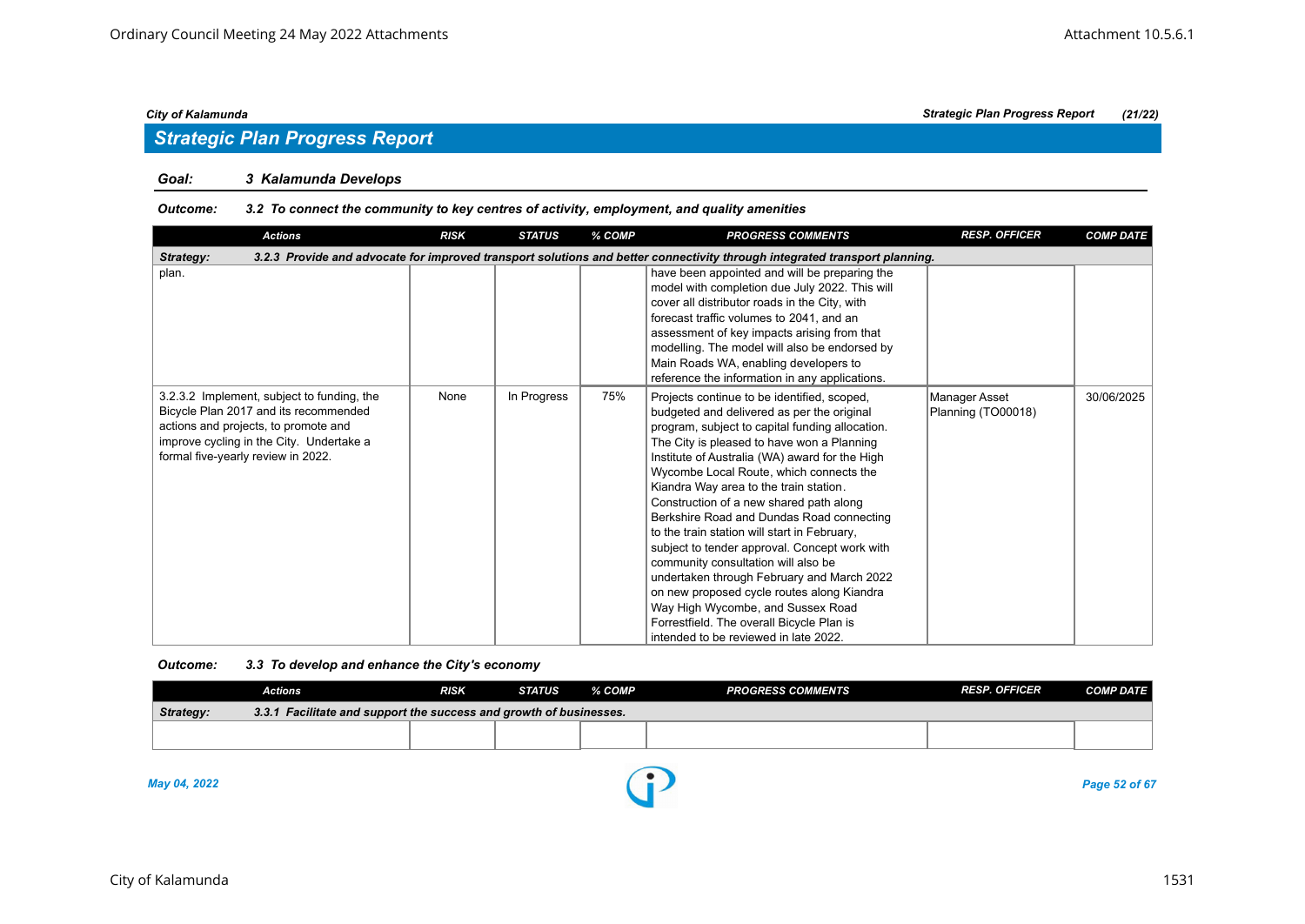# *Strategic Plan Progress Report*

# *Goal: 3 Kalamunda Develops*

# *Outcome: 3.3 To develop and enhance the City's economy*

| <b>Actions</b>                                                                                                                                                                                                                                               | <b>RISK</b> | <b>STATUS</b> | % COMP | <b>PROGRESS COMMENTS</b>                                                                                                                                                                                                                                                                                                                    | <b>RESP. OFFICER</b>                                       | <b>COMP DATE</b> |  |  |  |  |
|--------------------------------------------------------------------------------------------------------------------------------------------------------------------------------------------------------------------------------------------------------------|-------------|---------------|--------|---------------------------------------------------------------------------------------------------------------------------------------------------------------------------------------------------------------------------------------------------------------------------------------------------------------------------------------------|------------------------------------------------------------|------------------|--|--|--|--|
| Strategy:<br>3.3.1 Facilitate and support the success and growth of businesses.                                                                                                                                                                              |             |               |        |                                                                                                                                                                                                                                                                                                                                             |                                                            |                  |  |  |  |  |
| 3.3.1.1 Deliver the initiatives and targets<br>from the Economic Development Strategy<br>(2017-2022) for the current year.                                                                                                                                   | None        | In Progress   | 75%    | Ongoing partnership with Chamber of<br>Commerce and attendance at events and<br><b>Business Conversations. Developed</b><br>Investment Prospectus - awaiting final<br>feedback. Pop up networking opportunities<br>investigated.                                                                                                            | Manager Economic &<br><b>Cultural Services</b><br>(CSS001) | 30/06/2023       |  |  |  |  |
| 3.3.1.4 Commence and complete a<br>review and update the Economic<br>Development Strategy.                                                                                                                                                                   | None        | In Progress   | 75%    | Initial review of documentation underway,<br>commenced March 2022, internal meetings<br>planned to guide deliverables.                                                                                                                                                                                                                      | Manager Economic &<br><b>Cultural Services</b><br>(CSS001) | 30/06/2023       |  |  |  |  |
| <b>Actions</b>                                                                                                                                                                                                                                               | <b>RISK</b> | <b>STATUS</b> | % COMP | <b>PROGRESS COMMENTS</b>                                                                                                                                                                                                                                                                                                                    | <b>RESP. OFFICER</b>                                       | <b>COMP DATE</b> |  |  |  |  |
| 3.3.2 Attract and enable new investment opportunities.<br>Strategy:                                                                                                                                                                                          |             |               |        |                                                                                                                                                                                                                                                                                                                                             |                                                            |                  |  |  |  |  |
| 3.3.2.2 Support and participate in LINK<br>WA Alliance to optimise freight and<br>logistics opportunities.                                                                                                                                                   | None        | In Progress   | 75%    | Investment prospectus in final design stages,<br>to be released before the end of financial year.<br>Planning Harmonisation work on track with<br>reqular updates through all member councils.                                                                                                                                              | Manager Economic &<br><b>Cultural Services</b><br>(CSS001) | 30/06/2025       |  |  |  |  |
| 3.3.2.3 Develop and promote an<br>investment prospectus and collateral to<br>target and attract new business and<br>industry opportunities.                                                                                                                  | None        | In Progress   | 80%    | Investment Prospectus draft presented to<br>Kalamunda Economic Development Advisory<br>Committee - well received - awaiting final<br>feedback for inclusion around housing<br>initiatives.                                                                                                                                                  | Manager Economic &<br><b>Cultural Services</b><br>(CSS001) | 30/06/2025       |  |  |  |  |
| 3.3.2.4 Work closely with stakeholders to<br>raise awareness of economic<br>development opportunities and through<br>the Economic Development Committee<br>and other key agencies ensure regular<br>contact and opportunities are recorded<br>and maximised. | None        | In Progress   | 75%    | Working with all key stakeholders to identify<br>opportunities within the Economic<br>Development arena. Strong relationships<br>with Kalamunda Chamber of Commerce.<br>Kalamunda Tourism Alliance, Link WA and<br>looking to reinvigorate Grow South East.<br>Working with SBDC and Small Business<br>Friendly Local Government initiative | Manager Economic &<br><b>Cultural Services</b><br>(CSS001) | 30/06/2025       |  |  |  |  |



*May 04, 2022 Page 53 of 67*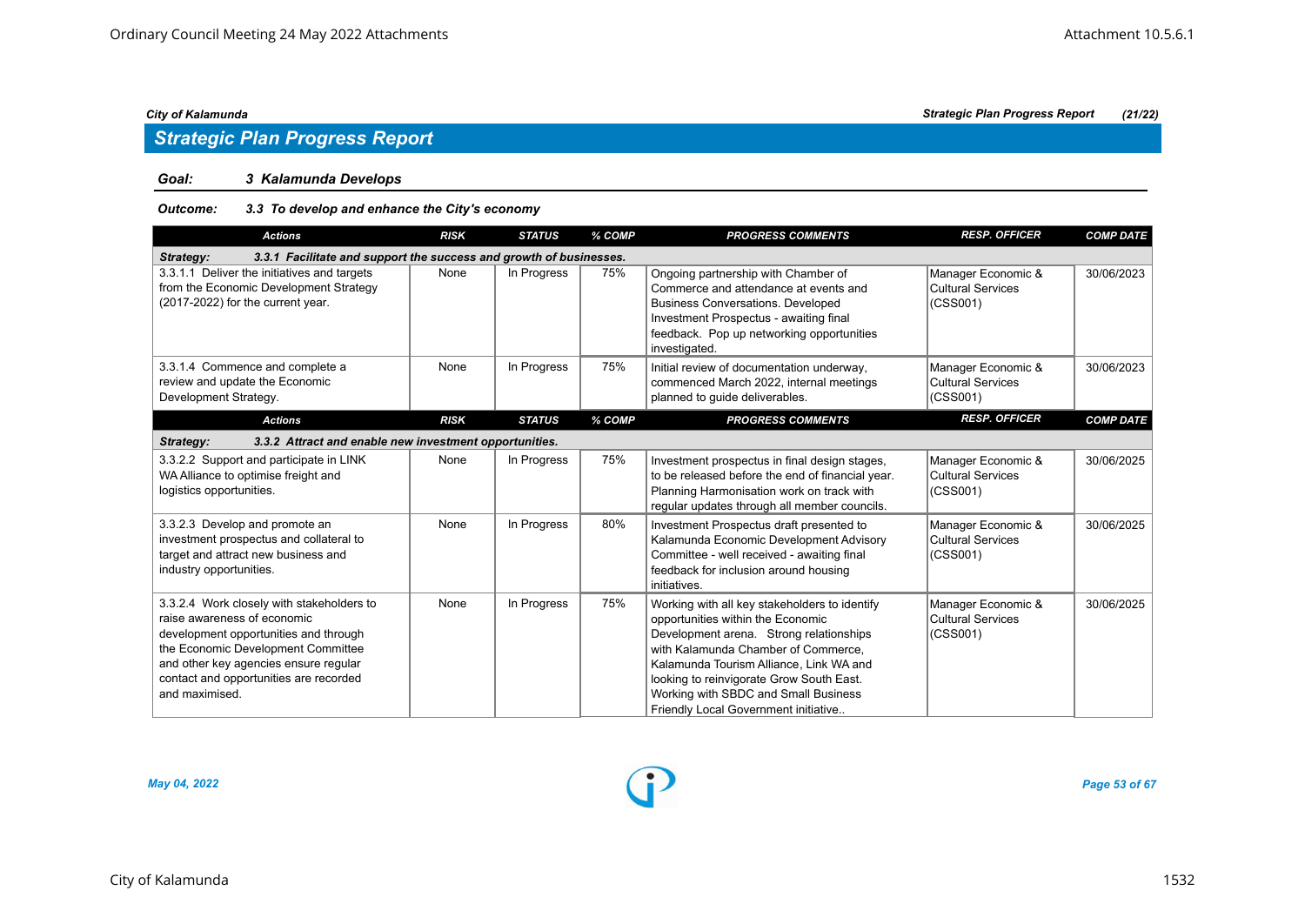# *Strategic Plan Progress Report*

### *Goal: 3 Kalamunda Develops*

# *Outcome: 3.3 To develop and enhance the City's economy*

| Actions                                                                                                                                     | <b>RISK</b> | STATUS      | % COMP | <b>PROGRESS COMMENTS</b>                                                                                                                                                                                                                                    | <b>RESP. OFFICER</b>                    | <b>COMP DATE</b> |  |  |  |
|---------------------------------------------------------------------------------------------------------------------------------------------|-------------|-------------|--------|-------------------------------------------------------------------------------------------------------------------------------------------------------------------------------------------------------------------------------------------------------------|-----------------------------------------|------------------|--|--|--|
| 3.3.3 Plan for strong activity centres and employment areas to meet the future needs of the community, industry, and commerce.<br>Strategy: |             |             |        |                                                                                                                                                                                                                                                             |                                         |                  |  |  |  |
| 3.3.3.1 As resources permit, implement<br>the Kalamunda Activity Centre Plan and<br>Landscape Masterplan.                                   | None        | In Progress | 65%    | Central Mall upgrades being implemented in<br>2022. Other future streetscape upgrades<br>subject to the adoption of the Council's<br>budget.<br>Scheme amendment to introduce design<br>quidelines and land use flexibility due to be<br>finalised in 2022. | Manager Strategic<br>Planning (TO00041) | 30/06/2025       |  |  |  |

### *Outcome: 3.4 To be recognised as a preferred tourism destination*

| <b>Actions</b>                                                                                                                     | <b>RISK</b> | <b>STATUS</b> | % COMP | <b>PROGRESS COMMENTS</b>                                                                                                                                                                                                                                                                                                                                                                                                                          | <b>RESP. OFFICER</b>                                | <b>COMP DATE</b> |  |  |  |  |
|------------------------------------------------------------------------------------------------------------------------------------|-------------|---------------|--------|---------------------------------------------------------------------------------------------------------------------------------------------------------------------------------------------------------------------------------------------------------------------------------------------------------------------------------------------------------------------------------------------------------------------------------------------------|-----------------------------------------------------|------------------|--|--|--|--|
| 3.4.1 Facilitate, support and promote activities and places to visit.<br>Strategy:                                                 |             |               |        |                                                                                                                                                                                                                                                                                                                                                                                                                                                   |                                                     |                  |  |  |  |  |
| 3.4.1.1 Implement the key actions in the<br>Tourism Development Strategy.<br>Foster growth of the Perth Hills Tourism<br>Alliance. | None        | In Progress   | 75%    | Working with Perth Hills Tourism Alliance to<br>grow the Visitor Economy. Signage main<br>focus - have agreed locality signage with<br>group formed from the original committee -<br>signs are currently in design for circulation to<br>members. Regional website in testing phase.<br>Experience Perth Hills continues to lead the<br>social media with many venues picked up<br>through Perth is OK, My Perthfect Life,<br>Urbanlist, RAC etc. | Manager Economic &<br>Cultural Services<br>(CSS001) | 30/06/2025       |  |  |  |  |
| 3.4.1.3 Collaborate with the alliance<br>members to increase promotion and<br>branding of the Perth Hills.                         | None        | In Progress   | 75%    | Alliance members committed to a six month<br>campaign with Destination Perth which will<br>include radio advertising, print advertising,<br>Electronic Direct Messaging with Perth Now,<br>Billboards in Perth Underground and<br>Instameets with young influencers for the Hills<br>- ongoing. Regional Website currently in<br>testing phase.                                                                                                   | Manager Economic &<br>Cultural Services<br>(CSS001) | 30/06/2025       |  |  |  |  |



*May 04, 2022 Page 54 of 67*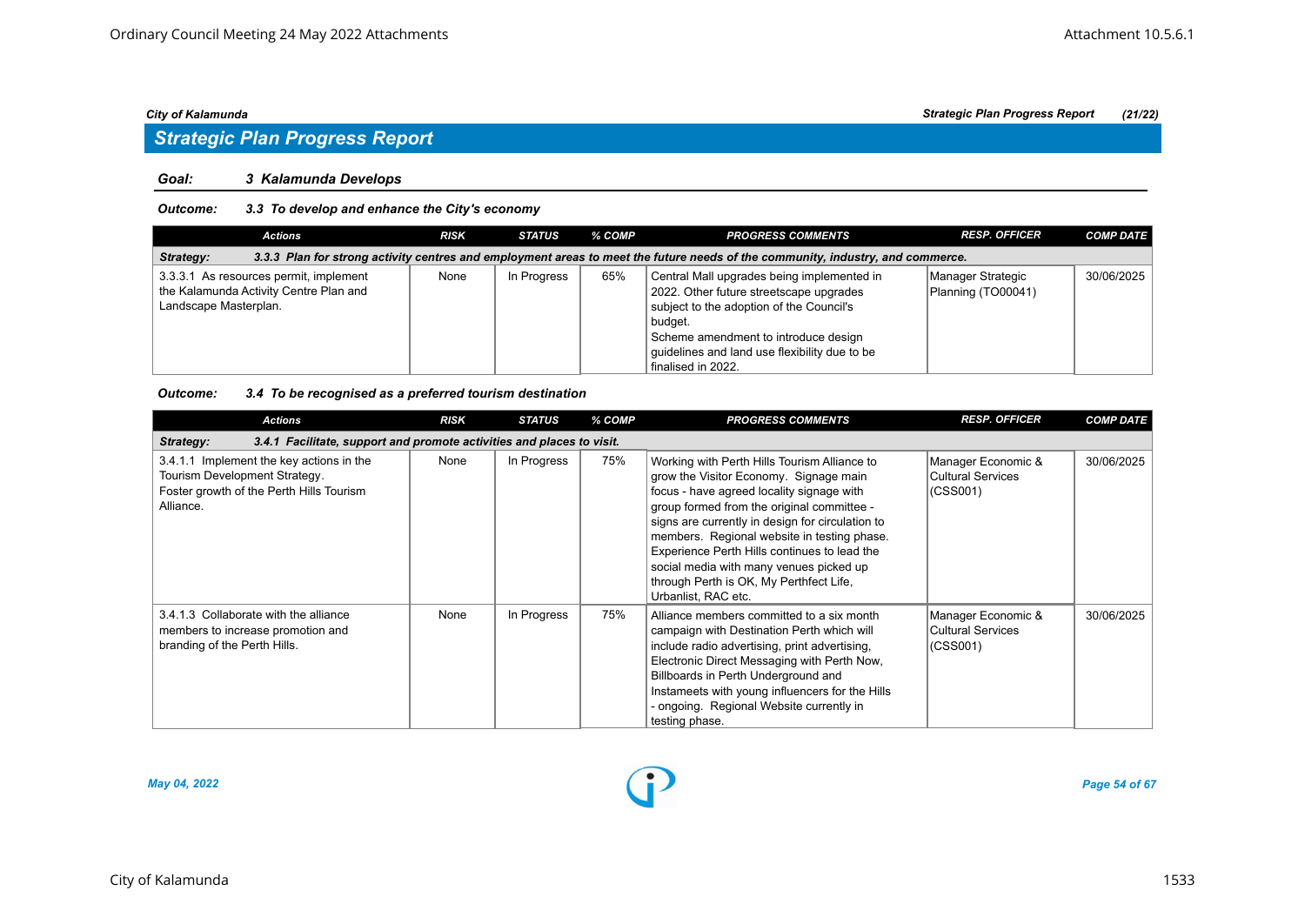# *Strategic Plan Progress Report*

# *Goal: 3 Kalamunda Develops*

# *Outcome: 3.4 To be recognised as a preferred tourism destination*

| <b>Actions</b>                                                                                                                         | <b>RISK</b> | <b>STATUS</b> | % COMP | <b>PROGRESS COMMENTS</b>                                                                                                                                                                                                                                                                                                                                                                                                                                                                                                                                   | <b>RESP. OFFICER</b>                                | <b>COMP DATE</b> |
|----------------------------------------------------------------------------------------------------------------------------------------|-------------|---------------|--------|------------------------------------------------------------------------------------------------------------------------------------------------------------------------------------------------------------------------------------------------------------------------------------------------------------------------------------------------------------------------------------------------------------------------------------------------------------------------------------------------------------------------------------------------------------|-----------------------------------------------------|------------------|
| 3.4.2 Advocate and facilitate Agri-Tourism opportunities for rural properties to flourish.<br>Strategy:                                |             |               |        |                                                                                                                                                                                                                                                                                                                                                                                                                                                                                                                                                            |                                                     |                  |
| 3.4.2.2 Provide input as part of the<br>Working Group for the Pickering Brook &<br>Surrounds - Sustainability and Tourism<br>Strategy. | None        | In Progress   | 85%    | Part 2 of the working group and taskforce<br>recommendations being progressed by<br>Department of Planning, Lands and Heritage.                                                                                                                                                                                                                                                                                                                                                                                                                            | Director Development<br>Services (DE00004)          | 30/06/2022       |
| 3.4.2.3 Facilitate, investigate, and<br>advocate for opportunities to enable<br>landowners to diversify through tourism<br>ventures.   | None        | In Progress   | 75%    | The City has put in place a single point<br>concierge service for new tourism businesses<br>- garnering support from all departments prior<br>to applications being received. Worked with<br>Planners on new items for inclusion in the<br>review of the Local Planning Scheme to<br>identify tourism opportunities and look to<br>include them in the Scheme. Continue to be<br>recommended as a point of contact for new<br>ventures. Looking to work with Experience<br>Extraordinary to potentially bring high<br>ropes/luge to the City of Kalamunda. | Manager Economic &<br>Cultural Services<br>(CSS001) | 30/06/2025       |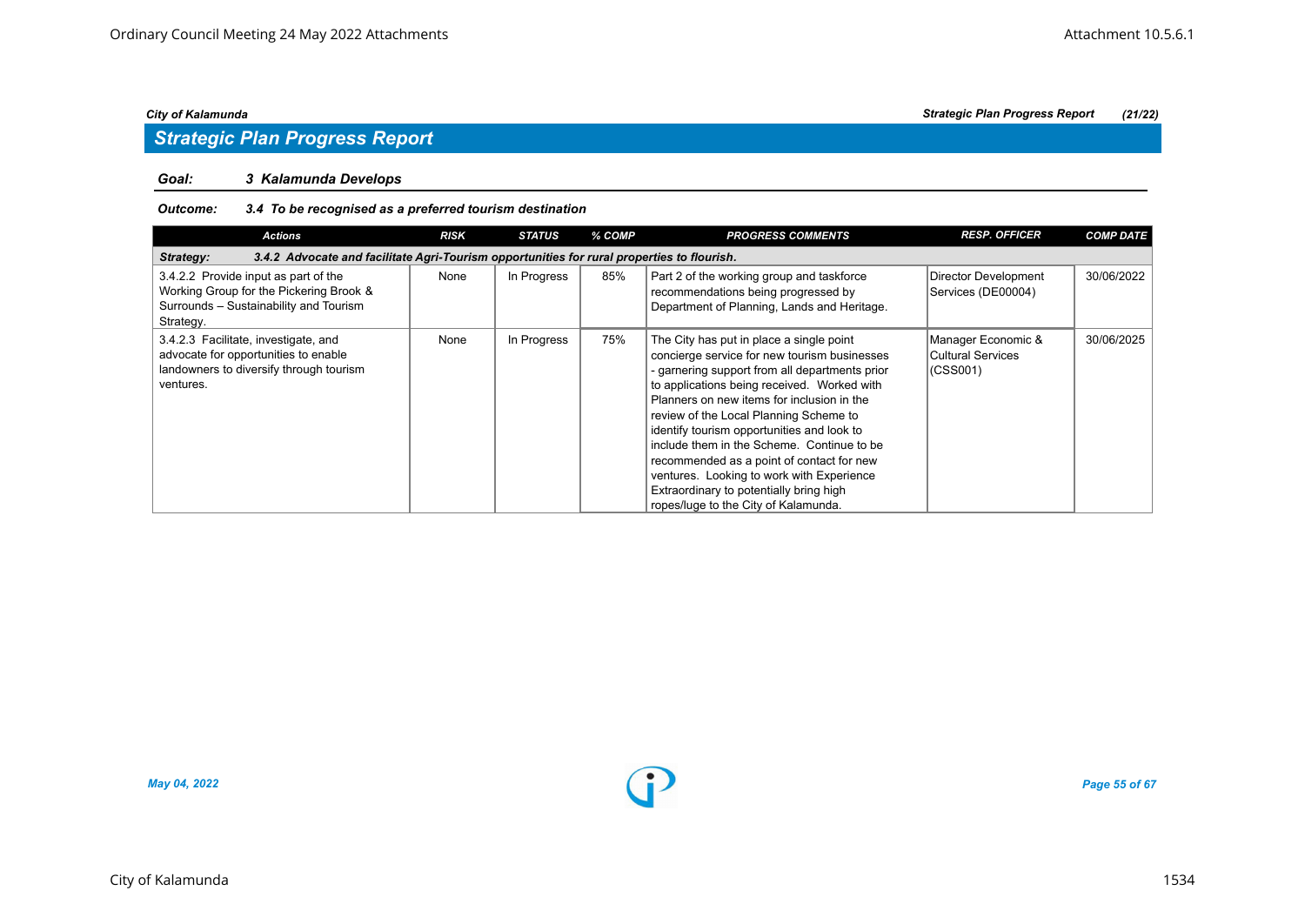## *Goal: 4 Kalamunda Leads*

# *Outcome: 4.1 To provide leadership through transparent governance*

| <b>Actions</b>                                                                                                                                                               | <b>RISK</b> | <b>STATUS</b> | % COMP | <b>PROGRESS COMMENTS</b>                                                                                                                                                                                                                                                                                                                                                                                                                              | <b>RESP. OFFICER</b>                            | <b>COMP DATE</b> |  |  |  |
|------------------------------------------------------------------------------------------------------------------------------------------------------------------------------|-------------|---------------|--------|-------------------------------------------------------------------------------------------------------------------------------------------------------------------------------------------------------------------------------------------------------------------------------------------------------------------------------------------------------------------------------------------------------------------------------------------------------|-------------------------------------------------|------------------|--|--|--|
| 4.1.1 Provide good governance.<br>Strategy:                                                                                                                                  |             |               |        |                                                                                                                                                                                                                                                                                                                                                                                                                                                       |                                                 |                  |  |  |  |
| 4.1.1.1 Demonstrate compliance with the<br>Integrated Planning & Reporting<br>Framework through self assessment<br>against the Department of Local<br>Government guidelines. | None        | Completed     | 100%   | The Strategic Community Plan was reviewed<br>and adoption by Council occurred in May<br>2021.<br>The Long Term Financial Plan was adopted in<br>June 2021.<br>The Corporate Business Plan was adopted in<br>June 2021.<br>The Workforce Plan was completed in June<br>2021.<br>All plans meet the required standards as<br>outlined in the Department's guidelines.<br>Progress reporting will occur each quarter via<br>the Corporate Business Plan. | <b>Chief Executive Officer</b><br>(DE00001)     | 30/06/2025       |  |  |  |
| 4.1.1.3 Undertake a rolling program of<br>review and update of the Governance &<br>Policy Framework, Council Policies and<br>Local Laws.                                     | None        | Completed     | 100%   | The Governance and Policy Framework has<br>been reviewed internally, along with the<br>Council Policy Manual, these were<br>workshopped with Council in September<br>2021.<br>The review was completed, with Council<br>adopting the Policy review in October 2021.                                                                                                                                                                                   | <b>Chief Executive Officer</b><br>(DE00001)     | 30/06/2025       |  |  |  |
| 4.1.1.6 Develop and implement the<br>Annual Internal Audit Plan.                                                                                                             | None        | In Progress   | 75%    | The Internal Audit program was endorsed and<br>the first tranche of audits have been<br>undertaken, including the records<br>management audit, CEO corporate card audit.                                                                                                                                                                                                                                                                              | <b>Director Corporate</b><br>Services (DE00003) | 30/06/2025       |  |  |  |
| 4.1.1.7 Conduct an annual review of the<br>Delegated Authority Manual and report to<br>Council.                                                                              | None        | In Progress   | 80%    | The review will commence in March 2022 to<br>be completed and adopted by Council in June<br>2022.                                                                                                                                                                                                                                                                                                                                                     | Chief Executive Officer<br>(DE00001)            | 30/06/2025       |  |  |  |
| 4.1.1.8 Compliance Audit Return is<br>completed in accordance with<br>Regulations 14 and 15 of the LG (Audit)                                                                | None        | Completed     | 100%   | The Compliance Audit Return was completed<br>in March 2022.                                                                                                                                                                                                                                                                                                                                                                                           | Chief Executive Officer<br>(DE00001)            | 30/06/2025       |  |  |  |

City of Kalamunda 1535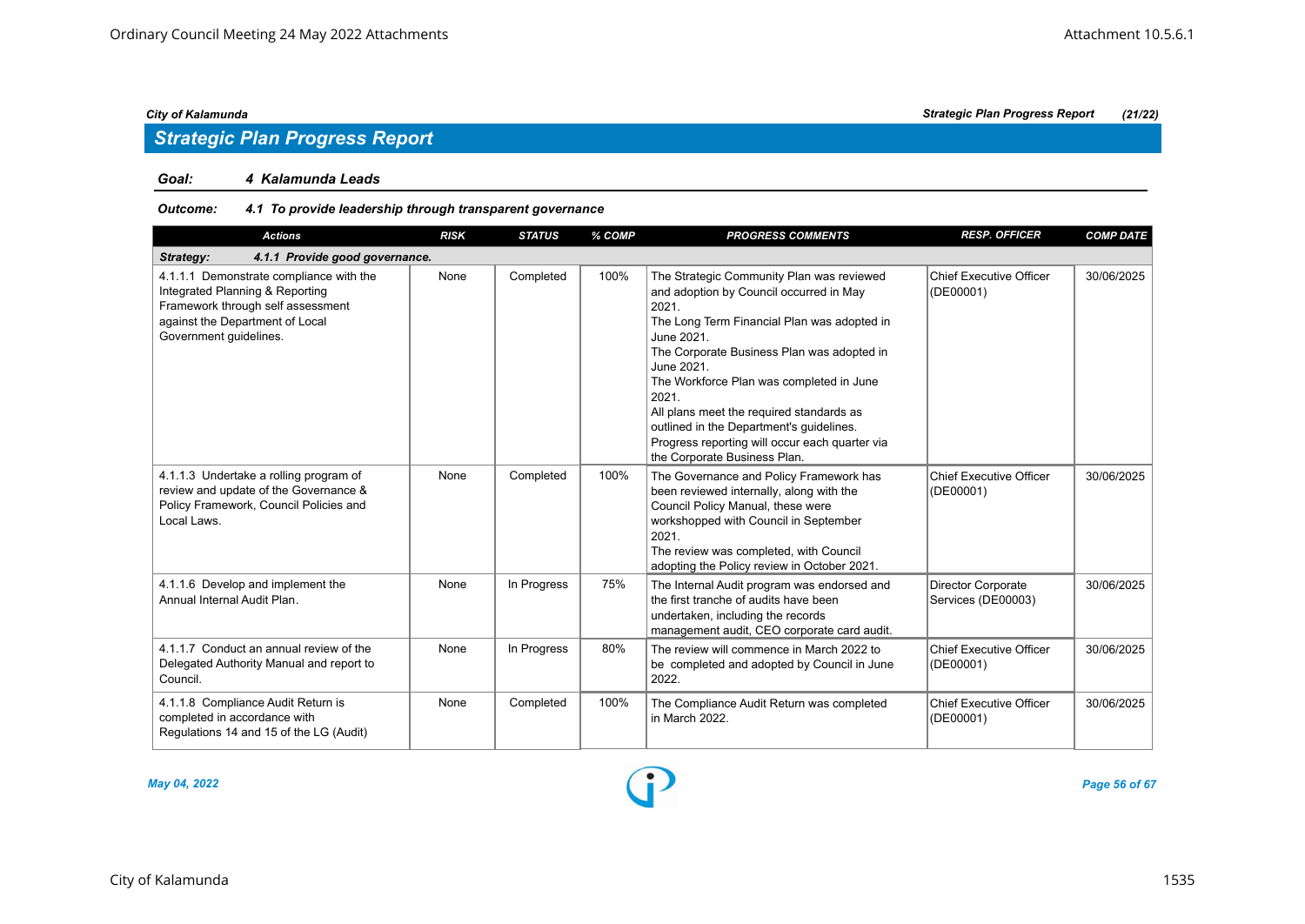# *Strategic Plan Progress Report*

## *Goal: 4 Kalamunda Leads*

# *Outcome: 4.1 To provide leadership through transparent governance*

| <b>Actions</b>                                                                                                                                            | <b>RISK</b> | <b>STATUS</b> | % COMP | <b>PROGRESS COMMENTS</b>                                                                                                                                                                                                                                               | <b>RESP. OFFICER</b>                        | <b>COMP DATE</b> |  |  |  |
|-----------------------------------------------------------------------------------------------------------------------------------------------------------|-------------|---------------|--------|------------------------------------------------------------------------------------------------------------------------------------------------------------------------------------------------------------------------------------------------------------------------|---------------------------------------------|------------------|--|--|--|
| 4.1.1 Provide good governance.<br>Strategy:                                                                                                               |             |               |        |                                                                                                                                                                                                                                                                        |                                             |                  |  |  |  |
| Regulations.                                                                                                                                              |             |               |        |                                                                                                                                                                                                                                                                        |                                             |                  |  |  |  |
| 4.1.1.10 Convene the Audit & Risk<br>Committee quarterly.                                                                                                 | None        | In Progress   | 75%    | The Audit and Risk Committee was convened<br>in September and November of 2021. The<br>last Audit and Risk Committee Meeting was<br>convened in March 2022                                                                                                             | Director Corporate<br>Services (DE00003)    | 30/06/2025       |  |  |  |
| 4.1.1.12 All annual returns are distributed<br>and collated by due dates, and any<br>non-compliance reported to the<br>Department of Local Government.    | None        | Completed     | 100%   | All annual returns were submitted by August<br>2021.                                                                                                                                                                                                                   | <b>Chief Executive Officer</b><br>(DE00001) | 30/06/2025       |  |  |  |
| 4.1.1.13 Undertake biennial reviews of<br>advisory committees of Council, and reset<br>terms of reference and membership prior<br>to each election cycle. | None        | Completed     | 100%   | The review was completed and adopted by<br>Council in October 2021.                                                                                                                                                                                                    | <b>Chief Executive Officer</b><br>(DE00001) | 30/06/2022       |  |  |  |
| <b>Actions</b>                                                                                                                                            | <b>RISK</b> | <b>STATUS</b> | % COMP | <b>PROGRESS COMMENTS</b>                                                                                                                                                                                                                                               | <b>RESP. OFFICER</b>                        | <b>COMP DATE</b> |  |  |  |
| 4.1.2 Build an effective and efficient service-based organisation.<br>Strategy:                                                                           |             |               |        |                                                                                                                                                                                                                                                                        |                                             |                  |  |  |  |
| 4.1.2.1 Develop, implement, and annually<br>review the Workforce Plan.                                                                                    | None        | In Progress   | 80%    | The City have implemented a new budget system<br>for mapping workforce resourcing. Workforce<br>Plan has been reviewed by CEO/Directors for the<br>2022/23 budget.<br>Strategic Workforce Plan has been reviewed for<br>2022 and is waiting on approval from Executive | Manager People<br>Services (DE00009)        | 30/06/2025       |  |  |  |
| 4.1.2.2 Develop, annually review, and<br>implement the GROW Organisational<br>Culture Plan.                                                               | None        | Completed     | 100%   | The in house GROW training program for<br>2020 and 2021 was delivered and a staff<br>satisfaction rate of over 90% was achieved.                                                                                                                                       | Manager People<br>Services (DE00009)        | 30/06/2025       |  |  |  |
| 4.1.2.4 Review, develop and implement<br>the ICT Strategy $2021 - 2025$ .                                                                                 | None        | In Progress   | 75%    | - Process mapping of business units prior to<br>developing Altus modules for them is<br>continuing.<br>- Participated in three audits, which have<br>demonstrated the transparency and                                                                                 | Manager Information<br>Technology (IT00008) | 30/06/2025       |  |  |  |



*May 04, 2022 Page 57 of 67*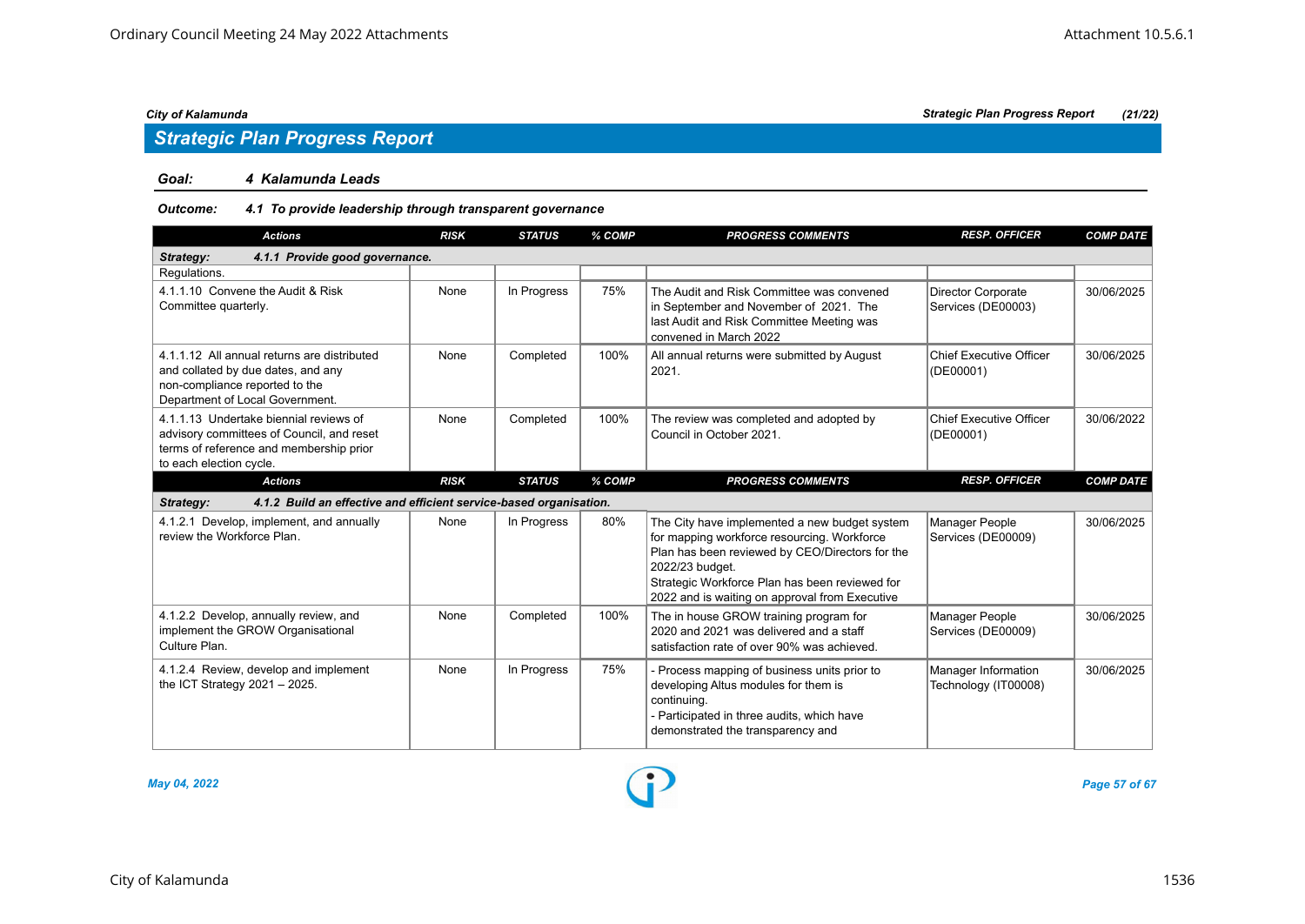# *Strategic Plan Progress Report*

## *Goal: 4 Kalamunda Leads*

# *Outcome: 4.1 To provide leadership through transparent governance*

| <b>Actions</b>                                                                  | <b>RISK</b> | <b>STATUS</b> | % COMP | <b>PROGRESS COMMENTS</b>                                                                                                                                                                                                                                                                                                                                                                                                                                                                                                                                                                                                                                                                                                                                                                                                                                                                                                                                                                                                                                                                                                                                                                                                                                | <b>RESP. OFFICER</b> | <b>COMP DATE</b> |
|---------------------------------------------------------------------------------|-------------|---------------|--------|---------------------------------------------------------------------------------------------------------------------------------------------------------------------------------------------------------------------------------------------------------------------------------------------------------------------------------------------------------------------------------------------------------------------------------------------------------------------------------------------------------------------------------------------------------------------------------------------------------------------------------------------------------------------------------------------------------------------------------------------------------------------------------------------------------------------------------------------------------------------------------------------------------------------------------------------------------------------------------------------------------------------------------------------------------------------------------------------------------------------------------------------------------------------------------------------------------------------------------------------------------|----------------------|------------------|
| Strategy:<br>4.1.2 Build an effective and efficient service-based organisation. |             |               |        |                                                                                                                                                                                                                                                                                                                                                                                                                                                                                                                                                                                                                                                                                                                                                                                                                                                                                                                                                                                                                                                                                                                                                                                                                                                         |                      |                  |
|                                                                                 |             |               |        | accountability of the City's Information<br>Technology Infrastructure.<br>- Change management process and policies<br>developed to ensure the City's IT changeover<br>of systems happens in a structured manner.<br>- IT have migrated across to a new Service<br>Desk platform to allow for better reporting of<br>issues.<br>- IT have commissioned a new Virtual Private<br>Network (VPN) connection that allows a<br>connection to the datacentre regardless of<br>whether or not the Administration Centre has<br>power.<br>- IT Disaster Recovery capability and capacity<br>tested via City staff working from home. No<br>issues with capacity, performance or<br>connectivity.<br>- Remote access tests have been conducted<br>in a live environment with a large number of<br>staff currently working from home.<br>- The Customer Service and Relationship<br>system is currently in progress.<br>- A review of telecommunications services is<br>currently being conducted to reduce costs and<br>increase bandwidth.<br>- Work continues on the creation of a new ICT<br>/ Digital Strategy.<br>Initial strategic priorities have been presented<br>to the Kalamunda Leadership Team for review<br>and feedback. Telecommunications Tender |                      |                  |

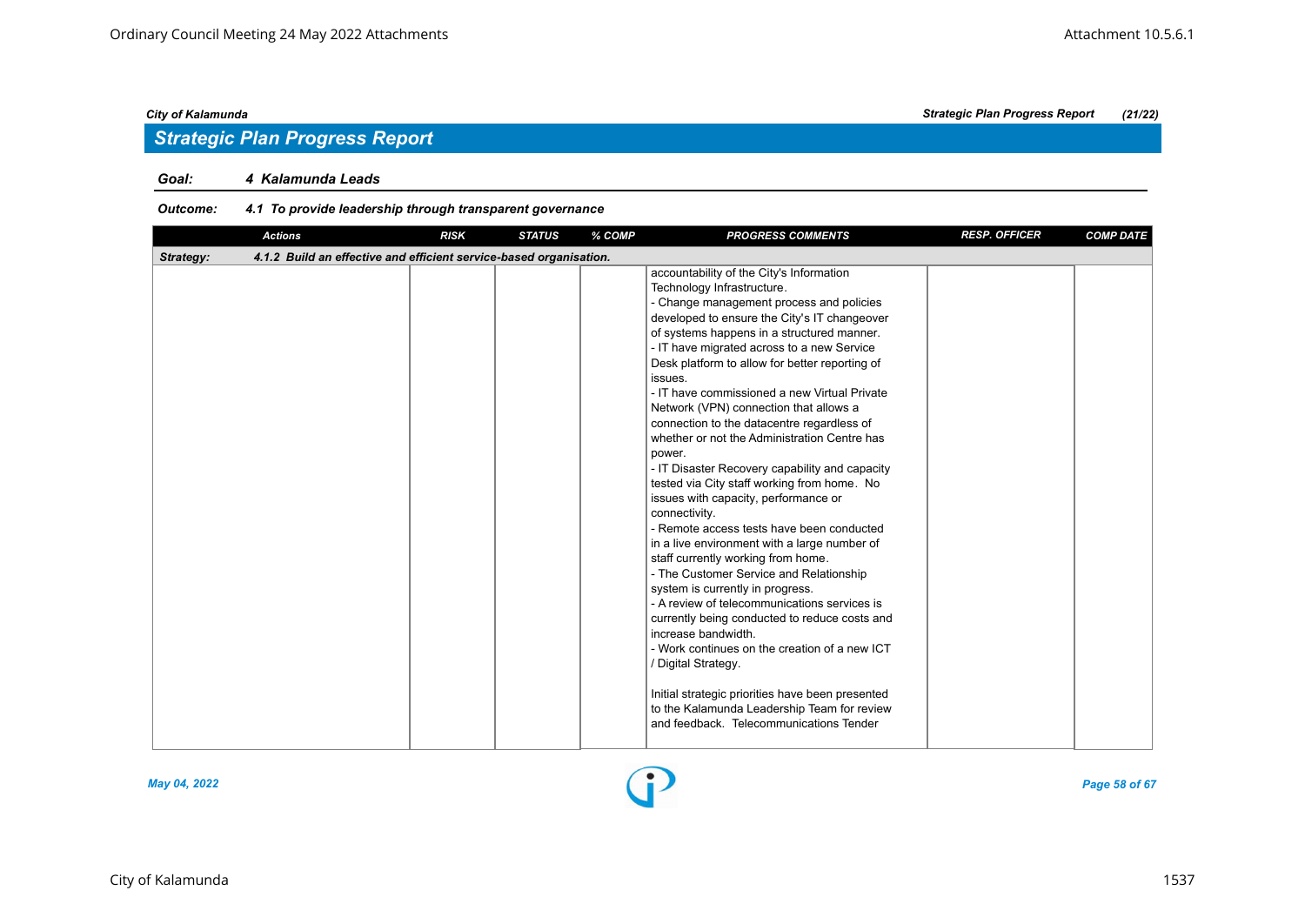# *Strategic Plan Progress Report*

## *Goal: 4 Kalamunda Leads*

# *Outcome: 4.1 To provide leadership through transparent governance*

| <b>Actions</b>                                                                                                                                 | <b>RISK</b> | <b>STATUS</b> | % COMP | <b>PROGRESS COMMENTS</b>                                                                                                                                                                                                                      | <b>RESP. OFFICER</b>                            | <b>COMP DATE</b> |  |  |  |
|------------------------------------------------------------------------------------------------------------------------------------------------|-------------|---------------|--------|-----------------------------------------------------------------------------------------------------------------------------------------------------------------------------------------------------------------------------------------------|-------------------------------------------------|------------------|--|--|--|
| 4.1.2 Build an effective and efficient service-based organisation.<br>Strategy:                                                                |             |               |        |                                                                                                                                                                                                                                               |                                                 |                  |  |  |  |
|                                                                                                                                                |             |               |        | Review which provides the backbone for the<br>next Strategic Plan has been completed.<br>IT Survey to measure satisfaction and areas<br>of improvement to be included in the new ICT<br>Strategy completed.                                   |                                                 |                  |  |  |  |
| 4.1.2.17 Participate in the Local<br>Government Performance Excellence<br>Program to track and benchmark<br>performance against the sector.    | None        | In Progress   | 75%    | The City provided all data to inform the<br>production of the December 2021<br>Performance Excellence Program. The City's<br>Leadership Team are currently reviewing the<br>data to identify any adverse trends and areas<br>for improvement. | Director Corporate<br>Services (DE00003)        | 30/06/2025       |  |  |  |
| 4.1.2.19 Develop and review annually the<br>long-term financial plan.                                                                          | None        | In Progress   | 75%    | The Long Term Financial Plan is updated<br>annually.                                                                                                                                                                                          | Manager Financial<br>Services (FS00009)         | 30/06/2025       |  |  |  |
| 4.1.2.20 Develop Implementation Plan for<br>Core Financials and implement Core<br>Financials.                                                  | None        | In Progress   | 75%    | The City has completed the Core Financials<br>Specifications Document, currently<br>investigating options for the next steps for<br>implementation.                                                                                           | <b>Manager Financial</b><br>Services (FS00009)  | 30/06/2024       |  |  |  |
| 4.1.2.21 Develop and implement a<br>budget management system.                                                                                  | None        | In Progress   | 75%    | Set-up phase of the project plan currently<br>underway.                                                                                                                                                                                       | <b>Manager Financial</b><br>Services (FS00009)  | 30/06/2022       |  |  |  |
| 4.1.2.22 Regularly review the City's Risk<br>Management Plans and annually review<br>the Strategic Risk Review to inform the<br>Risk Register. | None        | In Progress   | 75%    | A Strategic Risk Workshop was undertaken<br>with the Council and Leadership Team in<br>November to inform the City's risk profile.<br>Data from the workshop has been reviewed<br>and consolidated to update the Risk Register.               | <b>Director Corporate</b><br>Services (DE00003) | 30/06/2025       |  |  |  |
| 4.1.2.23 Develop and adopt an Annual<br>Budget.                                                                                                | None        | In Progress   | 75%    | Budget 2021/2022 adopted in June 2021.<br>Budget 2022/2023 commenced in January                                                                                                                                                               | <b>Manager Financial</b><br>Services (FS00009)  | 30/06/2025       |  |  |  |

*May 04, 2022 Page 59 of 67*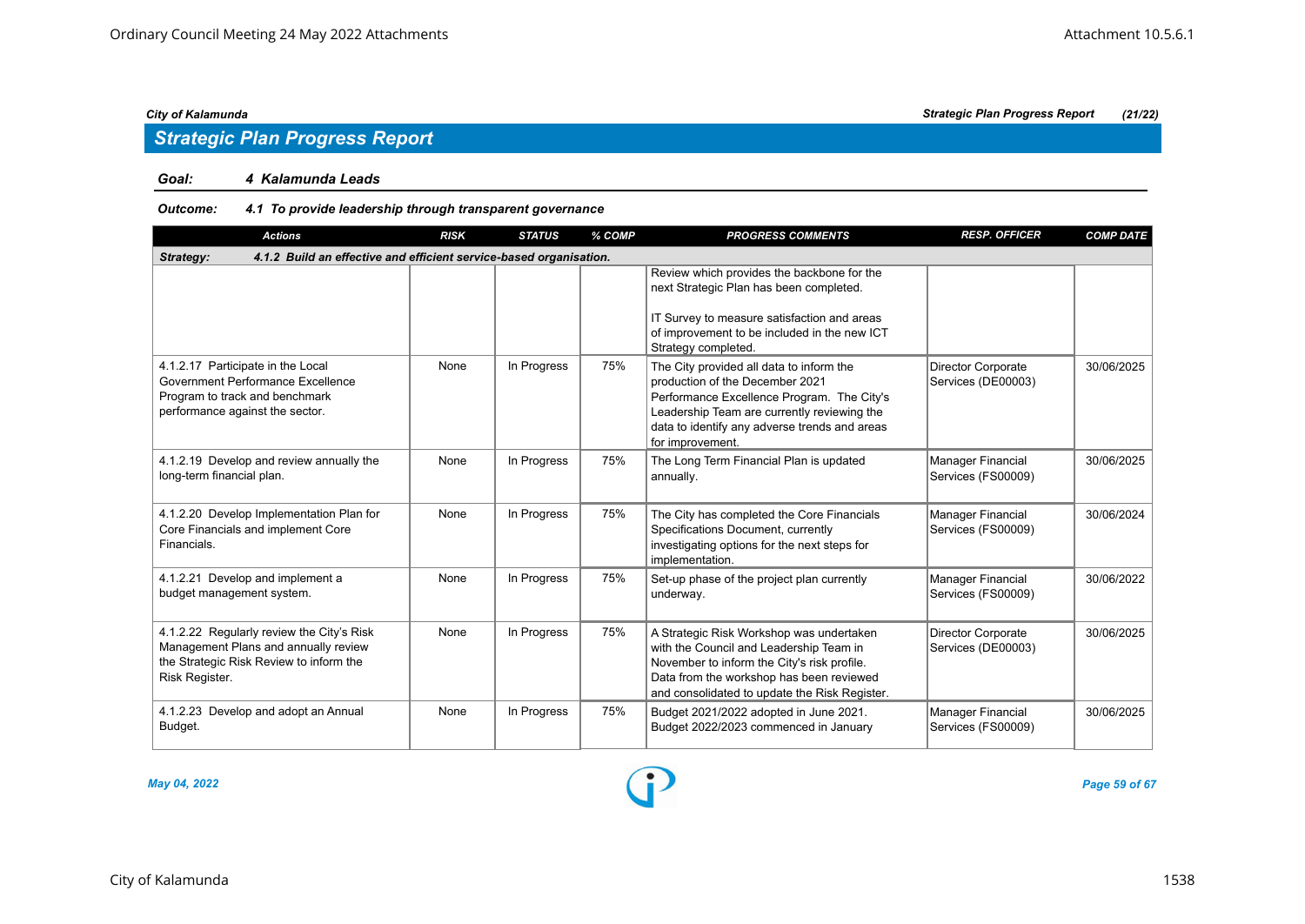## *Goal: 4 Kalamunda Leads*

# *Outcome: 4.1 To provide leadership through transparent governance*

| <b>Actions</b>                                                                                                                             | <b>RISK</b> | <b>STATUS</b> | % COMP | <b>PROGRESS COMMENTS</b>                                                                                                                                                                                                                                                                                                                                                                                                                                                                                                                                                                                                                                                                                                                                                                                                                                                                                                                                                                                                                                | <b>RESP. OFFICER</b>                           | <b>COMP DATE</b> |  |  |  |
|--------------------------------------------------------------------------------------------------------------------------------------------|-------------|---------------|--------|---------------------------------------------------------------------------------------------------------------------------------------------------------------------------------------------------------------------------------------------------------------------------------------------------------------------------------------------------------------------------------------------------------------------------------------------------------------------------------------------------------------------------------------------------------------------------------------------------------------------------------------------------------------------------------------------------------------------------------------------------------------------------------------------------------------------------------------------------------------------------------------------------------------------------------------------------------------------------------------------------------------------------------------------------------|------------------------------------------------|------------------|--|--|--|
| 4.1.2 Build an effective and efficient service-based organisation.<br>Strategy:                                                            |             |               |        |                                                                                                                                                                                                                                                                                                                                                                                                                                                                                                                                                                                                                                                                                                                                                                                                                                                                                                                                                                                                                                                         |                                                |                  |  |  |  |
|                                                                                                                                            |             |               |        | 2022.                                                                                                                                                                                                                                                                                                                                                                                                                                                                                                                                                                                                                                                                                                                                                                                                                                                                                                                                                                                                                                                   |                                                |                  |  |  |  |
| 4.1.2.24 Prepare the Annual Financial<br>Statement and facilitate the Office of the<br>Auditor General annual external financial<br>audit. | None        | Completed     | 100%   | Annual Financial Statements presented to the<br>Audit and Risk Committee Meeting. Office of<br>Auditor General audit successfully completed<br>with the great result of an unqualified opinion.                                                                                                                                                                                                                                                                                                                                                                                                                                                                                                                                                                                                                                                                                                                                                                                                                                                         | <b>Manager Financial</b><br>Services (FS00009) | 30/06/2025       |  |  |  |
| 4.1.2.25 Monitor closely emerging<br>cybersecurity risks and conduct external<br>cyber penetration testing twice a year.                   | None        | In Progress   | 75%    | Penetration testing in November 2020 didn't<br>highlight any critical or high risk issues.<br>Successfully responded to significant<br>Microsoft Exchange (email servers) threats.<br>Third party tested and validated that no City<br>email servers have been compromised.<br>Scoping of the FY2021/22 cybersecurity<br>testing is underway, with discussion being<br>held with vendors for quotes. This year the<br>testing scope will be increased to test the<br>Intranet, Social Engineering tests, and include<br>the standard two external penetration tests.<br>The City has proactively undertaken an<br>external penetration test, an external security<br>review of its Microsoft Office 365 environment<br>(Intranet, Sharepoint and Yammer), and an<br>external phishing test (social engineering<br>test). No significant issues were found.<br>The City has proactively reviewed security<br>practices of two vendors via the use of its<br><b>Supplier Security Questionnaire Assessment</b><br>security form. Patching of systems on a | Manager Information<br>Technology (IT00008)    | 30/06/2025       |  |  |  |

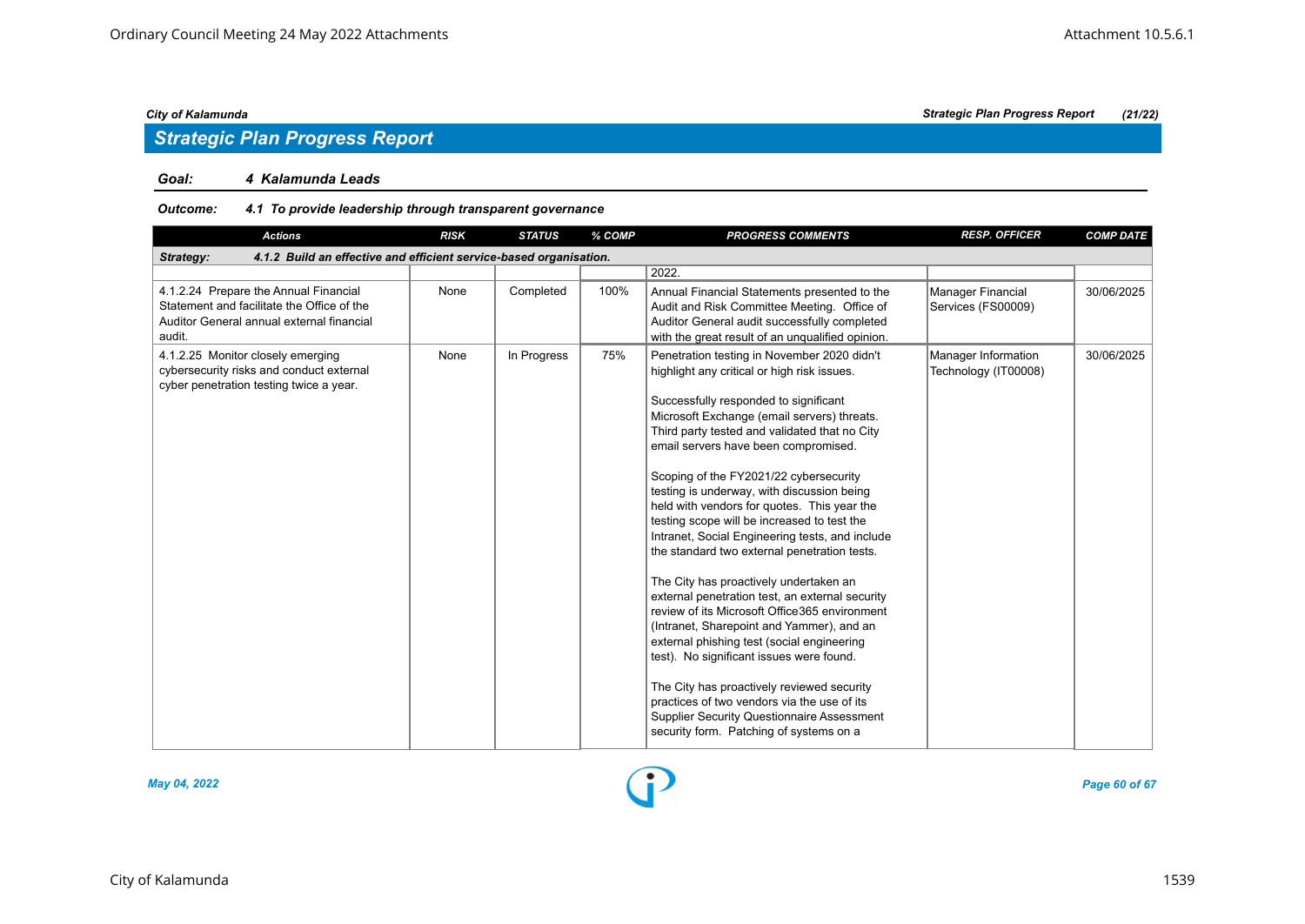# *Strategic Plan Progress Report*

## *Goal: 4 Kalamunda Leads*

# *Outcome: 4.1 To provide leadership through transparent governance*

| <b>Actions</b>                                                                  | <b>RISK</b> | <b>STATUS</b> | % COMP | <b>PROGRESS COMMENTS</b>                                                                                                                                                                                                                                                                                                                                                                                                                                                                                                                                                                                                                                                                                                                                                                                                                                                                                                                                                                                                                                                                                           | <b>RESP. OFFICER</b>                        | <b>COMP DATE</b> |  |  |  |
|---------------------------------------------------------------------------------|-------------|---------------|--------|--------------------------------------------------------------------------------------------------------------------------------------------------------------------------------------------------------------------------------------------------------------------------------------------------------------------------------------------------------------------------------------------------------------------------------------------------------------------------------------------------------------------------------------------------------------------------------------------------------------------------------------------------------------------------------------------------------------------------------------------------------------------------------------------------------------------------------------------------------------------------------------------------------------------------------------------------------------------------------------------------------------------------------------------------------------------------------------------------------------------|---------------------------------------------|------------------|--|--|--|
| 4.1.2 Build an effective and efficient service-based organisation.<br>Strategy: |             |               |        |                                                                                                                                                                                                                                                                                                                                                                                                                                                                                                                                                                                                                                                                                                                                                                                                                                                                                                                                                                                                                                                                                                                    |                                             |                  |  |  |  |
|                                                                                 |             |               |        | monthly basis continues.                                                                                                                                                                                                                                                                                                                                                                                                                                                                                                                                                                                                                                                                                                                                                                                                                                                                                                                                                                                                                                                                                           |                                             |                  |  |  |  |
| 4.1.2.26 Test Disaster Recovery and<br>Business Continuity annually.            | None        | In Progress   | 75%    | The City has undertaken its most significant<br>Business Continuity test yet, the supporting of<br>Operations during COVID-19. As IT had<br>correctly sized the datacentre environment,<br>deployed Remote Desktop Servers and<br>provided multiple data paths into the<br>datacentre, City staff were able to work from<br>home during COVID-19 lockdown periods.<br>This exercise demonstrated that people can<br>continue to access technology resources<br>regardless of their location, and that IT<br>resources were not affected by increased<br>usage.<br>Disaster Recovery test utilising the Geraldton<br>Datacentre to recover a sample of servers<br>successfully actioned.<br>One business continuity test involving the<br>Finance Department has been completed, two<br>disaster recovery desktop exercises have<br>been completed.<br>Planning has commenced for the next round<br>of Disaster Recovery and Business Continuity<br>tests in FY2021/22.<br>The City undertook a full network link<br>shutdown in December 2021 and responded<br>to it effectively. The City will use this as a test | Manager Information<br>Technology (IT00008) | 30/06/2025       |  |  |  |
|                                                                                 |             |               |        |                                                                                                                                                                                                                                                                                                                                                                                                                                                                                                                                                                                                                                                                                                                                                                                                                                                                                                                                                                                                                                                                                                                    |                                             |                  |  |  |  |

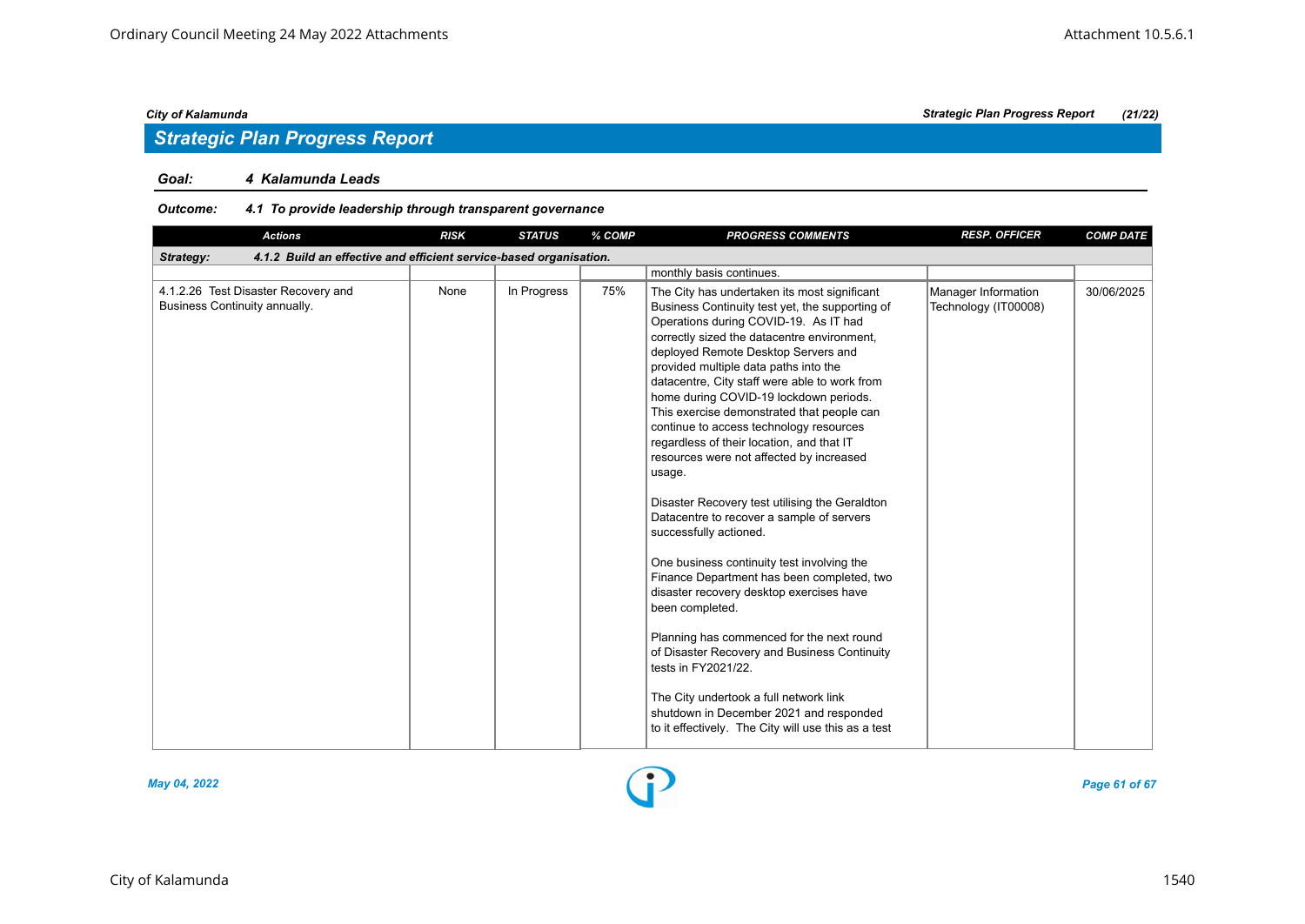# *Strategic Plan Progress Report*

# *Goal: 4 Kalamunda Leads*

# *Outcome: 4.1 To provide leadership through transparent governance*

| <b>Actions</b>                                                                    | <b>RISK</b> | <b>STATUS</b> | % COMP | <b>PROGRESS COMMENTS</b>                                                                                                                                                                                                                                                                                                                                                                                                                                                                                                                                                                                                                                                                                                                                                                                            | <b>RESP. OFFICER</b>                        | <b>COMP DATE</b> |  |  |  |  |
|-----------------------------------------------------------------------------------|-------------|---------------|--------|---------------------------------------------------------------------------------------------------------------------------------------------------------------------------------------------------------------------------------------------------------------------------------------------------------------------------------------------------------------------------------------------------------------------------------------------------------------------------------------------------------------------------------------------------------------------------------------------------------------------------------------------------------------------------------------------------------------------------------------------------------------------------------------------------------------------|---------------------------------------------|------------------|--|--|--|--|
| 4.1.2 Build an effective and efficient service-based organisation.<br>Strategy:   |             |               |        |                                                                                                                                                                                                                                                                                                                                                                                                                                                                                                                                                                                                                                                                                                                                                                                                                     |                                             |                  |  |  |  |  |
|                                                                                   |             |               |        | disaster recovery scenario.<br>The City conducted a disaster recovery<br>exercise on 05 April 2022. The exercise<br>simulated the inaccessibility of the Altus<br>Records system. Test files were successfully<br>restored.                                                                                                                                                                                                                                                                                                                                                                                                                                                                                                                                                                                         |                                             |                  |  |  |  |  |
| 4.1.2.27 Whole of City<br>Telecommunications Review.                              | None        | In Progress   | 75%    | Request for tender has been released to<br>market and pricing received. The focus of the<br>Tender Request package was to achieve<br>higher bandwidth speeds for a reduced cost,<br>and to provide better disaster recovery<br>opportunities.<br>The Tender Panel has reviewed tenders and<br>prepared a report to Council. Contract will<br>follow Datacentre Review completion.<br>Procurement process has been completed.<br>Letter of Intent to Award will be provided to the<br>successful vendor by the end of September<br>2021. Project planning for the implementation<br>of the new telecommunications will<br>commence in October 2021.<br>The City has met with Vendor and planning<br>has commenced to start migrating City sites<br>across to the new network with faster speeds,<br>from April 2022. | Manager Information<br>Technology (IT00008) | 30/06/2023       |  |  |  |  |
| 4.1.2.28 Datacentre Contract Review to<br>increase Disaster Recovery and Business | None        | In Progress   | 75%    | Expression of Interest report completed with<br>three successful vendors identified. Request                                                                                                                                                                                                                                                                                                                                                                                                                                                                                                                                                                                                                                                                                                                        | Manager Information<br>Technology (IT00008) | 30/06/2023       |  |  |  |  |

*May 04, 2022 Page 62 of 67*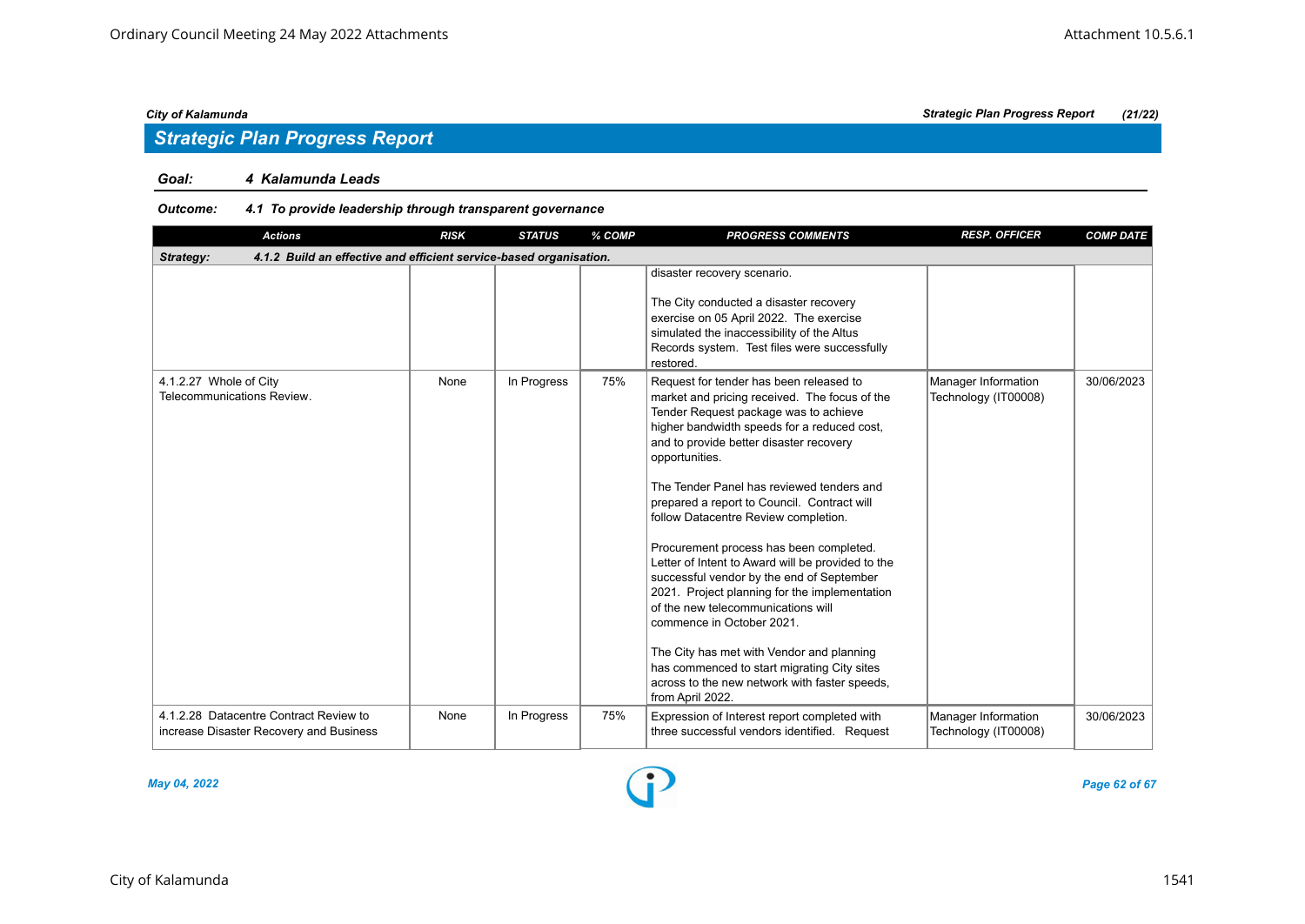## *Goal: 4 Kalamunda Leads*

# *Outcome: 4.1 To provide leadership through transparent governance*

| <b>Actions</b>                                                                                                                                                        | <b>RISK</b> | <b>STATUS</b> | % COMP | <b>PROGRESS COMMENTS</b>                                                                                                                                                                                                                                                                                                                                                                                                                                                                                                                                                                                                                          | <b>RESP. OFFICER</b>                        | <b>COMP DATE</b> |  |  |  |  |
|-----------------------------------------------------------------------------------------------------------------------------------------------------------------------|-------------|---------------|--------|---------------------------------------------------------------------------------------------------------------------------------------------------------------------------------------------------------------------------------------------------------------------------------------------------------------------------------------------------------------------------------------------------------------------------------------------------------------------------------------------------------------------------------------------------------------------------------------------------------------------------------------------------|---------------------------------------------|------------------|--|--|--|--|
| 4.1.2 Build an effective and efficient service-based organisation.<br>Strategy:                                                                                       |             |               |        |                                                                                                                                                                                                                                                                                                                                                                                                                                                                                                                                                                                                                                                   |                                             |                  |  |  |  |  |
| Continuity.                                                                                                                                                           |             |               |        | for Tender package was reviewed prior to<br>release.<br>Request for Tender process completed with<br>no suitable vendors identified. The City has<br>sought feedback from vendors on the Tender,<br>and will take an updated Tender to market<br>again.<br>Updated tender documentation completed<br>with no scope requirements relating to the<br>enhanced protection of backups from<br>ransomware. Tender currently under internal<br>review prior to being released.<br>Request for tender process completed with a<br>suitable vendor identified. A tender<br>recommendation report will tabled at the May<br>2022 Ordinary Council Meeting. |                                             |                  |  |  |  |  |
| 4.1.2.29 Investigate and develop digital<br>citizenship opportunities to enable<br>improved communication and<br>engagement between council and<br>community members. | None        | In Progress   | 75%    | Project governance framework for the<br>Customer Relationship Management (CRM)<br>project has been completed. Contractual<br>negotiations with vendor are in progress.<br>Significant work has been undertaken with<br>vendor on terms and conditions of Customer<br>Relationship Management project. Final draft<br>is with the vendor for approval by their legal<br>team.<br>Final review of terms and conditions                                                                                                                                                                                                                              | Manager Information<br>Technology (IT00008) | 30/06/2025       |  |  |  |  |



*May 04, 2022 Page 63 of 67*

# *City of Kalamunda Strategic Plan Progress Report (21/22)*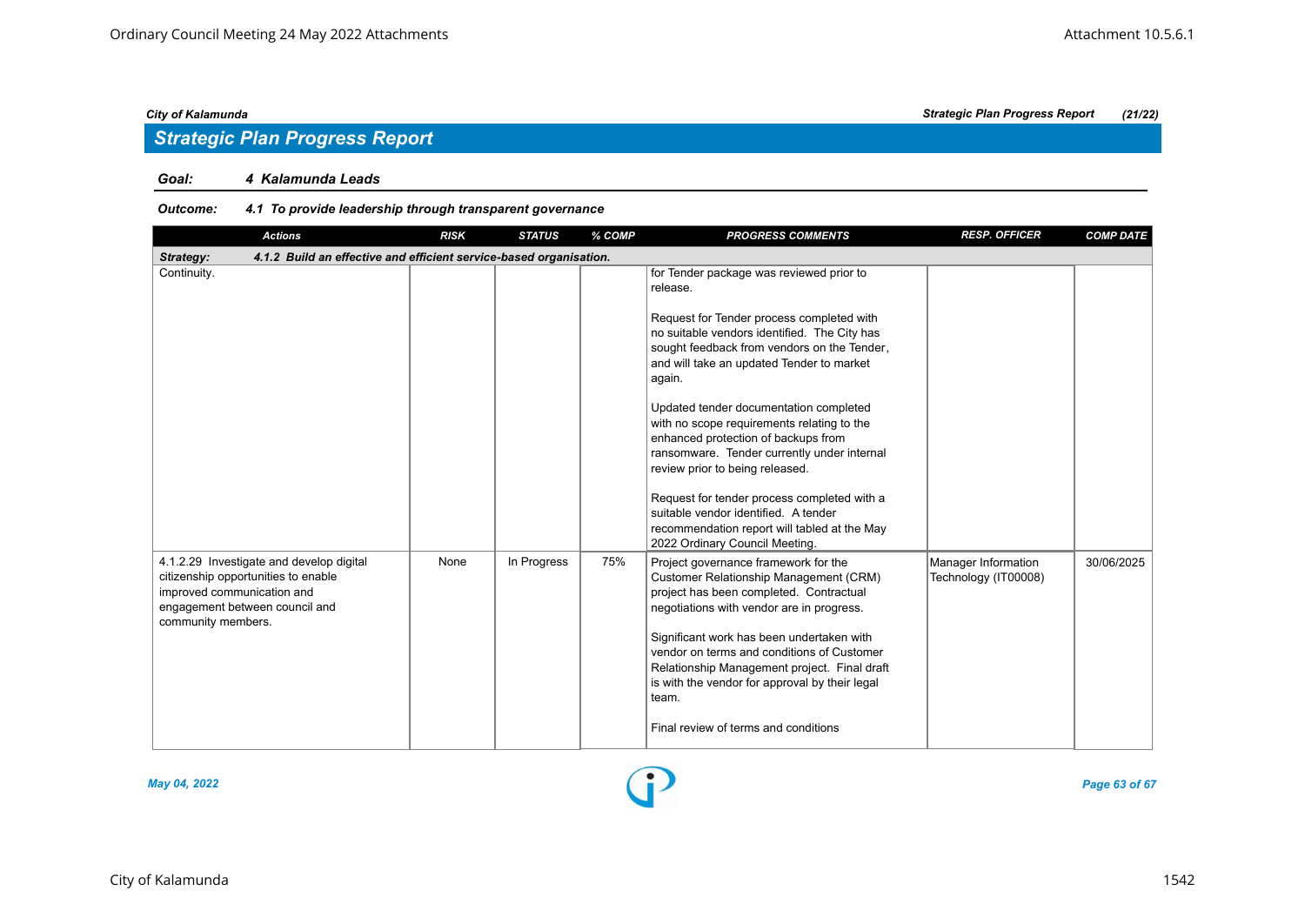# *Strategic Plan Progress Report*

## *Goal: 4 Kalamunda Leads*

### *Outcome: 4.1 To provide leadership through transparent governance*

| <b>Actions</b>                                                                                                                                                                             | <b>RISK</b> | <b>STATUS</b> | % COMP | <b>PROGRESS COMMENTS</b>                                                                                                                                                                                                                                                                                                                                                                                                                                                                                                              | <b>RESP. OFFICER</b>                                       | <b>COMP DATE</b> |  |  |  |  |
|--------------------------------------------------------------------------------------------------------------------------------------------------------------------------------------------|-------------|---------------|--------|---------------------------------------------------------------------------------------------------------------------------------------------------------------------------------------------------------------------------------------------------------------------------------------------------------------------------------------------------------------------------------------------------------------------------------------------------------------------------------------------------------------------------------------|------------------------------------------------------------|------------------|--|--|--|--|
| 4.1.2 Build an effective and efficient service-based organisation.<br>Strategy:                                                                                                            |             |               |        |                                                                                                                                                                                                                                                                                                                                                                                                                                                                                                                                       |                                                            |                  |  |  |  |  |
|                                                                                                                                                                                            |             |               |        | presented by vendor being undertaken.                                                                                                                                                                                                                                                                                                                                                                                                                                                                                                 |                                                            |                  |  |  |  |  |
| 4.1.2.30 Continue to map business<br>processes, reengineer, and focus on<br>optimising current mapped processes for<br>organisational efficiencies and<br>documenting corporate knowledge. | None        | In Progress   | 75%    | Business analysis focus is currently on the<br><b>Customer Relationship Management System</b><br>5 processes that are being developed with the<br>contractor. Sorting of the recommended<br>processes to follow is continuing, with a<br>submission to be provided to the Executive<br>Management Group for their decision on<br>priorities.<br>There are currently 1362 business processes<br>mapped, an increase of 51 since last<br>reporting period.                                                                              | Manager Information<br>Technology (IT00008)                | 30/06/2025       |  |  |  |  |
| 4.1.2.31 Implement a Customer<br>Relationship Management System.<br>(CEO KPI 7.3)                                                                                                          | None        | Deferred      | 40%    | This project has been deferred due to need to<br>complete ERP Upgrade as the first priority.<br>Works to review options underway.                                                                                                                                                                                                                                                                                                                                                                                                     | Manager Customer &<br><b>Public Relations</b><br>(DE00008) | 30/06/2025       |  |  |  |  |
| 4.1.2.32 Ensure the City complies with its<br>OHS responsibilities in providing a duty of<br>care to its employees.                                                                        | None        | In Progress   | 80%    | Revised Work Health & Safety (WHS) laws<br>released end of March 2022.<br>Internal policy and procedures to be edited to<br>reflect the change from OHS to WHS.<br>Implementation of a pilot program using an<br>online Safety Management System.<br>Research and implement a Safety<br>Management Framework.<br>2022/2023 training to be safety behaviour<br>based with roles and responsibilities being<br>defined.<br>New Safety Representatives have undergone<br>training and are active in reporting hazards,<br>incidents etc. | Manager People<br>Services (DE00009)                       | 30/06/2025       |  |  |  |  |

*Outcome: 4.2 To proactively engage and partner for the benefit of the community*



*May 04, 2022 Page 64 of 67*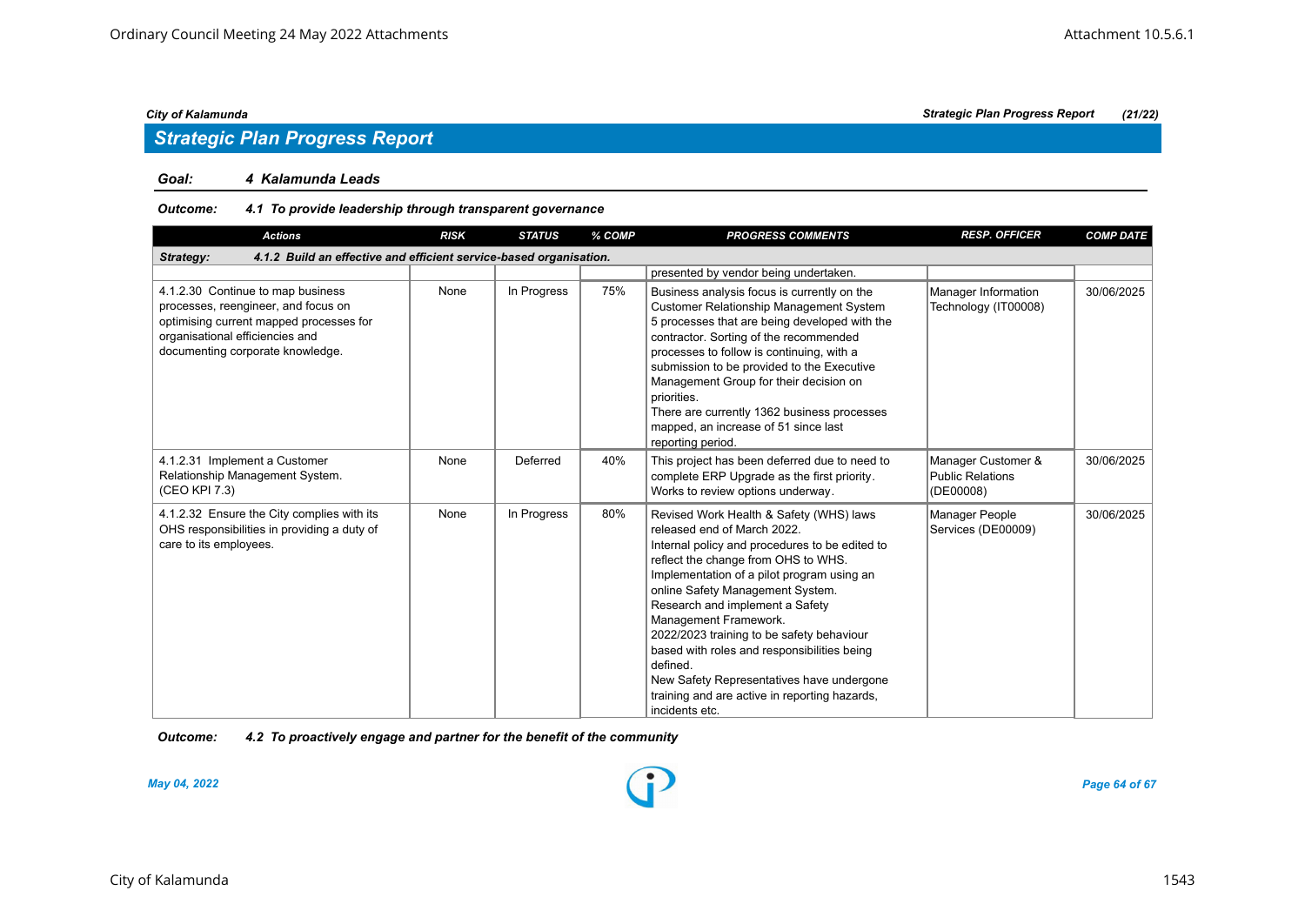## *Goal: 4 Kalamunda Leads*

# *Outcome: 4.2 To proactively engage and partner for the benefit of the community*

| <b>Actions</b>                                                                                              | <b>RISK</b> | <b>STATUS</b> | % COMP | <b>PROGRESS COMMENTS</b>                                                                                                                                                                                                                                                                                                                                                                                                                                                                                                                                                                                                                                                                                                                  | <b>RESP. OFFICER</b>                                       | <b>COMP DATE</b> |  |  |
|-------------------------------------------------------------------------------------------------------------|-------------|---------------|--------|-------------------------------------------------------------------------------------------------------------------------------------------------------------------------------------------------------------------------------------------------------------------------------------------------------------------------------------------------------------------------------------------------------------------------------------------------------------------------------------------------------------------------------------------------------------------------------------------------------------------------------------------------------------------------------------------------------------------------------------------|------------------------------------------------------------|------------------|--|--|
| 4.2.1 Actively engage with the community in innovative ways.<br>Strategy:                                   |             |               |        |                                                                                                                                                                                                                                                                                                                                                                                                                                                                                                                                                                                                                                                                                                                                           |                                                            |                  |  |  |
| 4.2.1.1 Review regularly, implement, and<br>report on the Customer Service Strategy.<br>(CEO KPI 7.2)       | None        | In Progress   | 75%    | The City of Kalamunda's customer service<br>strategy implementation has to date been an<br>immense success.<br>The key objectives of the Strategy are to:<br>- Strive to achieve a new customer service<br>ethos and deliver on the customer service<br>promise and principles<br>- Culturally optimise the organisation to<br>achieve best practice customer service<br>outcomes<br>- Support and train staff to feel empowered,<br>be proactive and work collaboratively toward<br>business objectives and customer service<br>excellence<br>- Effectively communicate with our customers,<br>internally and externally.<br>Customer Service results have continued to<br>demonstrate that Key Performance Indicators<br>are being met. | Manager Customer &<br><b>Public Relations</b><br>(DE00008) | 30/06/2025       |  |  |
| 4.2.1.2 Undertake the biennial<br>Community Perception Survey.<br>(CEO KPI 4.3)                             | None        | In Progress   | 77%    | The Survey has been finalised and will be<br>issued to community in May 2022 in<br>accordance with project timeline.                                                                                                                                                                                                                                                                                                                                                                                                                                                                                                                                                                                                                      | Manager Customer &<br><b>Public Relations</b><br>(DE00008) | 30/06/2022       |  |  |
| 4.2.1.3 Review regularly, implement and<br>report on the Community Engagement<br>Strategy.<br>(CEO KPI 6.4) | None        | In Progress   | 78%    | Full review of the strategy underway this<br>financial year.<br>Report on projects completed in 2021.                                                                                                                                                                                                                                                                                                                                                                                                                                                                                                                                                                                                                                     | Manager Customer &<br><b>Public Relations</b><br>(DE00008) | 30/06/2025       |  |  |
| 4.2.1.4 Develop, review and implement<br>communications plans and Public<br>Relations responses.            | None        | In Progress   | 75%    | Communications plans are developed for all<br>major projects and as a part of our<br>Community engagement.                                                                                                                                                                                                                                                                                                                                                                                                                                                                                                                                                                                                                                | Manager Customer &<br><b>Public Relations</b><br>(DE00008) | 30/06/2025       |  |  |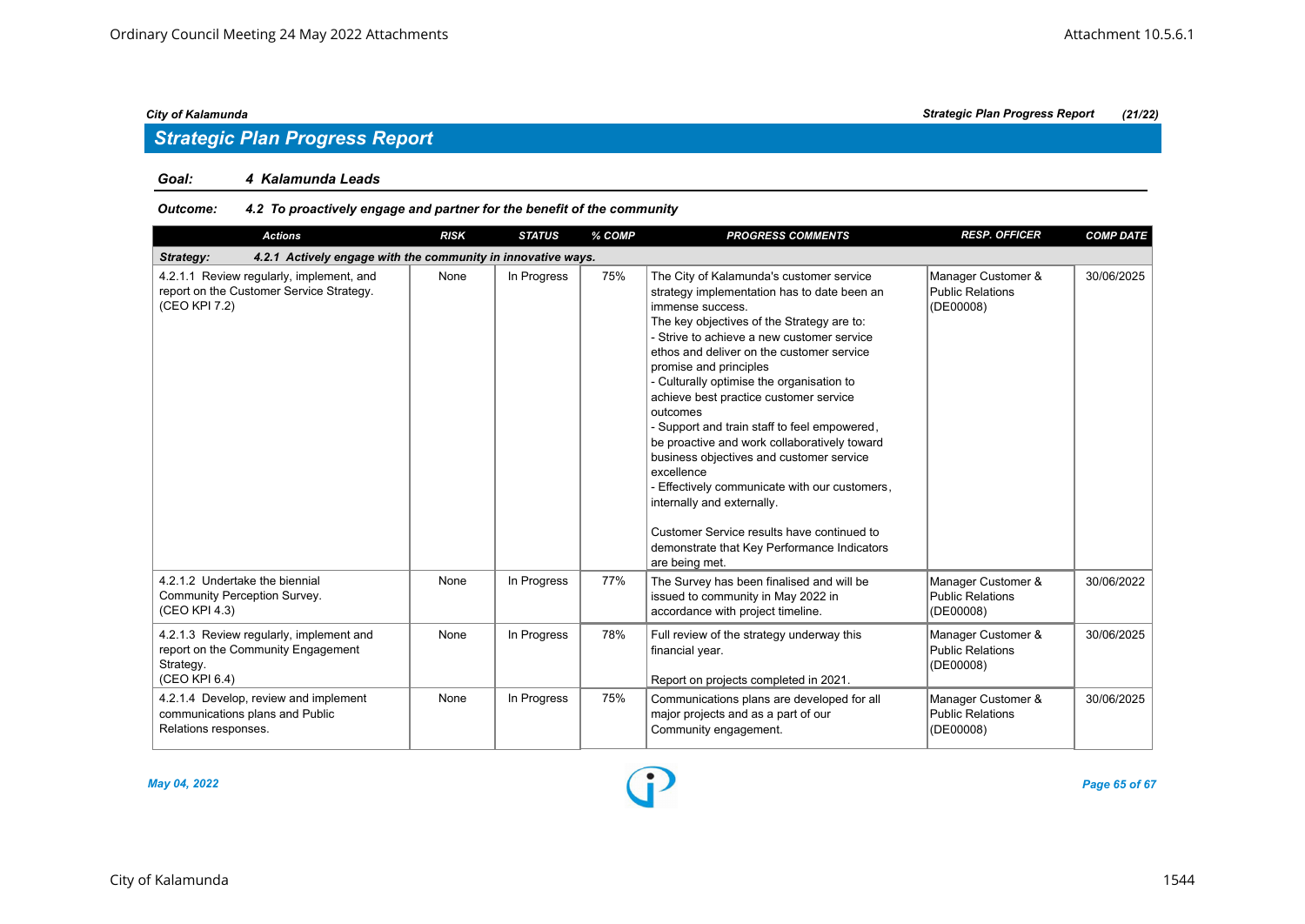## *Goal: 4 Kalamunda Leads*

# *Outcome: 4.2 To proactively engage and partner for the benefit of the community*

| <b>Actions</b>                                                                                                               | <b>RISK</b> | <b>STATUS</b> | % COMP | <b>PROGRESS COMMENTS</b>                                                                                                                                                                                                                                                                                                                                                                                                                                                                                                                                                                                                                                                                                                                                                                                                                                                                                                                                                                                                               | <b>RESP. OFFICER</b>                        | <b>COMP DATE</b> |  |  |
|------------------------------------------------------------------------------------------------------------------------------|-------------|---------------|--------|----------------------------------------------------------------------------------------------------------------------------------------------------------------------------------------------------------------------------------------------------------------------------------------------------------------------------------------------------------------------------------------------------------------------------------------------------------------------------------------------------------------------------------------------------------------------------------------------------------------------------------------------------------------------------------------------------------------------------------------------------------------------------------------------------------------------------------------------------------------------------------------------------------------------------------------------------------------------------------------------------------------------------------------|---------------------------------------------|------------------|--|--|
| 4.2.1 Actively engage with the community in innovative ways.<br>Strategy:                                                    |             |               |        |                                                                                                                                                                                                                                                                                                                                                                                                                                                                                                                                                                                                                                                                                                                                                                                                                                                                                                                                                                                                                                        |                                             |                  |  |  |
|                                                                                                                              |             |               |        | The City has also been successful in receiving<br>a number of awards and finalist nominations<br>for our communication and engagement plan<br>strategy, development and execution. As an<br>example, in December 2021 the City of<br>Kalamunda and the Department of Transport<br>won the Stakeholder Engagement Award at<br>the 2021 Planning Excellence Awards. The<br><b>High Wycombe Station Shared Paths</b><br>community engagement project was<br>recognised for its innovative approach<br>designed to increase community vibrancy and<br>its links to the City's Strategic Community<br>Plan. The project embraces neighbourhood<br>stories and local Whadjuk Noongar history<br>and culture through brightly coloured street<br>crossings, designed by talented local artist<br>Aurora Abraham. The design of the<br>engagement process for the delivery of the<br>Local Route Connection to High Wycombe<br>Train Station has achieved high standards for<br>considering the community's transport<br>infrastructure needs. |                                             |                  |  |  |
| <b>Actions</b>                                                                                                               | <b>RISK</b> | <b>STATUS</b> | % COMP | <b>PROGRESS COMMENTS</b>                                                                                                                                                                                                                                                                                                                                                                                                                                                                                                                                                                                                                                                                                                                                                                                                                                                                                                                                                                                                               | <b>RESP. OFFICER</b>                        | <b>COMP DATE</b> |  |  |
| Strategy:<br>4.2.2 Increase advocacy activities and develop partnerships to support growth and reputation.                   |             |               |        |                                                                                                                                                                                                                                                                                                                                                                                                                                                                                                                                                                                                                                                                                                                                                                                                                                                                                                                                                                                                                                        |                                             |                  |  |  |
| 4.2.2.1 Establish the annual advocacy<br>program and target audience plans in line<br>with the Kalamunda Advocates Strategy. | None        | Completed     | 100%   | The Advocacy Plan is currently being used to<br>target the Federal election due in 2022.                                                                                                                                                                                                                                                                                                                                                                                                                                                                                                                                                                                                                                                                                                                                                                                                                                                                                                                                               | <b>Chief Executive Officer</b><br>(DE00001) | 30/06/2025       |  |  |
|                                                                                                                              |             |               |        |                                                                                                                                                                                                                                                                                                                                                                                                                                                                                                                                                                                                                                                                                                                                                                                                                                                                                                                                                                                                                                        |                                             |                  |  |  |

*May 04, 2022 Page 66 of 67*